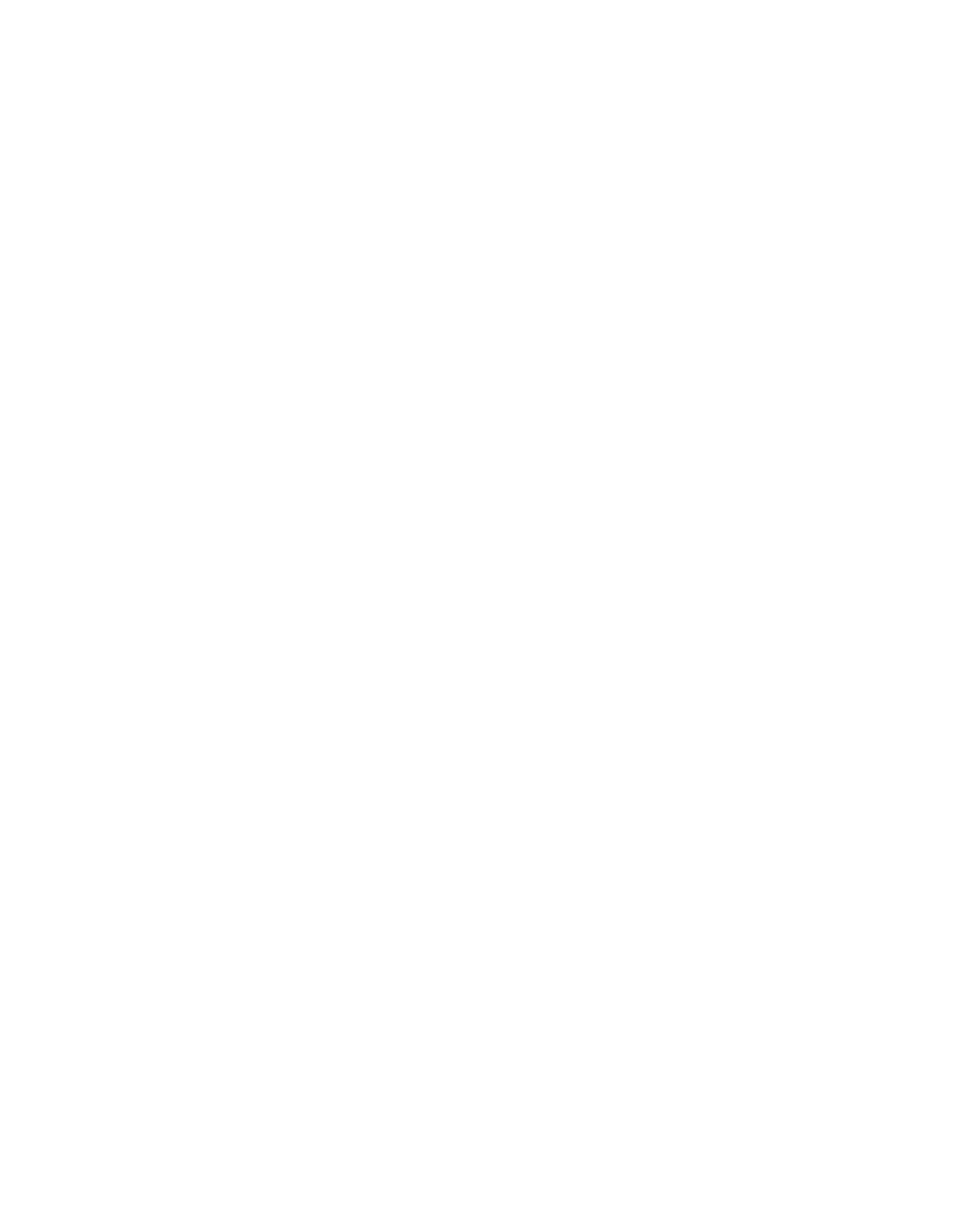## **Contents**

|    | Foreword                                                       | $\overline{c}$ |
|----|----------------------------------------------------------------|----------------|
|    | <b>Note</b>                                                    | $\overline{3}$ |
| 1. | <b>Secular Boundaries</b>                                      | $\overline{4}$ |
|    | Kingdoms                                                       | $\overline{4}$ |
|    | Counties                                                       | 5              |
|    | Regions                                                        | 10             |
|    | The Boundary Commission for England                            | 12             |
|    | The Boundary Committee for England                             | 15             |
| 2. | The Dioceses of England: An Outline History                    | 18             |
|    | Origins (597-669)                                              | 18             |
|    | Theodore of Tarsus (669-690)                                   | 18             |
|    | Developments between 690 and 1066                              | 20             |
|    | Norman Reforms                                                 | 22             |
|    | The Henrician Reform (1540-1542)                               | 26             |
|    | The Ecclesiastical Commissioners (1835-1849)                   | 28             |
|    | Late Victorian Dioceses (1877-1888)                            | 42             |
|    | Twentieth-Century Bishoprics (1905-1927)                       | 46             |
|    | Tables:                                                        |                |
|    | 1. Diocesan Sees of England founded up to 1542                 | 60             |
|    | 2. Diocesan Sees of England: 19th and 20th century foundations | 61             |
|    | The Genesis of the Dioceses Measure 1978 (1967-1978)           | 62             |
| 3. | <b>Suffragan Bishoprics</b>                                    | 71             |
|    | Origins                                                        | 71             |
|    | Growth in Numbers                                              | 72             |
|    | Funding                                                        | 74             |
|    | The Role of the Suffragan Bishop                               | 74             |
| 4. | The Dioceses Commission, 1978-2002:                            |                |
|    | Some Reflections on the Formation of a New Dioceses Commission |                |
|    | by David Hebblethwaite                                         | 77             |
| 5. | <b>Cathedrals: An Historical Note</b>                          | 82             |
|    | Bibliography                                                   | 90             |
|    | <b>Maps</b>                                                    |                |
|    |                                                                |                |

|   | The Dioceses of England, 1133-1540           |    |
|---|----------------------------------------------|----|
|   | The Dioceses of England and Wales, 1550-1835 |    |
| 3 | The Dioceses of England and Wales, 1850      | 36 |
| 4 | The Dioceses of England and Wales, 1909      | 50 |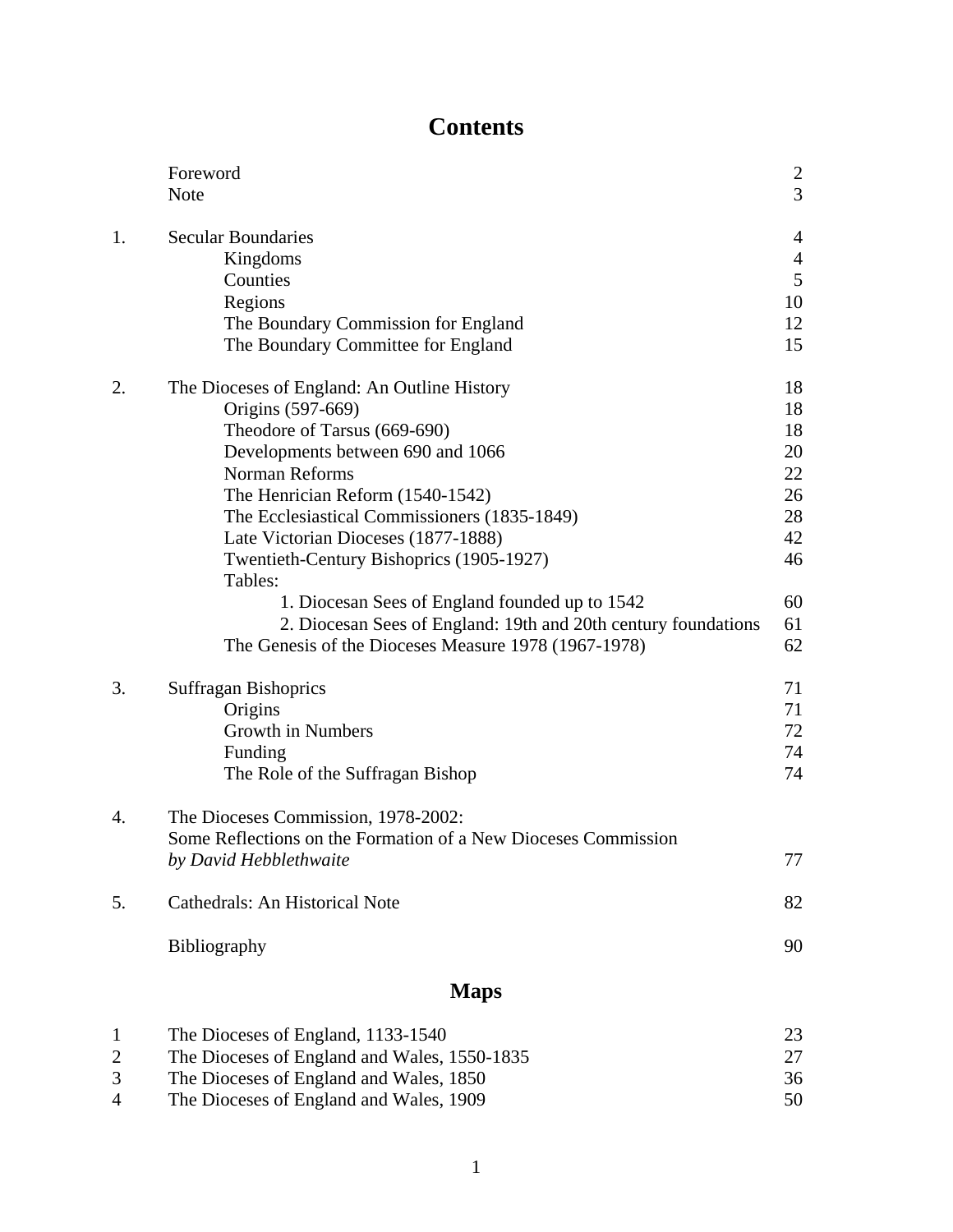## **Foreword**

On 1 September 2008 a new Dioceses Commission will come into being. It will be under a duty to

'keep under review the provincial and diocesan structure of the Church of England and, in particular, –

- (a) the size, boundaries and number of provinces,
- (b) the size, boundaries and number of dioceses and their distribution between the provinces, and
- (c) the number and distribution of episcopal offices [ie diocesan and suffragan bishoprics] and the arrangements for episcopal oversight.<sup>'1</sup>

The term of office of the Commission's initial members will last until 30 April 2016.

Before embarking on this review work as Secretary of the Commission, it seemed advisable to familiarize myself with the history and boundaries of England's dioceses and of the counties to which most of them have traditionally related, with the history of suffragan sees, and with the various attempts to reform county and diocesan boundaries over the centuries. This report is the fruit of that research, and it is offered to members of the Commission as background information. It includes, as section 4, reflections by my predecessor David Hebblethwaite OBE, who was Secretary of the Dioceses Commission from 1984 to 2002. An historical note on Cathedrals which I wrote for the Pilling report *Talent and Calling* (2007) is also included as section 5.

I am grateful to have been granted four weeks' study leave in order to be able to pursue this research, and to have been allowed to spend two of those weeks in Oxford, at Pusey House. This had a number of advantages. Not only was I was able to make use of the Bodleian Library, but I also had full access to the excellent church history collection in Dr Pusey's Library. Perhaps even more importantly, I was free not only from the burden of commuting but also from the distractions of London. Moreover, the initial research and writing could be done in the context of a congenial Christian community rather than in isolation, fortified by worship each morning and evening in the Chapel of the Resurrection, as well as by good fellowship, stimulating conversation and conviviality. I am deeply grateful to the Principal and Chapter of Pusey House for their warm welcome and generous hospitality and for the use of Dr Pusey's Library.

#### C. J. PODMORE

 $\overline{a}$ 

Secretary of the Dioceses Commission

26 July 2008

<sup>&</sup>lt;sup>1</sup> Dioceses, Pastoral and Mission Measure 2007, s. 3(1).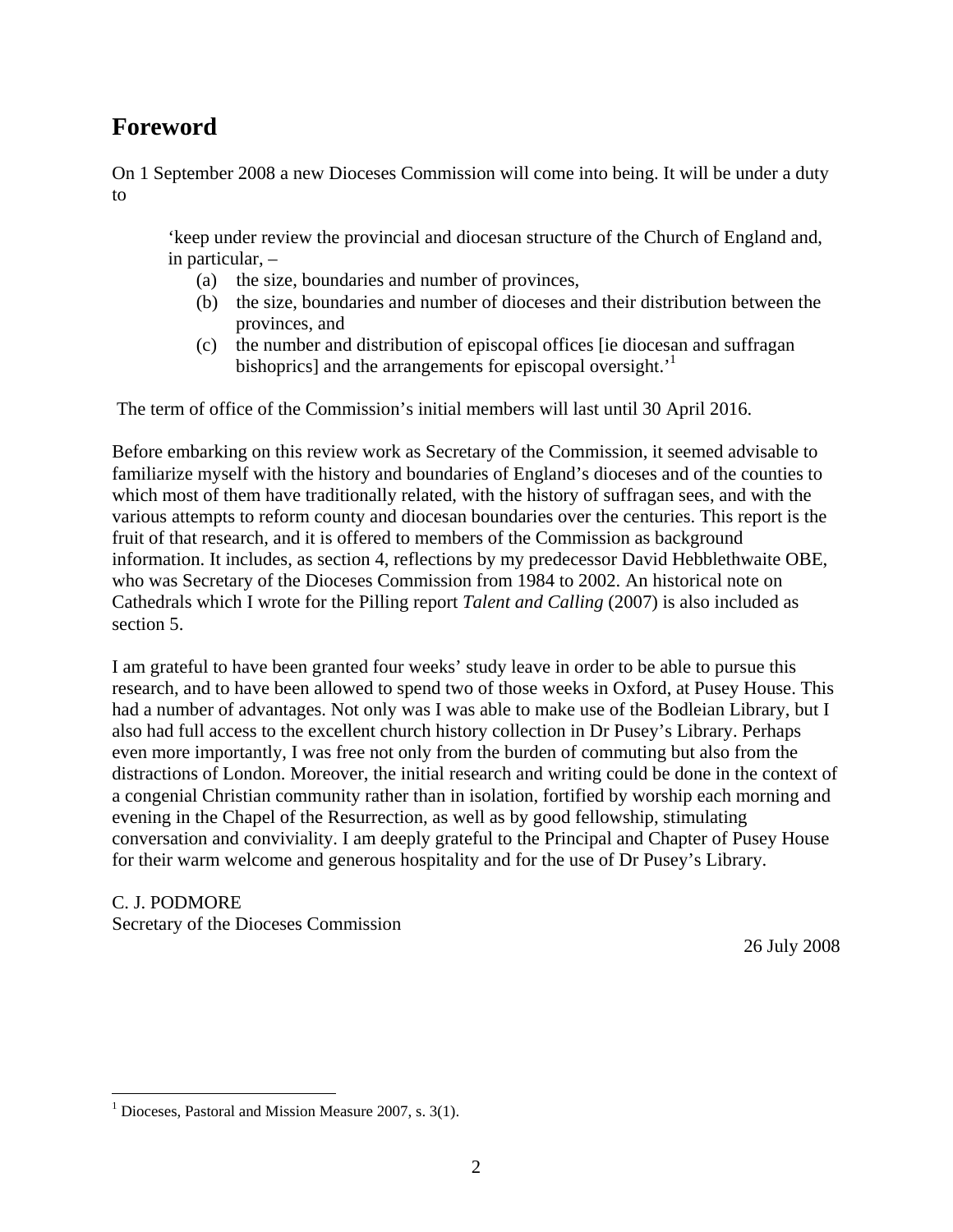### **Note**

This report is about the 42 English dioceses.

The history of the Diocese of Sodor and Man is quite distinct from that of the English dioceses. Originally part of the Province of Nidaros (Trondheim, Norway), it has been formally part of the Province of York only since 1542. Its territory is entirely outside the United Kingdom, and as an island it has no land boundary.

The Diocese in Europe is a non-territorial diocese consisting of recognized chaplaincies within a certain geographical area. The Diocese in Europe is not part of the Province of Canterbury, which is a territorial province covering a different geographical area. However, the Diocese in Europe Measure 1980 provides that certain Measures 'shall have effect as if the Diocese were a diocese in the province of Canterbury', and the Canons and the Church Representation Rules also provide that for certain purposes 'the Diocese in Europe shall be deemed to be a diocese in the Province of Canterbury'.

The Diocese of Sodor and Man (as a territorial diocese in the Province of York but outside the United Kingdom, with no land boundary) and the Diocese in Europe (as a non-territorial diocese deemed for certain purposes to be in the Province of Canterbury but covering a geographical area outside the United Kingdom) are not included in this survey.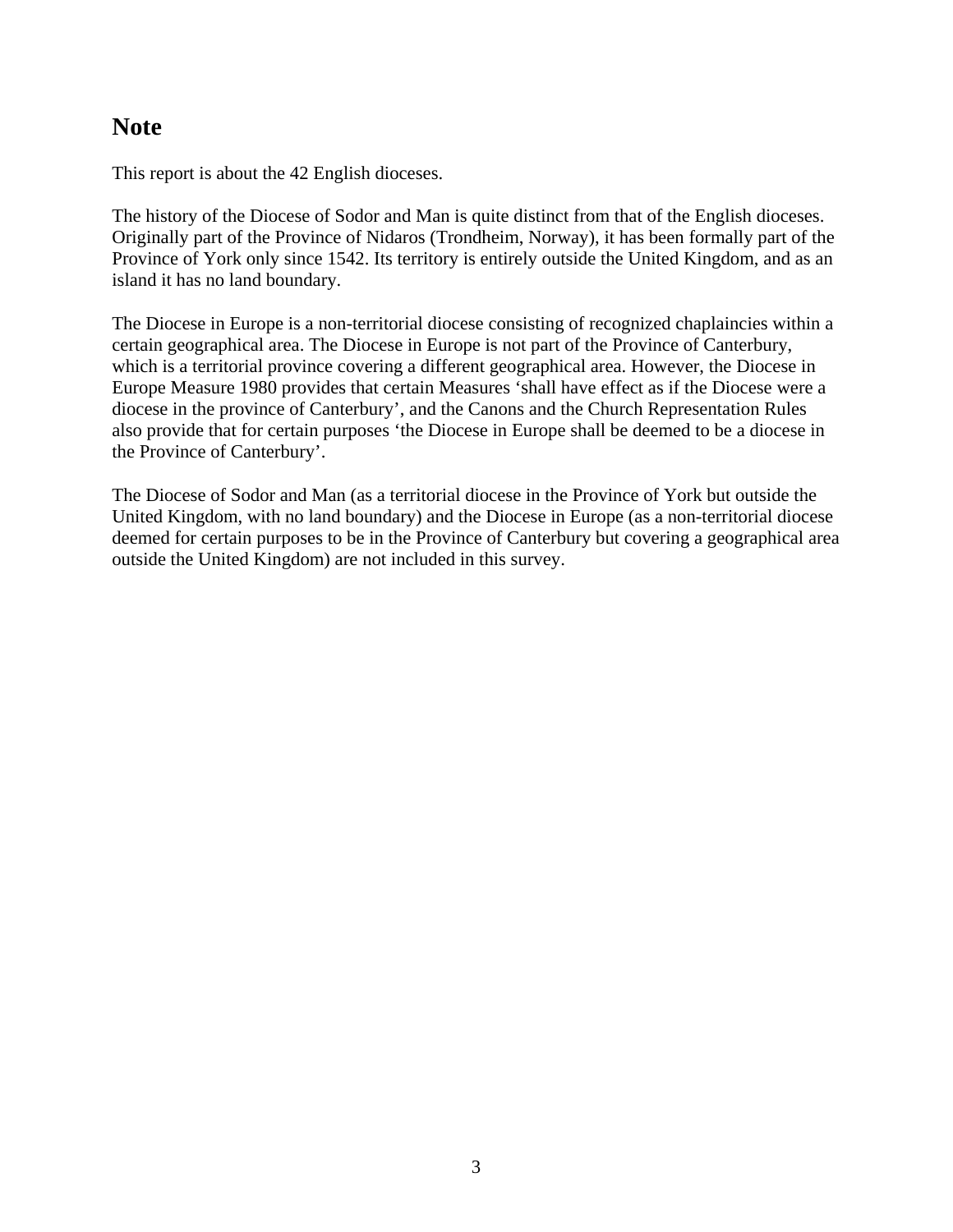## **1: Secular Boundaries**

Since the inception of the Church of England, its diocesan structure has related to the structures of secular society – first the kingdoms which made up Anglo-Saxon England and later the counties into which the unitary Kingdom of England was divided.

### **Kingdoms**

1

The kingdoms of the Anglo-Saxons began to take shape around  $600<sup>2</sup>$  Their number and extent varied, but the following is a very rough summary:

- in the South: the kingdoms of Kent, the South Saxons (Sussex), the West Saxons (Wessex), and the East Saxons (Essex, Middlesex and part of Hertfordshire – the Diocese of London as it was before 1846);
- in the Midlands: the kingdoms of Mercia, the Middle Angles (roughly, Leicestershire), the East Angles (East Anglia) and Lindsey (roughly, Lincolnshire);
- North of the Humber: Northumbria, consisting of Bernicia in the north and Deira in the south, with a borderland roughly corresponding to the modern County Durham.

Mercia had two sub-kingdoms on the border with Wales:

- the sub-kingdom of the Hwicce (roughly, Worcestershire and Gloucestershire), planted by Penda after driving out the West Saxons in 628;
- the sub-kingdom of the Magonsaetan (roughly, Herefordshire and south Shropshire), similarly planted by Penda, probably as the result of a treaty with Cadwallon of Gwynedd.

There were also smaller, fluctuating sub-kingdoms, such as the Isle of Wight. In some cases, the boundary between these kingdoms was a river, but in others it was a wilderness (the Weald between Kent and Sussex, Wychwood between the Hwicce and modern Oxfordshire, the Fens between the Middle Angles and East Anglia). It was to serve these Anglo-Saxon kingdoms that the original dioceses of the Church of England were created.

In time, these kingdoms came to be merged into the super-kingdoms of Wessex, Mercia and Northumbria. In the later ninth century, the Danish Vikings conquered Northumbria, the eastern half of Mercia and East Anglia. In the early tenth century, however, Wessex absorbed what remained of Mercia and gradually gained control over the 'Danelaw'. The submission of Northumbria to Athelstan of Wessex in 927 marked the formation of a single Kingdom of

<sup>2</sup> This account is based on H. Mayr-Harting, *The Coming of Christianity to Anglo-Saxon England* (London, 1972), pp. 15-17, 119 and F. M. Stenton, *Anglo-Saxon England* (3rd edn: Oxford, 1971), pp. 54-55.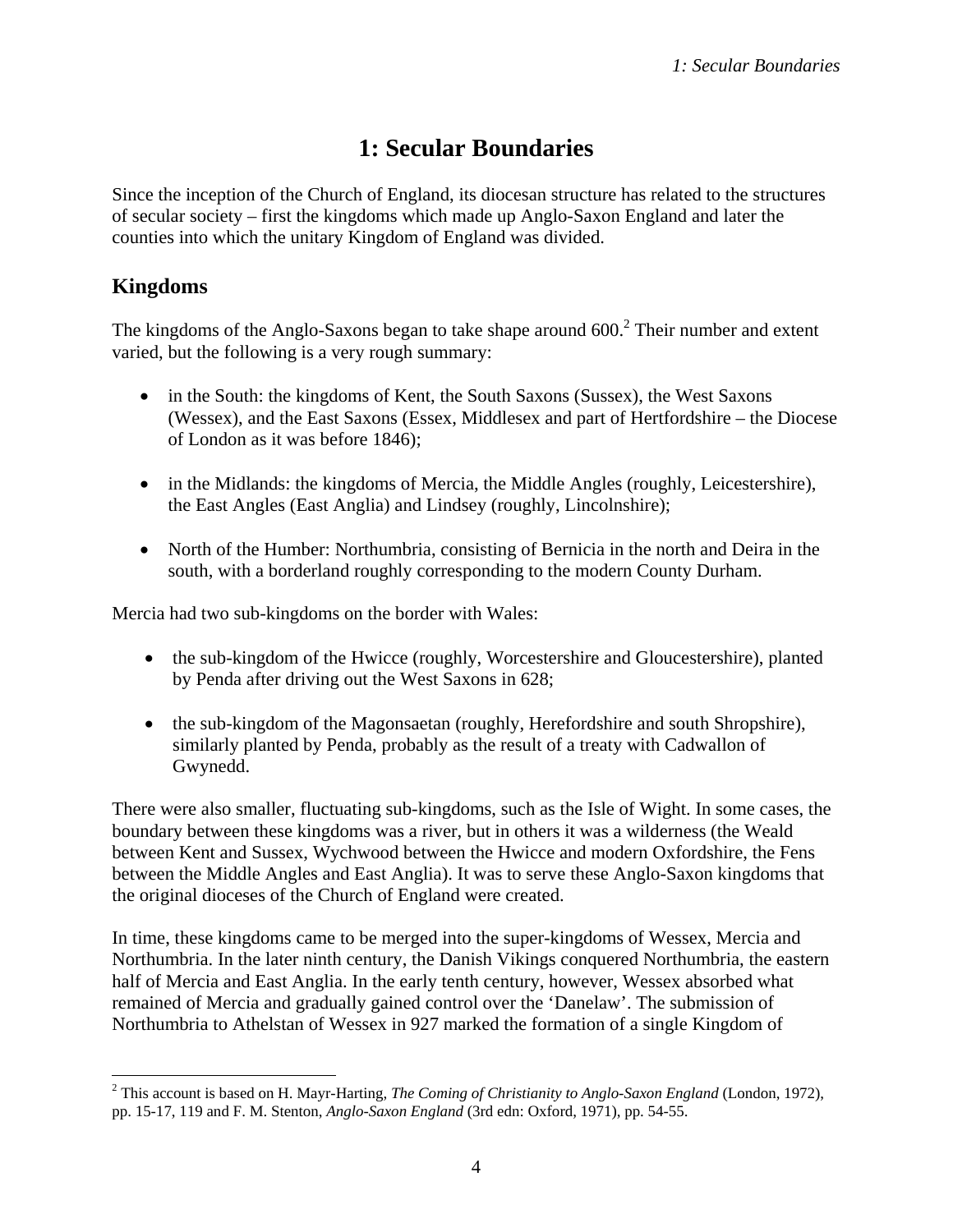England. Athelstan also brought Cornwall definitively under English control, and fixed the Tamar as the boundary between Cornwall and England.

### **Counties**

Within the unitary Kingdom of England the dioceses came to consist, in most cases, of one or more English counties.

### **Ancient counties**

In the South and the Midlands, the ancient counties generally represent entities that existed before the Norman Conquest:

- Kent was a kingdom, as was Sussex. Essex and Middlesex formed the Kingdom of the East Saxons, while Norfolk and Suffolk were historic divisions of the Kingdom of East Anglia.
- The counties of central southern and south-west England south of the Avon and the Thames belonged to the original Kingdom of Wessex, while those of the West Midlands, which disregarded the ancient internal boundaries of Mercia, seem to have been imposed early in the 10th century, after West Mercia was absorbed by Wessex.
- The counties of the East Midlands each represented the area settled by a Danish army in the ninth century.
- Cheshire is first mentioned in 980.

Most of the Midlands counties are named after a county town. The names of some of the original Wessex counties are also (but less obviously) related to those of towns (Wiltshire relating to Wilton, Somerset to Somerton and Hampshire to Hamwic, now in Southampton).

The counties of Northern England date from after the Norman Conquest. Cumberland, Westmorland, Lancashire, County Durham and Northumberland date from the twelfth century. The border with Wales was fixed in 1535 and Hexhamshire, formerly considered a separate county, became part of Northumberland only in 1572.

The boundaries of these ancient counties were fairly static between the sixteenth century (when some of them had already been established for five hundred years or more) and the nineteenth century. Some counties had divisions within them (the ridings of Yorkshire; the three parts of Lincolnshire – Lindsey, Holland and Kesteven). Kent and Sussex were divided respectively into East Kent and West Kent, East Sussex and West Sussex. Some counties included areas that were administered separately, such as the Isle of Ely in Cambridgeshire and the Soke of Peterborough in Northamptonshire.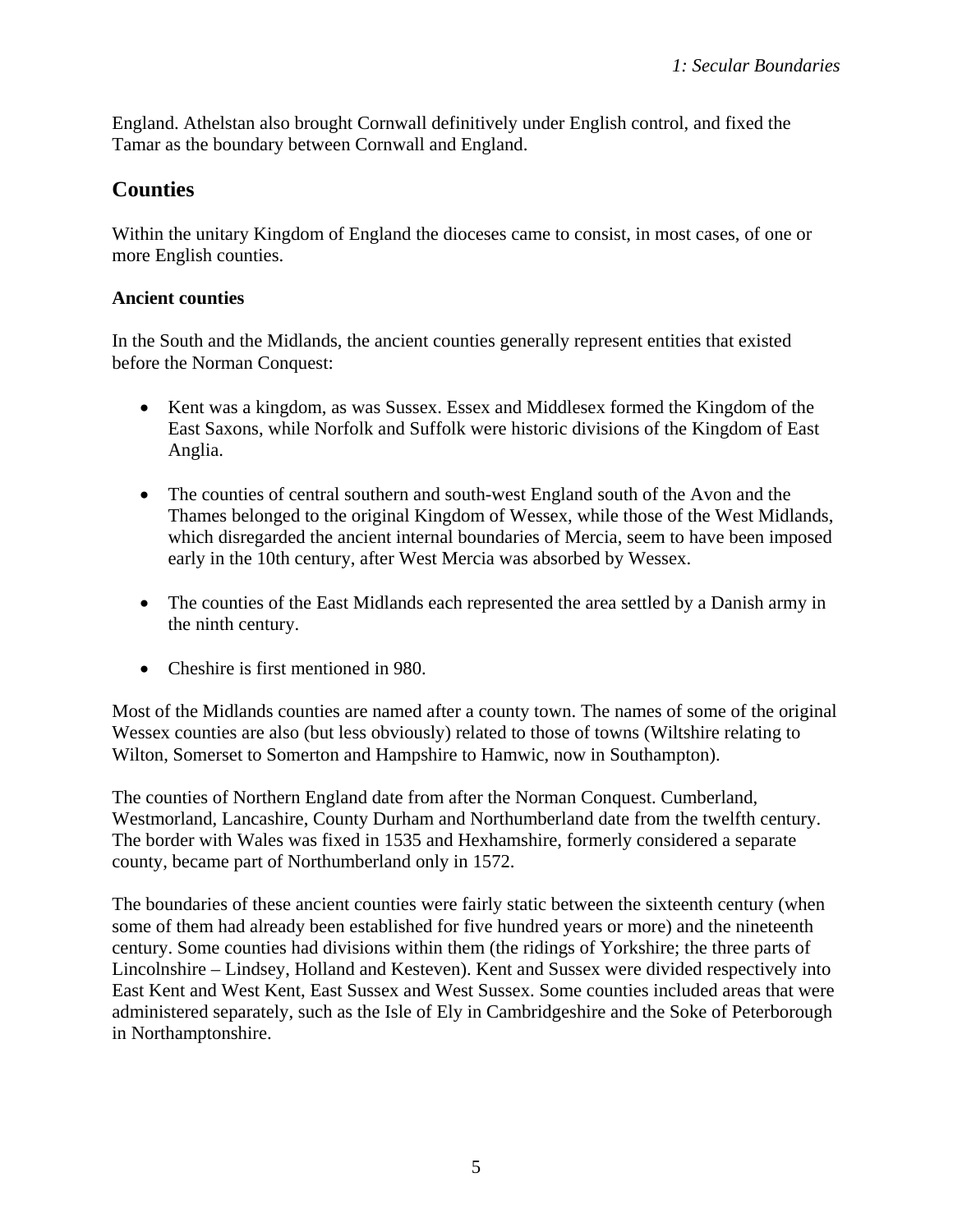The idea that counties – or indeed dioceses – should consist only of contiguous territory is a modern one. Until the mid-nineteenth century, many counties had within them enclaves which were exclaves of other counties. The Counties (Detached Parts) Act 1844 provided that most enclaves within counties should belong to the county in which they were situated. Twenty-seven counties were affected by the changes. Seven English counties continued to have exclaves within other counties, however. Most of these were dealt with in the later nineteenth century, though those of Warwickshire and Worcester remained until 1931 (when their boundaries with Gloucestershire were realigned) and that of Huntingdonshire until as late as 1965.

#### **Counties and Administrative Counties (1889-1974)**

The Local Government Act 1888 created from 1889 new 'administrative counties' and 'county boroughs' (unitary authorities for certain cities and towns). The administrative counties were, for the most part, the ancient counties minus those parts of them which had become county boroughs, but some of the ancient counties were subdivided, with the following becoming administrative counties: the three ridings of Yorkshire; the three divisions of Lincolnshire; East Sussex and West Sussex; East Suffolk and West Suffolk; the Isle of Ely (in Cambridgeshire) and the Soke of Peterborough (in Northamptonshire). The metropolitan areas of Middlesex, Surrey and Kent became a new County of London. The Local Government Act 1894 empowered the councils of administrative counties to exchange areas in order to create more coherent units of local government, a process which was completed by 1898.

The 1888 Act also recognized for various purposes, including the lieutenancy, 'counties'. These consisted of one or more administrative counties together with the associated county boroughs. The 'counties' thus approximated more to the ancient counties than did the 'administrative counties'. They existed from 1889 to 1974 and were the forerunners of the present 'ceremonial counties' (for which, see below). When people today speak of the 'historic counties' of England, it is often these 1888/98 counties (which approximated quite closely to the ancient counties without the enclaves and exclaves) that they have in mind.

In the second half of the nineteenth century ecclesiastical and civil parishes diverged. Under the Poor Law Amendment Act 1866, all areas that levied a separate rate (including extra-parochial places, townships and chapelries) became civil parishes. The Local Government Act 1894 established separate civil parishes across the country and its tidying up of county boundaries also involved changes to civil parish boundaries to ensure that every civil parish was entirely within one county. From this point, the boundaries of civil and ecclesiastical parishes diverged. It is not uncommon for ecclesiastical parishes to straddle county boundaries.

In 1965 a new county of Greater London was created, incorporating most of what was left of Middlesex (small parts being allocated to Hertfordshire and Surrey). Huntingdonshire and the Soke of Peterborough (into which the northern part of Huntingdonshire, forming part of the borough of Peterborough, had been incorporated in 1889) were united in a new county and administrative county of Huntingdon and Peterborough.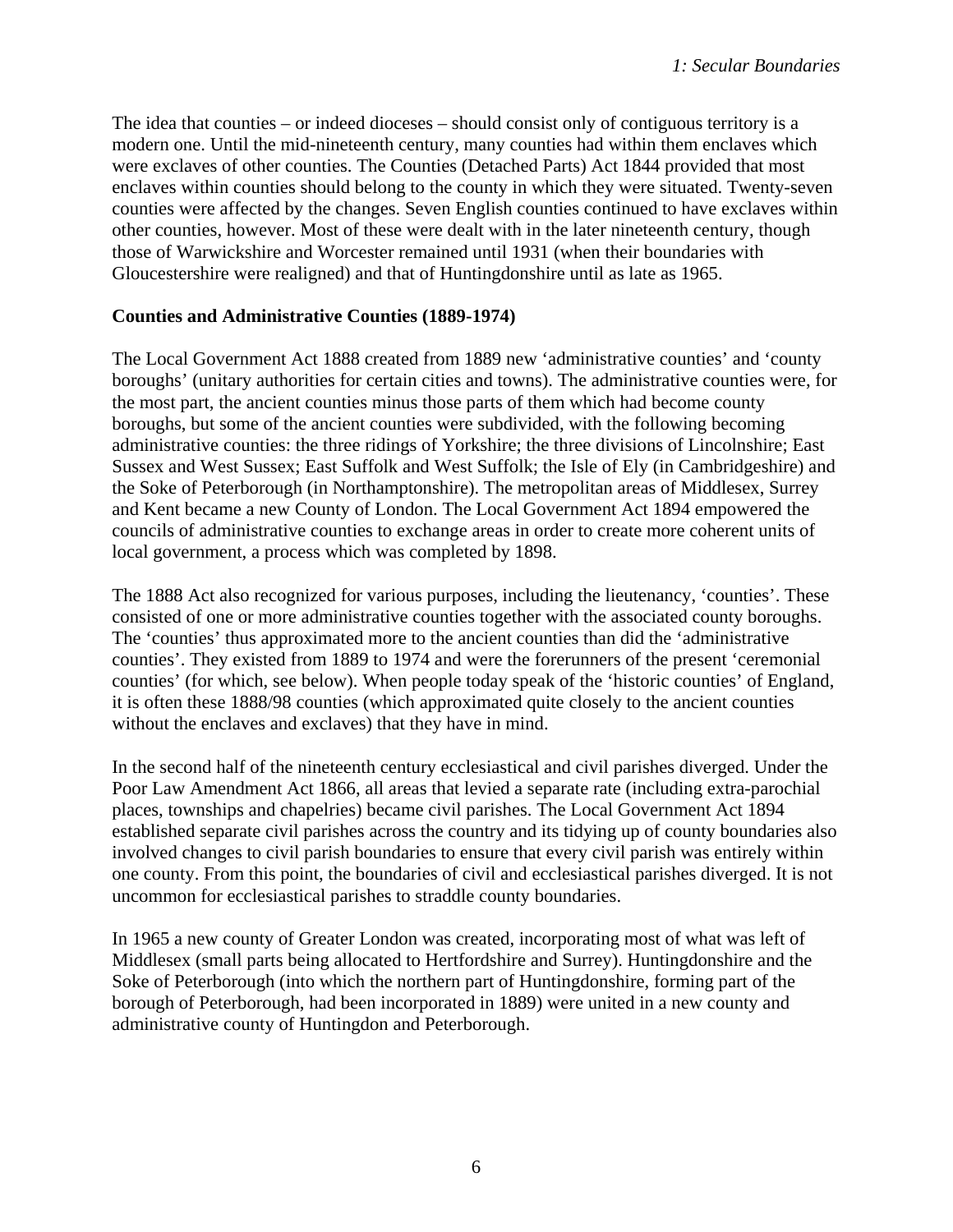#### **Late 20th-century Changes (1974-1997)**

 $\overline{a}$ 

The Local Government Act 1972 abolished, with effect from 1 April 1974, the previous counties, administrative counties and county boroughs and created new counties of two types – six 'metropolitan counties' and 39 non-metropolitan ('shire') counties. Several counties disappeared (including Cumberland, Westmorland, Herefordshire, Worcestershire, Rutland) and several new non-metropolitan counties were created (including Avon, Cleveland, Humberside, and Tyne and Wear).

The Post Office did not alter most postal addresses to take account of the creation of Greater London in 1965 or Greater Manchester in 1974. Those areas of Greater London which were not part of the London Postal District (an area somewhat larger than the pre-1965 County of London) therefore continued to have postal addresses referring to Hertfordshire, Essex, Kent, Sussex and Middlesex (and eventually a non-London postcode), and the same was true of the parts of Cheshire included in Greater Manchester from 1974. There were therefore *postal counties* of Cheshire, Essex, Hertfordshire, Kent and Sussex which were larger than the modern counties of those names but smaller than the historic counties. In 1996 the Post Office ceased to use counties at all in the direction of mail, but many people still include the former postal counties in their addresses and refer to 'Bromley, Kent', 'Hounslow, Middlesex' etc.

Some of the most dramatic of the 1974 changes did not endure. The Local Government Act 1992 set in train a review of the non-metropolitan counties. This resulted in the abolition of the new counties of Avon, Cleveland and Humberside, and the restoration of Herefordshire, Worcestershire and Rutland. Unitary authorities (akin to the former county boroughs) were created, and some county councils were abolished (as the metropolitan county councils had been in 1986), being replaced by unitary authorities covering their entire area. It has been pointed out that whereas the 1969 Redcliffe-Maud Royal Commission (whose recommendations led to the 1974 changes) based its conclusions on 'effective communities' (employment, leisure and shopping patterns), in the 1990s the Local Government Commission was more influenced by 'affective community' (sense of identity) – hence the restoration in a number of cases of historic counties (which still defined identity).<sup>3</sup>

The Lieutenancies Act 1997 restored the 1888 distinction between what are now called *ceremonial counties* on the one hand and administrative units on the other. The ceremonial counties are, essentially, the City of London, Greater London (excluding the City), the six 1974 metropolitan counties, and the 1974 shire counties as subsequently amended, including any unitary authorities that formerly belonged to them. Arguably, these ceremonial counties are now the primary expression of county identity, though in Outer London and Cheshire the postal counties are also relevant. While the most unpopular of the 1972 changes have been undone, most have endured. In some areas there are still loyalties to the former historic counties (where these are different), but after 34 years such loyalty is probably diminishing in many cases. Ceremonial counties may be altered by the Secretary of State for Communities and Local Government, but as yet there have been no changes.

<sup>3</sup> This point is made by W. K. D. Davies and D. T. Herbert, *Communities within Cities. An urban social geography* (London, 1993), as reported in M. Chisholm and G. Dench, 'Community Identity: Literature Review and Analysis for Periodic Electoral Reviews' (unpublished report for the Electoral Commission, 2005).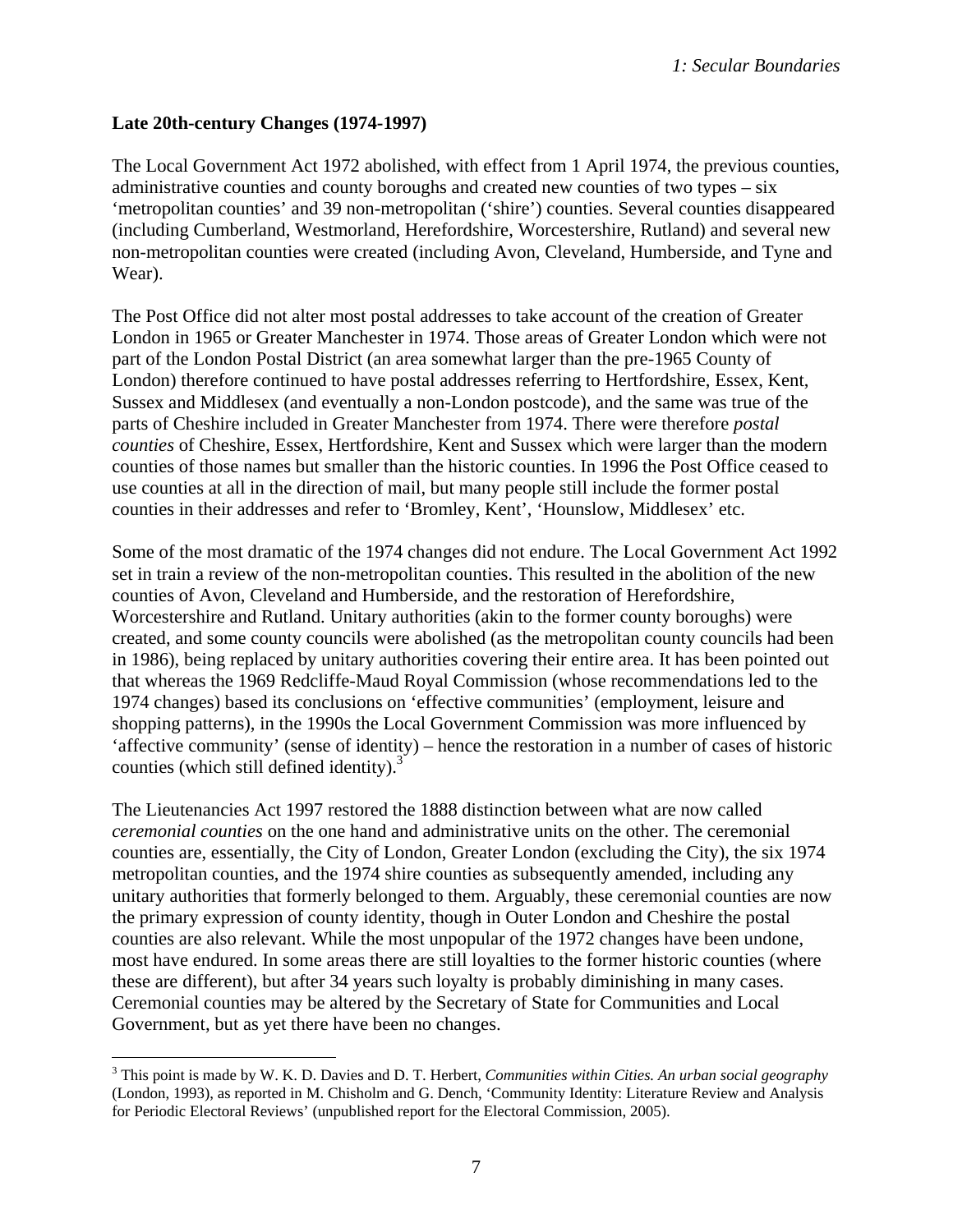### **Ceremonial Counties**

The Lieutenancies Act 1997 defines the Ceremonial Counties in terms of local government areas created by the Local Government Act 1972 as amended. Schedule 1, paragraphs 2-5 defines them as:

Bedfordshire (including Luton)

Berkshire

Bristol

Buckinghamshire (including Milton Keynes)

Cambridgeshire (including Peterborough)

Cheshire (including Halton and Warrington)

City of London

Cornwall (including Isles of Scilly)

Cumbria

Derbyshire (including Derby)

Devon (including Plymouth and Torbay)

Dorset (including Bournemouth and Poole)

Durham

(including Darlington, Hartlepool, and Stockton-on-Tees north of the River Tees)

East Riding of Yorkshire (including Kingston-upon-Hull)

East Sussex (including Brighton and Hove)

Essex (including Southend-on-Sea and Thurrock)

Gloucestershire (including South Gloucestershire)

Greater London (excluding the City of London)

Greater Manchester

Hampshire (including Southampton and Portsmouth)

Herefordshire

Hertfordshire

Isle of Wight

Kent (including Medway)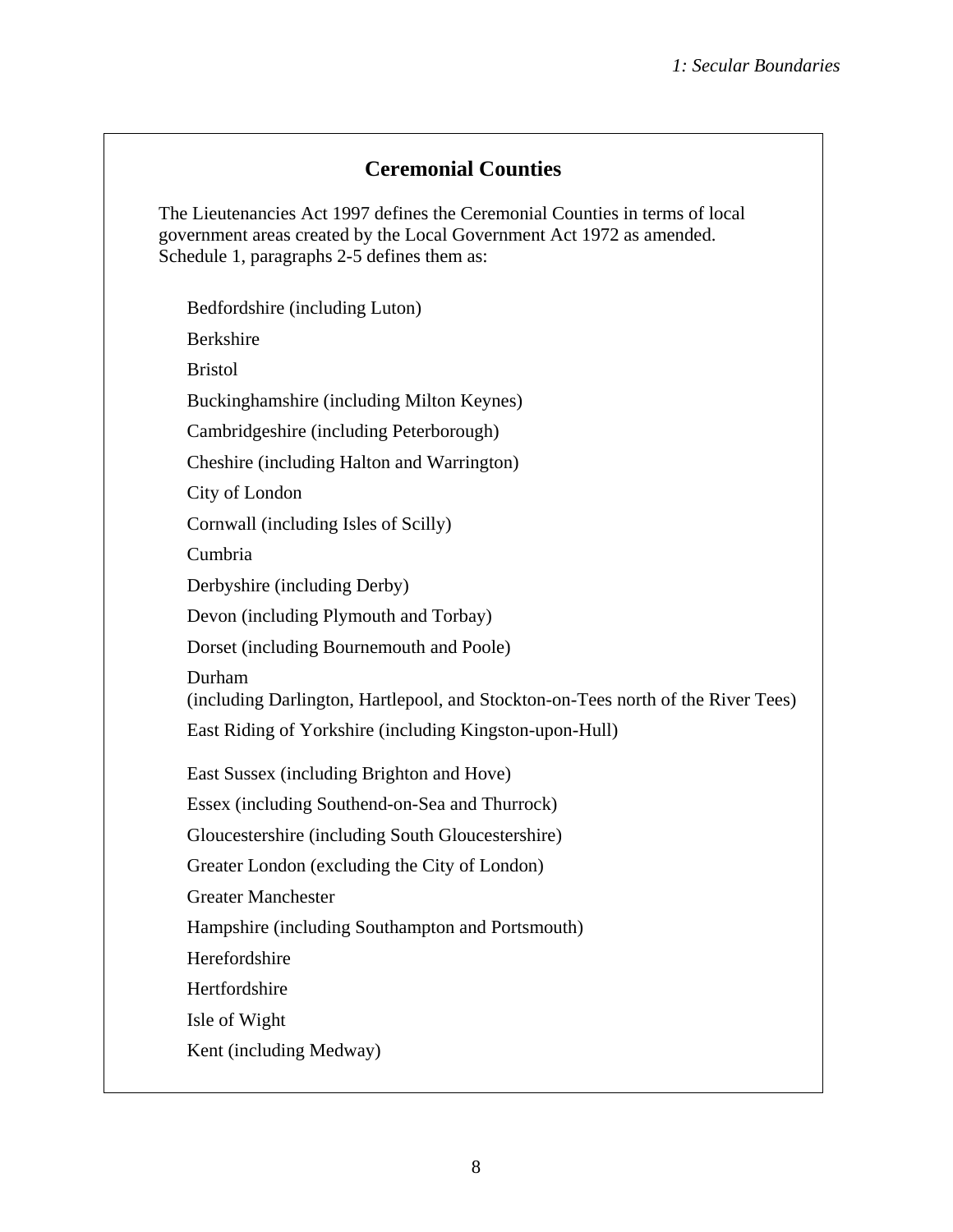| Lancashire (including Blackburn with Darwen, and Blackpool)                                                               |
|---------------------------------------------------------------------------------------------------------------------------|
| Leicestershire (including Leicester)                                                                                      |
| Lincolnshire (including North Lincolnshire, and North East Lincolnshire)                                                  |
| Merseyside                                                                                                                |
| Norfolk                                                                                                                   |
| North Yorkshire<br>(including York, Middlesbrough, Redcar and Cleveland,<br>and Stockton-on-Tees south of the River Tees) |
| Northamptonshire                                                                                                          |
| Northumberland                                                                                                            |
| Nottinghamshire (including Nottingham)                                                                                    |
| Oxfordshire                                                                                                               |
| Rutland                                                                                                                   |
| Shropshire (including Telford and Wrekin)                                                                                 |
| Somerset (including Bath and North East Somerset, and North Somerset)                                                     |
| South Yorkshire                                                                                                           |
| Staffordshire (including Stoke-on-Trent)                                                                                  |
| Suffolk                                                                                                                   |
| Surrey                                                                                                                    |
| Tyne and Wear                                                                                                             |
| Warwickshire                                                                                                              |
| <b>West Midlands</b>                                                                                                      |
| <b>West Sussex</b>                                                                                                        |
| <b>West Yorkshire</b>                                                                                                     |
| Wiltshire (including Swindon)                                                                                             |
| Worcestershire                                                                                                            |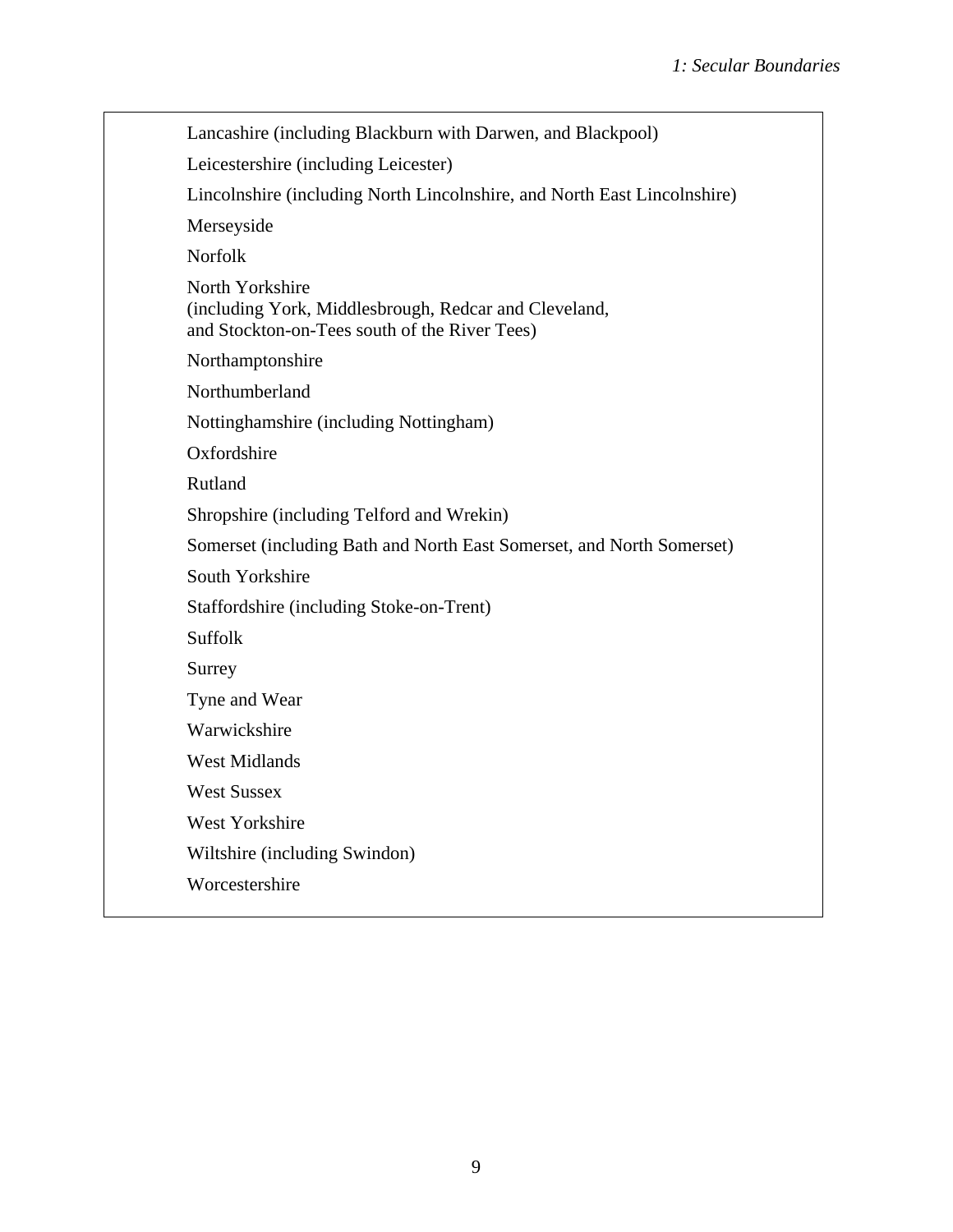### **Regions**

Before 1994 various government departments had regional offices but the regions used by the different departments were not the same. In 1994 the Government divided England into ten regions for all administrative purposes. These were reduced to nine in 1998 by the incorporation of Merseyside into the North West region.

In 1998, a Regional Development Agency was established for each region. Regional assemblies were also established. Of these, only the Greater London Assembly is an elected body. The others will be abolished in 2010, their powers being transferred to the RDAs. Each region has a Government Office, representing each of eleven government departments at regional level, and since 2007 there has been a Regional Minister for each region.

Since 1999 the English regions have also been used as multi-member constituencies for elections to the European Parliament.

In 2006 Strategic Health Authorities were established. Each comprises a government region, except that the South East region is divided between two (western and eastern).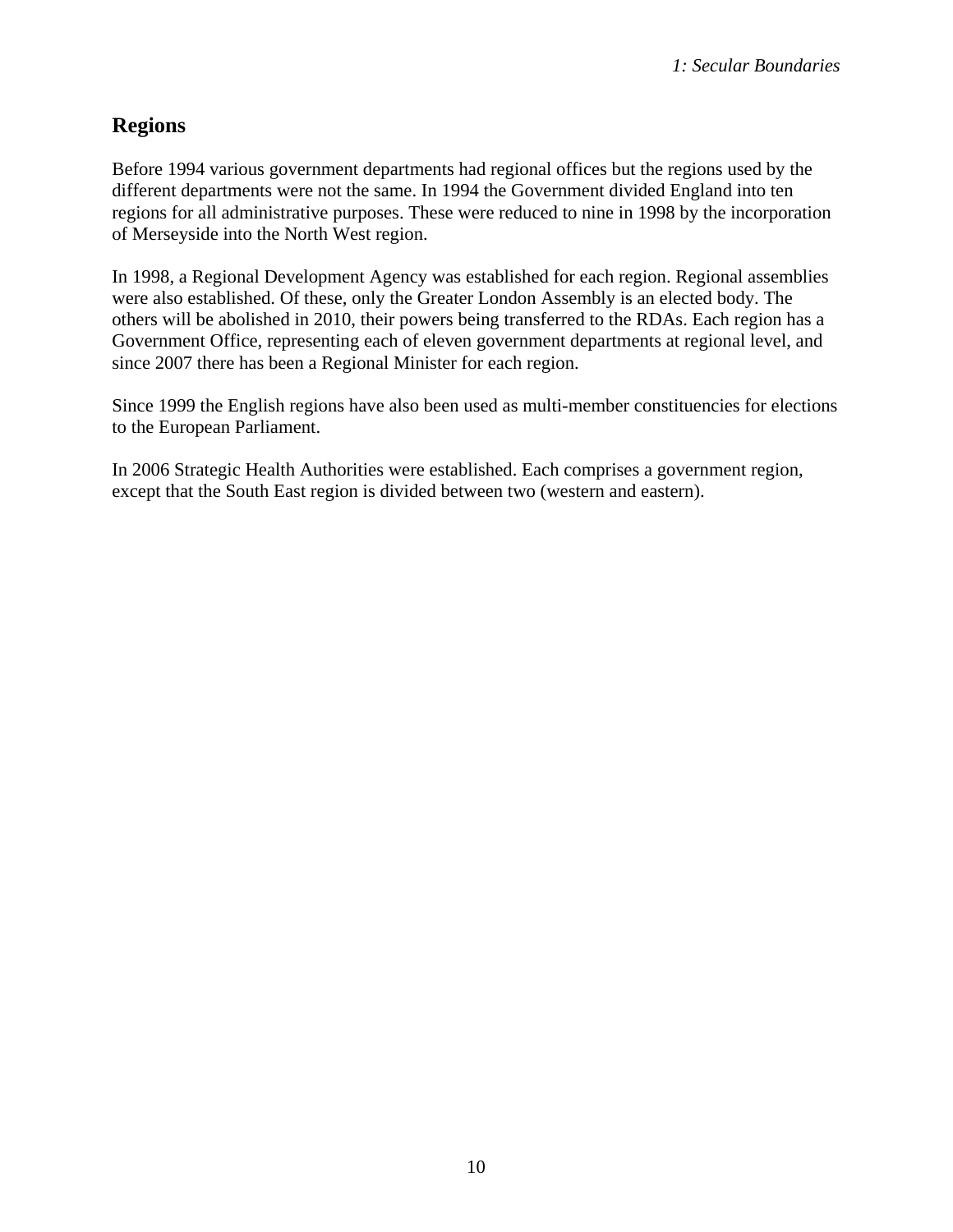### **The English Regions**

### **and the ceremonial counties which they comprise**

*North West*  Cumbria, Lancashire, Merseyside, Greater Manchester, Cheshire

*North East*  Northumberland, Tyne and Wear, Durham, part of North Yorkshire (Stockton on Tees south of the Tees, Redcar and Cleveland, Middlesbrough)

*Yorkshire and the Humber*  South Yorkshire, West Yorkshire, East Riding of Yorkshire, most of North Yorkshire (York and the shire county of North Yorkshire), part of Lincolnshire (North Lincolnshire, North-East Lincolnshire)

*West Midlands*  Herefordshire, Shropshire, Staffordshire, Warwickshire, West Midlands, Worcestershire

*East Midlands* Derbyshire, Nottinghamshire, Leicestershire, Rutland, Northamptonshire, most of Lincolnshire (the shire county of Lincolnshire)

*East of England (Eastern)* Essex, Hertfordshire, Bedfordshire, Cambridgeshire, Norfolk and Suffolk

*South West*  Cornwall, Devon, Somerset, Dorset, Wiltshire, Gloucestershire

*South East*  Oxfordshire, Berkshire, Buckinghamshire, Hampshire, Isle of Wight, Surrey, West Sussex, East Sussex, Kent

*London*  City of London, Greater London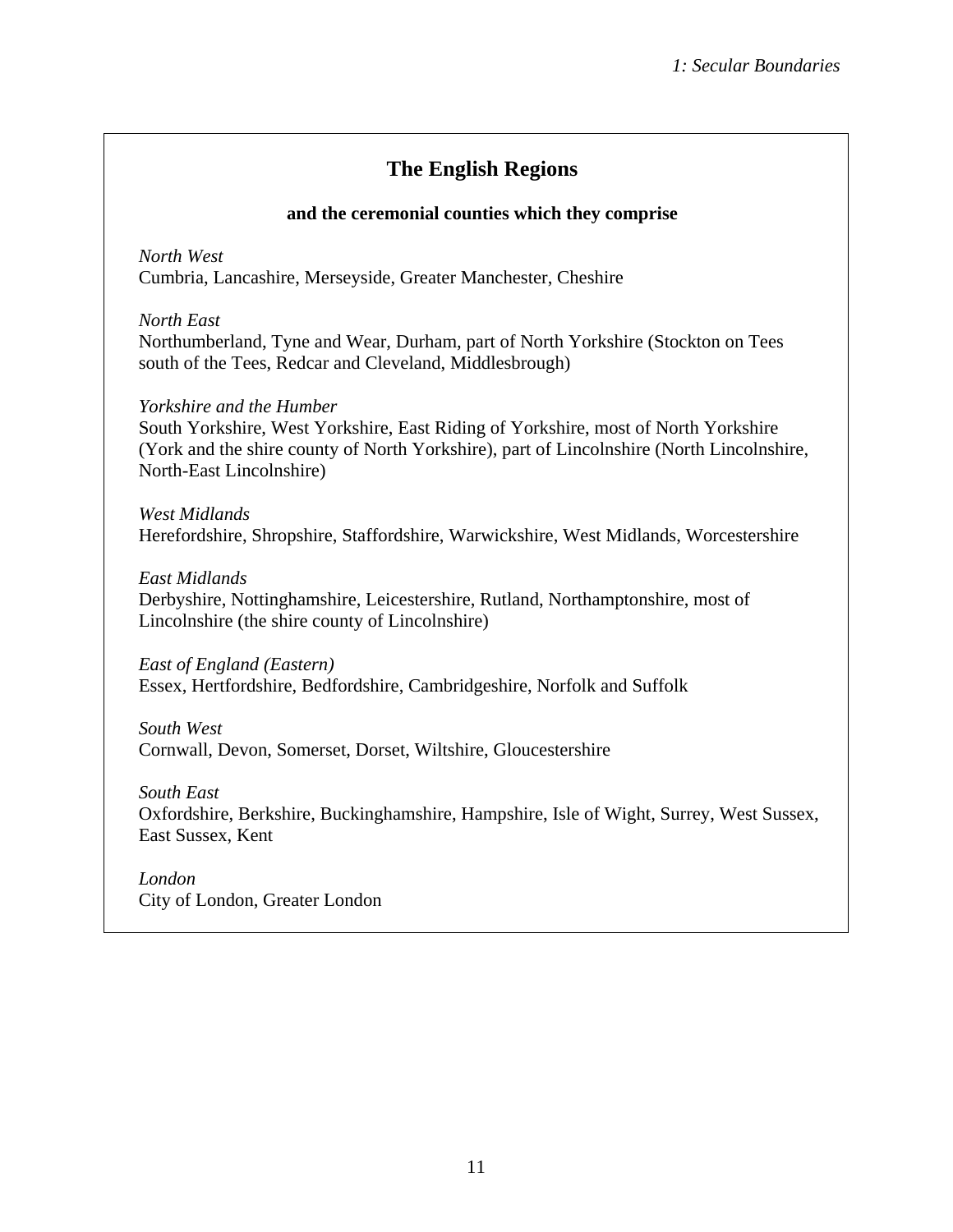### **The Boundary Commission for England**

County boundaries are the responsibility of the Boundary Committee, but before looking at its work it will be convenient to consider that of the Boundary Commission for England, which is responsible for reviewing parliamentary boundaries.<sup>4</sup>

The Boundary Commission was established in 1944 and is required to keep the parliamentary constituencies in England under review and periodically to conduct a general review of all English constituencies. Since 1992, it has been required to conduct such a general review every eight to twelve years. The last general review (the fifth since 1944) was conducted from 2000 to 2006 and the report was published in 2007. Hence the next general review is unlikely to be concluded before 2015 at the earliest. The Boundary Commission has no responsibility for county or local government boundaries, which are the concern of the Boundary Committee (of the Electoral Commission). Between general reviews, interim reviews due to changes in local government take place.

The Commission is formally chaired by the Speaker and consists, in addition, of a Deputy Chairman (a high court judge) who presides over the meetings, a QC and a member of the Boundary Committee. It is an independent body, but its staff are civil servants (from 1 September, within the Ministry of Justice). At present it has a staff of five, but this rises to 15-20 during a general review.

### **Rules**

 $\overline{a}$ 

The redistribution of seats is governed by rules set out in Schedule 2 to the Parliamentary Constituencies Act 1986. Rule 1 limits the overall number of constituencies, Rule 2 requires a single member for each and Rule 3 requires the whole of the City of London to be in one constituency whose name shall refer to it. Rules 4 to 7 are crucial:

- (4) Constituencies not to cross county or London borough boundaries.
- (5)
- $\triangleright$  Constituency electorates to be as close as practical to the electoral quota (the total number of electors divided by the current number of seats), and
- $\triangleright$  [rule 4 takes precedence over rule 5, as the High Court confirmed in 1982-3, but] the Commission may depart from strict application of rule 4 in order to avoid an excessive variation from the electoral quota or disparity between the electorates of neighbouring constituencies. [in practice, the Commission is extremely unlikely to cross ceremonial county boundaries]

<sup>&</sup>lt;sup>4</sup> This section is based on information given to me by the Joint Secretary of the Boundary Commission for England, Mr Robert Farrance, when I visited the Commission's office, on its booklet 'The Review of Parliamentary Constituencies in England' (3rd edn, 2004) and on R. Johnston, D. Rossiter and C. Pattie, ' "Far Too Elaborate About So Little": New Parliamentary Constituencies for England', *Parliamentary Affairs*, 61 (2008), 4-30.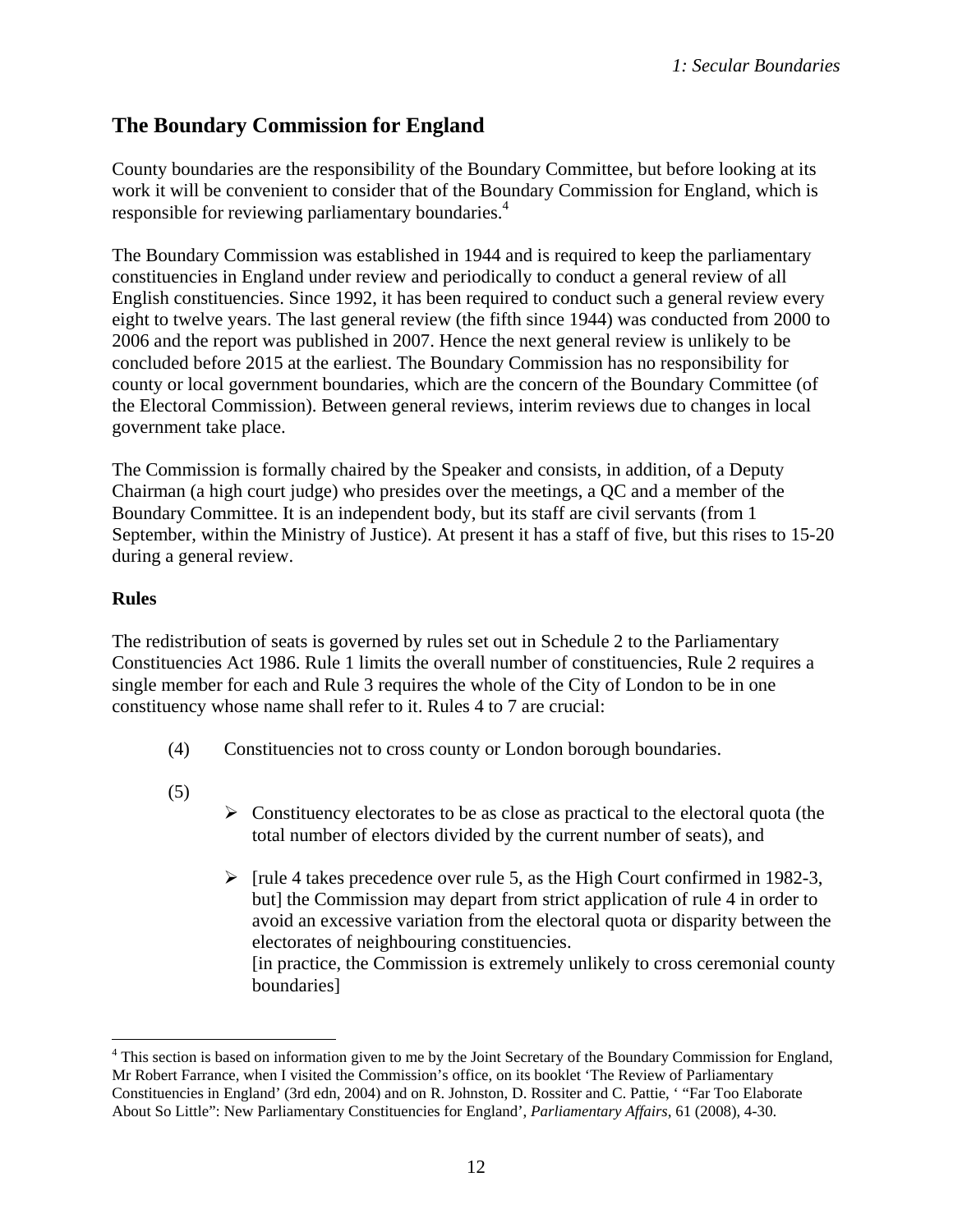- (6) The Commission may depart from strict application of rules 4 and 5 due to 'special geographical considerations, including particular the size, shape, and accessibility of a constituency' [This is taken as referring primarily to physical (not human or social) geography. It is chiefly of relevance with regard to mountains (in Northumbria and Cumbria), islands (in particular the Isle of Wight) and wide estuaries (the Commission treats the Humber, Thames, Severn and Mersey estuaries as natural boundaries that are not to be crossed).]
- (7) The Commission must 'take account so far as they reasonably can'
	- $\triangleright$  of the inconveniences attendant on alterations of constituencies other than alterations made for the purpose of rule 4, and
	- $\triangleright$  of any local ties which would be broken by such alterations.

Rule 7 means that the Commission is not starting with a 'clean sheet'. Disruption of existing boundaries, other than to take account of changes to county and London borough boundaries, is to be kept to a minimum. 'Local ties' are of overriding importance (and are the dominant factor in inquiries), but it should be noted that the reference is a negative one to not breaking existing local ties (rather than a positive one requiring attention to the restoration of local ties that were previously broken).

The rules have been summarized thus: 'New sets of constituencies must be defined within the constraints of the local government map, and should be as equal as is practicable in their electorates, so long as changing constituencies does not create inconveniences and break local ties.<sup>5</sup> The High Court pointed out in 1983 that the Commission was required to exercise judgement, not to apply 'scientific precision'. Often there would be more than one answer permissible within the rules, and the Commission was expected to balance subjective opinions on the relative importance of the various criteria. The Commission has also pointed out that the rules are such as to make it likely that different solutions will be arrived at in different areas.

#### **Other considerations**

1

Where different schemes are of equal merit as far as the rules are concerned, the Commission takes into account features such as rivers, motorways, main roads and railway lines (understood as physical boundaries). Factors such as school catchment areas, travel to work areas, libraries and swimming pools may also be taken into account (and may be relevant to the issue of 'local ties'. Growth in the electorate which is certainly going to take place in the very near future may also be taken into consideration in choosing between schemes that are of equal merit as far as the rules are concerned.

<sup>&</sup>lt;sup>5</sup> Johnston, Rossiter and Pattie, ' "Far Too Elaborate About So Little": New Parliamentary Constituencies for England', p. 6.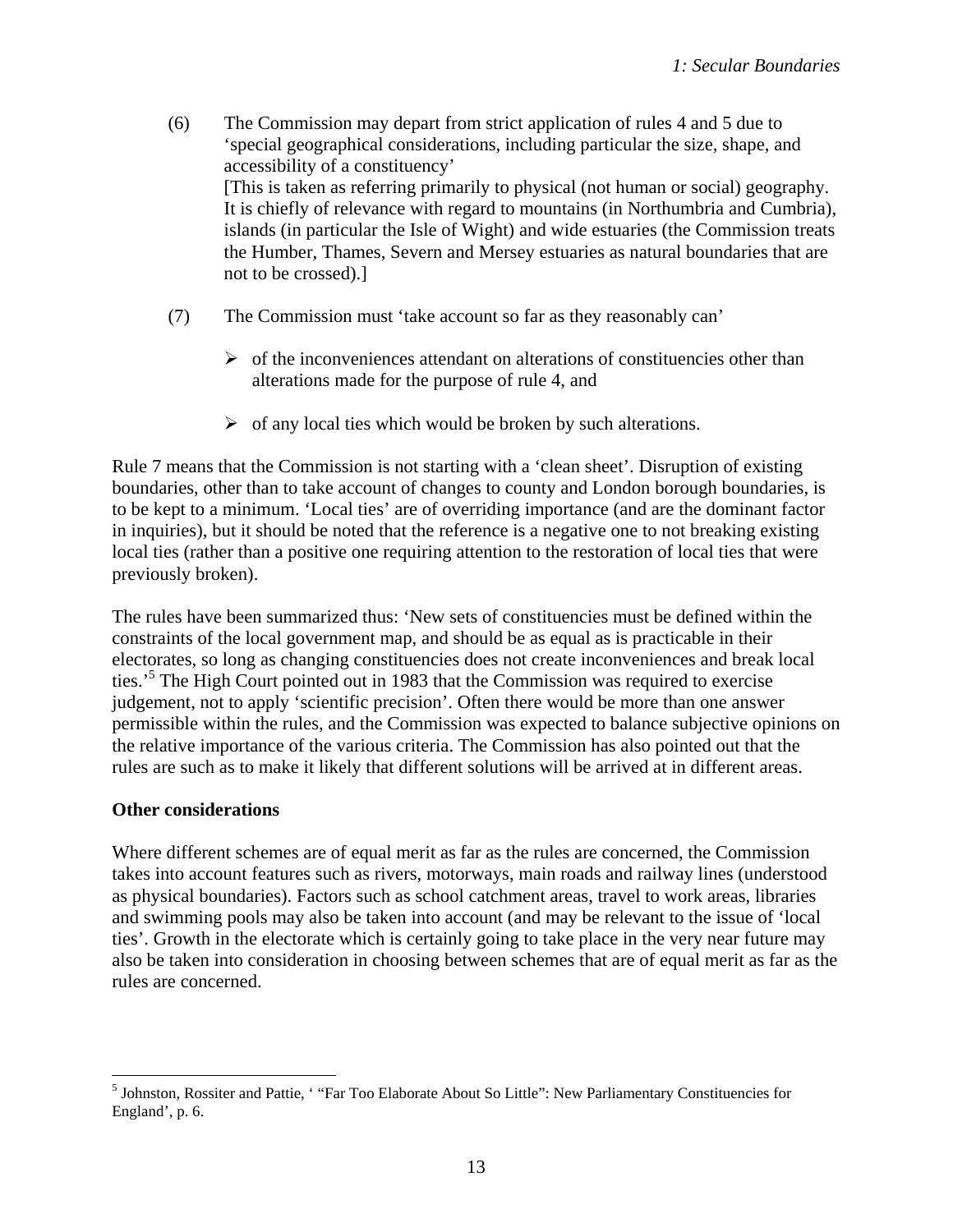The Commission uses borough or district wards as its smallest unit. These are never divided, so constituencies are described as consisting of certain boroughs or districts and wards of boroughs or districts.

It was noticed during the fifth general review (conducted from 2000) that fewer references were made to the historic (pre-1974) counties. The most controversial issue proved to be the names of constituencies.

#### **Process**

The Commission develops its own proposals and publishes them on a county by county basis. A notice is placed in newspapers and a press release is sent to the media, political parties and local authorities. The public have one month to respond. (It is recommended that in future this should be extended to eight or even twelve weeks.)

If an objection is received from a local authority or more than 100 local electors there must be an inquiry. In practice an inquiry is held if an MP or a regional party headquarters objects, or if the evidence submitted suggest that it is necessary. During the fifth general review, inquiries were held for 66 out of 81 areas. Half of these resulted in some change to the composition of the provisionally recommended constituencies, though in most cases the changes were very minor. Submissions often take the form of counter-proposals. The inquiry is conducted by an Assistant Commissioner (an independent, non-local barrister), supported by a member of staff, with hearings in the main town hall and sometimes in more than one town. All who have made representations are invited and advertisements are placed. All those present are entitled to speak, and the Assistant Commissioner may identify subjects so that all the contributions on that subject are taken together. Hearings are of variable length. (One took two days, one three weeks.) A full transcript of the evidence is made. One difficulty that has been encountered is that those who agree with proposal are unlikely to write in. This can make it difficult to judge how representative the objections are.

The Assistant Commissioner reports to the Commission. The Commission considers this report, together with the evidence and transcript, and in response it may revise its proposals – and did so in 75% of cases during the fifth general review. (A reason for not doing so would be that the Assistant Commissioner was mistaken as to the facts.) Objections may be made to the revised proposals. (The Commission attempts, often in vain, to limit these to new points not previously made.) There is a discretion to hold a further local inquiry, but this is done only in exceptional circumstances. The end of the process is a single report covering the whole of England, which is submitted to the Secretary of State. He has power to modify the proposals but no Secretary of State has ever done so.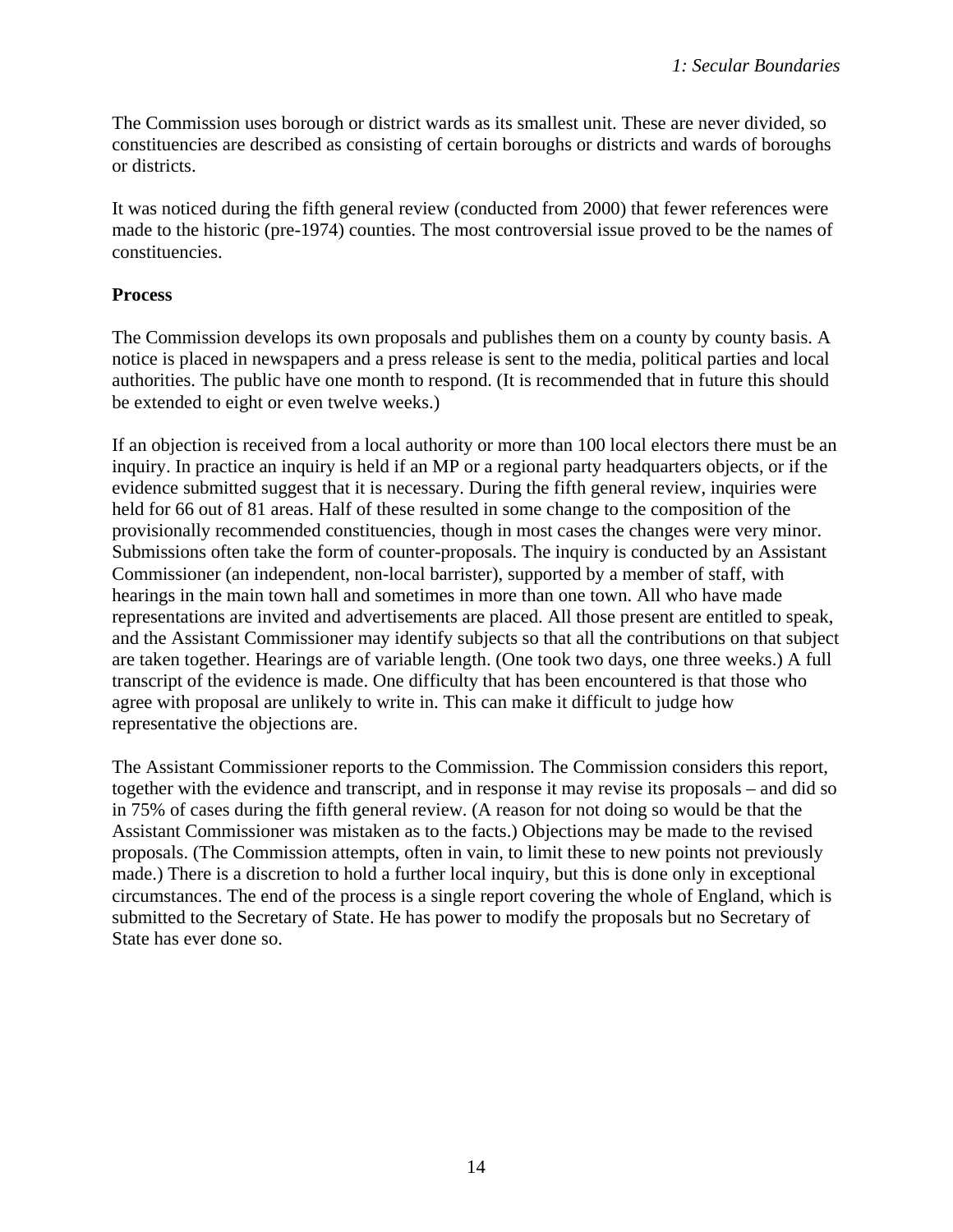### **The Boundary Committee for England**

Local government boundaries are the responsibility of the Boundary Committee for England, which is a statutory committee of the Electoral Commission (a body corporate which is not sponsored by a government department but reports to a committee of MPs chaired by the Speaker).<sup>6</sup> It consists of a Chair (who is an Electoral Commissioner) and six Deputy Commissioners. The Committee's staff comprises 12 people.

The Committee undertakes three main types of review:

- administrative boundary reviews (of the external boundaries of districts and counties),
- electoral reviews (of the wards or divisions within local authorities), and
- structural reviews (to consider whether one or more unitary authorities should be established in a particular area).

In mid-2008 there are no administrative boundary reviews in progress. The Committee is primarily engaged in electoral reviews.

It is, however, conducting a structural review of Devon and a structural review of Norfolk and Suffolk, triggered by bids for unitary status by the Exeter, Norwich and Ipswich city councils. Draft proposals for each of these counties were published on 7 July 2008. They envisage a unitary authority for Devon (covering the whole of Devon outside the existing unitary authorities of Plymouth and Torbay), a unitary authority for Norfolk plus the town of Lowestoft and the parishes that immediately surround it (i.e. the north-eastern part of the Waveney District of Suffolk), a unitary authority for Ipswich and Felixstowe, and a unitary authority for the rest of Suffolk (apart from the Ipswich, Felixstowe and Lowestoft areas). There is a twelve-week period in which representations can be made (concluding on 26 September) and the Committee will submit its final proposals to the Secretary of State for Communities and Local Government by the end of the year.

#### **Criteria**

There are a number of statutory criteria which the Boundary Committee is required to take into account when conducting an electoral review. These include:

- the need to secure effective and convenient local government,
- the need to secure equality of representation,
- the need to reflect the identities and interests of local communities (also expressed as a requirement to have regard 'to any local ties' which would be broken).

The latter is regarded as a subsidiary consideration.<sup>7</sup>

 $\overline{a}$ <sup>6</sup> This section is primarily based on information given to me by the Director of the Boundary Committee, Archie Gall, and on information on the website of the Electoral Commission. I am grateful to Prof. Michael Clarke (a former member of the Committee) for comments on an earlier draft.

 $^7$  Chisholm and Dench, 'Community Identity: Literature Review and Analysis for Periodic Electoral Reviews', paras 2.2-2.4.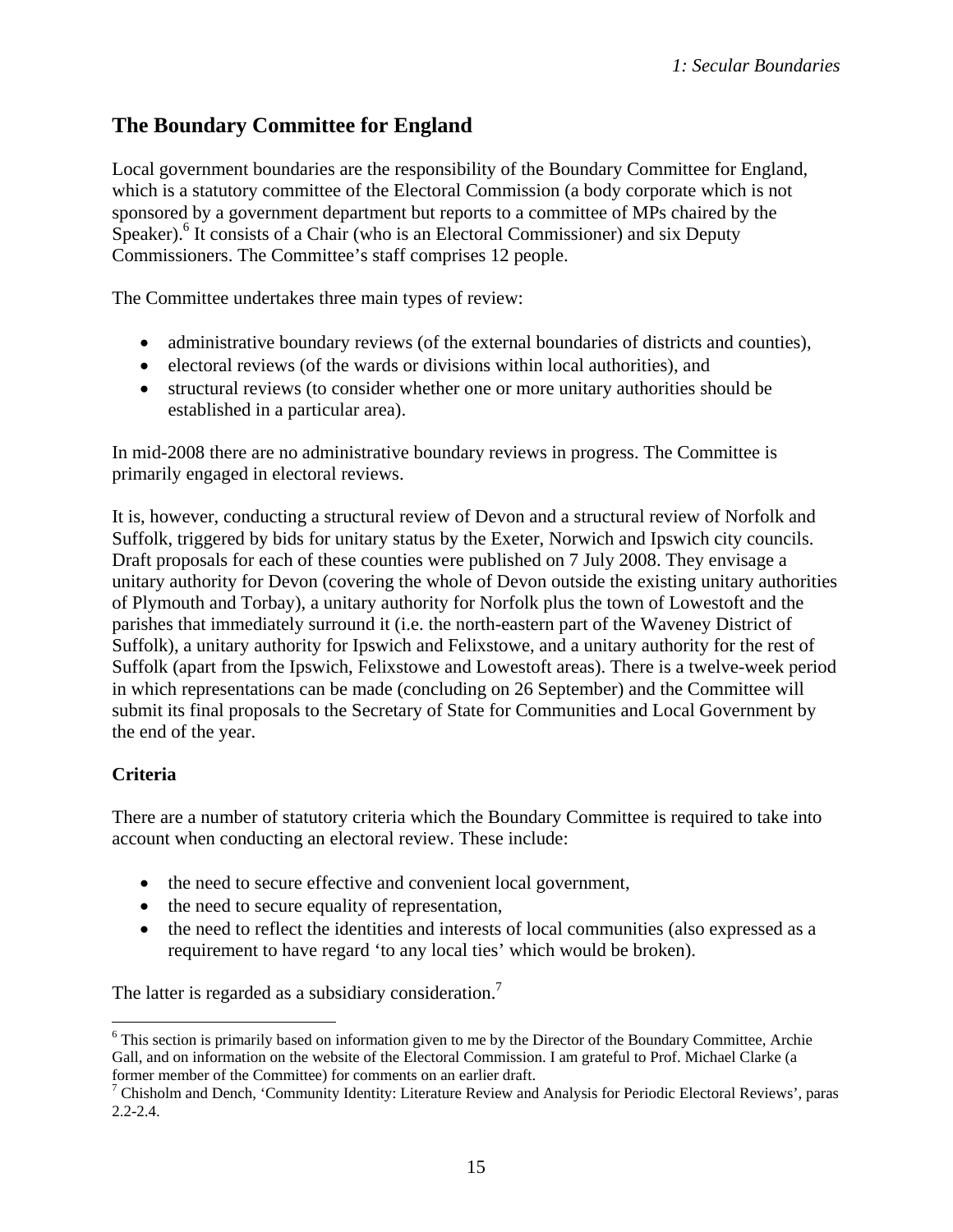With regard to council size, the Committee's view is that 'each local authority is unique and needs to reflect the area it serves in the way thought best'. Similarly, ' "benchmarking" of the number of electors each councillor represents across authorities is neither appropriate nor practicable'. Within each council, however, there is an attempt, subject to the other criteria, to achieve an broad equality in the number of electors represented by each councillor. 'Effective and convenient local government' involves avoiding wards that are either too extensive or cover too many parishes for a councillor to represent them effectively or too small to provide scope for a councillor to contribute effectively to the council's work. Perhaps the most difficult criterion to define is 'community identity'. While it is often easy to say where the centre of a community lies it is more difficult to locate its boundary with the next community. The location of public facilities is one factor in community identity. History and tradition are relevant, but their importance is greater in some areas than in others. 8

In 2005 the Committee commissioned an academic literature review and analysis on the subject of 'community identity' to support the work of periodic electoral reviews. The communities under consideration are primarily ward-level communities, rather than, for example, communities of district, county or regional size and much of the paper is therefore of limited relevance to the work of the Dioceses Commission. One statement that is relevant to the Commission's work is that 'the idea of a local community implies some sense of shared identity, that people who live in an area are more than simply its "population" '. The report concludes that 'In combination, the use of the three criteria – community cores, local ties and easily identifiable boundaries – would provide a reasonable approximation to communities for the purpose in hand.'9

#### **Method**

1

Each review is conducted by a review team consisting of a review officer and a review manager, overseen by one of the Deputy Commissioners (members of the Committee). In conducting its reviews, the Boundary Committee's philosophy is that 'people locally tend to know best'. Unlike the Boundary Commission, therefore, after identifying the problem (a boundary or electoral anomaly) it begins not by formulating its own proposals but by inviting proposals for change (to be submitted within a period of twelve weeks). The Deputy Commissioner is briefed on the issues and reads all the proposals.

In the light of the proposals submitted, the officer reaches conclusions which are considered in turn by the review manager and the director, resulting in a paper for the Committee. The individual Deputy Commissioner overseeing the review may or may not agree with the recommendations. Decisions are taken corporately by the Committee and when the Committee discusses the paper the Deputy Commissioner concerned with the Review is at liberty to voice an opinion contrary to that of the Review team. The draft recommendations agreed by the Committee as a whole are then published.

<sup>&</sup>lt;sup>8</sup> Electoral Commission booklet: *Electoral reviews: what they are and how you can get involved* (2007), pp. 10-15.<br><sup>9</sup> Chichalm and Danah, 'Community Identity: Literature Peyiew and Anglycis for Periodic Electoral Peyiew

Chisholm and Dench, 'Community Identity: Literature Review and Analysis for Periodic Electoral Reviews', paras 3.2, 6.9.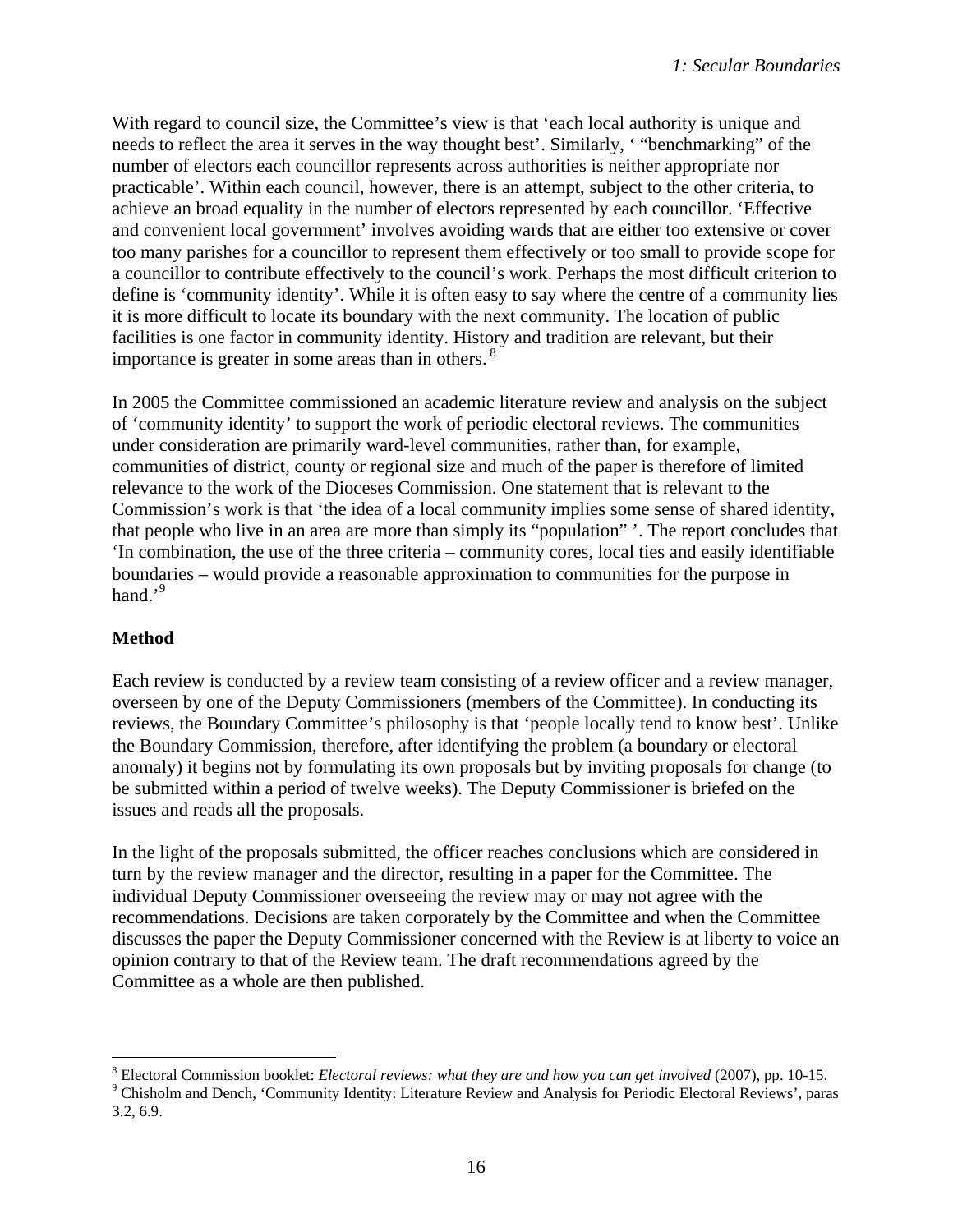A period of public consultation on the recommendations (again lasting twelve weeks) follows. (Guidance for 'stakeholders' is published on the Electoral Commission's website.) Another difference from the methodology of the Boundary Commission is that there are no public hearings. (It is considered that those present may not be representative of opinion within the area – not least because those in favour of the recommendations tend not to appear.) All representations are published, and the outcome is determined on the basis of these written submissions, together with a site visit lasting a couple of days. In considering representations, the Committee finds it important to distinguish between assertion and evidence. In the light of the representations the draft recommendations may change. If the change is substantial (for example reflecting a new issue not previously mentioned), there will be a further period of consultation.

The Electoral Commission has a formal role in relation to both electoral boundary reviews and structural reviews carried out by the Boundary Committee. The recommendations go from the Boundary Committee to the Electoral Commission. The Commission may then draft an order if it agrees with the proposals, but can either add additional evidence into their own consideration or send the proposals back to the Committee for further review.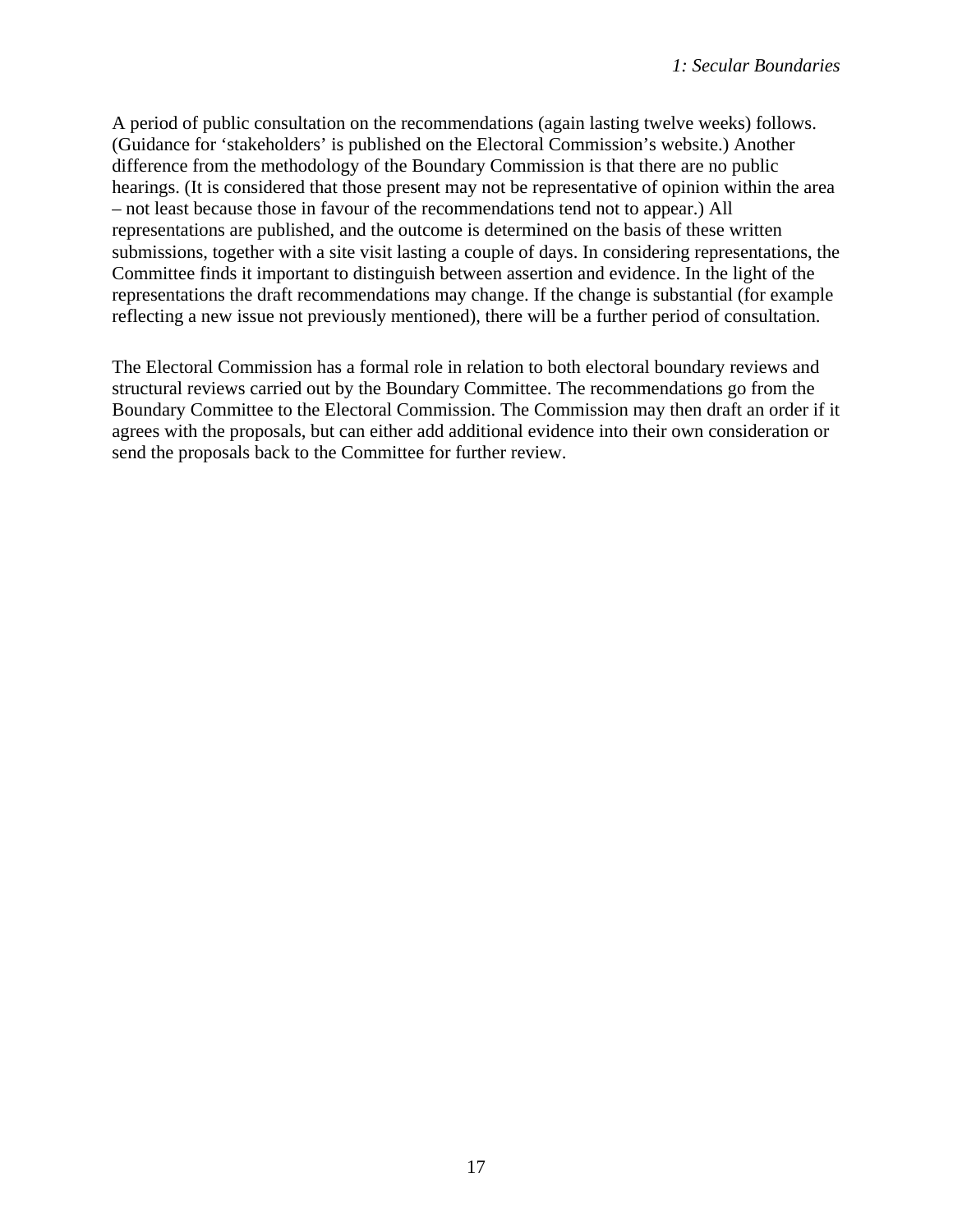### **2: The Dioceses of England: An Outline History**

### **Origins (597-669)**

Though there were Christians and indeed bishops in what is now England long before the seventh century, it was with the mission sent by Pope Gregory the Great to England that the Church of England as an organized structure originated. Its leader, Augustine, founded the See of Canterbury in 597 and Justus became Bishop of Rochester in 604. Also in 604 the See of London was re-established by Mellitus as the see for the Kingdom of the East Saxons. The extension of Christianity took time. Further sees were gradually established: in York (by Paulinus, 626), for the East Angles (by Felix, at Dunwich, 630/631), and for the West Saxons (by Birinus, in Dorchester-on-Thames, 634). Some sees were insecure; Mellitus was expelled from London in 617, for example. Though the Roman mission was the main source from which the Church of England's diocesan structure flowed, it was not the only one. It was the Irish missionary Aidan who founded the Northumbrian see of Lindisfarne in 635 and Cedd, a missionary from Lindisfarne, who re-established the bishopric of the East Saxons c. 653 with its focus in two monastic centres – one of them at Bradwell-on-Sea. A bishopric was also established for Mercia, Lindsey and the Middle Angles (by Diuma, after 655). Those bishoprics with Irish roots were essentially tribal in nature, while those of the Roman mission, though related to the kingdoms, had sees in former Roman cities (Canterbury, Rochester, London, York, Dorchester). Though the significance of the Synod of Whitby (664) can be exaggerated, it symbolizes the confluence of these two streams.

### **Theodore of Tarsus (669-690)**

<u>.</u>

If Augustine can be regarded as the founder of the Church of England as an organized ecclesial structure, then Theodore of Tarsus (Archbishop of Canterbury from 669 to 690) was its second founder. On his arrival there were only five bishops in England – one each in Rochester, East Anglia and Wessex (a simoniac) and two in Northumbria. Theodore's policy was to combine the Roman principle of specific sees in urban centres with the Irish practice of allocating bishoprics with regard to political or tribal divisions. His first step was to appoint bishops for Mercia and Wessex – Chad and then Wynfrith for the Mercians, with their see at Lichfield, and Eleutherius for Wessex, with his see at Winchester. Hitherto, there had been only one diocese for each kingdom (apart from Rochester, as a subordinate bishopric within Kent). Theodore favoured smaller dioceses than this, but in dividing the large kingdom-dioceses he had regard to political or tribal divisions within them. In 672 he divided East Anglia into two dioceses: Dunwich became the see for Suffolk and a new see for Norfolk was established at Elmham. In Mercia he founded new sees in addition to Lichfield: Hereford (676) for the Magonsaetan, Worcester (680) for the Hwicce. Lindsey (678) came under Mercian dominion in 681, and Leicester became the see for the Middle Angles. Within Northumbria, Bernicia was divided between Lindisfarne and Hexham (678), with York as the see for Deira. The Synod of Hertford (672) helped to define the relationships of the bishops with each other and with monasteries.<sup>10</sup>

<sup>10</sup> H. Mayr-Harting, *The Coming of Christianity to Anglo-Saxon England* (London, 1972), pp. 130-132.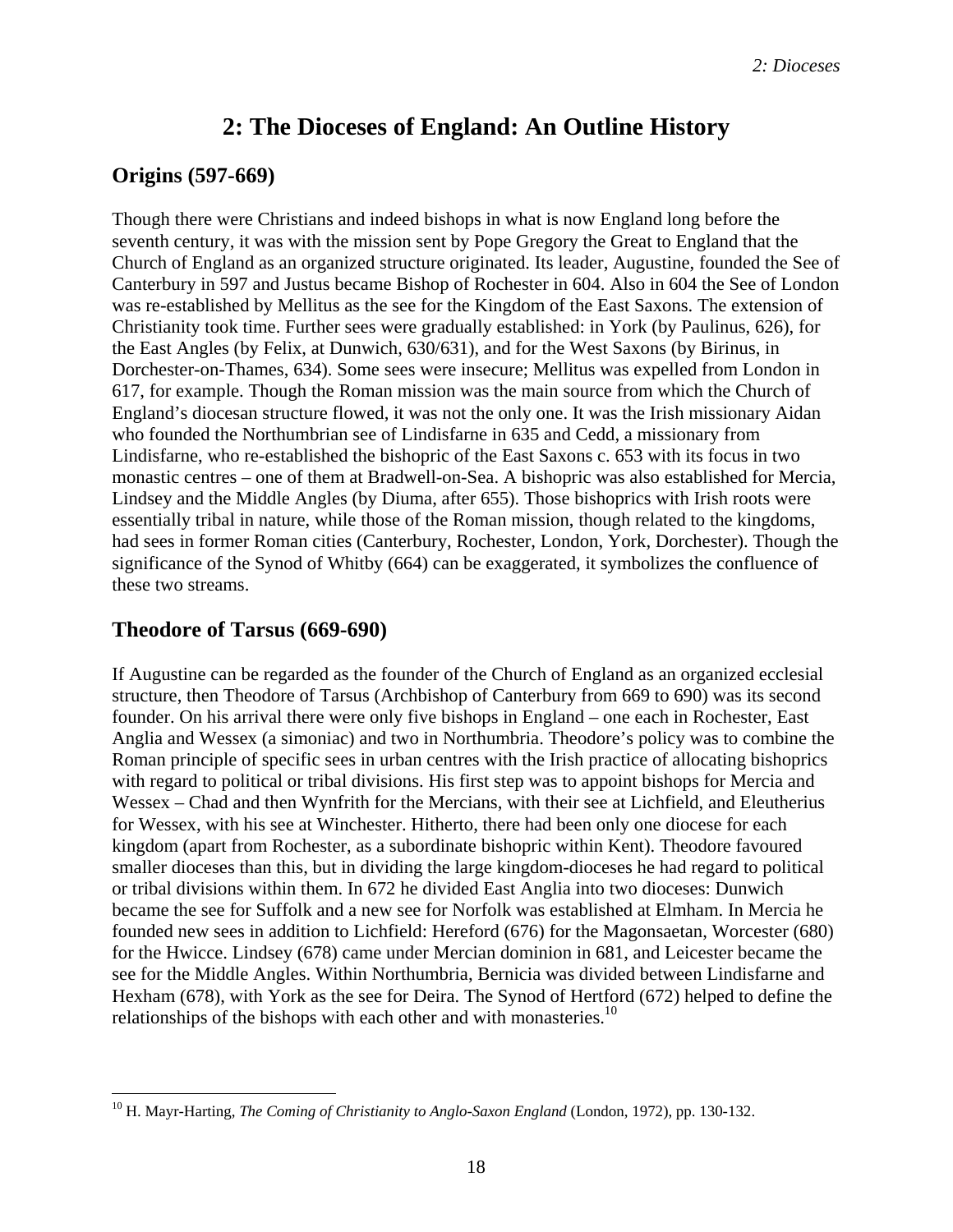| Dioceses in England in 690 (death of Theodore of Tarsus) |                                                                                                            |  |  |  |
|----------------------------------------------------------|------------------------------------------------------------------------------------------------------------|--|--|--|
| Kent:                                                    | Canterbury (East Kent)<br>Rochester (West Kent)                                                            |  |  |  |
| East Saxons:                                             | London (Middlesex, Essex and part of Hertfordshire)                                                        |  |  |  |
| East Anglia:                                             | Elmham (Norfolk)<br>Dunwich (Suffolk)                                                                      |  |  |  |
| Wessex:                                                  | Winchester                                                                                                 |  |  |  |
| Mercia:                                                  | Lichfield (Mercia)<br>Leicester (Middle Angles)<br>Lindsey<br>Hereford (Magonsaetan)<br>Worcester (Hwicce) |  |  |  |
| Northumbria:                                             | York<br>Hexham<br>Lindisfarne                                                                              |  |  |  |

1300 year later, though many more dioceses have been created, the boundaries between the dioceses created by Theodore of Tarsus are still recognizable on the map of English dioceses. Henry Mayr-Harting commented,

'Theodore established a working principle of diocesan organization in England, however vicissitudinous the subsequent history of some of the sees. He showed a grasp of the kind perhaps only possible to the complete outsider.'11

Theodore, whose feast day is 19 September (the date of his death), would be an appropriate patron saint for the Dioceses Commission.

 $\overline{a}$ 

<sup>11</sup> Mayr-Harting, *The Coming of Christianity to Anglo-Saxon England*, p. 132.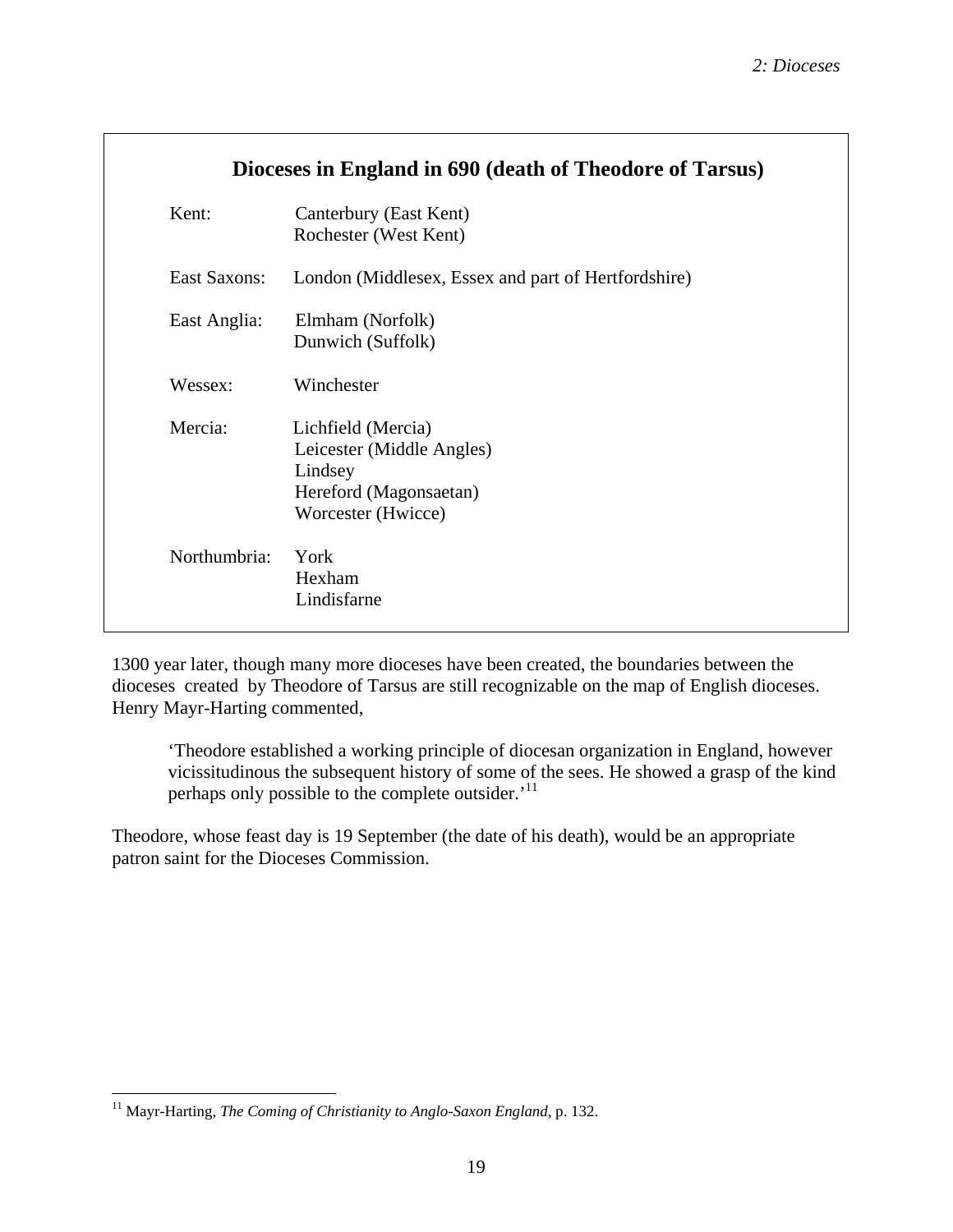### **Developments between 690 and 1066**

At the beginning of the eighth century the huge diocese of Winchester was divided. Aldhelm became Bishop of Sherborne in Dorset c. 705 and Eadberht Bishop of Selsey in Sussex (founded by Wilfrid) c. 706. Two hundred years later the Diocese of Sherborne was in turn subdivided, the Dioceses of Crediton (Devon), Wells (Somerset) and Ramsbury (Wiltshire and Berkshire) being created c. 909.

In 735 the Bishop of York became an archbishop and metropolitan, fulfilling Pope Gregory the Great's original intention that York should be the centre of a second English province. In 787 King Offa of Mercia, at the time the most powerful English king, was able to secure the elevation of the see of Lichfield to metropolitan status, with a province covering Mercia and East Anglia. However, Offa died in 796 and the new arrangement did not long outlive him. By 803 the new province had been reintegrated into the Province of Canterbury.

In the ninth century the Danish incursions caused the transfer of some sees and others were temporarily or permanently extinguished. The Northumbrian see of Lindisfarne (which in 854 had re-absorbed part of the diocese of Hexham, the rest becoming part of the diocese of York) was transferred to Chester-le-Street (883) and ultimately Durham (995), the Middle Angles' see of Leicester to Dorchester-on-Thames (869). The see of Dunwich was extinguished and for about a century there were no bishops of Elmham or Lindsey.

In the mid-ninth century the Cornish bishop Kenstec submitted to Canterbury and Cornwall became part of the Province of Canterbury. An episcopal see was established at St Germans by Athelstan in the 920s, and this was united with Crediton in 1027. The united see was transferred to Exeter in 1050 for greater safety against Viking raids. Ramsbury was reunited with Sherborne in 1058.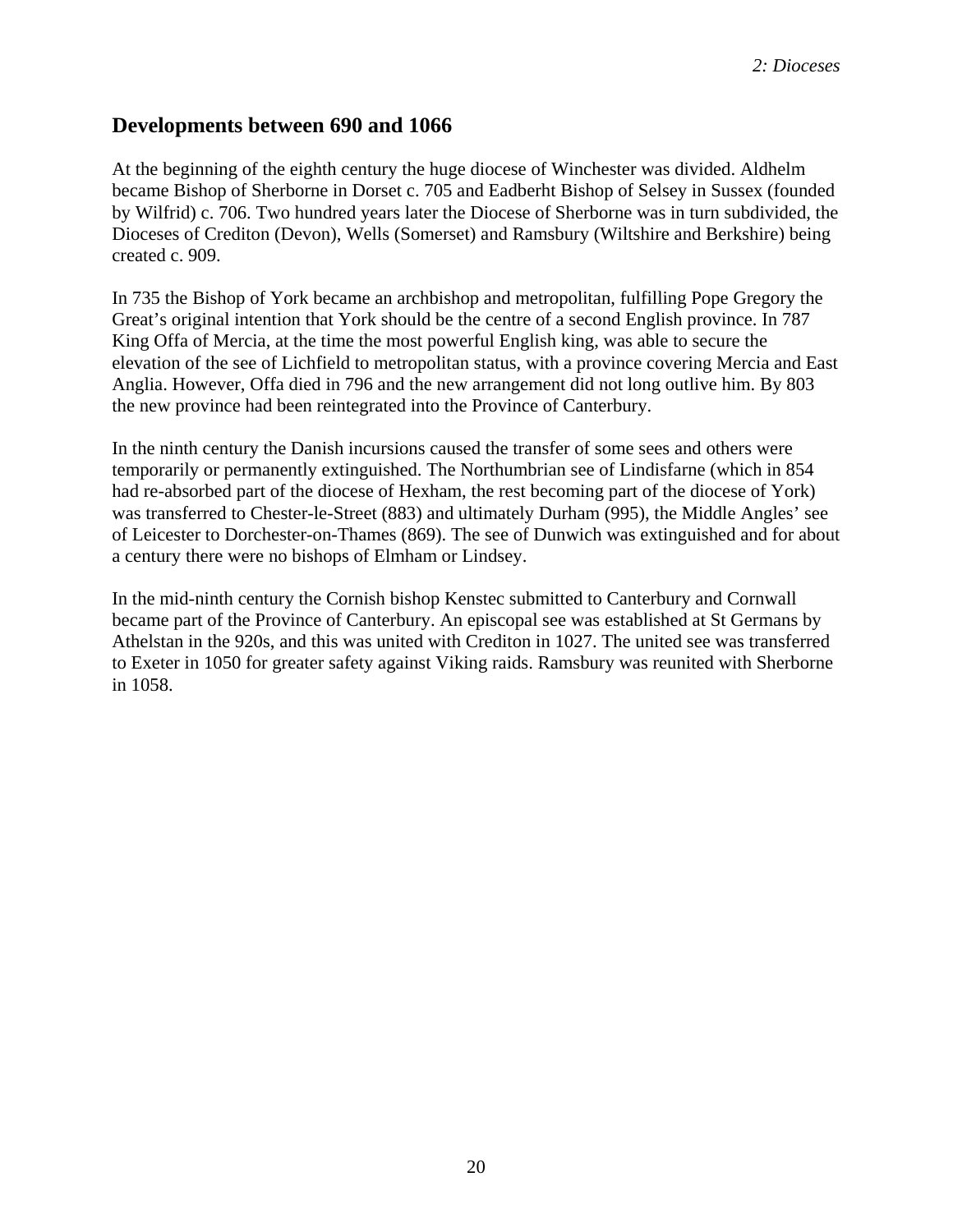| Dioceses of England in 1066 |  |  |  |  |
|-----------------------------|--|--|--|--|
|-----------------------------|--|--|--|--|

| Canterbury<br>Rochester<br>Selsey          | (East Kent)<br>(West Kent)<br>(Sussex)                                                         |  |  |
|--------------------------------------------|------------------------------------------------------------------------------------------------|--|--|
| Winchester<br>Sherborne<br>Wells<br>Exeter | (Hampshire and Surrey)<br>(Dorset, Wiltshire, Berkshire)<br>(Somerset)<br>(Devon and Cornwall) |  |  |
| London<br>Elmham                           | (Middlesex, Essex and part of Hertfordshire)<br>(Norfolk and Suffolk)                          |  |  |
| Worcester                                  | (most of Worcestershire, south-west Warwickshire,<br>Gloucestershire east of the Severn)       |  |  |
| Hereford                                   | (Herefordshire, Gloucestershire west of the Severn,<br>Southern Shropshire)                    |  |  |
| Dorchester-on-Thames<br>Lichfield          |                                                                                                |  |  |
| York<br>Durham                             |                                                                                                |  |  |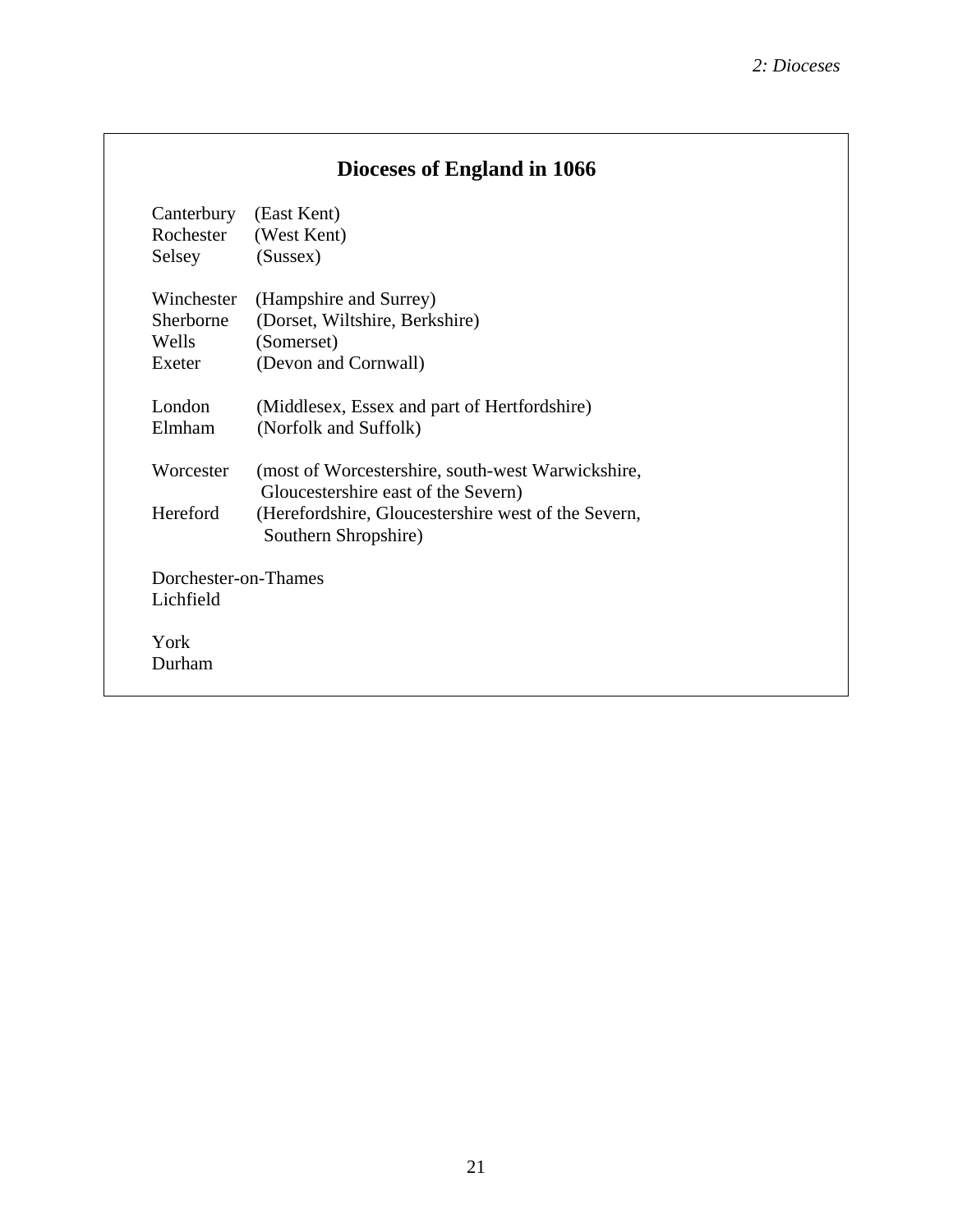### **Norman Reforms**

<u>.</u>

The main development in the years after the Norman Conquest was the transfer of six more of these fifteen sees to more convenient, and fortified, urban centres. The see of Elmham was moved to Thetford in 1072, and in or about 1075 Selsey was moved to Chichester, Sherborne to Old Sarum, Dorchester-on-Thames to Lincoln and Lichfield to Chester. The see of Wells was moved to Bath in 1090. Thetford in turn moved to Norwich in 1094, and Chester to Coventry in 1102. No changes in diocesan boundaries were involved.

In the first decade of the twelfth century a new county of Hexhamshire was created within County Durham. It was removed from the ecclesiastical jurisdiction of the Bishop of Durham and annexed to the Diocese of York. (Hexhamshire was incorporated into Northumberland in 1572 but remained in the Diocese of York until 1837.)

Also in the twelfth century, two new dioceses were created (the first since the sub-division of Sherborne in 909). Ely (consisting of the ancient county of Cambridgeshire with the Isle of Ely) was created in 1109 to reduce (slightly) the area of the vast Diocese of Lincoln, which stretched from the Humber to the Thames, covering the former dioceses of Lindsey and Leicester/Dorchester. Ely's Benedictine Abbey had already functioned as a sort of subcathedral.<sup>12</sup> In 1133 Carlisle was founded as the see for the area of northern Cumbria which William II had added to England in 1092. It became the third see (after York and Durham) in the Province of York.

The only other changes before the Reformation, which concerned cathedrals and did not involve boundary changes, came in the first half of the thirteenth century. The See of Sarum was moved from Old Sarum to Salisbury in 1219. In two dioceses whose see had been transferred from one church to another the original cathedral church was restored to joint cathedral status. In 1228 Coventry and Lichfield were recognized as joint sees of the diocese which thereafter took that name, and in 1245 the Diocese of Bath became the Diocese of Bath and Wells (Wells having been restored as a secondary cathedral to Bath in about 1140).

<sup>&</sup>lt;sup>12</sup> J. Cannon, *Cathedral: The great English cathedrals and the world that made them* (London, 2007), p. 499, n. 9.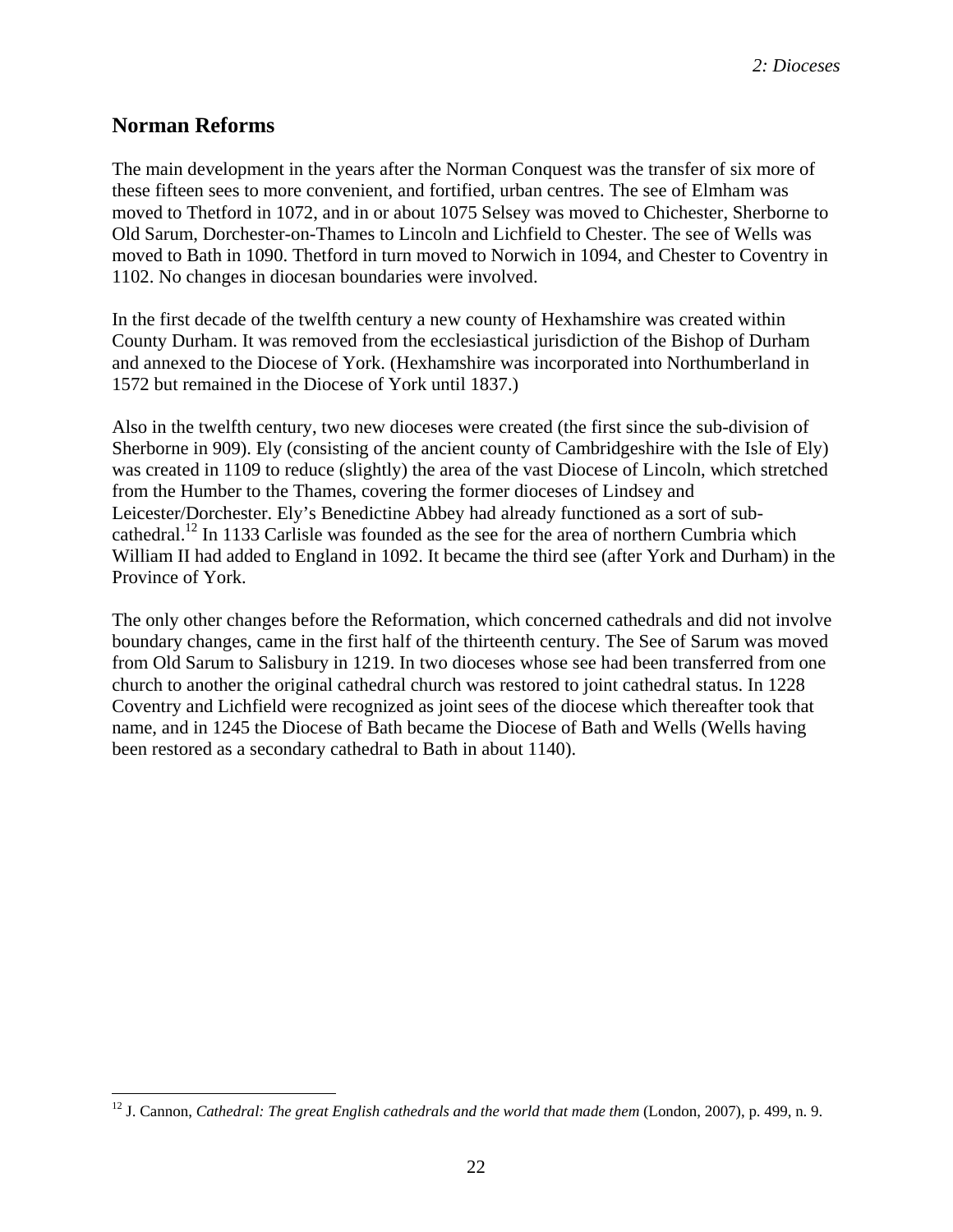

*Figure 1*  **The Dioceses of England, 1133-1540**  from A. L. Poole, *From Domesday Book to Magna Carta, 1087-1216* (2nd edn: Oxford, 1955), p. 168 [NB exclaves other than Hexham are not shown]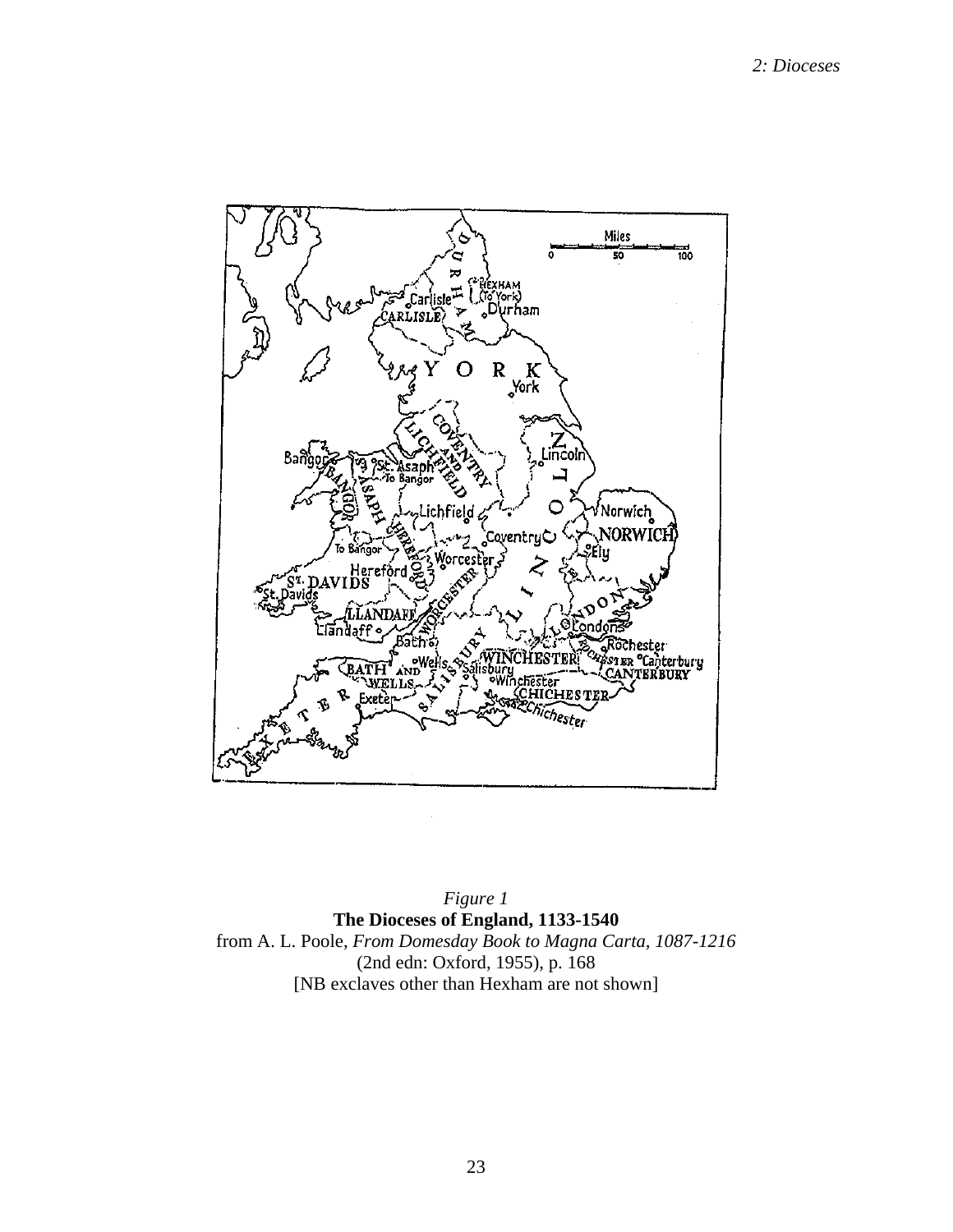*2: Dioceses*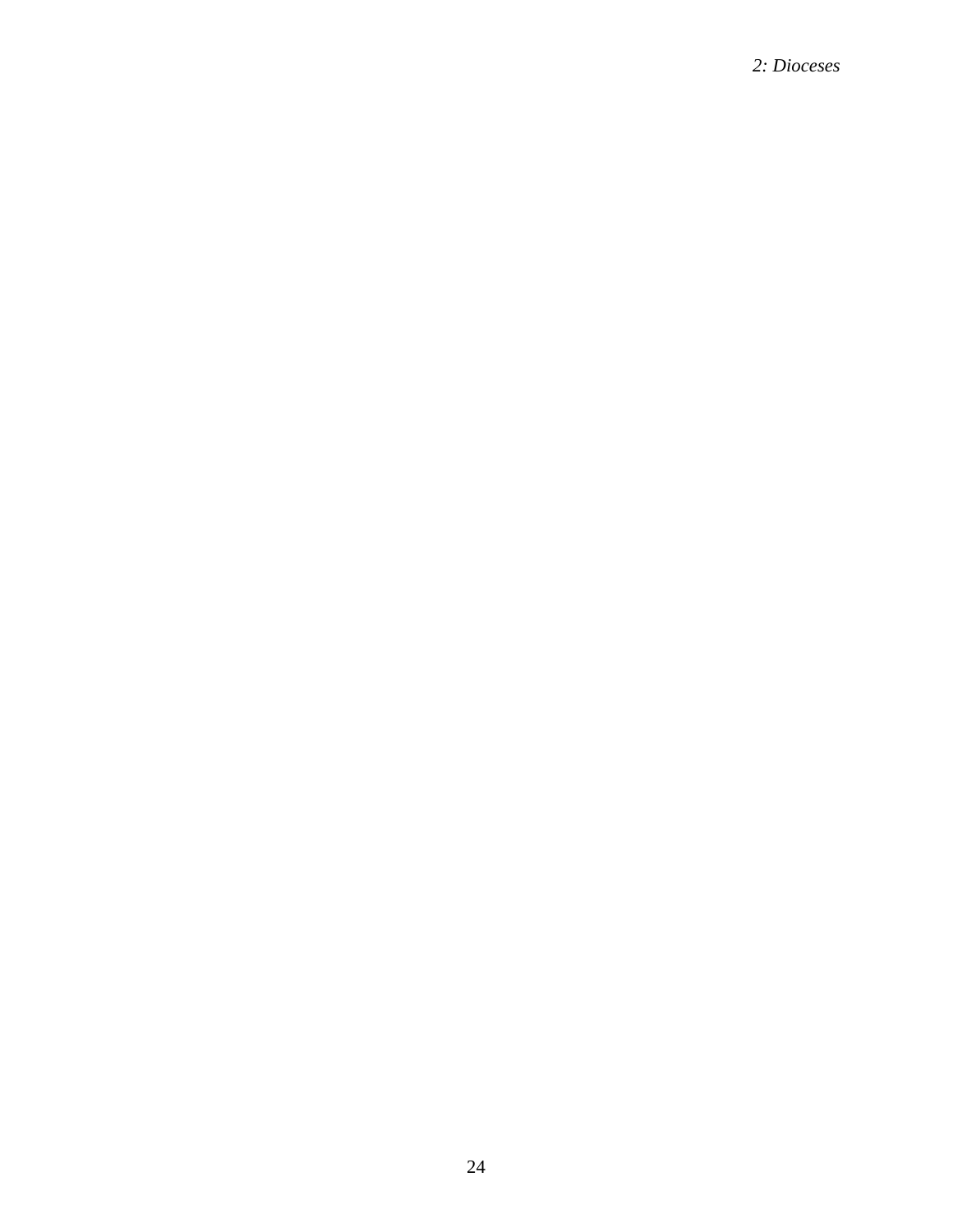### **Dioceses of England, 1245-1540**

*(Six sees transferred between 1072 and 1102; two dioceses added: 1109 and 1133*.)

### **Province of Canterbury**

Canterbury (East Kent) Rochester (West Kent) *Chichester* (Sussex)

Winchester (Hampshire and Surrey) *Salisbury* (Dorset, Wiltshire, Berkshire) *Bath and Wells* (Somerset) Exeter (Devon and Cornwall)

London (Middlesex, Essex and part of Hertfordshire) *Norwich* (Norfolk and Suffolk) *Ely* (the original Cambridgeshire and the Isle of Ely) – *in Lincoln until 1109* 

Worcester (Worcestershire, west Warwickshire, Gloucestershire east of the Severn) Hereford (Herefordshire, Gloucestershire west of the Severn, Southern Shropshire) *Lincoln* (roughly: Lincolnshire, Leicestershire, Rutland, Northamptonshire, Huntingdon, Oxfordshire, Buckinghamshire, Bedfordshire, part of Hertfordshire) *Coventry and Lichfield* (roughly: Lancashire south of the Ribble, Cheshire,

 Staffordshire, Cheshire, Shropshire north of the Severn, Derbyshire, east Warwickshire)

#### **Province of York**

York (Yorkshire, Nottinghamshire, northern Lancashire, southern Cumbria) Durham (County Durham and Northumberland) *Carlisle* (northern Cumbria) – *added in 1133*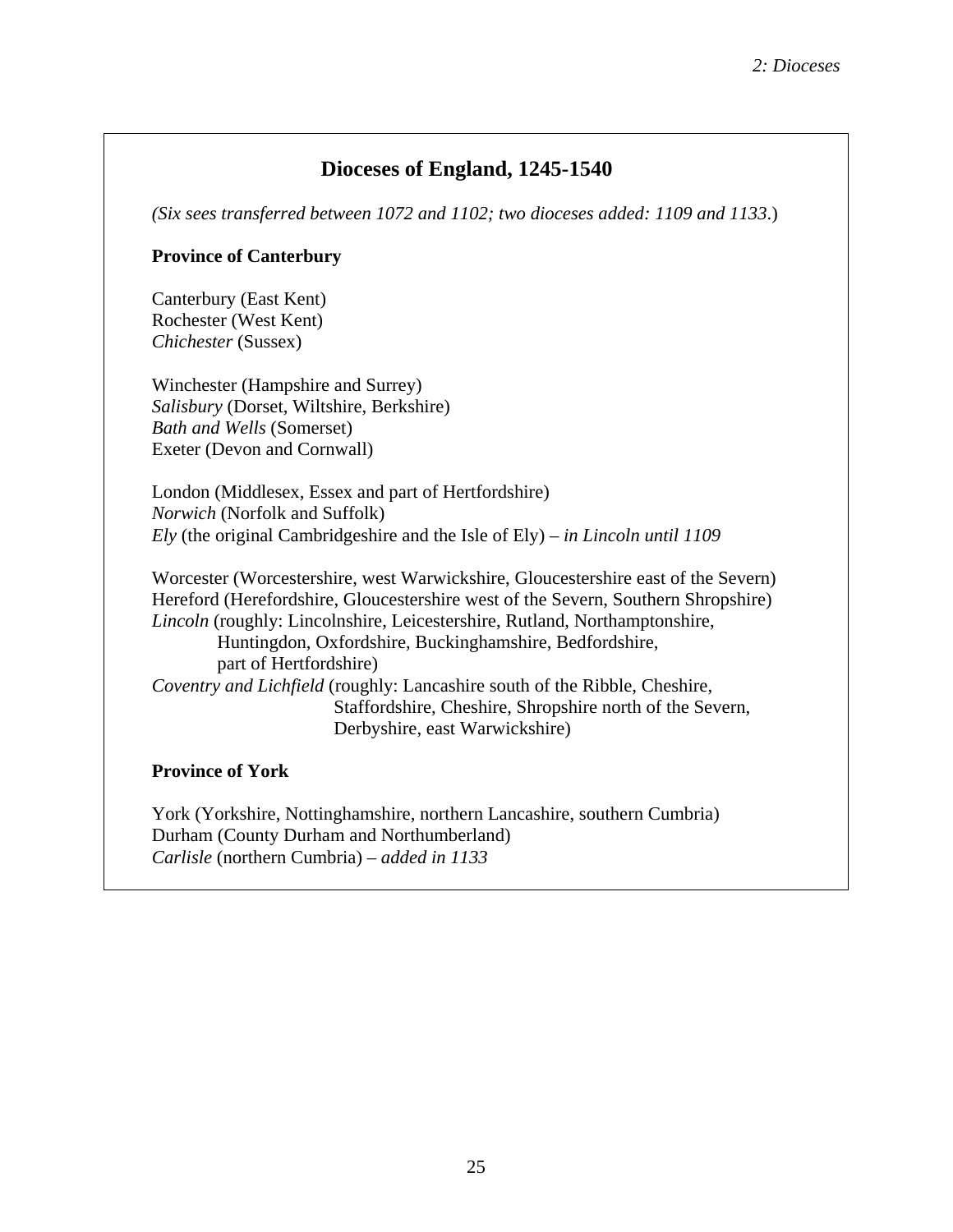### **The Henrician Reform (1540-42)**

Although, as we have seen, a number of sees had been transferred for various reasons, only three new dioceses were established in England between 909 and 1540. Two of them were for areas which had been annexed by England (Cornwall and northern Cumbria), and the first of these (St Germans) lasted only a century. In over six hundred years Ely (1109) was the only new diocese created by subdividing another, while Ramsbury was reintegrated with Sherborne in 1058 to form what became the Diocese of Salisbury. Under Henry VIII six new dioceses were added in 1540-2 to the seventeen mediaeval dioceses, and all but one of them lasted. This represented a net increase of just under one third in the number of dioceses. More new dioceses had been created in a single period than at any time since the archiepiscopate of Theodore of Tarsus 850 years earlier. Like those of Theodore, Henry VIII's new dioceses respected secular boundaries. They were either secular units carved out of existing dioceses or, in two instances, conformed diocesan boundaries more closely to county boundaries by uniting parts of counties which had been formed after the original dioceses.

The new Diocese of *Chester* (1541) was initially in the Province of Canterbury, but was transferred to York in 1542. Formed by uniting the Archdeaconry of Chester (from the Diocese of Lichfield) with that of Richmond (from the Diocese of York), it comprised Cheshire, Lancashire (formerly divided between the Dioceses of Lichfield and York), southern Cumbria and the Yorkshire part of the Archdeaconry of Richmond (basically the western half of the North Riding). Its cathedral was the former Benedictine Abbey of Chester.

Broadly speaking the new Diocese of *Gloucester* (1541) comprised the County of Gloucestershire. It united most of the county (which had been in the Diocese of Worcester) with the area west of the Severn (which had been in the Diocese of Hereford), but excluded the rural deanery of Bristol (which went to the new Diocese of Bristol). Its cathedral was the former Benedictine Abbey of Gloucester.

Two new 'county' dioceses were created out of the vast Diocese of Lincoln. The Diocese of *Peterborough* (1541) consisted of Northamptonshire (including the Soke of Peterborough), with Rutland. The former Benedictine Abbey of Peterborough was its cathedral. The Diocese of *Oxford* (1542) consisted of the original county of Oxfordshire, with first the former Augustinian Abbey of Oseney and then (from 1546) Christ Church, Oxford, as its cathedral. These changes left the Diocese of Lincoln divided into two parts, with Lincolnshire and Leicestershire separated by Peterborough from Buckinghamshire, Huntingdon, Bedfordshire and Lincoln's portion of Hertfordshire.

The new Diocese of *Westminster* (1540), with Westminster Abbey as its cathedral, covered the county of Middlesex, excluding the vill of Fulham (where the Bishop of London had his rural palace). In 1550 the new diocese was suppressed and its territory returned to the Diocese of London.

The new Diocese of *Bristol* (1542) consisted of the city and county of Bristol (whose parishes were formerly in the Dioceses of Worcester/Gloucester and Bath and Wells) and the county and Archdeaconry of Dorset (from the Diocese of Salisbury), which (like the southern part of the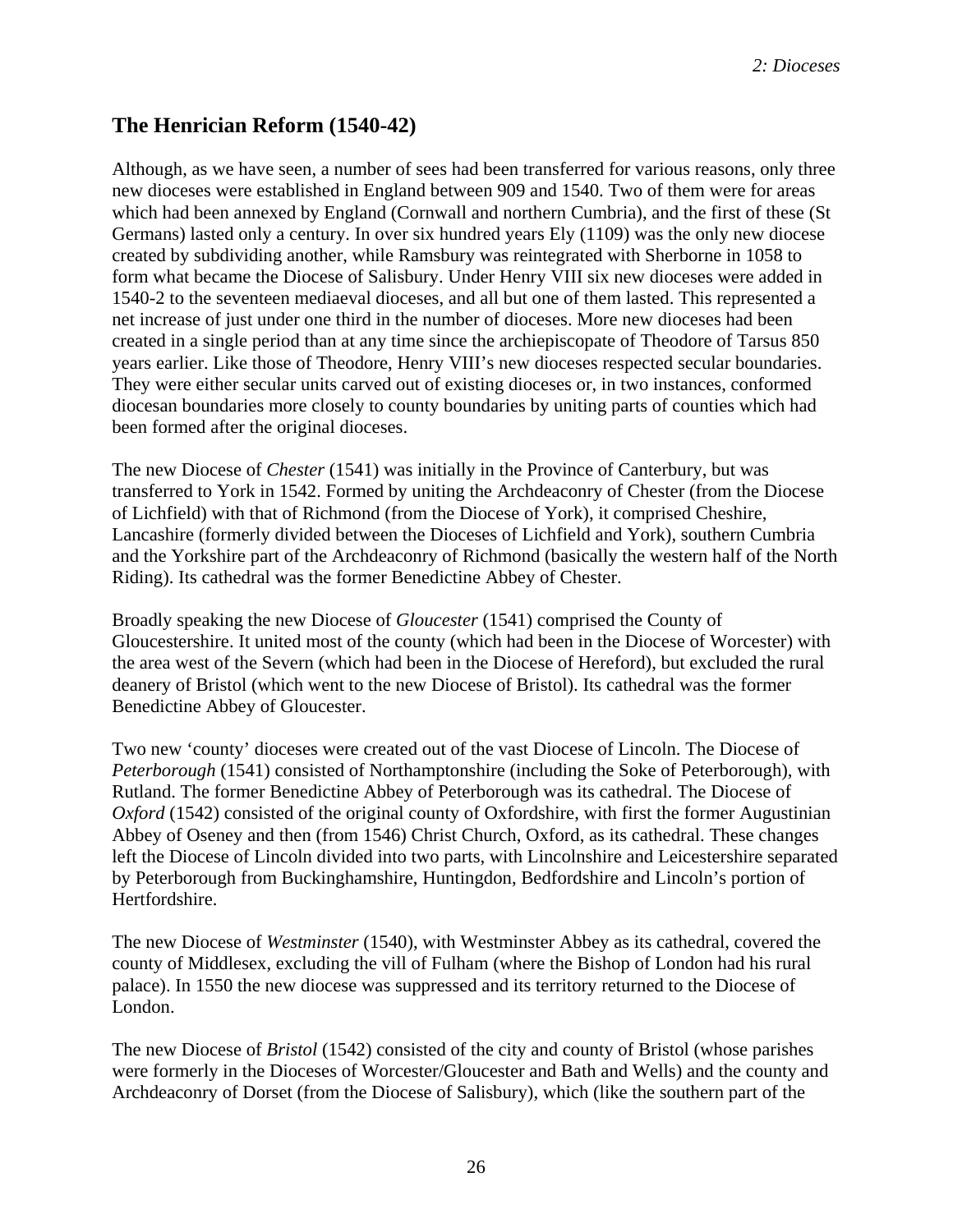Diocese of Lincoln) was now detached from the area containing its cathedral (the former Augustinian priory of Bristol).

As a result of these changes there were now 22 dioceses in England. Since the twelfth century the Province of Canterbury had also included the four Welsh dioceses, and in 1542 the Diocese of Sodor and Man (formerly in the Norwegian Province of Nidaros) became the fifth diocese in the Province of York. From 1550, therefore, the Church of England consisted of 27 dioceses – 22 in England, 4 in Wales and one on the Isle of Man.



*Figure 2*  **The Dioceses of England and Wales, 1550-1835**  from A. Burns, *The Diocesan Revival in the Church of England, c. 1800-1870* (Oxford, 1999), based on G. F. A. Best, *Temporal Pillars:* (Cambridge, 1964) [NB English exclaves other than Hexham and Croydon are not shown]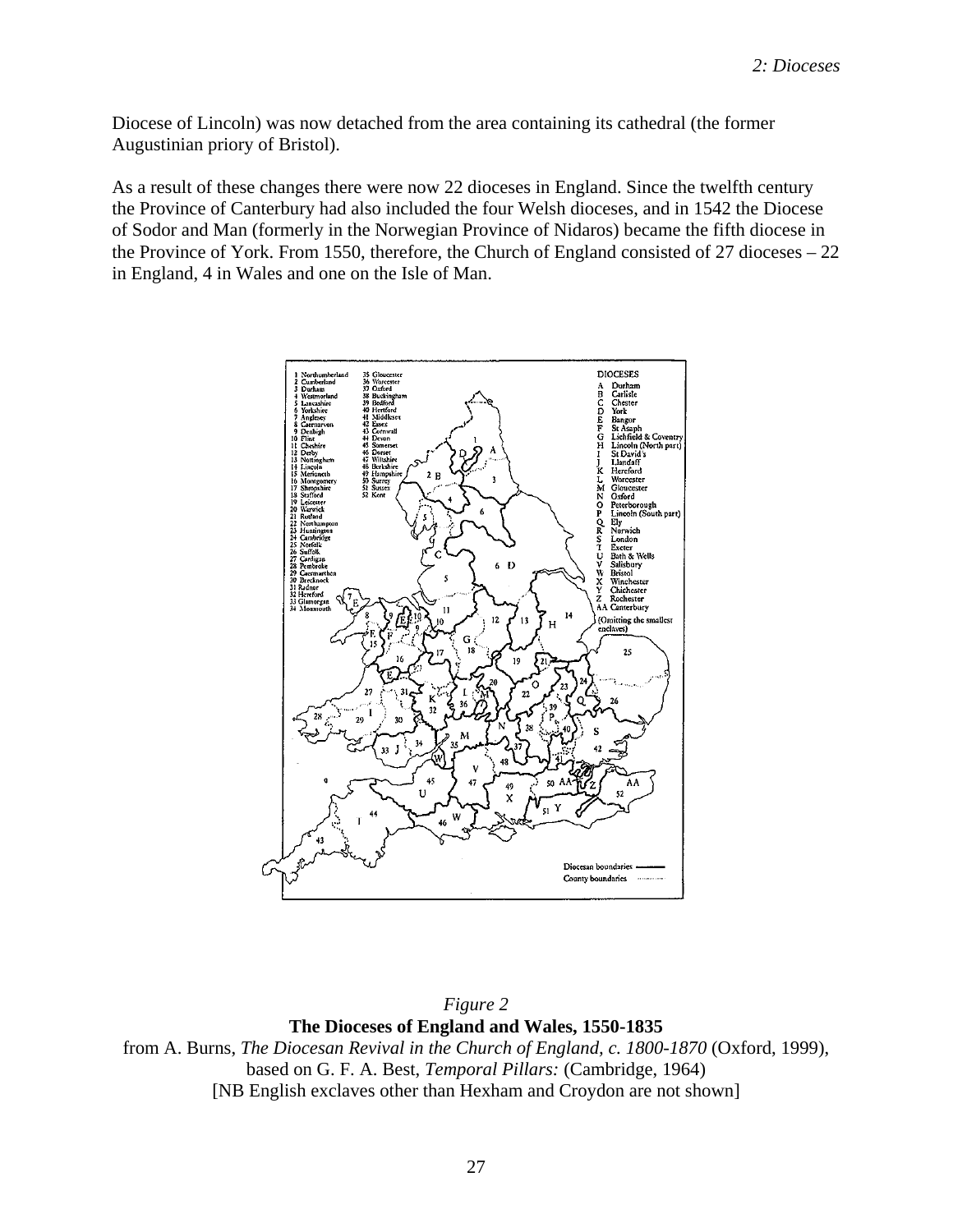### **The Ecclesiastical Commissioners (1835-1849)**

#### **The Commissioners and their approach**

It was to be another three hundred years before the boundaries of dioceses were altered further or additional new dioceses created. When the reform finally came, between 1835 and 1849, it was on a vastly greater scale than those of Theodore of Tarsus, the Normans and Henry VIII. Although only two new dioceses were created, the boundaries of every diocese were changed – a few only in minor details but most quite dramatically.

The reforms were the outcome of proposals by the Ecclesiastical Duties and Revenues Commission established by Sir Robert Peel in February 1835. Peel and some ministerial colleagues were themselves members of the Commission until June 1835, when they were replaced by Lord Melbourne (Peel's successor as Prime Minister), Lord John Russell and other ministers. The five clerical members were all bishops – the Archbishops of Canterbury and York and the Bishops of London, Lincoln and Gloucester. The Commission was dominated by the Bishop of London, C. J. Blomfield, who could be said to have been the main architect of the reforms. (Archbishop Harcourt of York famously remarked, 'Till Blomfield comes we all sit and mend our pens, and talk about the weather'.<sup>13</sup>) But by 1836 Archbishop Howley had come to believe in reform. Geoffrey Best commented, 'The Howley who came so regularly to the Commissioners' meetings and spoke so well [in the House of Lords] on their behalf was not just a puppet pulled by Blomfield's strings. He believed in what he was doing.'14

One of the Commission's most important recommendations was that its thirteen members should become a permanent corporate body with a reforming agenda, empowered to propose schemes changing diocesan boundaries which would be given effect by Order in Council without the need for primary legislation or indeed parliamentary approval in any form. This body, the Ecclesiastical Commissioners, was established by the Ecclesiastical Commissioners Act 1836 (originally known as the Established Church Act 1836). (In 1948 the Ecclesiastical Commissioners were merged with Queen Anne's Bounty to form the Church Commissioners for England.) The Commissioners' ability to effect changes by Order in Council was subject only to the need for consent by the bishops of the dioceses concerned. This meant that some schemes had to wait until a bishop had died or been translated to another see before they could be brought forward. In some cases the delay gave an opportunity for further reflection – or for local opposition to be mustered – with the result that the original proposals were either adapted or not pursued at all.

An important part of the background to the establishment of the Ecclesiastical Duties and Revenues Commission was the unpopularity of the unreformed Church of England in general and of its bishops in particular. This was manifested during the agitation that led up to the Great Reform Act of 1832, most notably by the destruction of the Bishop of Bristol's palace, which was ransacked and burned down by a mob. Other bishops suffered lesser indignities, being variously burned in effigy, insulted or mobbed in the streets; one had his carriage stoned.

1

<sup>&</sup>lt;sup>13</sup> W. O. Chadwick, *The Victorian Church*, vol. 1 (London, 1966), p. 133.<br><sup>14</sup> G. F. A. Best, *Temporal Pillars: Queen Anne's Bounty, the Ecclesiastical Commissioners, and the Church of England* (Cambridge, 1964), pp. 346-347.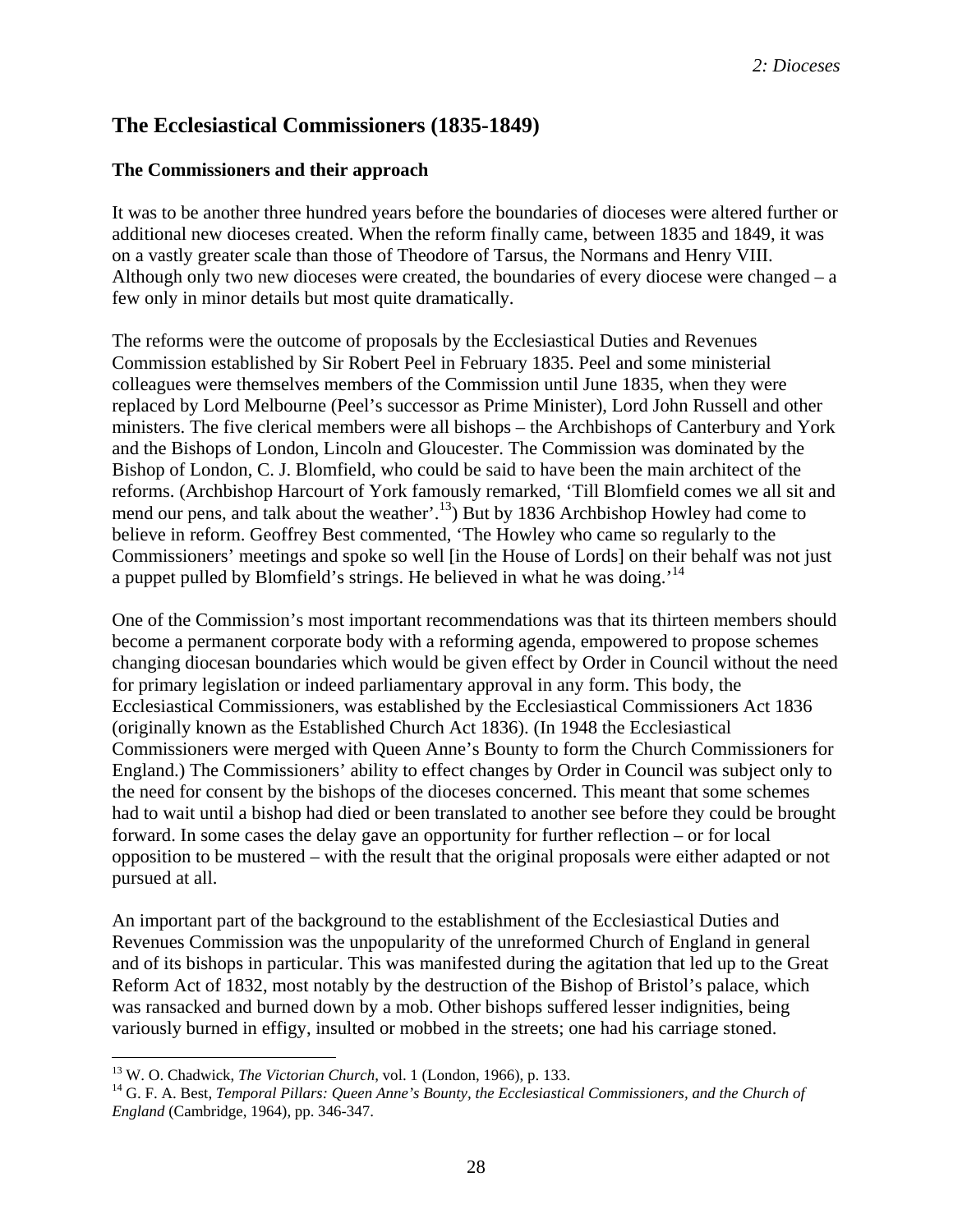Archbishop Howley himself was heckled at an SPG meeting in Croydon and menaced by a crowd outside. Even after the passing of the act, when arriving in Canterbury to hold his primary visitation he was met by a hissing crowd. Hats, caps, brickbats, and cabbage stalks were thrown at his carriage, breaking one of the windows.<sup>15</sup>

Those who agitated for reform contrasted the great incomes and aristocratic lifestyles of many of the bishops with the poverty of many of the inferior clergy. They also criticized the holding in plurality by the bishops of poorer sees, deaneries, prebends and benefices in order to boost their incomes. A key aim of the Ecclesiastical Duties and Revenues Commission was therefore to moderate the highest episcopal incomes, allowing the Archbishops, the Bishops of London, Durham and Winchester and the bishops of five other lucrative sees incomes on a scale between £15,000 and £5,000, and use the balance to increase the incomes of the others (who would no longer be allowed to hold other offices in plurality) to between £4,200 and £5,000.<sup>16</sup> This equalization of incomes was to be matched by at least a degree of equalization of duties, to be achieved by reducing the disparities between their dioceses with regard to size, population and number of benefices.

#### **The Diocese of Ripon (1836) and the united Diocese of Gloucester and Bristol (1836), the Diocese of Manchester (1847) and the expanded Diocese of Carlisle (1856)**

A need for two additional sees in the Northern Province was recognized. This would reduce the vast dioceses of Chester and York to more manageable proportions. Collegiate churches in Manchester and Ripon, which had been turned into ordinary parish churches at the Reformation but re-founded by Elizabeth I and James I respectively, were suitable for designation as cathedrals. (Before the Reformation, Ripon had served as a sort of pro-cathedral for the Archdeaconry of Richmond,<sup>17</sup> which included not only the north-western segment of Yorkshire but also the immense district 'beyond the moors', whose western boundary was the sea from the mouth of the Derwent in Cumberland to the mouth of the Ribble in Lancashire.) These two cathedrals each had a dean and chapter but they continued to be parish churches. Locating bishops in Manchester and Ripon would also provide episcopal ministry in or close to the new industrial areas of Lancashire and Yorkshire. The distance of Ripon from the industrial area of West Yorkshire was problematic, however. Had Ripon Minster not been a collegiate church of cathedral proportions which had served as an episcopal see in the seventh century and effectively as a pro-cathedral in the middle ages, and had the later revival of Leeds Parish Church under W. F. Hook already taken place, Leeds might have been chosen instead.

Given the unpopularity of bishops, it was politically impossible to increase the number of bishops in the House of Lords, but an episcopate which saw its status and dignity threatened and had even begun to fear disestablishment was not willing to concede the possibility of nonparliamentary bishops (fearing that to do so might fuel demands for the exclusion of the episcopate as a whole from the House of Lords).<sup>18</sup> The creation of new sees in the Northern

<sup>&</sup>lt;sup>15</sup> Chadwick, *The Victorian Church*, pp. 27-29, 32.

<sup>&</sup>lt;sup>16</sup> Best, *Temporal Pillars*, pp. 320-322.<br><sup>17</sup> Cannon, *Cathedral*, p. 23.<br><sup>18</sup> A. Burns, *The Diocesan Revival in the Church of England, c. 1800-1870* (Oxford, 1999), pp. 192-193.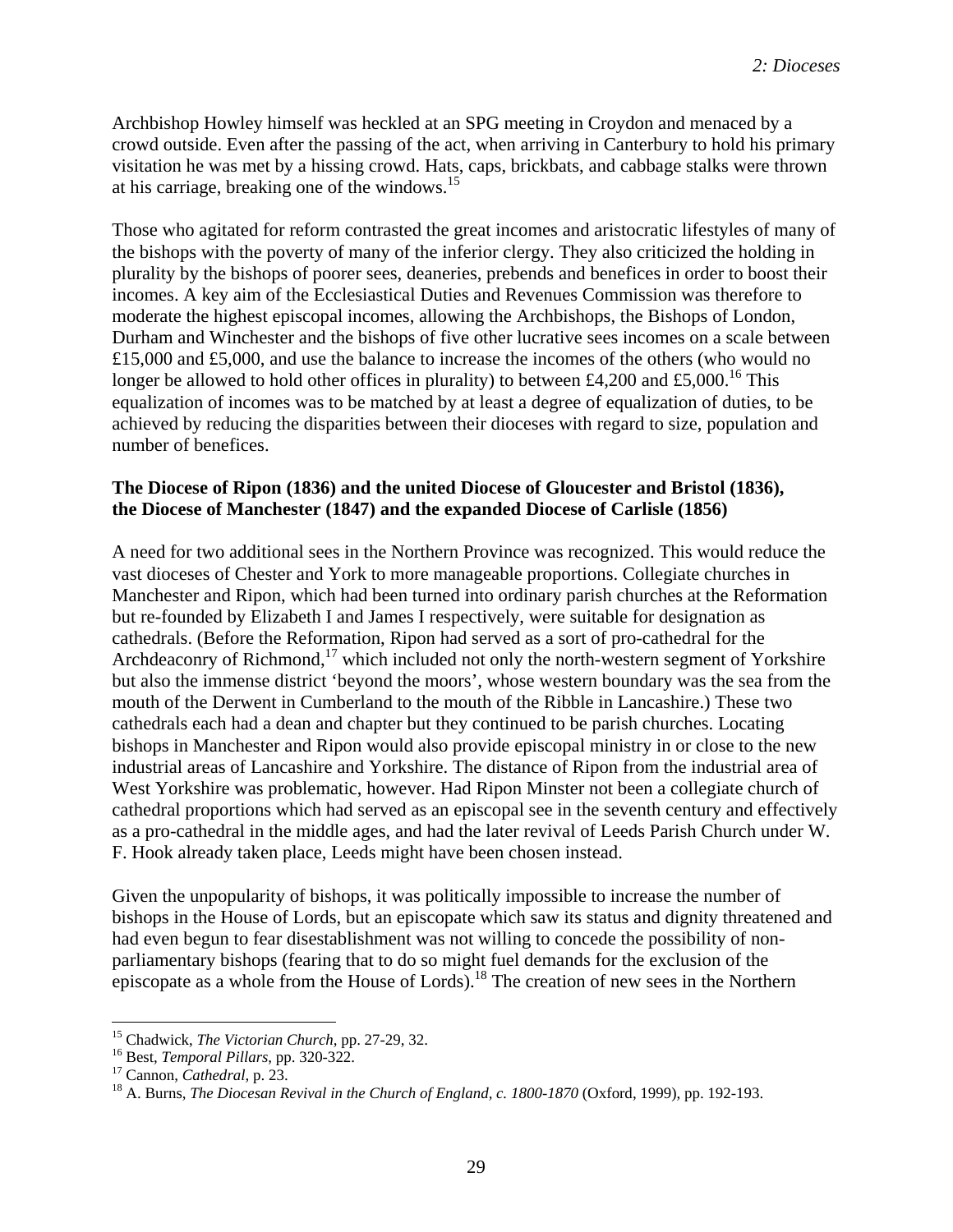Province therefore needed to be balanced by the merging of sees elsewhere, so that the number of bishops in the House of Lords would remain at 26. Such was the Commissioners' hostility to 'non-parliamentary bishops' that they even proposed the abolition of the see of Sodor and Man because its bishop did not sit in the House of Lords (even though the reason for this is that the Isle of Man is not part of the United Kingdom but has its own parliament, Tynwald, in which the bishop does sit).<sup>19</sup> The 1836 Ecclesiastical Commissioners Act therefore provided for the creation of the sees of Ripon (with a countervailing union of Bristol with Gloucester) and Manchester (with a countervailing union of Bangor with St Asaph), and the union of Sodor and Man with Carlisle. $^{20}$ 

The new united *Diocese of Gloucester and Bristol* was formed swiftly, the Bishop of Bristol having been translated to Ely in order to make way for this. As part of the same operation, Dorset was returned from Bristol to the Diocese of Salisbury, while Berkshire was transferred to the Diocese of Oxford. This created, initially, three two-county dioceses: Gloucester and Bristol, Salisbury (Dorset and Wiltshire) and Oxford (Oxfordshire and Berkshire). The cathedrals of Bristol and Gloucester became joint cathedrals of the new diocese, the chapters electing the bishop alternately.

This merger of the sees of Gloucester and Bristol enabled the new *Diocese of Ripon* to be created later in 1836. It consisted of the Yorkshire part of the Archdeaconry of Richmond (from the Diocese of Chester) and a new Archdeaconry of Craven covering part of the West Riding. The boundary with the Diocese of York was adjusted in 1838, leaving the Diocese of York covering the Eastern half of Yorkshire and the southern area around Sheffield. The Diocese of Ripon was problematic from the outset for a number of reasons. Contrary to the dictum enunciated by the Council of Sardica in the fourth century and often reiterated subsequently, its see was not a town of importance. Furthermore, Ripon was located not in the industrial area of what is now West Yorkshire but in its rural hinterland. (There was no rail link between Ripon and Leeds until 1849.) The diocese also failed to correlate with secular boundaries (containing as it did the western half of the North Riding and the north-western part of the West Riding).

By contrast with the immediate success in abolishing the Diocese of Bristol to found that of Ripon, the attempt to abolish the Diocese of Sodor and Man failed. Protests stressed the island's geographical, ethnic and constitutional distinctness and the pastoral implications of the lack of a resident bishop. There was local pride in its reputation as having been a model diocese in the previous century under the saintly Bishop Thomas Wilson, with a diocesan synod surviving from before the Reformation.<sup>21</sup> The strength of local opposition forced the repeal of the provision for abolition of the diocese as early as 1838.

The proposed union of the Dioceses of Bangor and St Asaph would have created a single diocese covering the whole of North Wales, its coastline stretching from Aberystwyth to the edge of

<u>.</u>

<sup>19</sup> P.S. Morrish, 'The Manchester Clause', *Church Quarterly*, 1 (1968-9), pp. 319-326 at p. 320-322; 'History of the Isle of Man and Diocese of Sodor and Man' (review article), *British Critic*, 29 (1841), 173-200 at pp. 187-188.<br><sup>20</sup> Chadwick, *The Victorian Church*, pp. 135-136.<br><sup>21</sup> Burns, *The Diocesan Revival in the Church of Engla*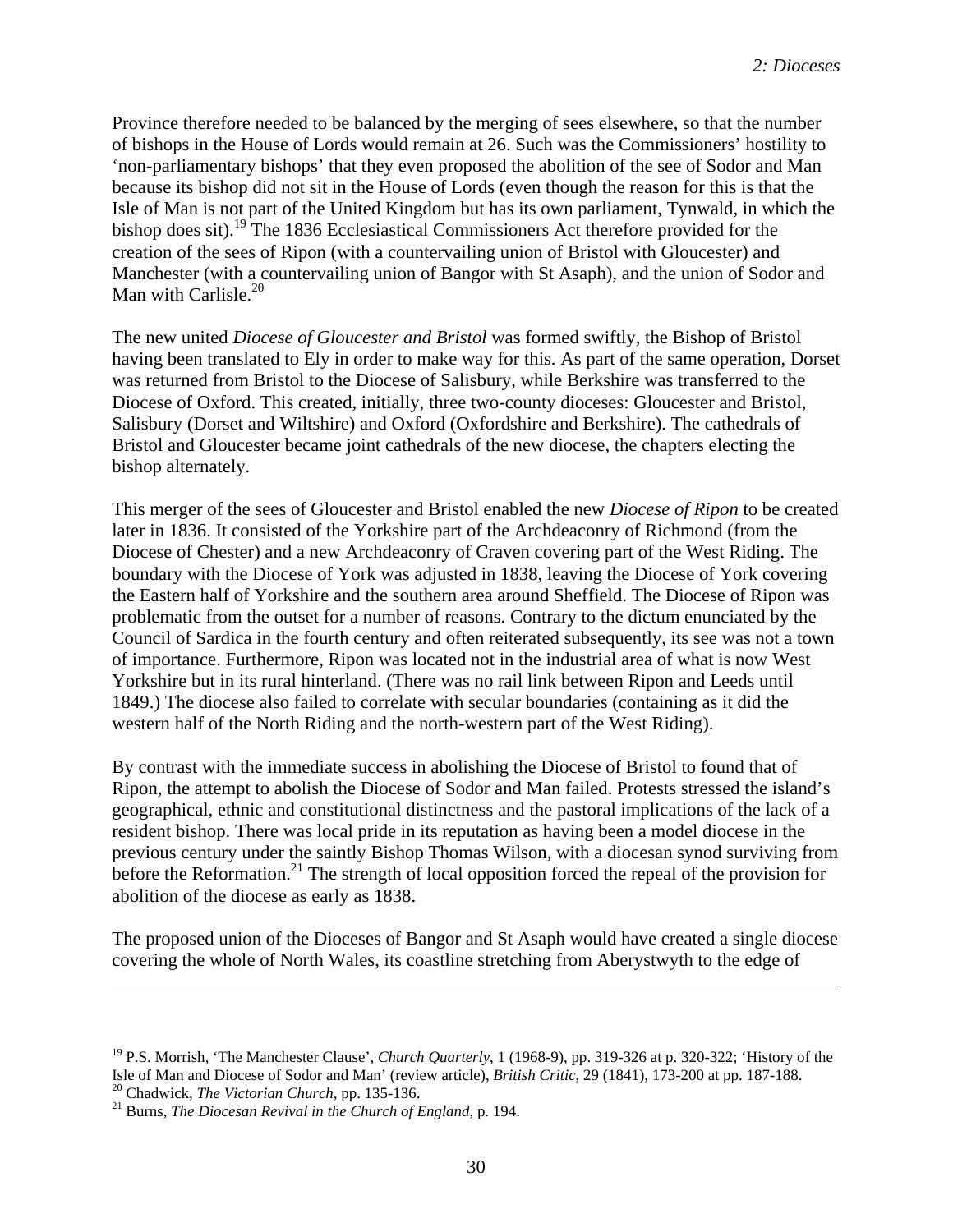Chester. Unlike the ailing Bishop of Sodor and Man, who successfully whipped up opposition within his diocese to its abolition, causing the provision for it to be repealed before his death later in the same year, the Bishop of Bangor prevented the abolition of his diocese for more than ten years by the simple expedient of remaining alive and continuing to occupy his see. This in turn prevented the creation of the new see of Manchester. From 1843 onwards the Earl of Powis introduced bills in the House of Lords at least once each year to repeal the provision for the union of the two Welsh sees. These retained the provision for a see of Manchester but limited the number of bishops in the House of Lords to 26 (the holders of the five senior sees, plus the next 21 most senior by length of service). Gradually the leading bishops came to acknowledge the need for an increase in the number of dioceses and abandoned their attachment to the principle that all diocesan bishops should sit in the House of Lords from the beginning of their episcopate. In 1846 Peel's government was replaced by that of Lord John Russell, for whom the Commission's original principles were less sacrosanct. A further Commission of enquiry was appointed, and when its unpublished report recommended the creation of additional sees the Government introduced a bill to allow the creation of the Diocese of Manchester without a countervailing merger. $^{22}$ 

The *Diocese of Manchester* was duly created in 1847 out of the Diocese of Chester. It consisted of most of Lancashire, the two exceptions being the Hundred of West Derby apart from the parish of Leigh, ie the area around Liverpool in the south-west of Lancashire, which remained in the Diocese of Chester, and the Deanery of Furness and Cartmel north of Morecambe Bay. The latter area was transferred by the same Order in Council from the Diocese of Chester to the Diocese of Carlisle, together with the remaining part of the old Archdeaconry of Richmond (southern Cumberland and southern Westmorland), the transfer taking effect in 1856 on the death of the Bishop of Carlisle. In this expansion of the Diocese of Carlisle the Church of England was for once 'ahead of the game': the Order in Council anticipated by over 125 years the creation of the county of Cumbria in 1974.

#### **The campaign for new dioceses**

 $\overline{a}$ 

In 1831 the Church of England had the smallest ratio of bishops to people of any episcopal church in western Europe. From the early 1830s onwards there had in fact been widespread and increasing calls for the creation of additional dioceses. Many of these came – from high churchmen especially – in the context of the revival in the understanding and practice of diocesan episcopacy to which Arthur Burns has pointed in his book *The Diocesan Revival in the Church of England, c. 1800-1870* (1998), though others came from liberal and evangelical churchmen. Thomas Arnold called for a see in every major town and the Evangelical Walter Shirley for a bishop in every county.<sup>23</sup> The successful defence of the Diocese of Sodor and Man in 1836-8 was later acknowledged to be a turning point: a church periodical commented in 1856, 'The political attempt to destroy the bishopric of Sodor and Man aroused a feeling for episcopacy which has never since subsided.'24 Whereas bishops had been the subject of vilification only a few years earlier, now there had been a successful campaign to save an historic episcopal see from extinction. Evidence of 'church extension' in the new Diocese of

<sup>&</sup>lt;sup>22</sup> Burns, *The Diocesan Revival in the Church of England*, p. 196.<br><sup>23</sup> Burns, *The Diocesan Revival in the Church of England*, pp. 192-193.<br><sup>24</sup> Literary Churchman, 2 (1856), p. 311, quoted by Burns, *The Diocesan Revi*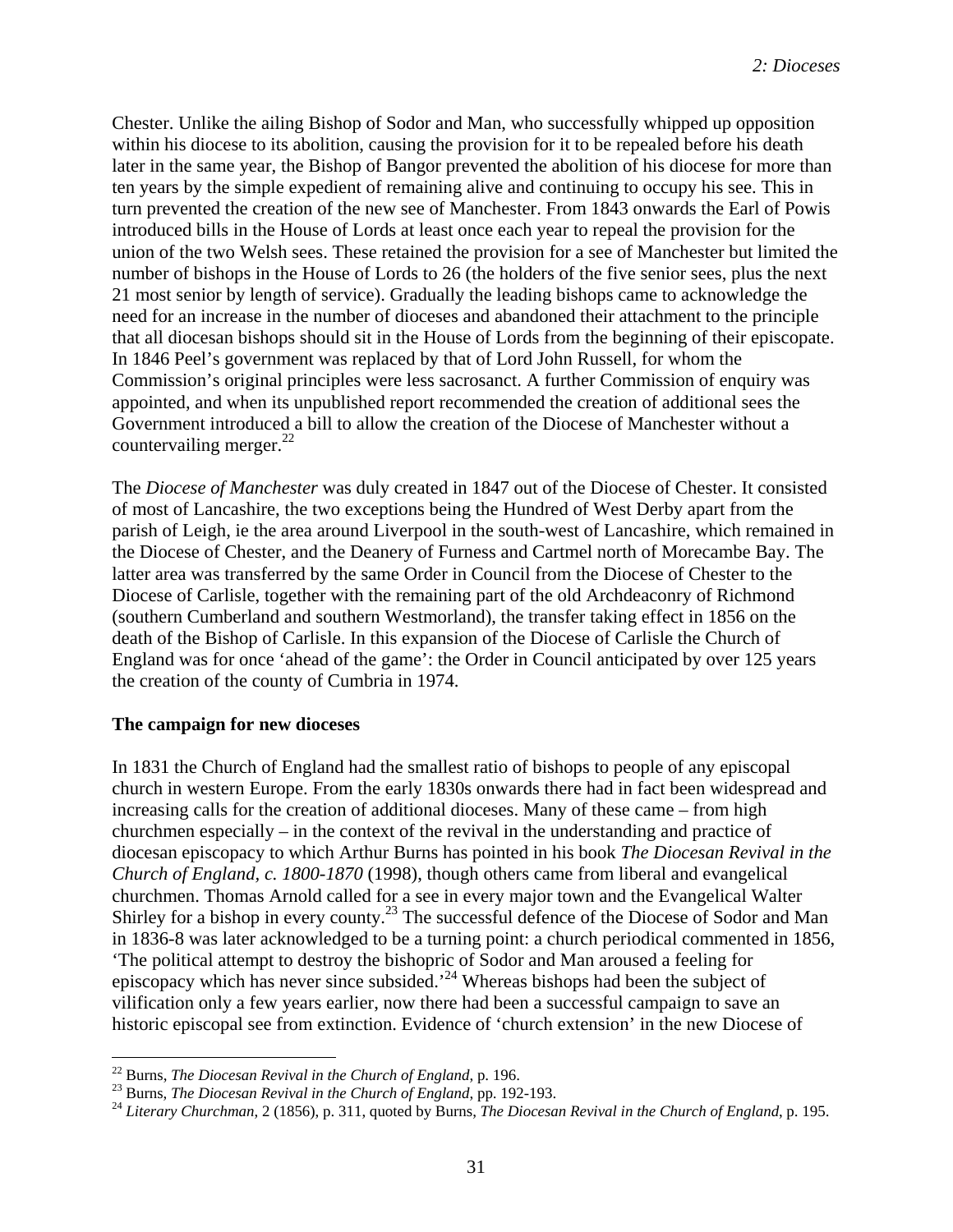Ripon suggested that new sees would tend to be advantageous for the Church's mission rather than a burden.25 The 1847 commission of enquiry which recommended an increase in the number of sees went so far as to propose new dioceses of St Albans (Hertfordshire and Essex), Bodmin or Truro (Cornwall) and Southwell (Nottinghamshire), though the enabling provisions for these were struck out of the Manchester bill by the House of Commons.

#### **Redrawing the Diocesan Map**

Important as it was, the creation of just two new northern dioceses in twelve years, increasing the number in the Province of York from five to seven but at the cost of the loss of the separate Diocese of Bristol, may seem a modest achievement when compared with Henry VIII's creation of (initially) six dioceses in two years three centuries earlier – especially when the context of growing calls for additional dioceses from 1830 onwards is taken into account. The Commission's real and remarkable achievement was the general redrawing of the diocesan map, implemented over a period of fifteen years between 1836 and 1849 in order to achieve dioceses of more equal size with more rational boundaries, as shown in the table on the following pages.

It will be seen that, in addition to the two new dioceses, no fewer than thirteen of the English dioceses gained significant areas of territory. Of the remaining nine, Bristol was abolished while four (York, Chester, Lichfield and Norwich) gave up significant areas, as Winchester would have done if the Commission's proposals had been implemented. As we shall see, Chichester gained a relatively small area from Canterbury and the other two dioceses (Exeter and Bath and Wells) both lost or gained parishes. Thus no English diocese was left untouched by the reforms.

<u>.</u>

<sup>25</sup> Burns, *The Diocesan Revival in the Church of England*, p. 195.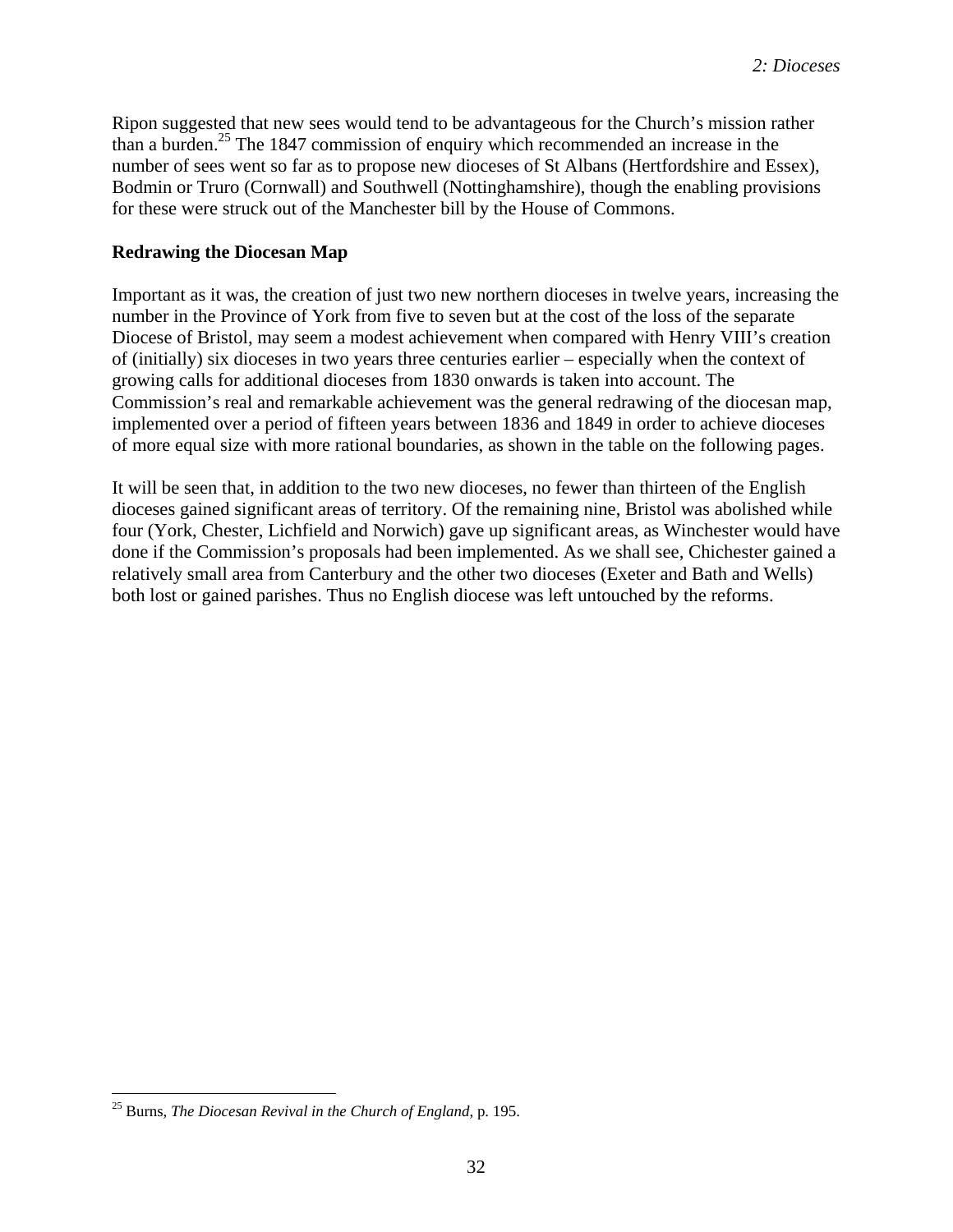| <b>Changes to English Diocesan Boundaries</b><br>proposed by the Ecclesiastical Duties and Revenues Commission (1835-1836) <sup>26</sup> |                                                                   |                            |                            |                            |
|------------------------------------------------------------------------------------------------------------------------------------------|-------------------------------------------------------------------|----------------------------|----------------------------|----------------------------|
|                                                                                                                                          | NB only dioceses receiving additional territory are listed below. |                            |                            |                            |
|                                                                                                                                          | <b>Province of Canterbury</b>                                     |                            |                            |                            |
| <b>Diocese</b>                                                                                                                           | <b>Territory</b>                                                  | <b>Transferred</b><br>from | <b>Order</b><br>in Council | <b>Date</b><br>of Transfer |
| Canterbury                                                                                                                               | Kent;                                                             |                            |                            |                            |
|                                                                                                                                          | Parish of Croydon,                                                |                            |                            |                            |
|                                                                                                                                          | Lambeth Palace and district                                       |                            |                            |                            |
|                                                                                                                                          | (including territory of                                           |                            |                            |                            |
|                                                                                                                                          | Rochester, except Deanery of                                      |                            |                            |                            |
|                                                                                                                                          | Rochester and Rochester                                           |                            |                            |                            |
|                                                                                                                                          | parishes transferred to London)                                   | Rochester                  | 1845                       | 1 Jan. 1846                |
|                                                                                                                                          | plus Parish of Addington                                          | Winchester                 | 1845                       | 1 Jan. 1846                |
| London                                                                                                                                   | Middlesex                                                         |                            |                            |                            |
|                                                                                                                                          | plus 10 Essex parishes <sup>27</sup>                              |                            |                            |                            |
|                                                                                                                                          | plus 9 Kent parishes <sup>28</sup>                                | Rochester                  | 1845                       | 1 Jan. 1846                |
|                                                                                                                                          | plus 5 Surrey parishes <sup>29</sup>                              | Canterbury                 | 1845                       | 1 Jan. 1846                |
|                                                                                                                                          | plus Borough of Southwark                                         | Winchester                 | 1845                       | [repealed                  |
|                                                                                                                                          | and 11 other Surrey parishes $^{30}$                              |                            |                            | 1863]                      |
| Ely                                                                                                                                      | Diocese of Ely                                                    |                            |                            |                            |
|                                                                                                                                          | Huntingdonshire                                                   | Lincoln                    | 1837                       | 30 May 1837                |
|                                                                                                                                          | plus Suffolk Archdeaconry of                                      | Norwich                    | 1837                       | 30 May 1837                |
|                                                                                                                                          | Sudbury (excluding the                                            |                            |                            |                            |
|                                                                                                                                          | Deaneries of Stow and                                             |                            |                            |                            |
|                                                                                                                                          | Hartismere $31$ )                                                 |                            |                            |                            |
|                                                                                                                                          | plus Bedfordshire                                                 | Lincoln                    | 1837                       | 13 May 1837                |
|                                                                                                                                          | plus part of Cambridgeshire                                       | Norwich                    |                            | [not implemented]          |
|                                                                                                                                          | plus Norfolk Deaneries of                                         |                            |                            |                            |
|                                                                                                                                          | Lynn and Fincham                                                  | Norwich                    |                            | [not implemented]          |

<sup>26</sup> Sources: *Third Report from His Majesty's Commissioners appointed to consider the State of the Established Church, with reference to Ecclesiastical Duties and Revenues* (Parliamentary Papers, 1836, xxxvi), pp. 7-9; *First General Report to Her Majesty from the Ecclesiastical Commissioners for England* (PP, 1846, xxiv), pp. 11-

 $\overline{a}$ 

<sup>12;</sup> *Second General Report to Her Majesty from the Ecclesiastical Commissioners for England* (PP, 1847, xxxiii), pp. 7-8; *Third General Report to Her Majesty from the Ecclesiastical Commissioners for England* (PP, 1851, xxii),

pp. 48-50. 27 Barking, East Ham, West Ham, Great Ilford, Little Ilford, Low Layton, Walthamstow, Wanstead St Mary, Woodford, Chingford.<br><sup>28</sup> Charlton, Lee, Lewisham, Greenwich, Woolwich, Eltham, Plumstead, St Nicholas Deptford, St Paul Deptford

<sup>(</sup>including part in Surrey). 29 St Mary Newington, Barnes, Putney, Mortlake, Wimbledon. 30 Battersea, Bermondsey, Camberwell, Christchurch Southwark, Clapham, Lambeth, Rotherhithe, Streatham,

Tooting Graveney, Wandsworth, Merton.<br><sup>31</sup> The Commission had also proposed that the Deanery of Sudbury be excluded.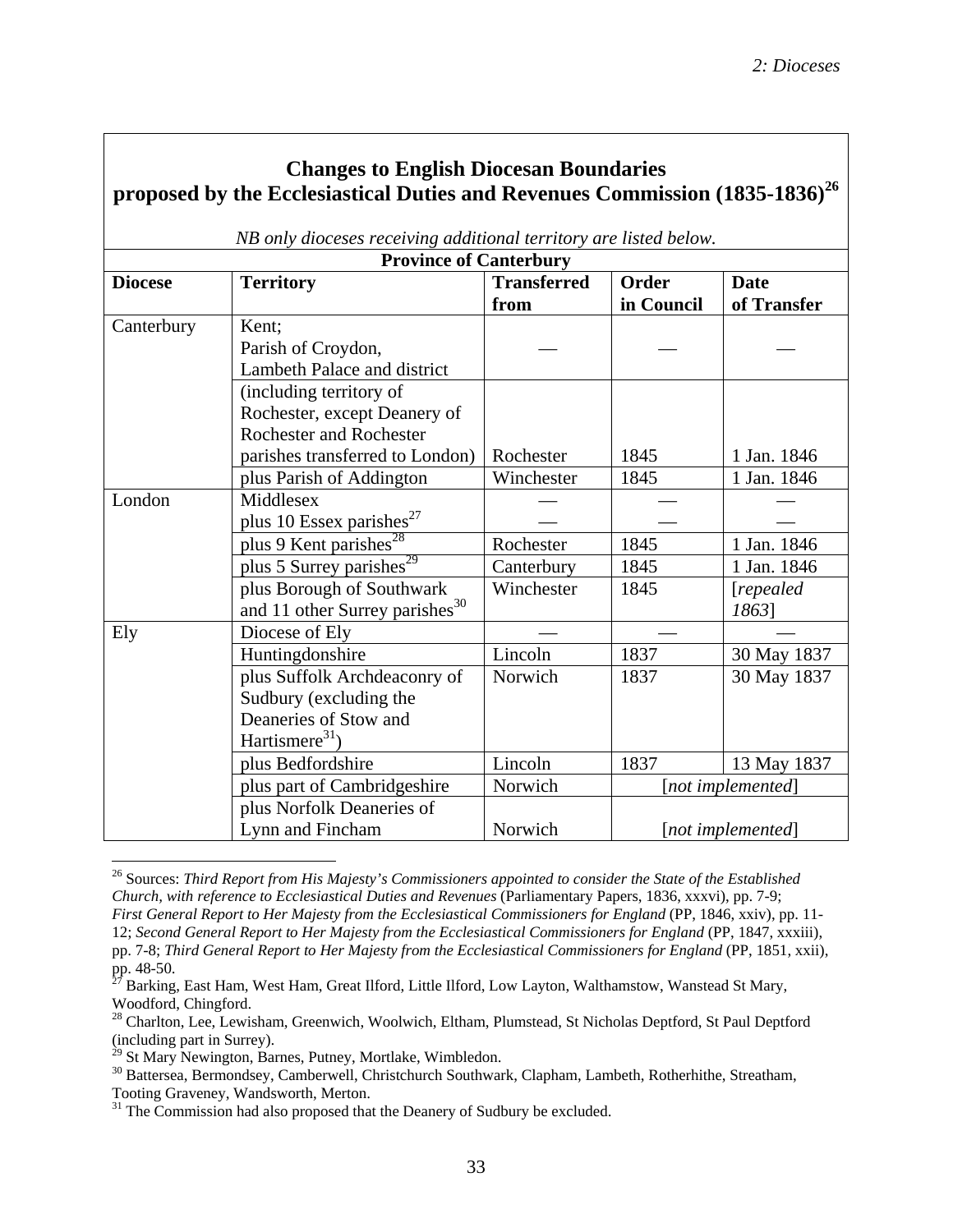| <b>Diocese</b> | <b>Territory</b>                       | <b>Transferred</b> | <b>Order</b> | <b>Date</b>   |
|----------------|----------------------------------------|--------------------|--------------|---------------|
|                |                                        | from               | in Council   | of Transfer   |
| Gloucester     | Diocese of Gloucester                  | Gloucester         | 1836         | 8 Oct. 1836   |
| and Bristol    | City and Deanery of Bristol            | <b>Bristol</b>     | 1836         | 8 Oct. 1836   |
|                | Wiltshire Deaneries of                 |                    |              |               |
|                | Cricklade and Malmesbury <sup>32</sup> | Salisbury          | 1837         | 18 Aug. 1837  |
|                | Parish of Bedminster                   | Bath and           | 1837         | 22 Sept. 1845 |
|                |                                        | Wells              |              |               |
| Hereford       | Diocese of Hereford                    |                    |              |               |
|                | (minus parts of Worcestershire,        |                    |              |               |
|                | Montgomery and Monmouth)               |                    |              |               |
|                | Deanery of Bridgnorth                  | extra-diocesan     | 1846         | 25 Dec. 1846  |
|                |                                        | peculiar           |              |               |
| Lincoln        | Lincolnshire                           |                    |              |               |
|                | Nottinghamshire                        | York               | 1837         | 1 May 1839    |
|                |                                        |                    | 1841         | 8 June 1841   |
| Oxford         | Diocese of Oxford <sup>33</sup>        |                    |              |               |
|                | <b>Berkshire</b>                       |                    |              |               |
|                | (incl. insulated parts of Wilts)       | Salisbury          | 1836         | 10 Oct. 1836  |
|                | Buckinghamshire                        | Lincoln            | 1837         | 12 Nov. 1845  |
| Peterborough   | Diocese of Peterborough                |                    |              |               |
|                | Leicestershire                         | Lincoln            | 1837         | 1 May 1839    |
| Rochester      | City and Deanery of Rochester          |                    |              |               |
|                | Essex (except 10 parishes              |                    |              |               |
|                | retained by London)                    | London             | 1845         | 1 Jan. 1846   |
|                | Part of Hertfordshire                  | London             | 1845         | 1 Jan. 1846   |
|                | Rest of Hertfordshire                  | Lincoln            | 1845         | 1 Jan. 1846   |
| Salisbury      | Wiltshire                              |                    |              |               |
|                | (minus 2 deaneries transferred         |                    |              |               |
|                | to Gloucester and Bristol)             |                    |              |               |
|                | Dorset <sup>34</sup>                   | <b>Bristol</b>     | 1836         | 14 Oct. 1836  |
| Worcester      | Diocese of Worcester <sup>35</sup>     |                    |              |               |
|                | rest of Warwickshire                   | Lichfield          |              |               |
|                | (Archdeaconry of Coventry)             | and Coventry       | 1837         | 24 Jan. 1837  |

 $\overline{a}$  $32$  One Gloucestershire parish went to Worcester and one Gloucestershire parish went to Oxford. One

Worcestershire parish went to Gloucester and Bristol.<br><sup>33</sup> One Gloucestershire parish went to Oxford in 1837 (see above).<br><sup>34</sup> One Dorset parish insulated in Devon went to Exeter, one Somerset parish to Salisbury and one D Salisbury.<br><sup>35</sup> One Gloucs. parish went to Worcester and one Worcs. parish to Gloucester and Bristol in 1837 (see above).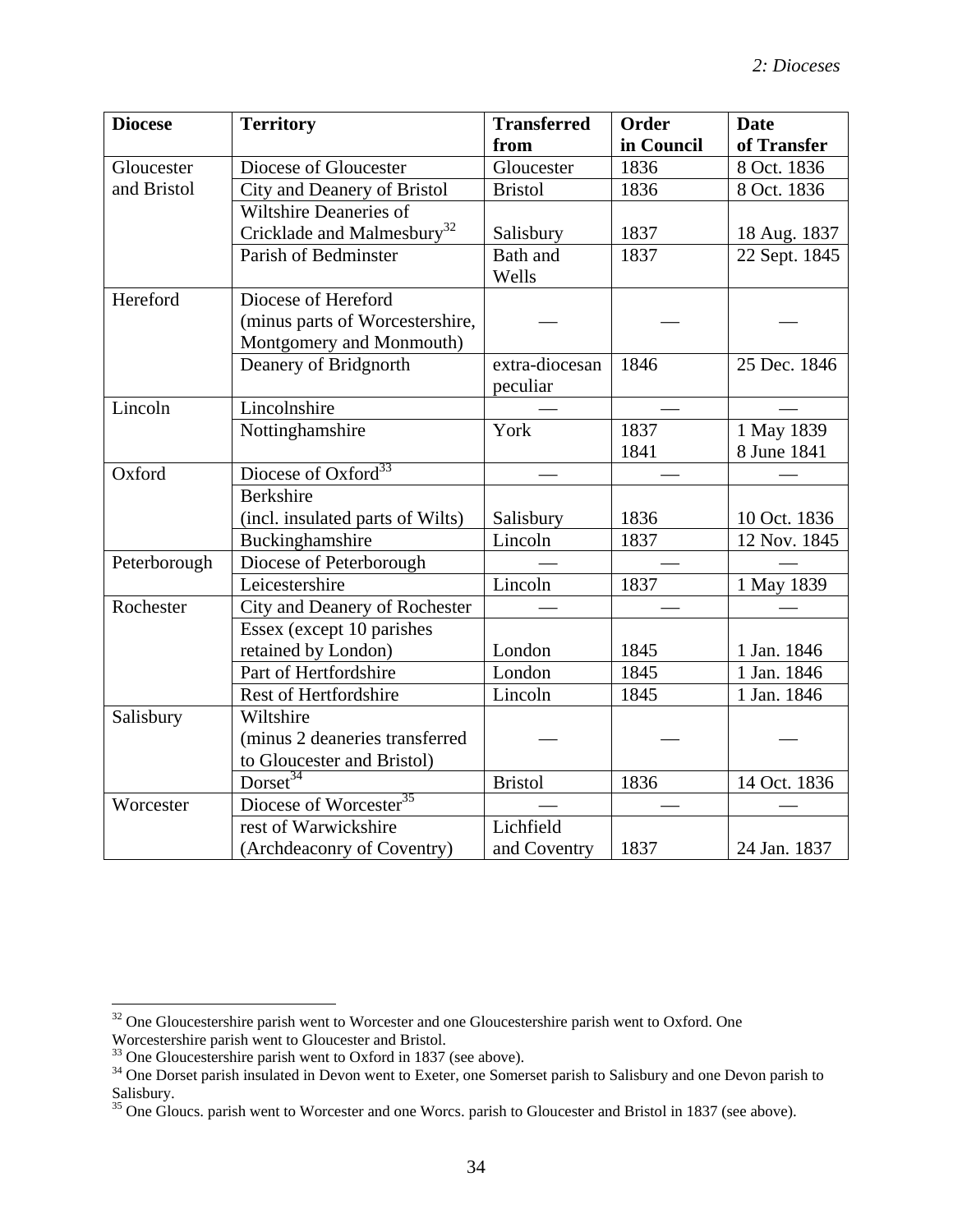| <b>Province of York</b>            |                                         |                    |                   |              |  |  |
|------------------------------------|-----------------------------------------|--------------------|-------------------|--------------|--|--|
| <b>Territory</b><br><b>Diocese</b> |                                         | <b>Transferred</b> | Order             | <b>Date</b>  |  |  |
|                                    |                                         | from               | in Council        | of Transfer  |  |  |
| Diocese of Durham<br>Durham        |                                         |                    |                   |              |  |  |
|                                    | Hexhamshire                             |                    |                   |              |  |  |
|                                    | (part of Northumberland) <sup>36</sup>  | York               | 1837              | 24 Jan. 1837 |  |  |
| Diocese of Carlisle<br>Carlisle    |                                         |                    |                   |              |  |  |
|                                    | rest of Cumberland,                     |                    |                   |              |  |  |
|                                    | rest of Westmorland,                    |                    |                   |              |  |  |
|                                    | Lancashire Deanery of Furnes            | Chester            | 1847              | [1856]       |  |  |
|                                    | and Cartmel <sup>37</sup>               |                    |                   |              |  |  |
|                                    | Isle of Man                             | Sodor and          |                   |              |  |  |
|                                    |                                         | Man                | [repealed 1838]   |              |  |  |
| Chester                            | Cheshire <sup>38</sup>                  |                    |                   |              |  |  |
|                                    | Deanery of Warrington (apart            |                    |                   |              |  |  |
|                                    | from the Parish of Leigh) <sup>39</sup> |                    |                   |              |  |  |
|                                    | northern Shropshire <sup>40</sup>       | Lichfield          | [not implemented] |              |  |  |
| Manchester                         | Lancashire,                             |                    |                   |              |  |  |
| (new diocese)                      | except the Deanery of Furnes            | Chester            | 1847              | 10 Aug. 1847 |  |  |
|                                    | and Cartmel                             |                    |                   |              |  |  |
|                                    | and the Deanery of Warrington           |                    |                   |              |  |  |
|                                    | (apart from the Parish of               |                    |                   |              |  |  |
|                                    | Leigh) $41$                             |                    |                   |              |  |  |
| Ripon                              | Yorkshire part of the                   |                    |                   |              |  |  |
| (new diocese)                      | Archdeaconry of Richmond                | Chester            | 1836              | 13 Oct. 1836 |  |  |
|                                    | Part of Deanery of the Ainsty,          |                    |                   |              |  |  |
|                                    | Part of Deanery of Pontefract,<br>York  |                    | 1836              | 13 Oct. 1836 |  |  |
|                                    | Parish of Aldborough                    |                    |                   |              |  |  |
|                                    | Deanery of Craven                       | York               | 1837              | 24 Jan. 1837 |  |  |
| 6 parishes $42$                    |                                         | York               | 1838              | 16 Feb. 1838 |  |  |

<sup>&</sup>lt;sup>36</sup> One parish was transferred to York at the same time.<br><sup>37</sup> The Commission had also proposed that the parish of Aldeston be added from Durham.<br><sup>38</sup> The Commission had also proposed that Chester's portion of Flint be ret extra-parochial place in Cheshire, Denbigh and Flint were transferred to St Asaph in 1849, in accordance with a recommendation of the 1847 commission of enquiry (following the decision not to merge St Asaph with Bangor): *First Report of the Commissioners appointed to consider the State of the Several Bishopricks in England and Wales* (PP 1847, xxiii), p. 1.

 $39$  The Commission had proposed that this area form part of the new Diocese of Manchester, but the 1847 commission of enquiry recommended that it remain in the Diocese of Chester.

 $40$  Following the decision not to merge St Asaph with Bangor, the 1847 commission of enquiry recommended the retention of the Welsh-speaking area of northern Shropshire in the Diocese of St Asaph and of the rest of it in the

Diocese of Lichfield.<br><sup>41</sup> The Commission had proposed that the whole of Lancashire apart from the Deanery of Furnes and Cartmel should be transferred to the Diocese of Manchester, but the 1847 commission of enquiry (p. 2) recommended the retention of the Liverpool area in the Diocese of Chester.

 $42$  At the same time, four parishes were returned to York.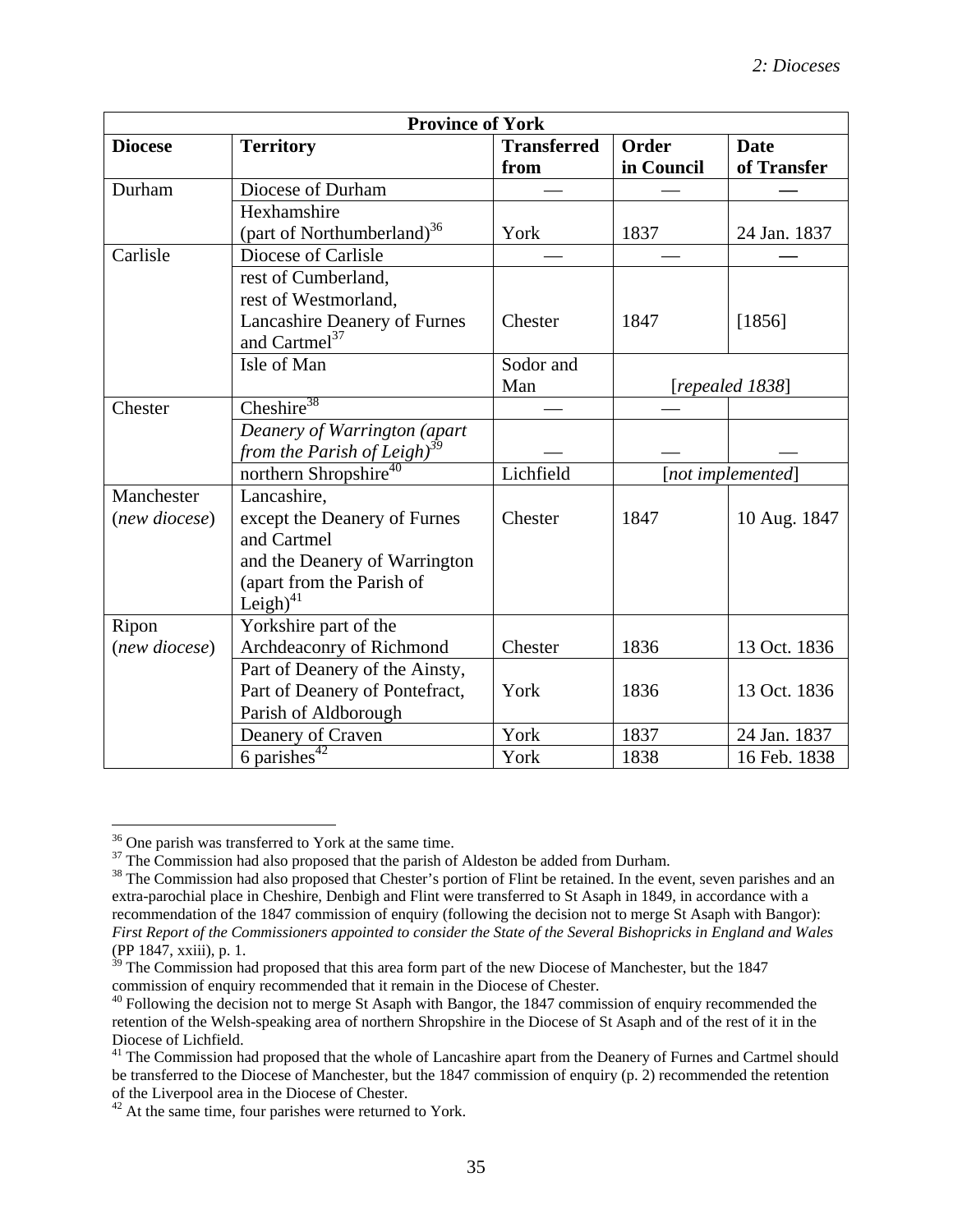

*Figure 3*  **The Dioceses of England and Wales, 1850** 



*NB some details are incorrect:* 

- Underneath the letter G the number should be 18 (Staffordshire) not 17 (Shropshire).
- $\triangleleft$  The Diocese of Chester (C) should consist only of the Liverpool area (5) and Cheshire (11).
- $\cdot \cdot$  The smaller part of Flint (10) should be within the Diocese of St Asaph (F), and the larger part of northern Shropshire (17) should be in the Diocese of Lichfield (G).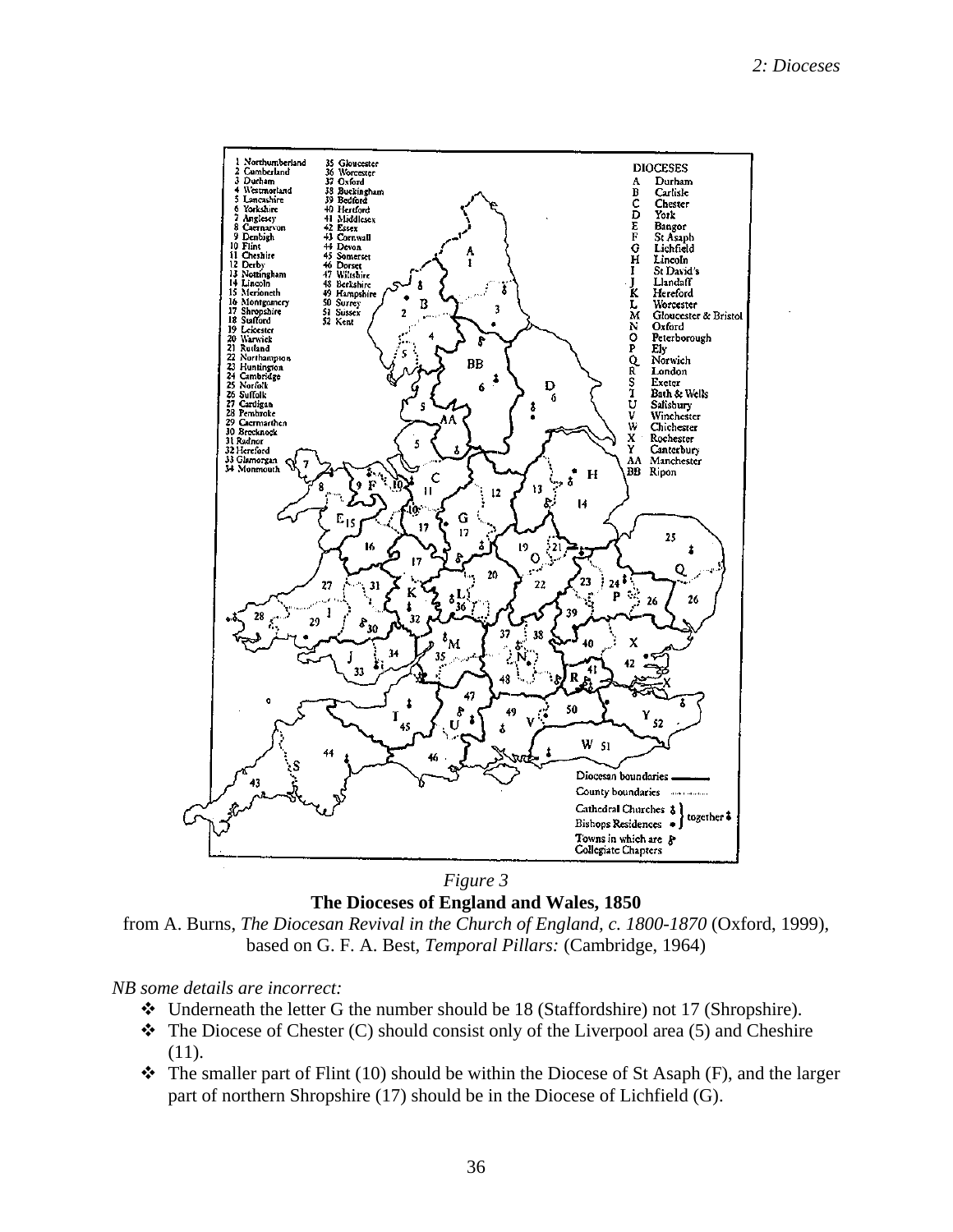### **Assessment of the Early Victorian Reforms**

Though the scale of the changes was remarkable, their wisdom varied. Many of those which proved unwise and did not last may be said to have resulted from the Commissioners' unwillingness to contemplate an increase in the number of diocesan sees. For example, the Commissioners rightly identified a need to relieve the Diocese of London of most of Essex (apart from the parishes which already de facto formed part of East London) and its half of Hertfordshire, and also to bring the latter together with the Lincoln half of Hertfordshire in a single diocese, but their unwillingness to create a new diocese in order to achieve this led them to place that whole area under the Bishop of Rochester, relieving him in turn of all of his Kentish parishes apart from the Deanery of Rochester itself. This was effectively a new diocese, albeit with an existing diocesan see, and could be called the second Diocese of Rochester. The changes (which meant that the Bishop of Rochester had to travel across London in order to visit most of his diocese) took effect from 1846, but as early as the following year the 1847 commission of enquiry proposed a see of St Albans for Hertfordshire and Essex.

Similarly, the need to reduce the Diocese of York to manageable proportions was rightly addressed by detaching Nottinghamshire from it, leaving York comprising just over half of Yorkshire. If the creation of new dioceses could be contemplated, Nottinghamshire was an obvious candidate. Southwell Minister, like Ripon, had served as a sort of 'pro-cathedral' for Nottinghamshire before the Reformation and it had been refounded as a collegiate church by Elizabeth  $I^{43}$  But instead of proposing a new Diocese of Southwell, or leaving things as they were until a new diocese could be contemplated, the Commissioners transferred Nottinghamshire apart from the Deanery of Southwell to Lincoln (and hence from the Province of York to that of Canterbury) with effect from 1839, dissolved and disendowed the collegiate church in 1841 and transferred the Deanery of Southwell to Lincoln in 1844. The two largest dioceses in 1835 in terms of the number of benefices had been Lincoln and Norwich, with 1,234 and 1,021 benefices respectively.<sup>44</sup> After these changes the Diocese of Lincoln, though relieved of its southern counties, was still left with the impossibly large number of around 800 benefices. Only three years after the new Diocese of Lincoln was completed the commission of enquiry called for the creation of a see of Southwell.

The logical solution to the excessive size of the Diocese of Norwich might have been the restoration of Theodore of Tarsus's division of the East Anglian diocese into two – one for Norfolk and one for Suffolk – which had not been replicated when the see was re-established after the disruption caused by the Danish Viking invasion. Instead, the Archdeaconry of Sudbury (the western half of Suffolk) was transferred to Ely in 1837. This left Norwich (like Lincoln) with around 800 benefices, four times as many as the new Diocese of Manchester, for example.

Similarly, the fact that the Diocese of Lincoln included no fewer than four-and-a-half counties south of Peterborough might have suggested a need for at least one new see there, but instead these counties were divided between neighbouring dioceses. Buckinghamshire was transferred to the Diocese of Oxford, the move taking effect on Bishop Bagot's translation to Bath and Wells

1

<sup>&</sup>lt;sup>43</sup> Cannon, *Cathedral*, p. 23.<br><sup>44</sup>*First Report from His Majesty's Commissioners appointed to consider the State of the Established Church, with reference to Ecclesiastical Duties and Revenues* (PP, 1835, xxii), p. 12.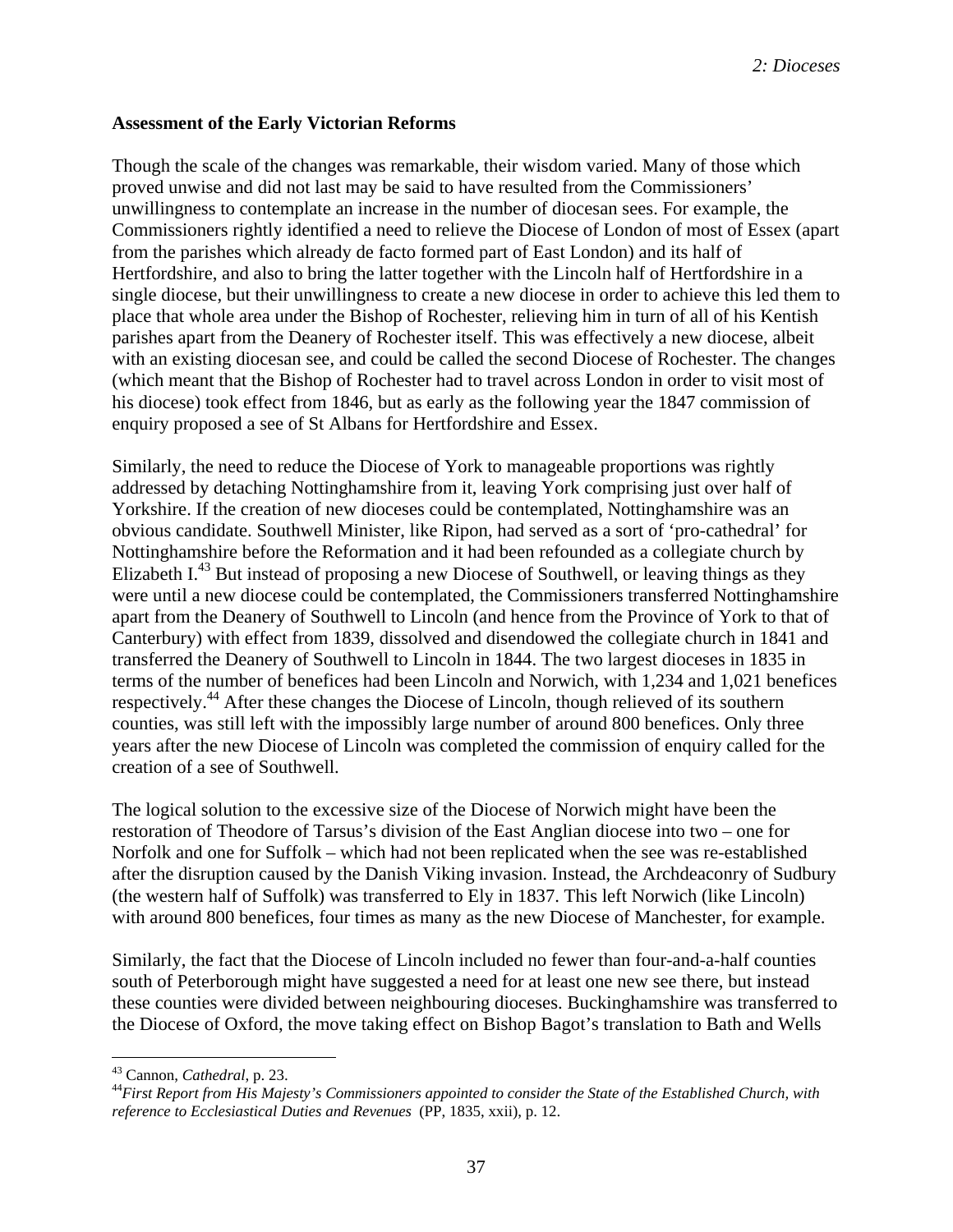in  $1845<sup>45</sup>$  Though the resulting diocese comprised three counties (Oxfordshire, Buckinghamshire and Berkshire), it was compact and has endured to the present day. Also in 1837, Huntingdonshire went to Ely (a move which anticipated the creation of the present county of Cambridgeshire in 1974 and has likewise lasted to the present day), and Bedfordshire also went to Ely. The proposal to add two Norfolk deaneries was not pursued at this point, but even without that addition the changes increased the size of the Diocese of Ely from 149 benefices to over 500. It now comprised three whole counties and half of a fourth, was triangular rather than square in shape, and stretched from the borders of Buckinghamshire through to the middle of Suffolk. The areas which made it up in no sense formed a natural unit. E. H. Browne, who was Bishop of Ely from 1864 to 1873, pointed out that his diocese encompassed an excessive variety of parochial environments, its cathedral was poorly located (on one of the short sides of the diocesan triangle) and travelling from Ely to Bedford involved six changes of train.<sup>46</sup> All of that being so, it may be thought surprising that in its new form the Diocese of Ely lasted as long as it did (a period of 77 years).

The other county transferred from the Diocese of Lincoln was Leicestershire, which in 1839 was joined with Northamptonshire and Rutland in the Diocese of Peterborough. The complaint of Francis Jeune, its bishop from 1864 to 1869, that the new diocese 'was in the shape of a pear, and that he lived at the end of the stalk<sup>47</sup> arguably said more about the unsuitability of the see's location in Peterborough than about the unsuitability of pairing the counties of Leicester and Northamptonshire: the southernmost tip of Northamptonshire is actually further from Peterborough than any part of Leicestershire is.

Some of the reforms helpfully consolidated counties that had formerly been divided between more than one diocese. The unification of Hertfordshire was one example of this. Another was the division of the Diocese of Lichfield and Coventry in 1836 so that the archdeaconry of Coventry could join the rest of Warwickshire in the Diocese of Worcester. As will be seen from the maps on pages 27 and 36, the boundary between the Dioceses of Worcester and Hereford was adjusted to reflect the boundaries of the two counties concerned, as was Hereford's boundary with the Dioceses of Llandaff and St Davids.

By contrast, a few changes divided counties that had formerly been united. For example, in 1837 the Wiltshire Deaneries of Malmesbury and Cricklade, north of Salisbury Plain, were transferred from Salisbury to Gloucester and Bristol, where with four deaneries from the Diocese of Gloucester they formed a new Archdeaconry of Bristol. The transfer was effected despite objections from Bishop Burgess (whose death in 1837 made it possible) and his successor Bishop Denison.<sup>48</sup> Though it disrupted an ancient unit (the county and archdeaconry of Wiltshire), it was probably the addition of North Wiltshire to the Archdeaconry of Bristol that eventually made possible the restoration of the Diocese of Bristol. The Parish of Bedminster was also transferred from the Diocese of Bath and Wells to that of Gloucester and Bristol, so as to unite the then urban area of Bristol. This was a rare example of the reform prioritizing the unity

<sup>&</sup>lt;sup>45</sup> Best, Temporal Pillars, p. 325.

<sup>&</sup>lt;sup>46</sup> Quoted by Burns, *The Diocesan Revival in the Church of England*, p. 161.<br><sup>47</sup> Quoted by Burns, *The Diocesan Revival in the Church of England*, p. 161.<br><sup>48</sup> Burns, *The Diocesan Revival in the Church of England*, p.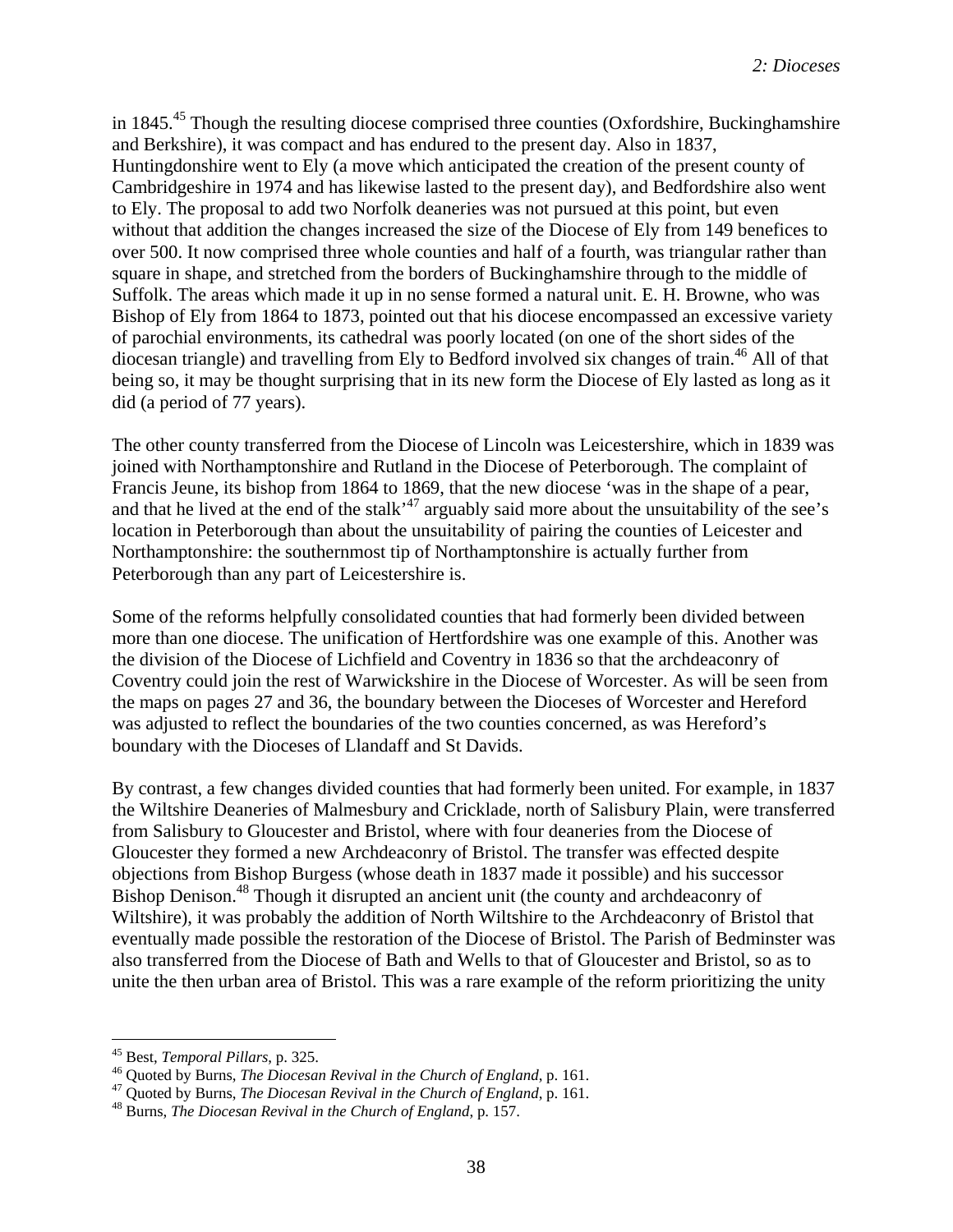of an urban area over adherence to county boundaries, and it was done at the suggestion of an official deputation from Bristol.49 (The transfer took effect in 1845.)

As will be seen from the table on pages 33-35, most of what the Commissioners proposed in 1836 was implemented. The main exceptions were that the abolition of the Diocese of Sodor and Man and the merger of Bangor with St Asaph were rejected and the transfer of two Norfolk deaneries to Ely was not pursued. In accordance with recommendations of the 1847 commission of enquiry the Liverpool area was left in the Diocese of Chester and Lichfield retained its portion of northern Shropshire. (Bishop Lonsdale of Lichfield thought that northern Shropshire belonged with Staffordshire, but would have been glad to lose Derbyshire.<sup>50</sup>)

### **London proposals**

Perhaps the most significant of the Commission's proposals which were not realized were those for South London. Blomfield's vision was for a Diocese of London coterminous with the newlydefined metropolitan police district.<sup>51</sup> To this end he retained ten large and populous Essex parishes that were now de facto in East London (broadly equating to the modern London boroughs of Waltham Forest and Newham, most of Redbridge [Ilford, Wanstead and Woodford] and the western half of Barking and Dagenham [Barking]). He took on nine similarly populous Kent parishes in South-East London (broadly equating to the modern London boroughs of Lewisham and Greenwich) and five Surrey parishes in South and South-West London which were peculiars under the jurisdiction of the Archbishop of Canterbury. To the latter were to be added the Borough of Southwark and 11 further Surrey parishes from the Diocese of Winchester. The Surrey parishes would have broadly equated to the London boroughs of Southwark, Lambeth, Wandsworth, together with significant proportions of the London boroughs of Richmond and Merton. The Diocese of London would thus have included the whole of the metropolitan area recognized by the Metropolis Management Act 1855, which became the County of London in 1889, together with the East London area of Essex and the suburban areas of Richmond and Merton.

The plan was frustrated by Bishop Charles Sumner of Winchester, who objected to giving up to the Diocese of London 18 Surrey parishes, which contained 40% of his diocese's population, 15% of its clergy and 10% of its churches.<sup>52</sup> He remained in office until 1869 – a third of a century after the proposal was made, 23 years after the Rochester and Canterbury parishes were transferred to London and 13 years after Blomfield retired. By then the provision for the transfer had been repealed – by an act of 1863 which also provided for the transfer of the East London Essex parishes and the return of the South-East London Kentish parishes to the Diocese of Rochester at the next vacancy in that see (which came in 1867). One wonders whether, if Blomfield had succeeded in creating a single diocese for the metropolitan district, a single structure for the Church in London – or at least a more coherent division of the metropolis into dioceses than now exists – might have been achieved.

<sup>49</sup> P. S. Morrish, 'County and Urban Dioceses: Nineteenth-century Discussion on Ecclesiastical Geography', *Journal* of Ecclesiastical History, 26 (1975), pp. 279-300, at pp. 284-285.<br><sup>50</sup> Burns, *The Diocesan Revival in the Church of England*, p. 161.<br><sup>51</sup> Best, *Temporal Pillars*, p. 318.<br><sup>52</sup> Best, *Temporal Pillars*, p. 318.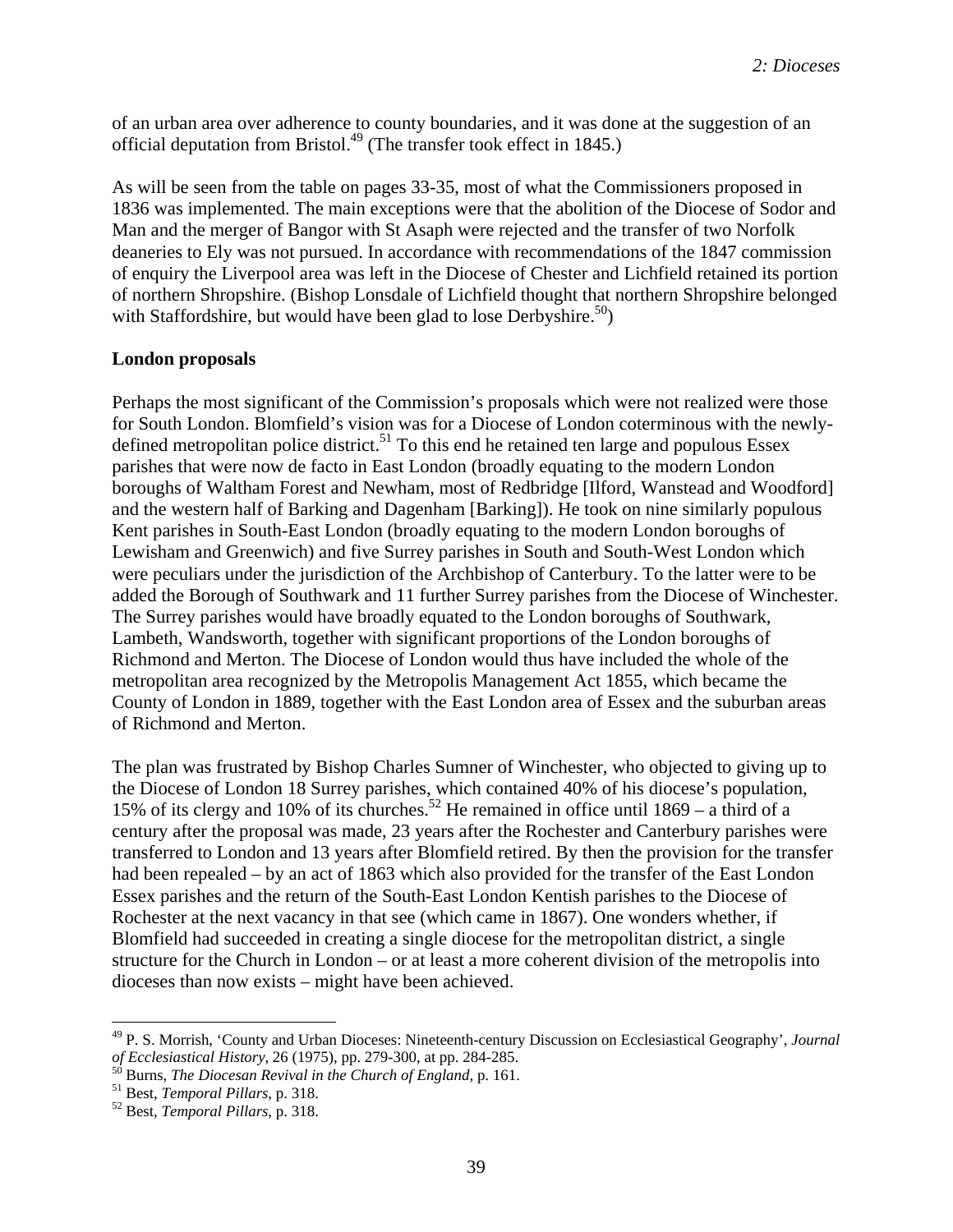### **Peculiars**

The final recommendation in the Ecclesiastical Duties and Revenues' Commission's First Report was

'That all Parishes not specified in this Report, which are locally situate in one Diocese, but under the jurisdiction of the Bishop of another Diocese, shall become subject to the jurisdiction of the Bishop of the Diocese within which they are locally situate.<sup>53</sup>

Hitherto, the map of the Church of England had been rather like a Swiss cheese. Most dioceses had 'holes' in them which were called 'peculiar jurisdictions' or 'peculiars' – parishes or districts geographically situated within the boundaries of one diocese but under the jurisdiction of the bishop of another diocese, the archbishop of the province or indeed the Crown. There were nearly 300 of these, and the Archbishop of Canterbury alone had around 100 peculiars in other dioceses. One of the most notable of these was the rural deaneries of Pagham and South Malling, which formed a corridor 25-30 miles long, extending deep into the Diocese of Chichester in a south-westerly direction, towards Lewes. (This peculiar was the result of the grant of the Manor of Old Malling to the See of Canterbury in the early ninth century.)<sup>54</sup> The Commissioners proposed to rationalize this mediaeval patchwork of jurisdictions away. Though one of the least noticed of the changes that they proposed, it was arguably one of the most radical, since it produced consolidated dioceses consisting of contiguous parishes for the first time since the Saxon era. There were some exceptions to this: the royal peculiars remained; the Archbishop of Canterbury kept the Lambeth Palace district and the parish of Croydon and received in addition the parish of Addington (where his country palace was now situated); a small number of other peculiars and enclaves continued. The largest enclaves (such as Hexhamshire in the Diocese of Durham) were specifically transferred by Orders in Council, but the Ecclesiastical Commissioners Act also gave the Commissioners power to propose in any scheme

'that all parishes, churches or chapelries, locally situate in any diocese, but subject to any peculiar jurisdiction other than the jurisdiction of the bishop of the diocese in which the same were locally situate, should be only subject to the jurisdiction of the bishop of the diocese within which the same were locally situate.<sup>55</sup>

The great bulk of the peculiars were abolished by a series of Orders in Council in the 1840s.<sup>56</sup>

<sup>&</sup>lt;sup>53</sup> First Report from His Majesty's Commissioners.., with reference to Ecclesiastical Duties and Revenues, p. 4.

<sup>&</sup>lt;sup>54</sup> G. Hill, *English Dioceses: A History of their Limits from the Earliest Times to the Present Day* (London, 1900), pp. vii-viii.<br><sup>55</sup> Ecclesiastical Commissioners Act 1836 (6&7 Will. 4 c. 77), s. 10. See also P. Barber, 'What is a Peculiar?',

*Ecclesiastical Law Journal*, 3 (1993-1995), 299-312. 56 *Second General Report... from the Ecclesiastical Commissioners*, p. 8 (dates of abolition of peculiar and exempt

jurisdictions in thirteen dioceses, 1846-1847); *Third General Report... from the Ecclesiastical Commissioners*, p. 49 (dates of abolition of peculiar and exempt jurisdictions in four further dioceses, 1847-1848).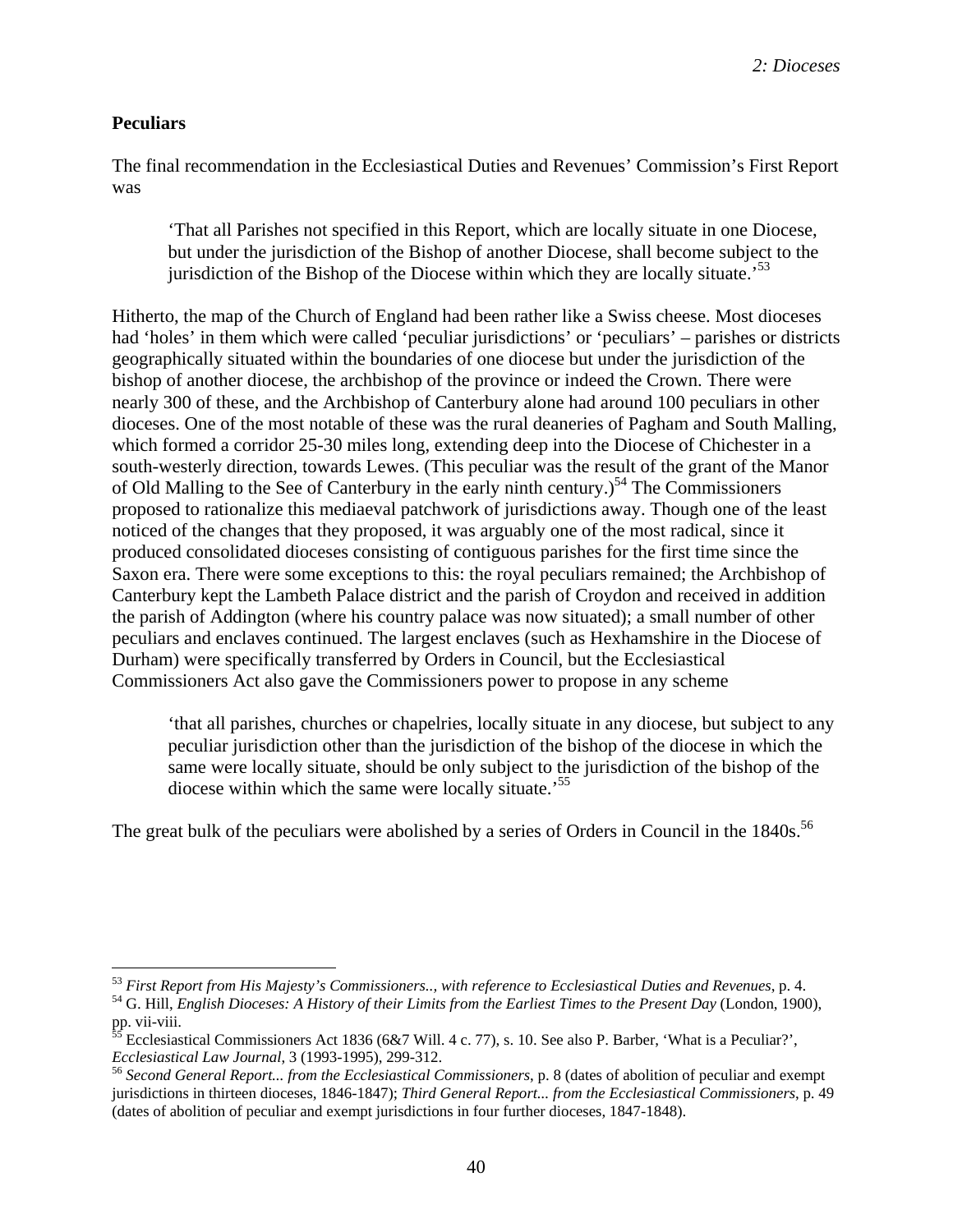### **Overall assessment**

The number, scale and relative speed of the changes made by the Ecclesiastical Commission were nothing short of remarkable, but, as has already been suggested, the desirability of the changes varied. In the Northern Province, the seven dioceses eventually became thirteen, but the new dioceses were each formed within the boundaries of a single 1830s/40s diocese. In the Southern Province, by contrast, there were half a dozen changes that proved to be very shortlived, and in most cases it was – or should have been – apparent from the outset that the new arrangement was very unlikely to last:

- $\triangleright$  Rochester lost its Kent hinterland in 1846 but regained it in 1905, less than sixty years later;
- ¾ Bedfordshire and Hertfordshire were separated in the 1830s-40s (Bedfordshire going to Ely in 1837 and Hertfordshire to Rochester in 1846) but re-united as the Diocese of St Albans in 1877;
- $\triangleright$  West Suffolk went to Ely in 1837 but was re-united with the rest of Suffolk as the Diocese of St Edmundsbury and Ipswich in 1914;
- $\triangleright$  Nottinghamshire was transferred to the Province of Canterbury and attached to Lincolnshire as the Diocese of Lincoln in 1839/41, but gained its own see in 1884 and was returned to the Province of York in 1936;
- $\triangleright$  Essex was transferred twice in 31 years to Rochester in 1846 and St Albans in 1877 before gaining its own see in 1914;
- $\triangleright$  the union between Gloucester and Bristol lasted only 61 years (from 1836 to 1897).

As already indicated, in at least some of these cases the Commissioners ought to have seen that an additional diocese would be essential or at least desirable. Would it have been preferable to postpone some of these changes until a solution that was likely to endure could be achieved?

If some of the Commission's 'failures' resulted from excessive timidity and a preference for a 'quick fix' (however disruptive and improbable) over a lasting solution that might take longer to achieve, it was ironic that where it was at its boldest (the plan to create a single diocese for the London metropolitan area, despite the large population that would have been involved) the intransigence and longevity of one bishop resulted in a rare failure to bring its proposals into effect. Though such a large diocese would probably not have lasted, its existence might have meant that it would be succeeded by more coherent arrangements for the Church's oversight of and mission to the metropolis.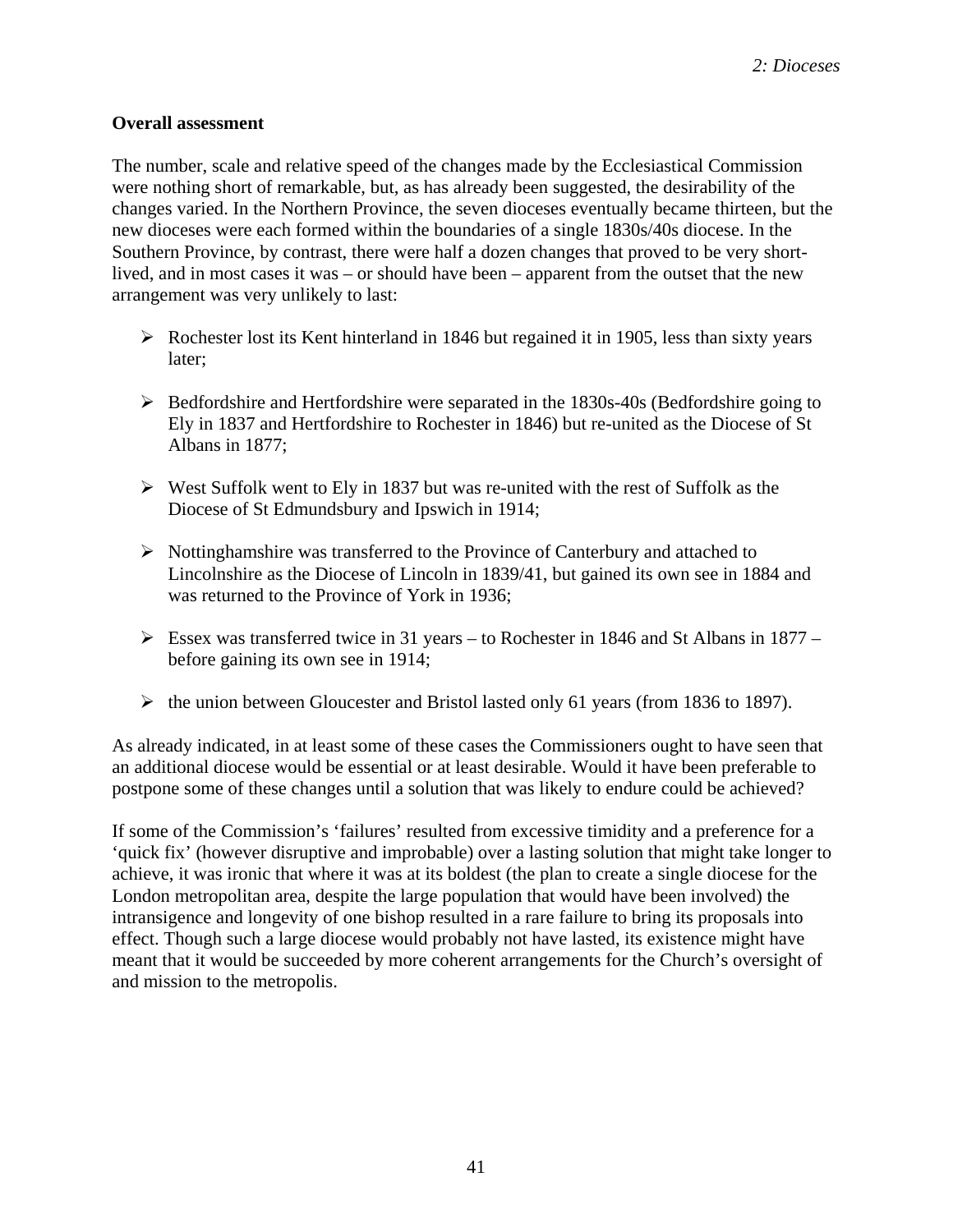# **Late Victorian Dioceses (1877-1888)**

As we have seen, there had been calls for additional dioceses in the 1830s. From the 1840s onwards high-church bishops such as Edward Denison (Bishop of Salisbury, 1837-1854), John Lonsdale (Bishop of Lichfield, 1843-1867) and Samuel Wilberforce (Bishop of Oxford, 1845- 1869) raised the expectations of what bishops would do. They visited the parishes to confirm and to institute incumbents, instead of holding mass confirmations in the cathedral and institutions in their own chapels. But such a style of episcopacy would only work – in a church whose only bishops were diocesans, many of them old men who would die in office – if the number of parishes in a diocese was sufficiently small and the territory of the diocese sufficiently small and compact that the bishop could travel round it with ease. The new model of episcopacy, which very quickly became standard everywhere, necessitated smaller dioceses as well as assistant bishops.

From the 1840s onwards calls there were calls for new dioceses in addition to those of Ripon and Manchester for which the Ecclesiastical Commissioners Act 1836 had made provision. An early proposal was that made in 1842 by Bishop Henry Phillpotts of Exeter for the division of his diocese, because of its unmanageable extent.<sup>57</sup> (Once the 1836 proposals for the division of the sees of Chester, York and Lincoln had been implemented, the distance from the Eastern boundary of Devon to Land's End would be greater than that between two points in any other English diocese.) As we have seen, the 1847 commission of enquiry proposed sees of Bodmin or Truro (for Cornwall), St Albans (for Hertfordshire and Essex) and Southwell (for Nottinghamshire), although these were struck out of the resulting bill by the House of Commons. The Royal Commission on Cathedrals, whose 1854 report advocated a larger diocesan role for cathedrals, again recommended an increase in the number of sees, proposing – in addition to a Cornish see (for which it preferred the more centrally-located St Columb, whose living was offered as an endowment, to Bodmin and Truro) and a diocese of Southwell – a newly independent Diocese of Bristol and a new diocese with Westminster Abbey as its cathedral.

In the 1850s some Evangelicals and Liberals began to oppose additional sees, however, arguing that modern communications made them unnecessary, but Canterbury Convocation committees renewed the call in 1857, 1861 and 1863. In 1865 an address to the Crown from both Convocations once again called for bishoprics in St Albans, Southwell and Cornwall. During the 1850s and 1860s petitions of laypeople, clergy and parliamentarians were presented. A bill presented by Lord Lyttelton in 1860 and 1861 that would have permitted the creation of additional sees failed. However, by 1866 there was an enthusiastic primate (Longley) and the Prime Minister was Lord John Russell, under whose auspices the 1847 report had been compiled. In 1867 Longley got Lyttelton to introduce a further bill. Though arguments over the details meant that it did not complete its course, the fact that it received a second reading in both Houses indicated support at last for the principle.<sup>58</sup>

Most prominent in the campaign for additional dioceses was the case of Cornwall, advanced on the grounds not only of geography (Penzance is 109 miles from Exeter) but also of ethnic, cultural and historical distinctiveness. A campaign committee established in 1854 under the

<sup>57</sup> Burns, *The Diocesan Revival in the Church of England*, p. 196. 58 Burns, *The Diocesan Revival in the Church of England*, pp. 150, 198-204.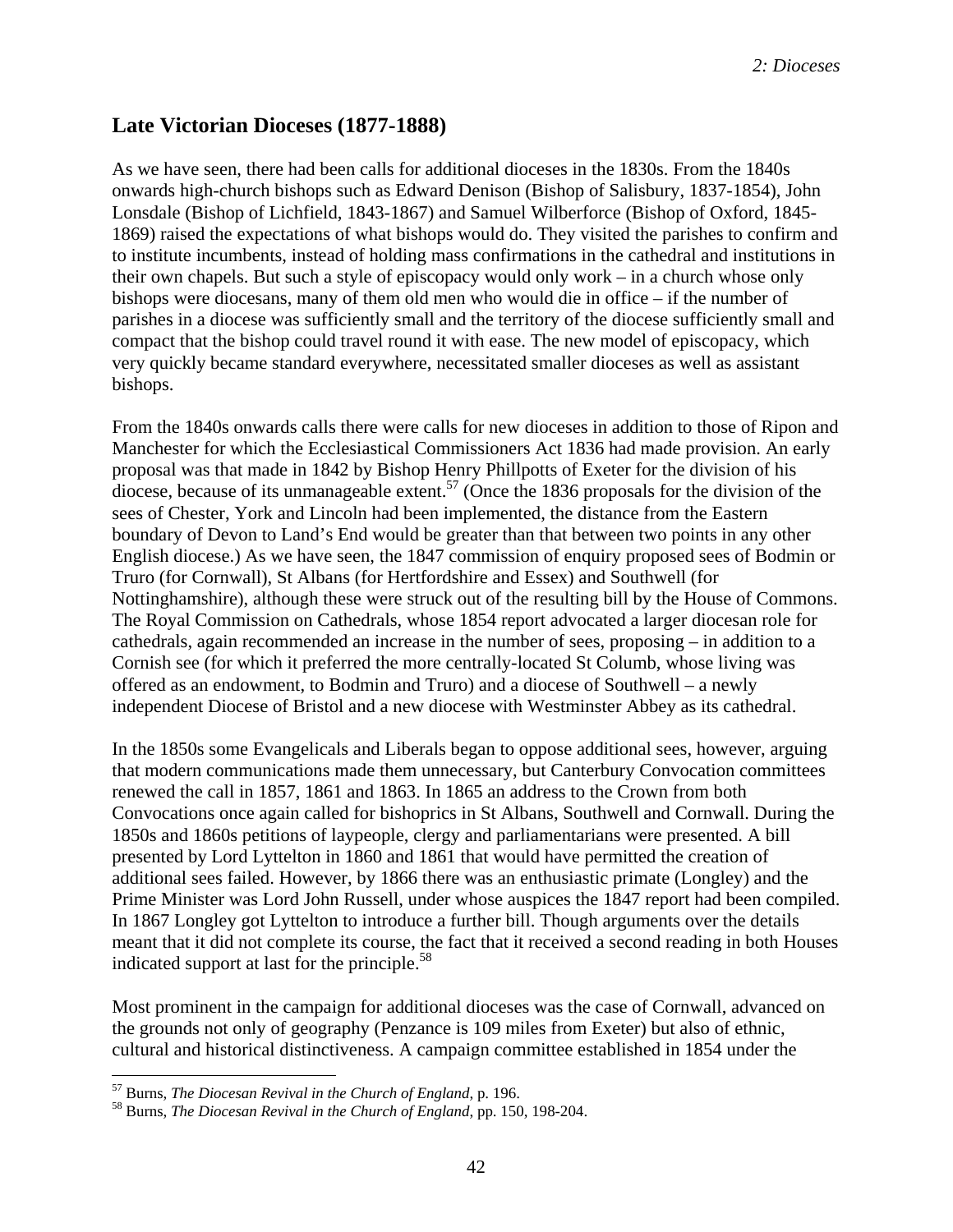leadership of the Archdeacon of Cornwall was reconstituted in 1859, and petitions were presented in the 1860s.<sup>59</sup> In the earlier 1860s Archbishop Longley approached the government for a bishop in Cornwall but was told by the home secretary that modern means of communication rendered an additional bishop unnecessary. However, as Owen Chadwick commented, 'It was obvious to nearly everyone but the home secretary that if the Church of England was episcopal Cornwall needed a bishop.'60

Gladstone was unable to convince his party to support additional bishoprics, so it was the home secretary in Disraeli's conservative government, R. A. Cross, who at last piloted through Parliament bills to increase the number of bishoprics. Acts of 1875 and 1876 paved the way for the establishment of the sees of St Albans and Truro in 1877, and an act of 1878 provided for sees of Liverpool (1880), Newcastle (1882), Southwell (1884) and Wakefield (1888). Whereas the Ecclesiastical Commission had not intended to increase the number of dioceses and ended up increasing the number by one (creating two but abolishing only one), action by Disraeli's Conservative government resulted in the creation of six sees over eleven years. This raised the number of English sees from 23 to 29. (In old age, Cross was able to claim, in a light-hearted moment but with justice, that only Henry VIII and he had been concerned in the creation of six new sees.<sup> $61$ </sup>) The bills specified that the sees could only be established when an endowment had been raised to provide in the cases of St Albans and Truro an income of £2,000 a year for the bishop (which in each case was raised fairly quickly) and for the others £3,500 a year (hence the delays of four, six and ten years before the founding of the sees of Newcastle, Southwell and Wakefield).

#### **Cathedrals**

 $\overline{a}$ 

As there was no church in Truro of anything approaching cathedral proportions, a new cathedral was built, incorporating, as an additional aisle, the mediaeval south aisle of St Mary's (the ancient parish church). St Mary's aisle continues to be a parish church. The Truro Dean and Chapter Act 1878 constituted a cathedral chapter and authorized the eventual creation of a deanery. A second statute, the Truro Dean and Chapter Act 1887, made the bishop the acting dean and the incumbent of St Mary's (the advowson of which had been given to Bishop Benson, the first bishop) the sub-dean. These arrangements lasted until 1960 when, the necessary endowment having been raised and the bishop having passed the advowson to the Crown, a separate dean was appointed. Thereafter, the dean was *ex officio* rector of the parish (as in Ripon and Manchester).<sup>62</sup>

In Liverpool there was similarly no church suitable for designation as a cathedral. St Peter's church was initially designated as the pro-cathedral, and a private act of 1885 permitted the endowment and incorporation of a chapter. The experience of Truro had shown that it was difficult to appeal both for a new cathedral and for the endowment of a chapter at the same time,

<sup>&</sup>lt;sup>59</sup> Burns, *The Diocesan Revival in the Church of England*, p. 201.<br><sup>60</sup> W. O. Chadwick, *The Victorian Church*, 2 (London, 1970), p. 343.<br><sup>61</sup> P. T. Marsh, *The Victorian Church in Decline. Archbishop Tait and the Churc* 1969), p. 207. 62 P.S. Morrish, 'Parish-Church Cathedrals, 1836-1931: Some Problems and their Solution', *Journal of*

*Ecclesiastical History*, 49 (1998), 434-464, at p. 444.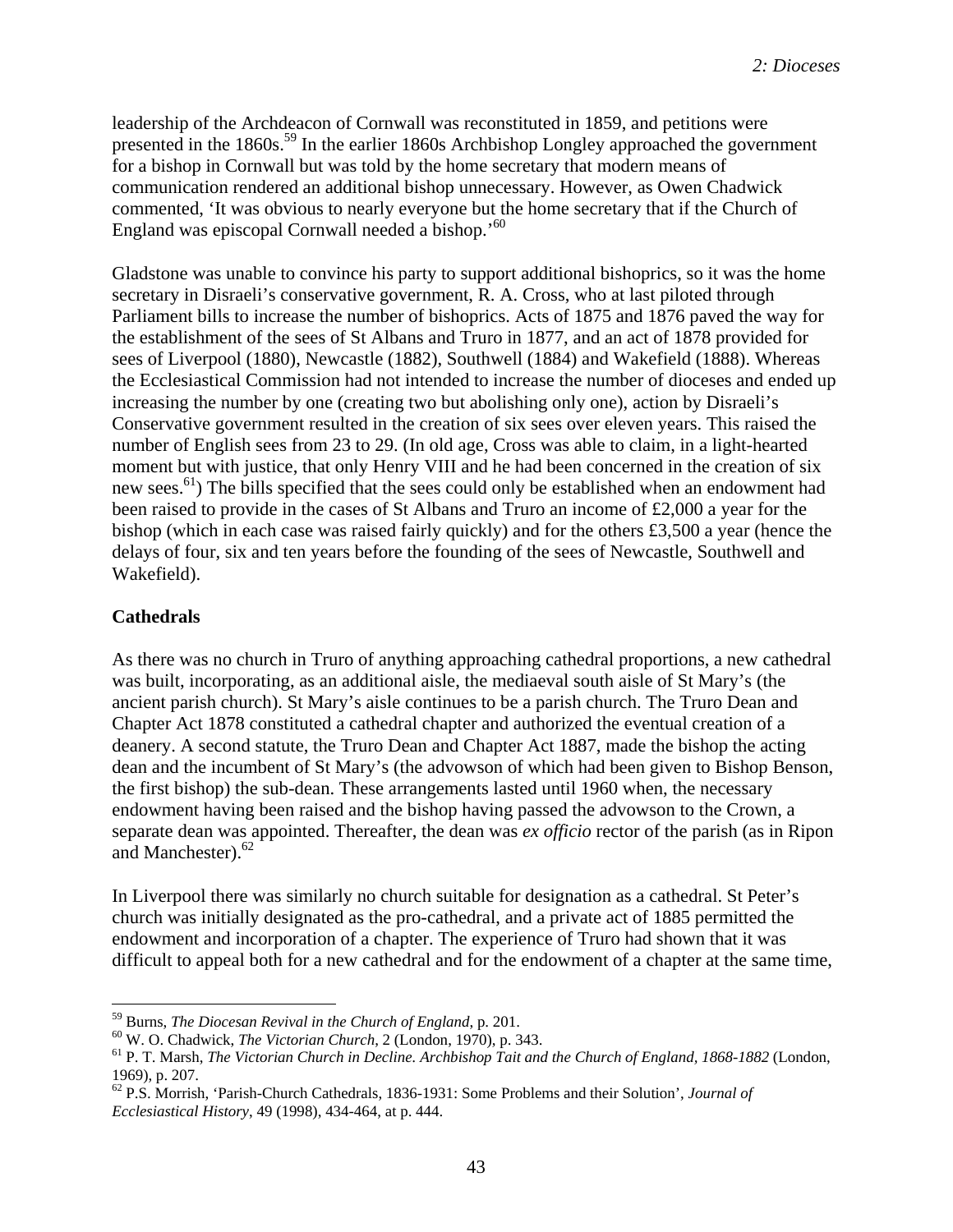so in 1902 Bishop F. J. Chavasse, the second bishop, obtained a second Liverpool Cathedral Act which provided that once worship was taking place in a new cathedral St Peter's would be demolished and sold, the proceeds of the sale providing the necessary endowment for the chapter. The site of St Peter's was eventually sold to the city council in 1919 for £235,000.<sup>63</sup> That St Albans Abbey (which had become a parish church at the Reformation) would be the cathedral for its new see was clear from the outset. A dean was appointed by the Crown in 1900, by Letters Patent in exercise of the royal prerogative, but no chapter was incorporated. By convention, the dean appointed by the Crown is appointed as incumbent of the cathedral benefice. For none of the dioceses founded after 1880 was a dean and chapter constituted. (As we have seen, Southwell's college had been abolished by the Ecclesiastical Commissioners.) From 1931 the incumbents of the parish churches concerned were styled 'provosts'.

#### **Varying Degrees of Success**

*Truro* was (and remains) a single-county diocese with a natural unity. As Owen Chadwick commented, 'The Cornish diocese transformed the church in Cornwall.'<sup>64</sup> *Newcastle* was originally also a single-county diocese, and thus a natural unit in terms of correlation with the corresponding secular unit (the county of Northumberland<sup>65</sup>). The suggestion that the diocese should be coterminous with the county was a local one, but it meant that the diocese excluded that part of Tyneside which is south of the river.<sup>66</sup> Because these were natural units they had stability and have survived to the present day. (However, the creation of Tyne and Wear in the 1970s as a third county between Northumberland and County Durham, incorporating parts of each, means that the Diocese of Newcastle now corresponds neither to county boundaries nor to a social and economic unit.) The *Diocese of Liverpool* too had a natural unity, based not on an historic identity or correlation with a county but on social geography. Its creation was an indication of the wisdom of the 1847 commission in retaining what became the new diocese within the Diocese of Chester rather than transferring it to Manchester only to be separated from that new see thirty years later.

The *Diocese of Wakefield*, by contrast, was not a natural unit. It consisted of the southern part of the 1836 Diocese of Ripon, and divided the industrial area which was ultimately to become the ceremonial county of West Yorkshire, separating Wakefield and Halifax from Leeds (which became its metropolis) and Bradford. To quote Owen Chadwick again, 'Wakefield had no natural unity but became a success thanks to the extraordinary personality of its first bishop, little Walsham How.<sup>'67</sup> There had been much discussion in the mid-1870s as to which of the West Yorkshire towns should be the see city. Huddersfield was the largest, with a population of 70,000, closely followed by Halifax (65,000), while Wakefield only had 28,000. (Leeds and Bradford, which were to be retained by Ripon, had 259,000 and 145,000 respectively). Huddersfield's parish church was completely rebuilt earlier in the nineteenth century, whereas Halifax was a prestigious and had an impressive late mediaeval church. Wakefield, though much

<sup>&</sup>lt;sup>63</sup> Morrish, 'Parish-Church Cathedrals, 1836-1931', pp. 455-456.

<sup>&</sup>lt;sup>64</sup> Chadwick, *The Victorian Church*, 2, p. 346.<br><sup>65</sup> Newcastle also included the town of Berwick-upon-Tweed and the ancient civil parish of Alston, with its chapelries in Cumberland.<br><sup>66</sup> Morrish, 'County and Urban Dioceses: Nineteenth-century Discussion on Ecclesiastical Geography', p. 289.<br><sup>67</sup> Chadwick, *The Victorian Church*, 2, p. 346.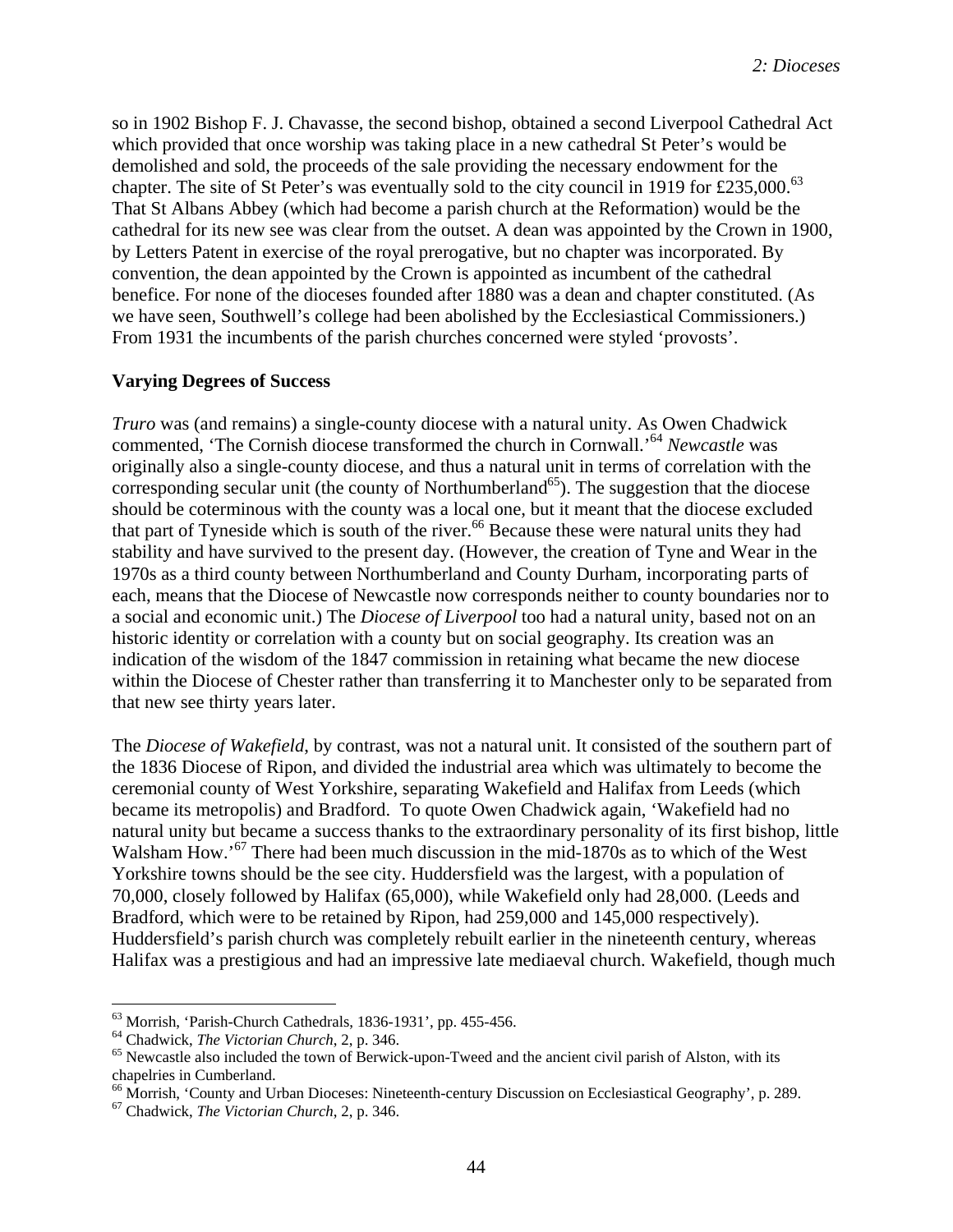smaller than either, was the area's administrative centre and the focus of its railway lines, had a sizeable mediaeval church and was eventually chosen. Though the Diocese of Ripon was relieved of half of its population, much of what was left, in Leeds and Bradford, was now at the very southern edge of the diocese, as Ripon was on its eastern edge.<sup>68</sup>

As we have seen, the need to create a see of *St Albans* was recognized in 1847, in order to remove the absurdity created by the transfer of Hertfordshire and Essex (apart from East London) to Rochester the previous year. The new diocese consisted of Hertfordshire, the whole of Essex (the East London parishes having been detached from London and transferred to Rocheser in 1866) and North Woolwich (anticipating that Kent exclave's later incorporation into Essex). But the 1877 diocese proved no more stable than the 1846 Rochester diocese and lasted only six years longer. Its two counties, stretching from Harwich on the East coast to Dunstable near the border with Buckinghamshire, were in themselves no more a natural unit than the 1846 Diocese of Rochester had been. People in Chelmsford did not look to St Albans as the focus of their community any more than they regarded Rochester as such. In 1914, 37 years after the diocese's inception, Essex and North Woolwich were detached to form the new Diocese of Chelmsford, while Bedfordshire was transferred from the equally unnatural and unstable 1837 Diocese of Ely. Thus only in 1914 was a natural pairing of the counties north of London achieved.

Like the coupling of Essex and Hertfordshire first in the Diocese of Rochester and then in that of St Albans, that of Nottinghamshire and Lincolnshire in the Diocese of Lincoln from 1839/41 had not worked. In both cases this had been predicted by the commission of enquiry established by Lord John Russell, which in 1847 recommended the creation of sees of St Albans and Southwell in addition to proposing a Cornish see. In both cases, that commission too was mistaken – not in recommending the creation of those two sees, but in the allocation of counties to them. As we have seen, Hertfordshire should have been linked with Bedfordshire not Essex. Nottinghamshire, it was ultimately recognized, could not be paired with Derbyshire any more than with Lincolnshire. As Owen Chadwick put it, 'Derbyshire did not easily marry Nottinghamshire.'<sup>69</sup> Indeed, when R. A. Cross proposed a diocese for Nottinghamshire and parts of Derbyshire Bishop Wordsworth of Lincoln warned that the people of the two counties would be averse to their union in a single diocese. When the proposal was published various interested parties pointed out that it would not work. There was also criticism of the size of the diocese in terms of population. As early as 1888, four years after the Diocese of *Southwell* was established, covering Nottinghamshire and Derbyshire, the Canterbury Provincial House of Laymen called for its subdivision on those grounds. The following year, Canon Gregory of St Paul's Cathedral told the Convocation of Canterbury that all the two counties had in common was mutual rivalry.<sup>70</sup> 45 years after its inception the Diocese of Southwell was divided, when a new Diocese of Derby created in 1927. Southwell could then be returned to the Province of York in 1936.

1

<sup>&</sup>lt;sup>68</sup> P. S. Morrish, 'Leeds and the Dismemberment of the Diocese of Ripon', *Publications of the Thoresby Society*, second series, vol. 4 (1994), pp. 62-97, at pp. 75-82.<br><sup>69</sup> Chadwick, *The Victorian Church*, 2, p. 346.

<sup>&</sup>lt;sup>70</sup> Morrish, 'County and Urban Dioceses: Nineteenth-century Discussion on Ecclesiastical Geography', pp. 290-291, 293.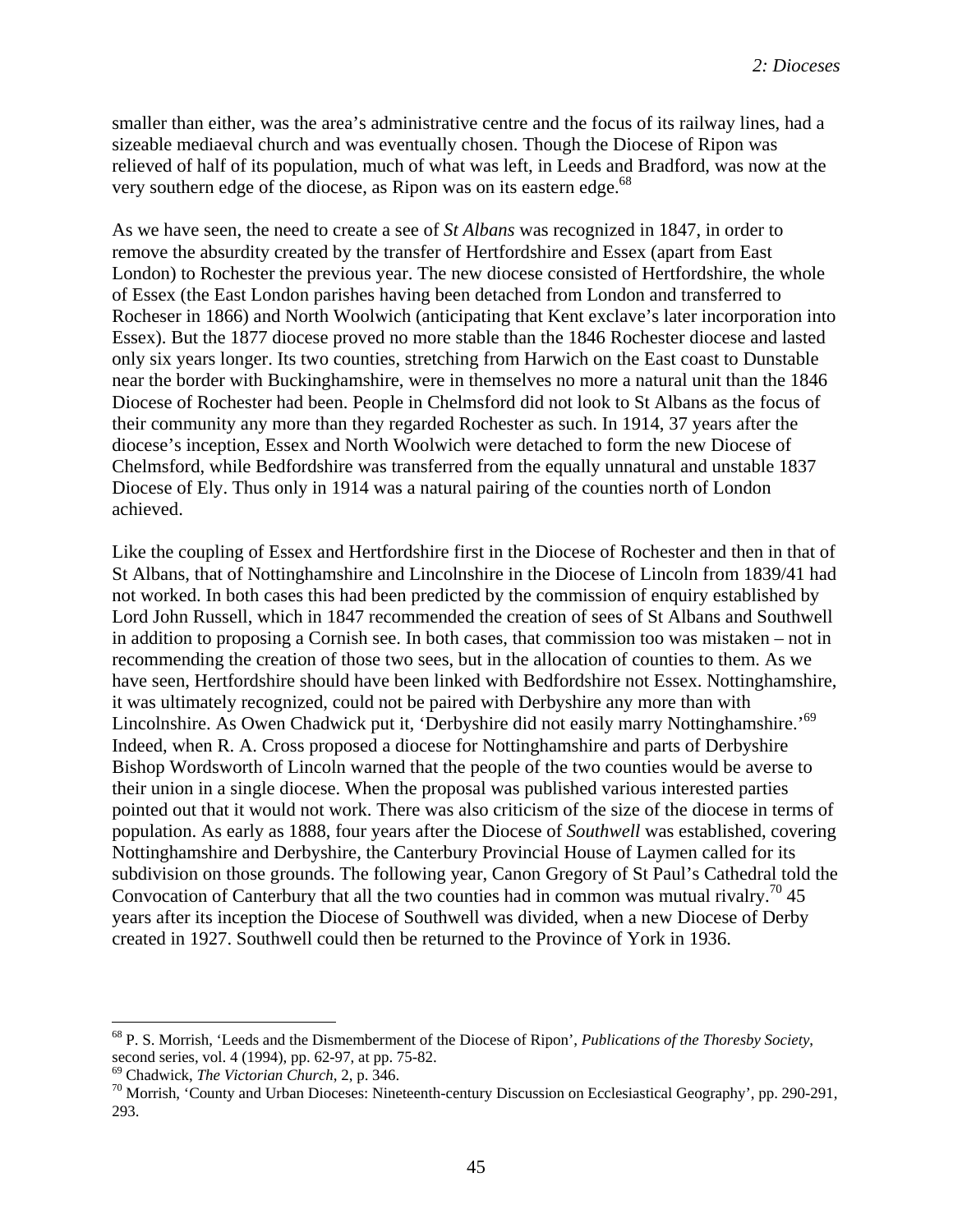The creation of the see of St Albans would have reduced Rochester to its core of the Deanery of Rochester. At the same time, the Diocese of Winchester, whose integrity Sumner had defended to his death in 1869, had become impossibly large, stretching as it did from Bournemouth in the south-western corner of Hampshire to Deptford in South-East London. The parliamentary divisions of Mid-Surrey and East Surrey (South London and the rural area of Surrey to the south, between London and Sussex) were therefore transferred from Winchester to Rochester, which had already in 1866 received back the South-East London parishes which it had lost to the Diocese of London twenty years earlier). This new ('third') Diocese of Rochester was no more a natural unit, and no more stable, than that of 1846 to 1866/77 or the new Diocese of St Albans, and it lasted only 27 years until the creation of the Diocese of Southwark in 1905.

The final Victorian diocese, bringing the number of English dioceses to thirty, was the renewed Diocese of *Bristol*. Its separation from the Diocese of Gloucester was provided for by the Bishopric of Bristol Act 1884. Raising the necessary endowment took thirteen years, and the diocese was finally constituted in 1897. It consists of the city and deanery of Bristol, two Gloucestershire deaneries (Bitton and Stapleton), three Somerset parishes transferred from Bath and Wells and the two Wiltshire deaneries which had been transferred to Gloucester and Bristol in 1837.

# **Twentieth-Century Bishoprics (1905-1927)**

 $\overline{a}$ 

A diocese had been abolished and a new one created in 1836, one additional diocese had been created in 1847 and six between 1877 and 1888. Bristol had been re-established in 1897. The net increase in the number of dioceses during the nineteenth century had thus been eight over a period of 61 years, bringing the total to thirty. The early twentieth century was to see an unprecedented rush to create new dioceses: five were established before the First World War (two in 1905 and three in 1913), two in 1918 and no fewer than five in the four years from 1924 to 1927 – a total of twelve in 22 years. The last five sees had been approved by Parliament in 1924 and 1925, but in 1926 the House of Lords rejected the creation of a new Diocese of Shrewsbury. Since then no diocesan sees have been created or abolished, the number of dioceses in England remaining at 42.

Until the reforms of the 1830s and 1840s there had been huge variations in both the area and population of the English dioceses. The Diocese of Chester encompassed about 4,100 square miles and contained nearly two million inhabitants, whereas the Diocese of Oxford only covered around 750 square miles and its population was only around 139,000. The Ecclesiastical Commission was able significantly to reduce these discrepancies. The average population of the English and Welsh dioceses in 1831 was about 530,000, but despite the creation of eight additional dioceses between then and the end of the century, by 1901 the average population was about 900,000.<sup>71</sup> Not only the 'diocesan revival' but also the revival of the Convocations and the creation of additional central church structures (voluntary bodies as well the Ecclesiastical Commissioners) had greatly increased what was expected of diocesan bishops and hence their workload. These factors prompted calls for further increases in the number of dioceses as the twentieth century began.

<sup>&</sup>lt;sup>71</sup> Morrish, 'County and Urban Dioceses: Nineteenth-century Discussion on Ecclesiastical Geography', pp. 293-294.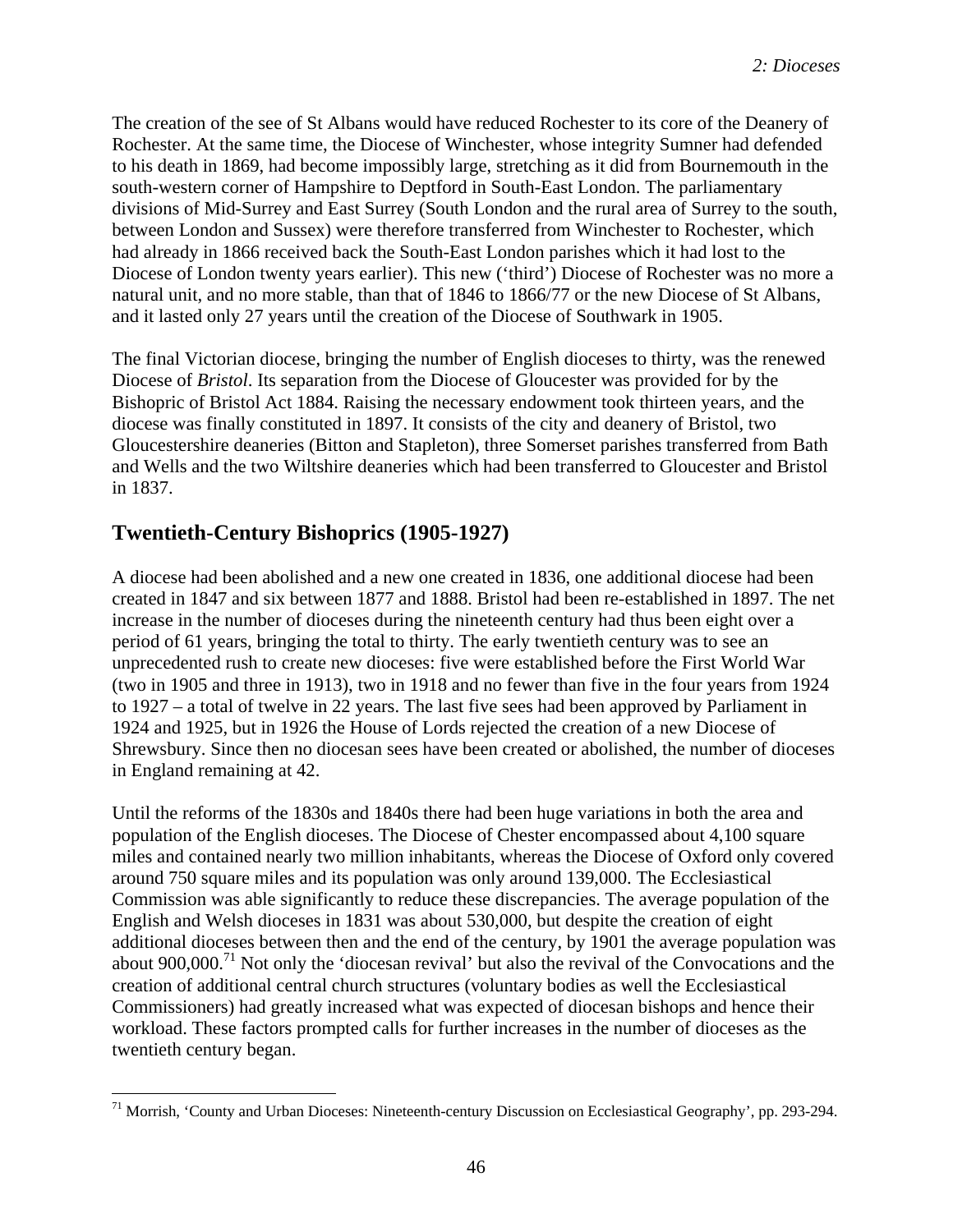By the end of the nineteenth century, the principle that dioceses should normally be coterminous with counties had become well established. It was furthered both by the criticism of the shotgun marriage of Nottinghamshire and Derbyshire and by the strengthened identity given to counties by the creation of county councils in 1888. It was not an absolute principle, however; it obviously did not apply to the largest and smallest counties, and it was generally accepted that in the urbanized industrial areas the (newer) social and economic unit should take precedence over the (older often no outdated) secular administrative boundaries.

### **Two Urban Bishoprics (1905)**

When the 'third' Diocese of Rochester was formed in 1877 it contained 1.6 million people, but by 1905 the South London area of the diocese alone contained 2 million. As early as 1883 the Bishop of Rochester had recognized that a Diocese of Southwark would eventually be necessary, and purchased the advowson of St Saviour, Southwark, which would obviously become the cathedral church.72 A suffragan bishop of Southwark was appointed in 1891. In 1896 Bishop Talbot even constituted a cathedral chapter (albeit unincorporated) for what in 1897 became a pro-cathedral for South London.<sup>73</sup> Several attempts to secure an act of Parliament failed, but the Southwark and Birmingham Bishoprics Act was finally passed in 1904 and the see was established in 1905. The new diocese consisted of that part of what was by now the administrative County of London which is south of the Thames, together with the parliamentary divisions of Mid-Surrey and East Surrey to the south of London.

Serious discussion of a new diocese for the industrial West Midlands began in the mid-1870s, but there were different opinions about the see. Should it be Birmingham (the largest centre of population, and more easily accessible from all parts of the proposed diocese) or the historic see city of Coventry, or even 'Birmingham and Coventry'? However, there were more populous dioceses in the queue for division than Worcester (which now included the whole of Warwickshire) and there was no serious pressure from within the new diocese, so nothing was done. In 1887 a committee of the Canterbury provincial House of Laymen recommended a diocese for the Borough of Birmingham (whose population would be 478,000 at the next census in 1891), possibly to be followed later by a Diocese of Coventry for the rest of Warwickshire. The elevation of Birmingham to city status in 1889 was another indication that it ought to be the centre of a diocese. Bishop Philpott of Worcester now threw his weight behind the idea. However, Philpott wished to include Coventry as well as Birmingham and to defer until later the choice of see. This was problematic, because critics alleged that rural Warwickshire had little in common with Birmingham, and there were disagreements as to whether Warwick itself should be included. Resistance to the proposed inclusion of three Staffordshire parishes from the Diocese of Lichfield was beaten off, however. Response to the appeal for an endowment was sluggish, partly because of uncertainty over the extent of the diocese and the location of the see, and partly because of a belief that surplus parochial revenues, especially from St Martin's in the Bull Ring, Birmingham, could provide sufficient resources (while others were opposed to using parochial reveues at all). Philpott then resigned because of his advanced age. His successor, J. J. S. Perowne, applied for a suffragan and recommended the Rector of St Philip's, Birmingham.

<sup>&</sup>lt;sup>72</sup> Morrish, 'Parish Church Cathedrals, 1836-1931', p. 442.

<sup>&</sup>lt;sup>73</sup> Morrish, 'Parish Church Cathedrals, 1836-1931', p. 453.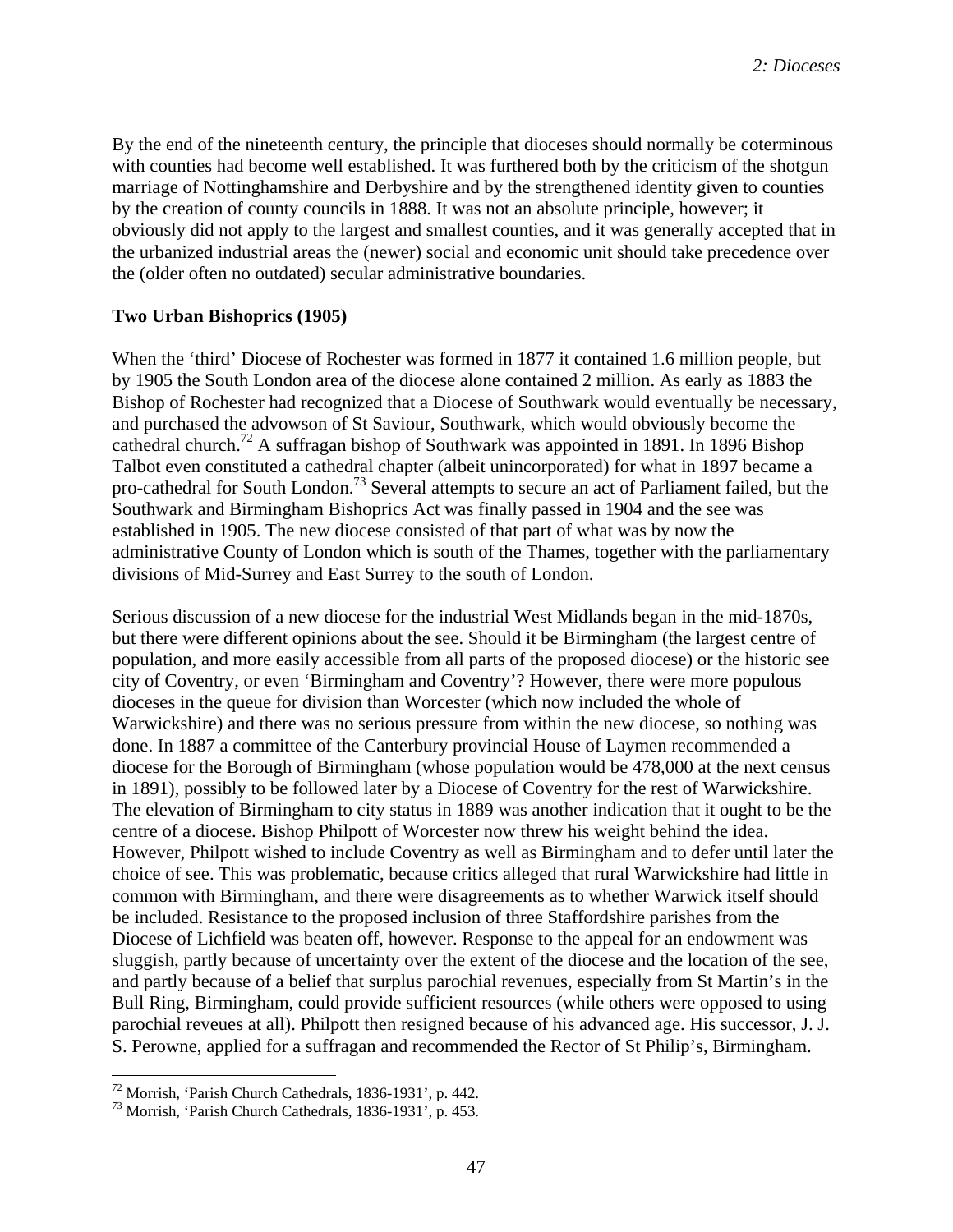The fact that he was consecrated to the (suffragan) See of Coventry did not help to win confidence in Birmingham. After further difficulties, the scheme was abandoned in 1892.<sup>74</sup>

Instead, in addition to the suffragan bishopric, a new Archdeaconry of Birmingham was created later in 1892 – mostly out of the Archdeaconry of Coventry (the deaneries of Birmingham, Aston, Coeshill, Polesworth, Solihull, Sutton Coldfield and Northfield), but with some parishes from the Archdeaconry of Worcester (notably King's Norton and Yardley). Nothing more was done before Perowne's retirement in 1901. He was succeeded by Charles Gore, who was probably appointed in the hope that his concern for the working class together with his aristocratic 'country' connections might enable him to appeal to a wide spectrum of opinion within the Diocese of Worcester and successfully revive the scheme for a new diocese. He duly launched an appeal in 1903. The bishopric was included with that of Southwark in the Southwark and Birmingham Bishoprics Act 1904, and the diocese was established in 1905, the necessary endowment having been secured. Gore chose to become its first bishop, rather than staying at Worcester<sup>75</sup>

Though the core of the Diocese of Birmingham was the Archdeaconry of Birmingham in the Diocese of Worcester, it included not only parts of Warwickshire and Worcestershire but also three populous Staffordshire parishes (Handsworth, Harborne and Smethwick), taken from the Diocese of Lichfield. It was unusual among dioceses established to reflect a 'natural unit' in that the natural unit concerned was not one or two counties but an urban area together with at least part of its rural hinterland, including portions of three counties. However, those parts of the West Midlands conurbation beyond Smethwick towards Walsall and Wolverhampton were omitted from the new diocese, remaining instead in the Diocese of Lichfield.

#### **York Committee (1907)**

 $\overline{a}$ 

A committee consisting of the Bishop of Ripon (convener), the Archbishop of York and the Bishops of Durham and Manchester met in September 1907 to consider 'the increase of the episcopate' in the Northern Province. In 45 years the Province's population had almost doubled, from 6.1 million to.1 to 11.7 million. In the north, the average diocesan population was over 250,000 higher than in the south (a difference equal to the population of the Diocese of Hereford). Furthermore, hilly and moorland areas made communications slower and between some places virtually non-existent. The report pointed out that development of 'diocesan consciousness' in some dioceses was hindered by the fact that they lacked 'territorial coherence', comprising parts of different administrative areas. This was a factor that had often been overlooked in the shaping of northern dioceses. Where there was 'territorial coherence' (as in Newcastle, Durham and Chester) this should be maintained by appointing suffragans instead of dividing the dioceses. Carlisle, though vast in area, had a relatively small population. Therefore,

<sup>74</sup> P. S. Morrish, 'The Struggle to Create an Anglican Diocese of Birmingham', *Journal of Ecclesiastical History*, 31 (1980), pp. 59-88, at pp. 61-72.<br><sup>75</sup> Morrish, 'The Struggle to Create an Anglican Diocese of Birmingham', pp. 75-82; 'County and Urban Dioceses:

Nineteenth-century Discussion on Ecclesiastical Geography', p. 295.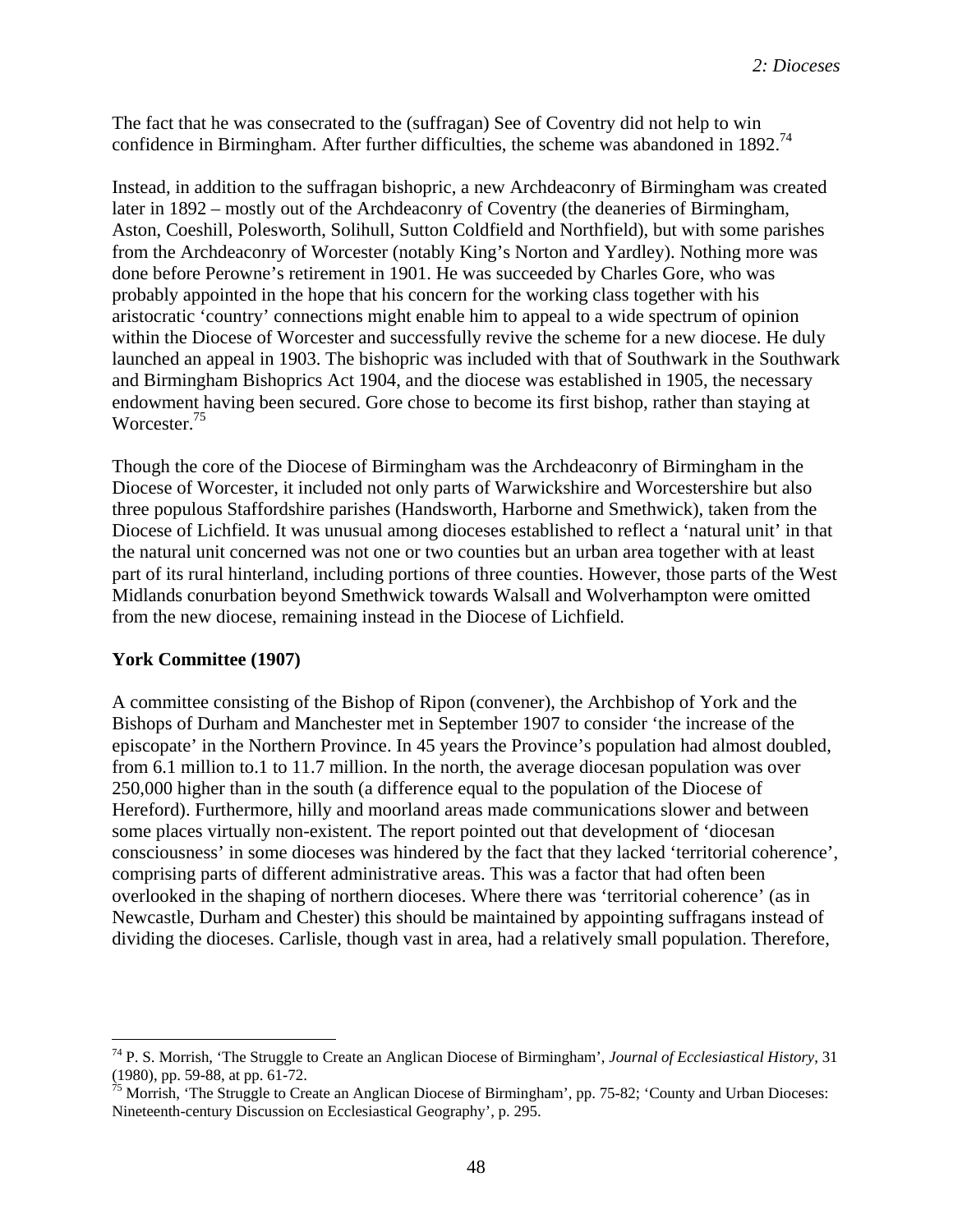'The real problem... is the problem of Lancashire and Yorkshire'.76 The committee proceeded to review the dioceses in these two counties.

*The Diocese of York*, it found, 'possesses a heavy population, a wide area and an incoherent territory' (including the East Riding and parts of the North and West Ridings). If the diocese were reduced to York and theEast Riding, it would be of ideal population size (500,000) with a manageable area. Given the Archbishop of York's national responsiblities, it was desirable that his own diocese should not be too big. In the committee's view, the West Riding's population was such that it needed two if not three dioceses in addition to the *Diocese of Wakefield*, with sees in Sheffield, Leeds and (if a third see were possible) Bradford. Progress towards the creation of a *Diocese of Sheffield* (which would include York's West Riding parishes) was already well advanced. (The Diocese was in fact established in 1913.) If *Dioceses of Leeds and Bradford* were created, Ripon would lose almost all of its West Riding population. It was therefore suggested that the *Diocese of Ripon* could be refocused as the diocese for the North Riding, which was another coherent area. If the Ripon, Knaresborough and Nidderdale areas were added to the North Riding the diocese's population would be 450,000 and its area not much smaller than the reduced Diocese of York. (The committee also floated the possibility of a Diocese of Middlesbrough for the York part of the North Riding, but with the rather ambivalent comment that 'There is much to be said for this scheme, provided an additional Bishopric in Yorkshire is practicable' – such a diocese would in fact have rendered Ripon, without most of its West Riding area, unviable.) $^{77}$ 

As for Lancashire, the committee recommended that the Diocese of Liverpool should basically remain as it was, but that Manchester should be divided, creating two and perhaps ultimately three new dioceses. Initially there should be a diocese for Lancashire north of the Ribble plus the Archdeaconry of Blackburn. This would eventually become two dioceses. The remaining Diocese of Manchester (consisting of the Archdeaconry of Manchester) might itself later be divided. However, the Bishop of Manchester believed that this could never be done satisfactorily, and the committee as a whole recognized that a Diocese of Bolton (covering Bolton, Bury, Oldham and Rochdale) 'could never be a homogenous whole'; some of the parishes (those in the Prestwich and Middleton deaneries) 'would, in all their civil life, be absolutely dependent on Manchester, and in no sense connected with Bolton'. The committee was clear, however, that following the separation of the two northern archdeaconries, with their suffragan sees, from the diocese, the Bishop of Manchester would require a suffragan in the Manchester area.<sup>78</sup>

<sup>76 &#</sup>x27;Report of the Committee of the Upper House on the Increase of the Episcopate', *York Journal of Convocation* (1908), Appendix, pp. xiv-xix, at pp. xiv-xv.<br>
<sup>77</sup> 'Report of the Committee of the Upper House on the Increase of the Episcopate', pp. xvi-xvii.<br>
<sup>78</sup> 'Report of the Committee of the Upper House on the Increase of the Ep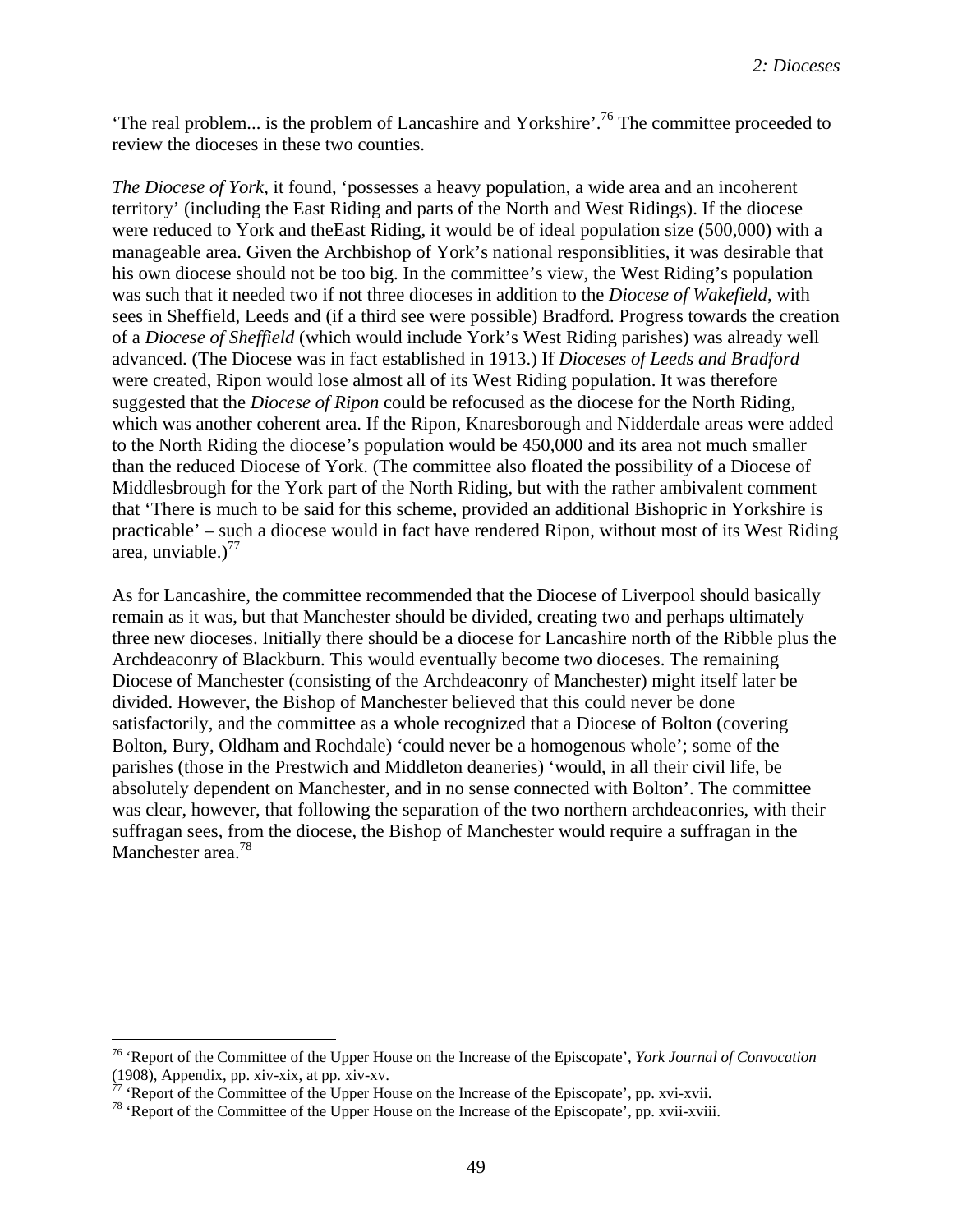

*Figure 4*  **The Dioceses of England and Wales, 1909**  from M. W. Patterson, *A History of the Church of England* (2nd edn, new impression: London, 1914)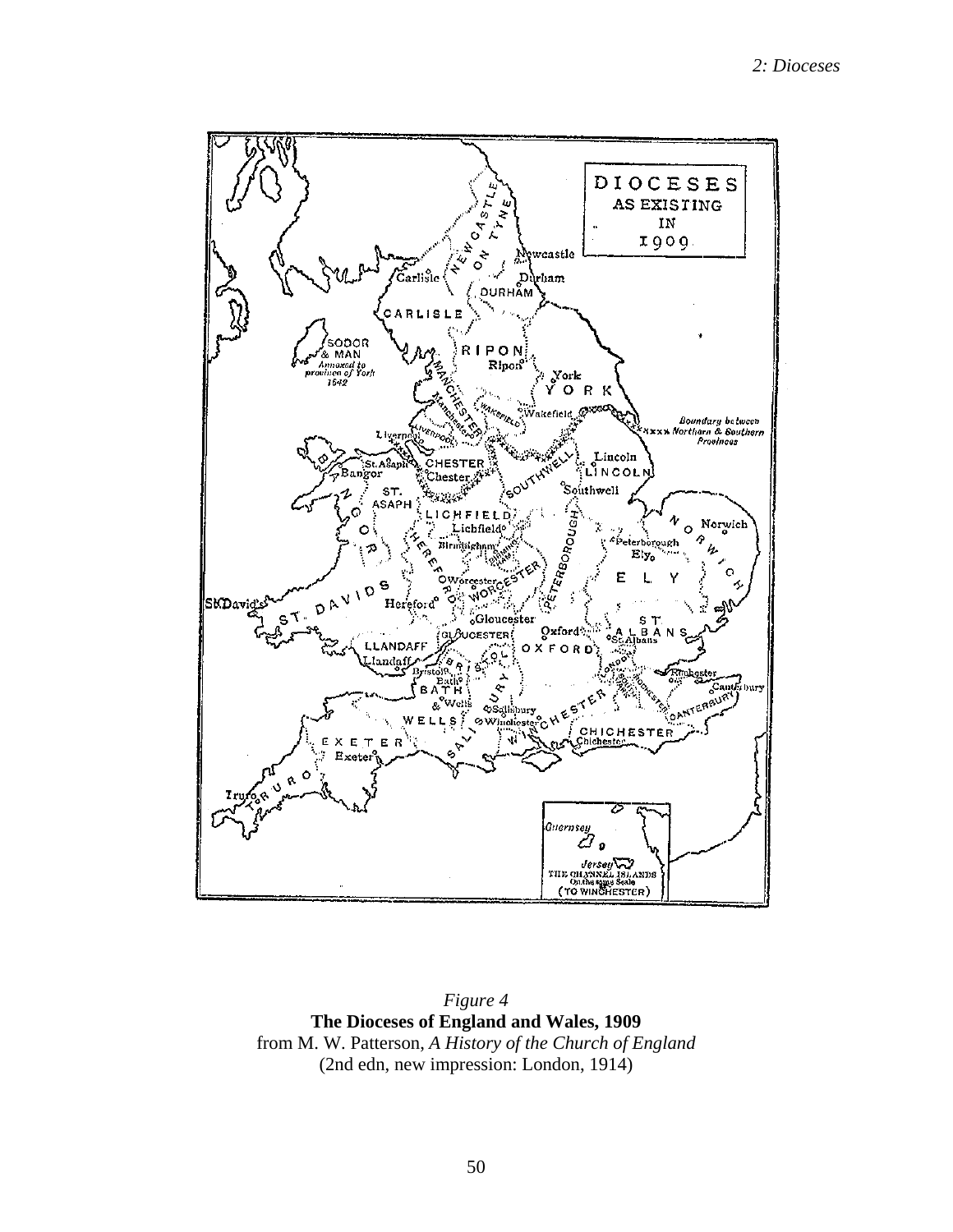### **Three More Dioceses (1913)**

Three more dioceses were established in 1913: Chelmsford, St Edmundsbury and Ipswich, and Sheffield. Thus five dioceses had been created in eight years, bringing the total number of English dioceses to 35 on the eve of the First World War.

The first two of these new dioceses resolved instability created earlier. Having been detached from London in 1846 and placed, with Hertfordshire, first under Rochester and then, from 1877, under St Albans, Essex was finally given its own diocesan see at *Chelmsford*. The growth of East London – in the area initially retained by London but then joined with the rest of Essex from 1866 – having made a separate diocese necessary. The creation of the *Diocese of St Edmundsbury and Ipswich* reunited the Archdeaconry of Sudbury (transferred from Norwich to Ely in 1837) with most of the rest of Suffolk, which was now detached from the Diocese of Norwich. Norwich retained the Deanery of Lothingland (covering the Lowestoft area). That area arguably has more in common with the Great Yarmouth area to the north than with the rest of Suffolk – as demonstrated by the fact that in July 2008 the Boundary Committee proposed that Lowestoft itself and the parishes immediately adjoining it should be joined with Norfolk under a new unitary authority.

In 1915 Ely (which would otherwise have been reduced to the counties of Cambridgeshire and Huntingdonshire) was 'compensated' with an area of South-west Norfolk. Although at first sight this seems anomalous, the western and southern portions of this area, west of the Great Ouse and south of Downham Market, are fenland and thus topographically like the Diocese of Ely and unlike the rest of Norfolk (the fenland originally having been a sparsely populated border area). The whole of the area is also significantly closer to Ely (which lies on the eastern side of its diocese) than it is to Norwich.

The third diocese, that of *Sheffield*, was formed out of the Diocese of York as the Diocese of Wakefield had earlier been formed out of the Diocese of Ripon. A small part of the Diocese of Southwell now in the see city of Sheffield was transferred to the new diocese.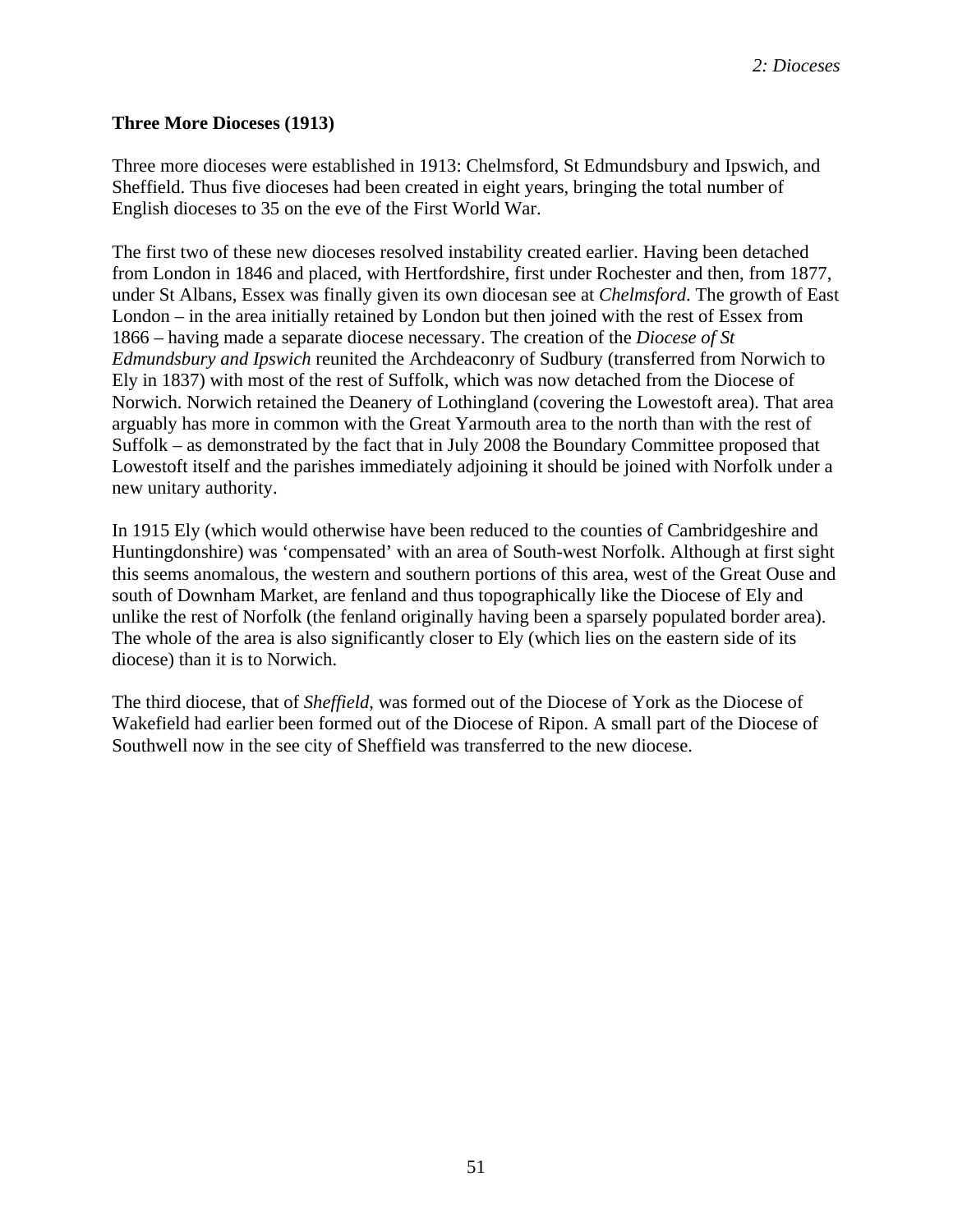### **Canterbury Provincial Review (1913-1914)**

In 1912 the Upper House of the Convocation of Canterbury passed a resolution calling for a committee to consider additional dioceses and the adjustment of diocesan boundaries in the Province of Canterbury. The committee was established in 1913. Its approach was to establish principles to govern the division of dioceses and readjustment of boundaries and then to categorize dioceses according to those principles, as follows:

- (a) those which either did not need division or were too weak to be divided;
- (b) those for which schemes had already been formulated;
- (c) those which were too large and could simply be sub-divided;
- (d) those for which an effective scheme would need to involve territory from neighbouring dioceses
- (e) the Diocese of London, and
- (f) the dioceses of Wales

 $\overline{a}$ 

By the time war was declared in 1914 the committee had addressed – to some extent at least – all of these categories other than the Diocese of London and the dioceses in Wales. It therefore presented a partial report to the Archbishop in 1915, which was published the following year.<sup>79</sup>

The report began by rehearsing the arguments for an increase in the number of dioceses. It is interesting to note that the case was based primarily not on the number of clergy nor on the number of churchgoers but on population, the whole population being seen as under the care of the bishops of the Church of England. In 1800 there had been 27 bishops in the two Provinces (including Wales and the Isle of Man) for a population of 9 million, whereas in 1914 there were 40 diocesan bishops (excluding Sodor and Man) – an increase of 50% – for a population of 36 million (an increase of 200%). While improved communications and new technology increased episcopal efficiency, they also placed greater burdens on bishops. Indications of a need for more dioceses included the following:

- $\triangleright$  In larger dioceses many parishes and clergy were losing touch with their bishop;
- $\triangleright$  at least half of the diocesan bishops had to make use of suffragan or assistant bishops (clearly seen as a second-best solution, the ideal being a diocese small enough for a diocesan bishop to oversee it on his own);
- $\triangleright$  most church people and even many active church workers had 'no adequate sense of a diocesan corporate life';

<sup>79</sup> *The Dioceses of the Province of Canterbury, being the first report of the committee appointed to consider the need for the formation of new dioceses and the re-adjustment of existing boundaries* (London, 1916), pp. 3, 6-7.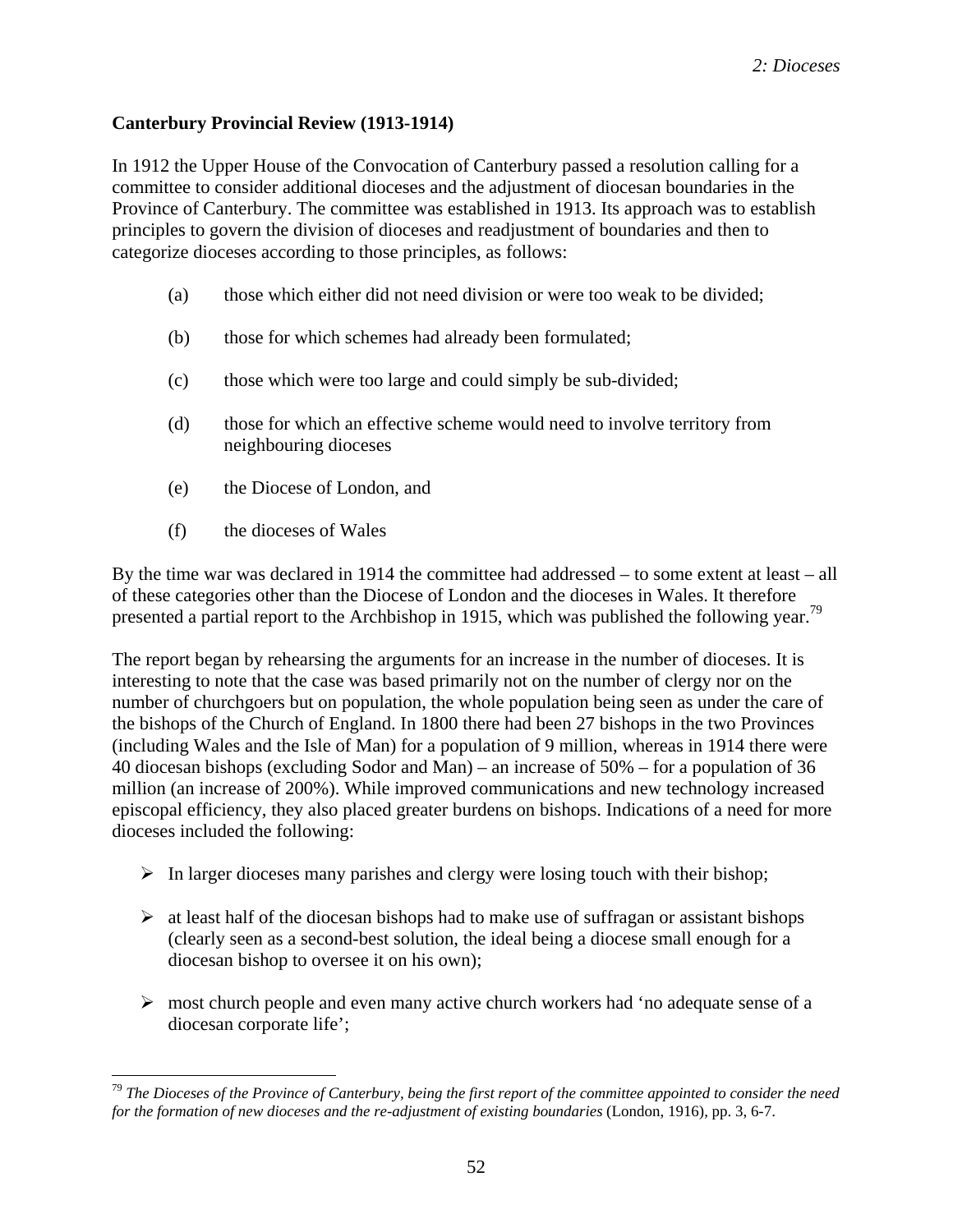$\triangleright$  many bishops were unable 'to meet, as they would desire, the calls upon their time, thought and strength' and some had sacrificed their health and even their life in attempting 'to fulfil duties beyond the powers of any single man' (Bishops Creighton of London and Paget of Oxford were named as examples).<sup>80</sup>

Evidence was then supplied as to the stress that diocesan bishops were under and the benefits that had resulted from earlier sub-division of dioceses. The work of diocesan bishops was described under the headings 'spiritual', 'disciplinary', 'administrative' and 'general' (ie the House of Lords and church work at the national level).<sup>81</sup> The report pointed out that recent creations of new dioceses had mostly been intended to address the needs of urban areas and pointed to the difficulties faced by clergy and people in the countryside – where, it was suggested, there was a need for a greater sense of diocesan unity to overcome problems of isolation, and for overnight visits by the bishop to isolated clergy in need of support and encouragement. Attention was also drawn to the time and expense involved when rural clergy and laypeople travelled to diocesan meetings in geographically large dioceses, as well as to the needs of urban and unbeneficed clergy.82

The committee was clear that the territory of all dioceses should if possible coincide with a county, a 'great municipality' or a clearly-marked division of a municipal area. It believed that 'The laity will be more ready to realise their place in the Diocese, and to regard their Cathedral as the centre of local life, if the areas of ecclesiastical and civil responsibility coincide.' It quoted with approval a report which argued that 'One of the great advantages in reconstructing a Diocese on county lines is to be found in the power of co-operating with the system of the State.' However, where industrial developments had submerged ancient boundaries, dioceses should correspond to modern social and economic units, including both the municipal centre and its urban and rural hinterlands, so that the diocese contains 'the population which is unified by easy communications, by daily intercourse in social and business life, and by common interests'.<sup>83</sup>

The report stressed repeatedly that the circumstances of each case were different and therefore a cast-iron limit could not be imposed on the number of parishes, clergy, communicants or inhabitants in a diocese. Large numbers could be dealt with more easily in an urban diocese than in a large diocese of scattered settlements with indifferent communications. Where there was a strong diocesan identity, focused for example on a historic cathedral, its unity should not lightly be broken. The committee concluded that

'Any attempt to reconstruct our Dioceses on lines adopted from considerations of population and extent only, without regard to county, commercial, social and other ties, would not serve the Church any better than it would be served by an attempt to treat all parishes on similar principles.'

Subject to these considerations, however, if a diocese contained more than 300 parishes and extended beyond the boundaries of a single county or county borough there would be a *prima* 

<sup>&</sup>lt;sup>80</sup> The Dioceses of the Province of Canterbury, pp. 10-11.

<sup>&</sup>lt;sup>81</sup> The Dioceses of the Province of Canterbury, pp. 12-15.<br><sup>82</sup> The Dioceses of the Province of Canterbury, pp. 15-19.<br><sup>83</sup> The Dioceses of the Province of Canterbury, pp. 20-22.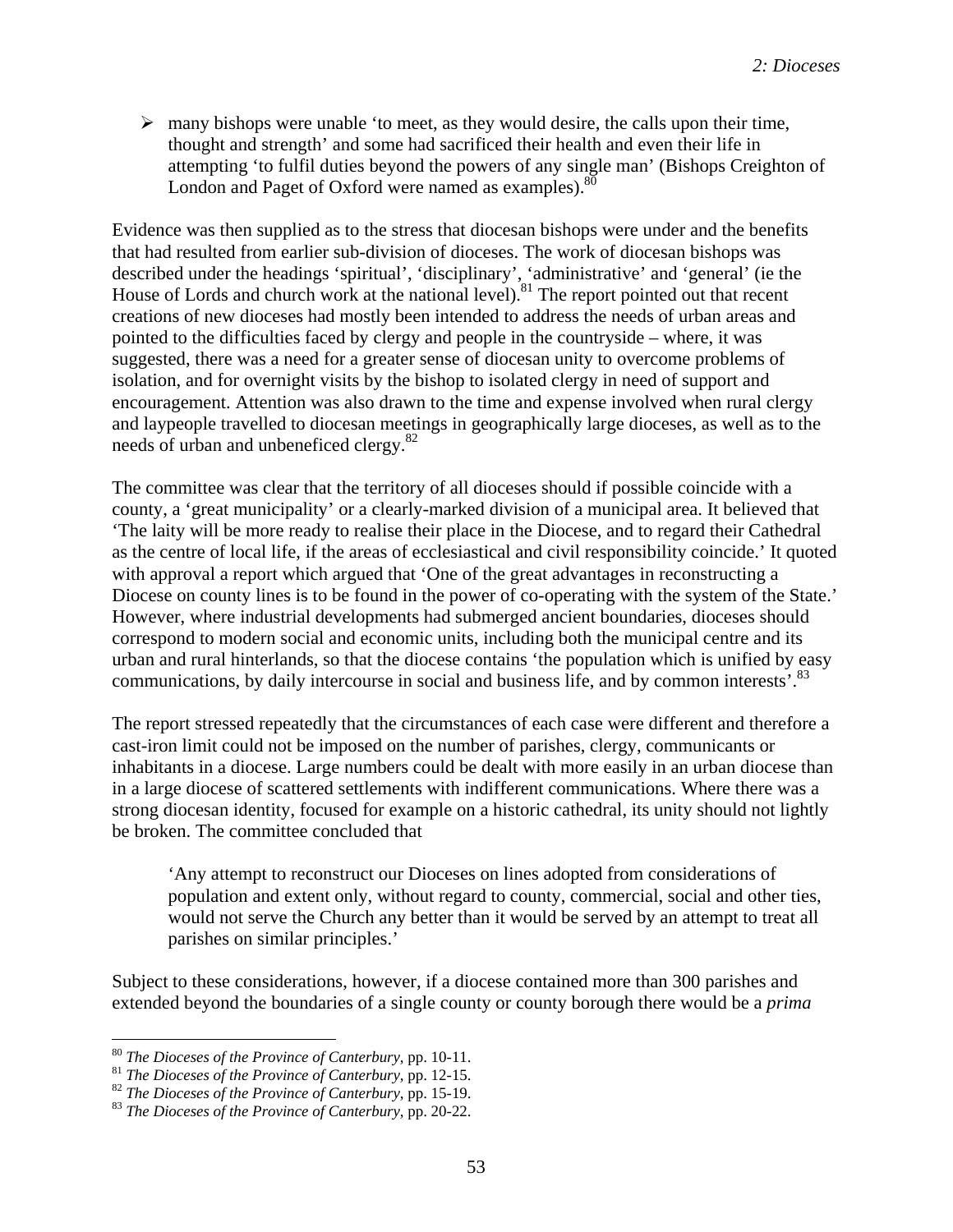*facie* case for reorganization, 'provided that it is possible to form new Dioceses based upon such boundaries, or upon large industrial areas united by the common interests of the people'.<sup>84</sup>

Where an over-large diocese could not sensibly be divided, suffragan bishops might be an acceptable solution:

'Though the evidence submitted satisfies the Committee that such appointments cannot as a rule be accepted as a permanent remedy for the disadvantages of an overgrown See, yet it must be recognised that in certain Dioceses no basis of partition can be suggested which would not be injurious at the present stage, and in such cases the help of Suffragan Bishops appears to be still the wisest solution... The Committee is convinced by testimony from many quarters that the appointment of Bishops Suffragan in overgrown Dioceses is only desirable as a temporary expedient while preparing for future subdivision; or in Sees which cannot be divided without divorcing Diocesan loyalty and organisation from the natural currents and sentiments of local life.<sup>85</sup>

On the basis of these principles, the committee prepared proposals which it had hoped to discuss with diocesan representatives. It categorized the dioceses of the Province of Canterbury as follows:

- (a) *Dioceses which did not require division:* Birmingham, Chichester, Ely, Rochester, St Albans, Truro; Chelmsford, Lincoln, Norwich, St Edmundsbury & Ipswich (10). (In the case of the last four, identity with a county, the accessibility of the see city and and its importance in local life precluded division – though 'the Parts of Holland', having its own county council, could be transferred to Peterborough on creation of a see of Leicester.)
- (b) *Dioceses urgently needing division, for which plans had already been formulated:* Lichfield (to separate northern Shropshire from Staffordshire), Oxford (to separate the three counties of Oxfordshire, Berkshire and Buckinghamshire), Worcester (to separate Worcestershire and Warwickshire).
- (c) *Overlarge diocese which could simply be divided:* Southwell (to separate Derbyshire from Nottinghamshire).
- (d) *Dioceses where reorganization would involve territory from other dioceses:* Bath and Wells, Bristol, Canterbury, Exeter, Gloucester, Hereford, Peterborough, Salisbury, Southwark, Winchester.

London and the Welsh dioceses were yet to be considered.<sup>86</sup>

 $84$  The Dioceses of the Province of Canterbury, pp. 20-22.

<sup>84</sup> *The Dioceses of the Province of Canterbury*, pp. 20-22. <sup>85</sup> *The Dioceses of the Province of Canterbury*, pp. 22-23. <sup>86</sup> *The Dioceses of the Province of Canterbury*, pp. 24-26.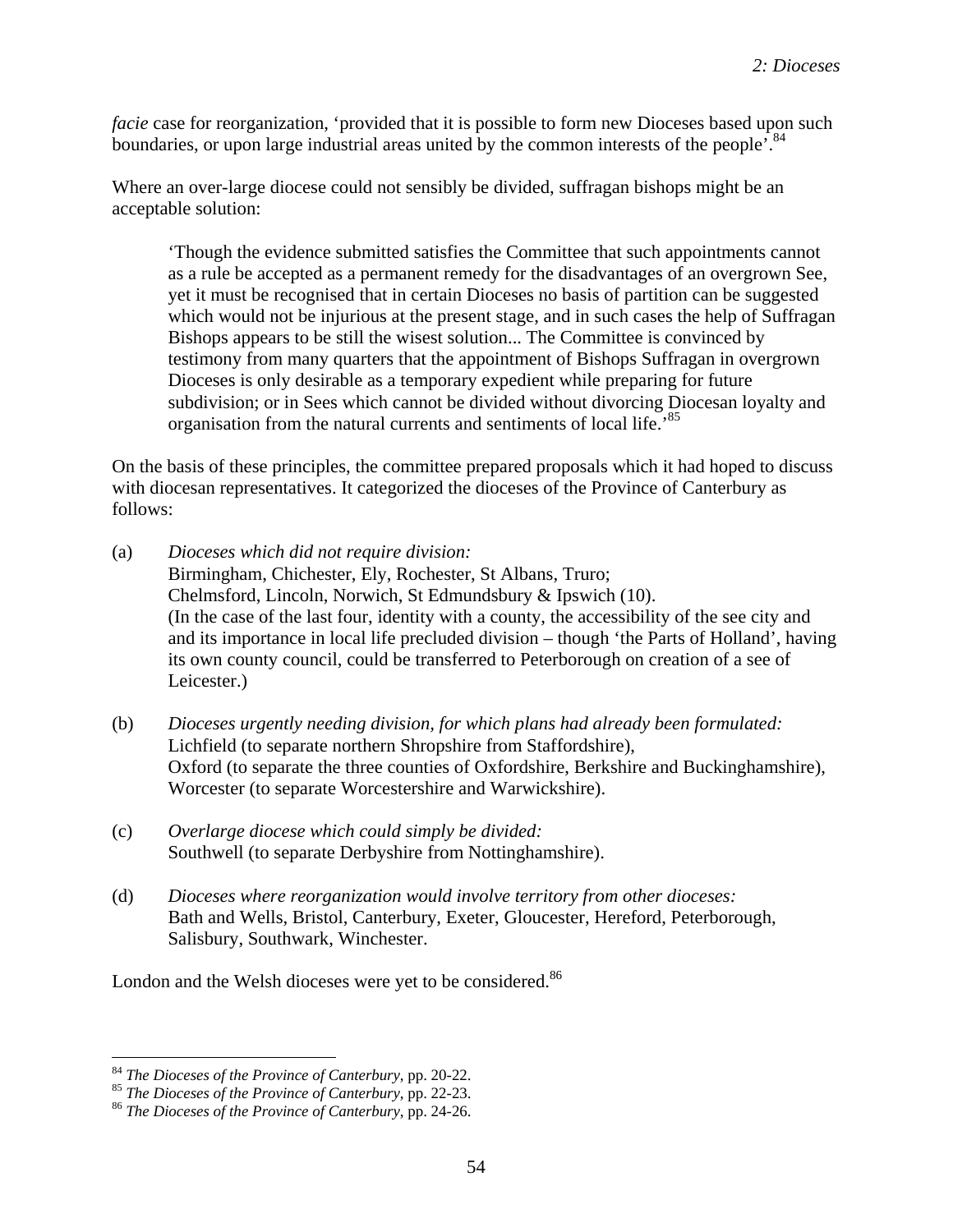The committee made the following specific proposals:

- a new diocese for Derbyshire (excluding suburbs of Sheffield and a few outlying parishes);
- division of the Diocese of Winchester:
- a Diocese of Plymouth (taken from the Diocese of Exeter);
- enlargement and consolidation of the Diocese of Bristol, taking in parts of the Diocese of Bath and Wells connected with Bristol;
- a diocese for Dorset (taken from the Diocese of Salisbury);
- a diocese for Leicestershire (taken from the Diocese of Peterborough);
- a redrawn Diocese of Peterborough, possibly including the 'Parts of Holland' from the Diocese of Lincoln, 'making Peterborough the Diocesan Centre of the district of which it is the railway centre and market'. $87$

Of the three schemes already under consideration in the diocese concerned, only one came about. A Diocese of Coventry was created in 1918, but Parliament rejected a Diocese of Shrewsbury in 1926 and the Diocese of Oxford continues to cover three counties. Of the committee's seven proposals, three succeeded: in the 1920s the Dioceses of Derby and Leicester were created and the Dioceses of Guildford and Portsmouth were carved out of the Diocese of Winchester. The Diocese of Exeter continues to be a large diocese with poor communications, the Diocese of Bristol continues not to include the whole of the Bristol urban area, the Diocese of Peterborough continues not to include its rural hinterland to the north or south (or even much of the modern city of Peterborough), and Dorset remains within the Diocese of Salisbury.

### **Bradford and Coventry (1918)**

The Bishoprics of Bradford and Coventry Act 1918 provided for the creation of those two dioceses. The *Diocese of Coventry* was constituted in the same year, consisting of the Archdeaconries of Coventry and Warwick, except for four rural deaneries which remained in the Diocese of Worcester.

By 1911 the population of the residual Diocese of Ripon (what remained after the southern part became the Diocese of Wakefield) had reached almost 1.2 million, and a need for division was generally felt. As we have seen, in 1907 a committee of the Upper House of the York Convocation had looked at the Yorkshire dioceses and proposed allocating the East Riding only to the Diocese of York, making the Diocese of Ripon cover the whole of the North Riding, and dividing the West Riding into four dioceses: Wakefield, Sheffield, Bradford and Leeds. Four of the dioceses would have been comparable in population: Ripon (nearly 450,000), York

<sup>&</sup>lt;u>.</u> <sup>87</sup> *The Dioceses of the Province of Canterbury*, p. 27.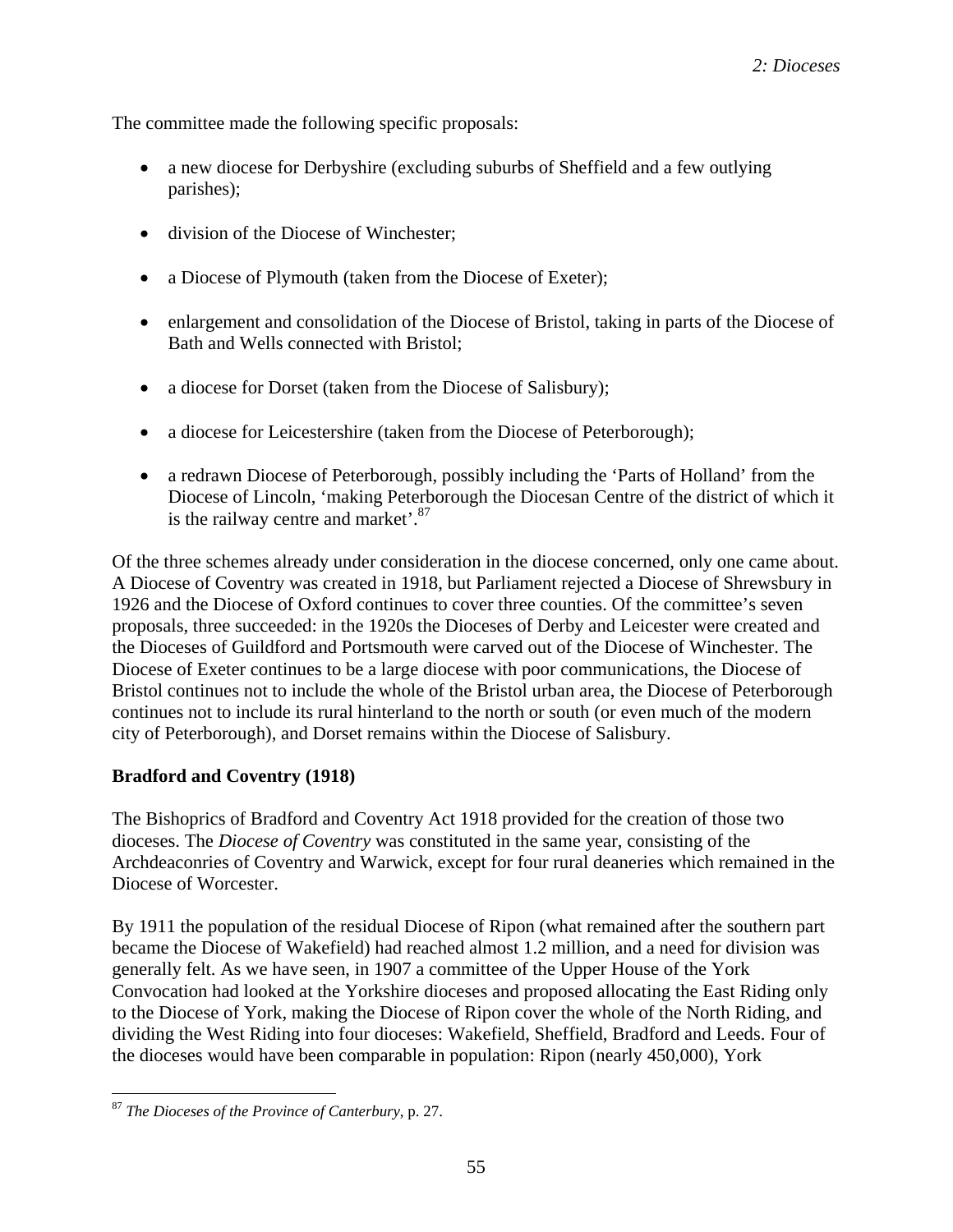(500,000), Bradford (475,000) and Leeds (525,000); Wakefield and Sheffield would be larger. The Diocese of Leeds would have been not unlike the metropolitan borough of Leeds created in the 1970s. Views about this radical proposal were mixed, however, and there was a certain lack of enthusiasm in Leeds itself for a Bishop of Leeds – not least in view of the prominent position and influence already enjoyed within Leeds by the Vicar of Leeds. Discussion rumbled on until 1913, when Archbishop Lang informed the Bishop of Ripon that he was willing to support a new Diocese of Bradford once the Diocese of Sheffield had been established (as it was later that year) but was not prepared to give up York's part of the North Riding to Ripon. Without that addition to the Diocese of Ripon, a Diocese of Leeds could not be created, since the rump of the Diocese of Ripon, with only 100,000 inhabitants, would no longer be viable. *The Diocese of Bradford* was duly established in 1919.<sup>88</sup> Two parishes south-east of Bradford (Wyke and Tong) were transferred to the new diocese from Wakefield in 1919 and in turn the deaneries of Hemsworth and Pontefract were transferred to Wakefield from York in 1926.

#### **The Church Assembly Dioceses and the Proposed Diocese of Shrewsbury (1924-1927)**

The Church Assembly, established in 1920, wasted no time in setting up a Committee on New Sees and Provinces, chaired by William Temple (then Bishop of Manchester), and this reported in 1922. (The Committee's nine clerical members comprised three diocesan bishops, two deans, an archdeacon, two canons and a prebendary. It is noteworthy that the nine lay members included, in addition to two lay women, the Duke of Northumberland, Sir Reginald Antrobus, KCMG, CB, and no fewer than five MPs – one of them a baronet.) In 1921 the Committee circulated a draft report to the dioceses which would be affected by its proposals. Its final report, dated January 1922, took account of their responses.<sup>89</sup>

The Committee's report began by setting out principles for the formation of new sees, while stressing that these were not rigid rules but should be subject to variation according to new circumstances. These principles may be summarized thus:

#### **Size**

1

- Dioceses should generally consist of between 150 and 250 benefices, with between 200 and 300 clergy (bearing in mind that in a mainly urban diocese the number of clergy might be rather larger than in a mainly rural diocese).
- New dioceses should not be so large as to require more than one suffragan. ('The system of dividing a diocese between two or more suffragans is considered unsatisfactory.')
- No important town should be more than 25 miles and no village more than 30 or 35 miles from the 'place of diocesan meetings'.

<sup>&</sup>lt;sup>88</sup> Morrish, 'Leeds and the Dismemberment of the Diocese of Ripon', pp. 82, 85-86, 88-9, 93.<br><sup>89</sup> *Report of the Committee on New Sees and Provinces* (NA 53, 1922), p. 1.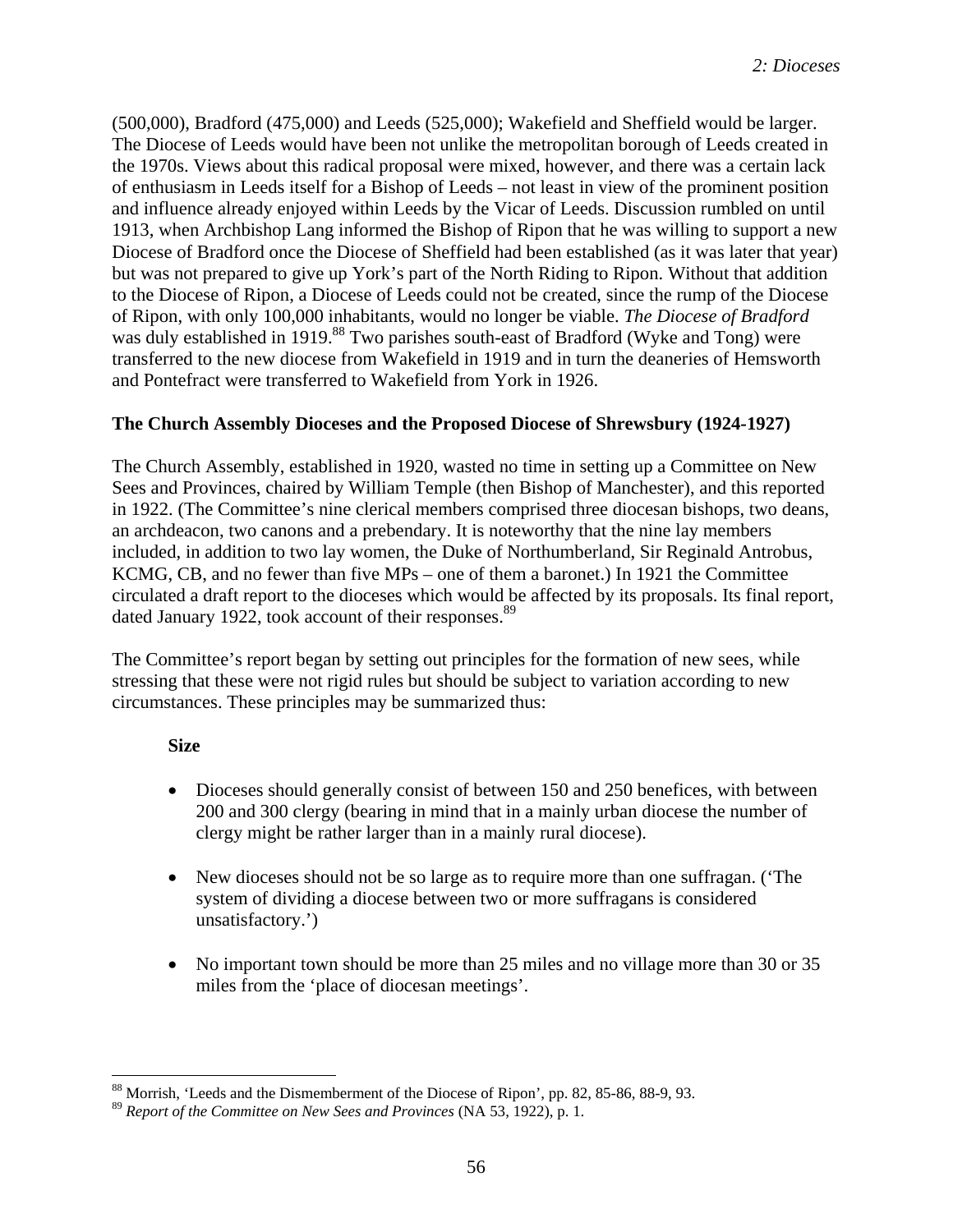# **Composition**

- If possible, a new diocese should contain a fair proportion of rural parishes.
- The whole of any county borough should be in the same diocese.<sup>90</sup>

The report also made the important point that the most convenient unit for 'spiritual supervision' might be different from the most sensible unit for administration, and that it would therefore 'very likely be necessary that certain dioceses should be grouped together for the purpose of finance and patronage on the ground that the best unit for spiritual supervision may often be too small for these purposes'. It argued that since the Ecclesiastical Commissioners' funds were largely derived from the former estates of bishops and cathedrals it would be appropriate for part of their resources to be devoted to the creation of new dioceses.<sup>91</sup>

In the light of its principles the Committee recommended twelve new sees, as follows:

- Guildford (Surrey west of the Diocese of Southwark)
- Portsmouth and the Wight (S.E. Hampshire and the Isle of Wight)
- Derby (Derbyshire, except Glossop)
- Leicester (Leicestershire)
- Shrewsbury (Shropshire, including southern Shropshire from the Diocese of Hereford)
- Blackburn archdeaconry (except the deanery of Rawtensall), plus Lancashire south of the Wyre (to be offset by transferring to Manchester the deaneries of Stockport and Motttram from the Diocese of Chester and the deanery of Glossop from the Diocese of Southwell)
- Lancaster (Lancashire north of the Wyre, including the area in the Diocese of Carlisle)
- Buckinghamshire

 $\overline{a}$ 

- Berkshire (except the deaneries of Abingdon, Vale of the White Horse and Wantage)
- Dorset (possibly offset by returning northern Wiltshire to Salisbury)
- East Sussex (not necessarily coterminous with the administrative division of the county, and possibly including portions of the Diocese of Canterbury so as to lighten the Archbishop's workload)
- Plymouth (including some Cornish parishes)

It also considered that a new diocese should be formed out of the Diocese of York, and suggested a diocese for the East Riding as a possibility. Other cases requiring consideration in the near future included the metropolitan area (London, Southwark and Chelmsford), Devon (a possible diocese for North Devon), Somerset (a possible Diocese of Taunton) and the Diocese of Ripon (a possible Diocese of Leeds, offset by transferring part of the Diocese of York to Ripon).<sup>92</sup> A supplementary report, issued in May 1922, accepted that the proposed Diocese of Lancaster would be too small and therefore proposed a new diocese consisting of the Archdeaconries of Lancaster and Blackburn, except the deanery of Rossendale.<sup>93</sup> The firstfruits of these reports

<sup>90</sup> *Report of the Committee on New Sees and Provinces*, p. 2.

<sup>91</sup> *Report of the Committee on New Sees and Provinces*, p. 5.

<sup>92</sup> *Report of the Committee on New Sees and Provinces*, pp. 4-5.

<sup>93</sup> *Supplementary Report of the Committee on New Sees and* Provinces (NA 53A, 1922).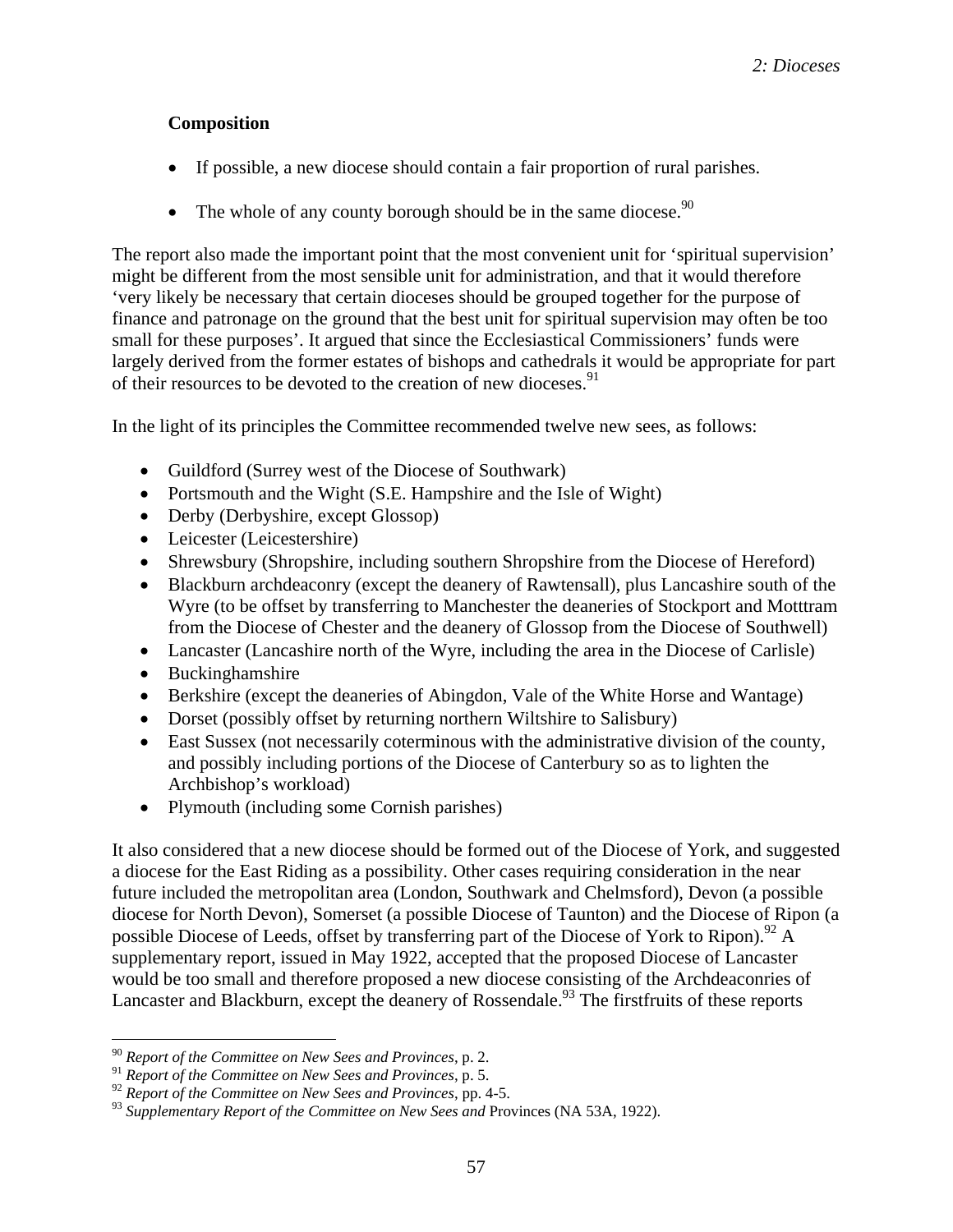were draft Measures introduced in 1923 for the division of the Dioceses of Winchester and Southwell (to create Dioceses of Guildford, Portsmouth and Derby) and the creation of a Diocese of Blackburn. Draft Measures to create Dioceses of Leicester and Shrewsbury followed in 1925.

The report was criticized by the Bishop of Gloucester, A. C. Headlam, in an article in the *Church Quarterly Review*. In part, his objection to 'little dioceses' was that the diocesan bishop would be expected (in modern terms) to become a 'micro-manager': 'The tendency would grow more and more for many things to be referred to him which the clergy may reasonably settle themselves':

'If you transform a Bishop from an overseer of a diocese into a super-parish priest, you will increase his work, you will use him up on a large number of small details which other people could concern themselves with quite well, and you would take away the initiative of the parish priest.<sup>94</sup>

Headlam's other main objection to the Committee's report was that

'The general characteristic of their work seems to be that they pay little or no attention to county divisions or to tradition. They are prepared to cut off bits of one county and stick them on to another, and they ignore the feelings of anyone but the enthusiastic members of their own party.'<sup>95</sup>

For example, creation of a Diocese of Shrewsbury would leave Hereford too small, so it would probably need to be offset by the addition of an area of Headlam's own Diocese of Gloucester. Similarly, a diocese for Dorset would leave Salisbury too small. Northern Wiltshire would need to be returned and this would need to be offset by transferring part of the Diocese of Gloucester to Bristol. To summarize his objection, the Committee appeared to regard the creation of new dioceses primarily as an exercise in in-house ecclesiastical arithmetic and to pay insufficient attention to issues of identity affecting the wider community. In his view, the fundamental principle should be that

'Where possible a Diocese should be conterminous with a county, or nearly so. That harmonizes both with ecclesiastical tradition and with the habits and thoughts of English provincial life. Almost the whole of English provincial life is organized on the basis of the county, its local government, its amusements and its games, and where it is possible this should be the unit for the Diocese. But there are certain cases where counties are too small, and certain cases where counties are too large.<sup>'96</sup>

Headlam accepted the need for three of the six dioceses which were the subject of Church Assembly Measures: a Diocese of Derby covering Derbyshire (Nottinghamshire and Derbyshire having 'no real connection with one another'), a Diocese of Blackburn to reduce the Manchester diocese to manageable proportions and a Diocese of Leicester. However, he objected that both the Portsmouth and Guildford dioceses would be too small and that 'they will have no cohesion

 $\overline{a}$ 94 A. C. Headlam, 'Little Bishoprics', *Church Quarterly Review*, 97 (1923), 146-163 at p. 147.

<sup>&</sup>lt;sup>96</sup> Headlam, 'Little Bishoprics', p. 158.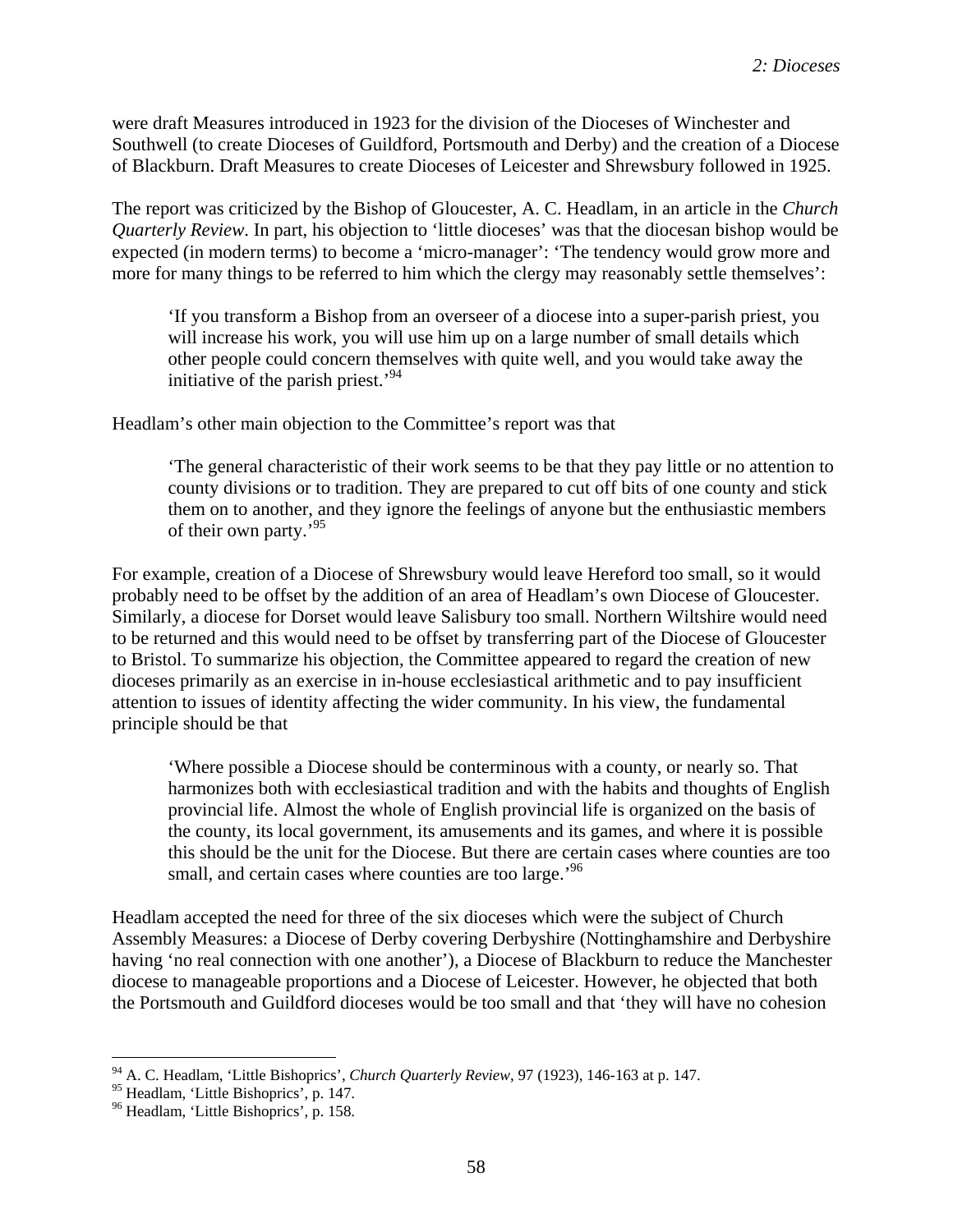at all, they will be purely artificial creations, divorced from the natural provincial life of the country'.97 He was particularly critical of the proposed Diocese of Portsmouth:

'Portsmouth is a town with no commercial wealth behind it at all; it is decaying, dependent upon the Navy policy of the time; it has a huge number of unemployed at present, it may have more; it is not likely that great commercial developments will take place there… It is yoked with the Isle of Wight, which detests the arrangement, and with Rural Deaneries in Hampshire, which do not in the least see why they should be separated from Winchester. Altogether it seems a thoroughly ill-though-out scheme.'<sup>98</sup>

The 1922 report resulted in the creation of five dioceses: Blackburn (1924), Leicester (1926), Guildford (1927), Derby (1927) and Portsmouth (1927). It is interesting to note that two of these were county dioceses (Leicester and Derby) and that Blackburn and (despite Headlam's strictures) Guildford made sense geographically (Blackburn consisting of the bulk of Lancashire south of Cumberland and outside the Manchester and Liverpool areas, Guildford principally of Surrey apart from the area south of London).

The four Measures to create these five dioceses were approved by Parliament, increasing the number of English dioceses to its present level (42). In 1926, however, the Bishopric of Shrewsbury Measure was rejected by the House of Lords. There had been significant doubt within the Church Assembly about the wisdom of the Measure. The Revision Stage was adjourned to allow a survey of the incumbents, churchwardens and PCCs of the two dioceses concerned (Hereford and Lichfield) to be conducted and the results considered by a committee. The new diocese was supported overwhelmingly within the Diocese of Lichfield, and only eight parishes out of 138 in the northern part of Shropshire indicated a preference for joining the Diocese of Hereford. By contrast, only a small majority of the Shropshire parishes in the Diocese of Hereford preferred the new diocese to a transfer of the northern Shropshire parishes to the Diocese of Hereford, and the Herefordshire parishes, fearing that the new diocese would render their diocese unviable, voted more than 4 to 1 against it. In the light of these results the special committee recommended that the scheme proceed, but only after the New Sees Committee had reported on whether, after creation of a new Diocese of Shrewsbury, Herefordshire should be absorbed into the Diocese of Worcester (prefiguring the ill-fated 1974 merger of the two administrative counties).<sup>99</sup> An interesting (and perhaps unique) aspect of this case was that the Diocese of Hereford was a 1,200 year-old unit. It dated from Saxon times, when the diocese was established for the old tribe of the Magonsaetan. When that part of England was shired the Magonsaetan's area was divided between the two counties of Hereford and Shrophire (perhaps as a 'divide and rule' exercise), but despite this its unity has survived for a thousand years in the form of the Diocese of Hereford. The defeat of the Shrewsbury Bishopric Measure marked the end of the creation of new dioceses in the Church of England. The 1922 committee's proposals had been brought forward roughly in the order of their plausibility and local acceptability, and the rejection of the Diocese of Shrewsbury therefore meant the end of the road.

<sup>97</sup> Headlam, 'Little Bishoprics', pp. 154-155.

<sup>&</sup>lt;sup>98</sup> Headlam, 'Little Bishoprics', pp. 156, 159.<br><sup>99</sup> *Report of the Committee appointed to consider matters arising in respect to the proposed Bishopric of Shrewsbury* (CA 153, 1925).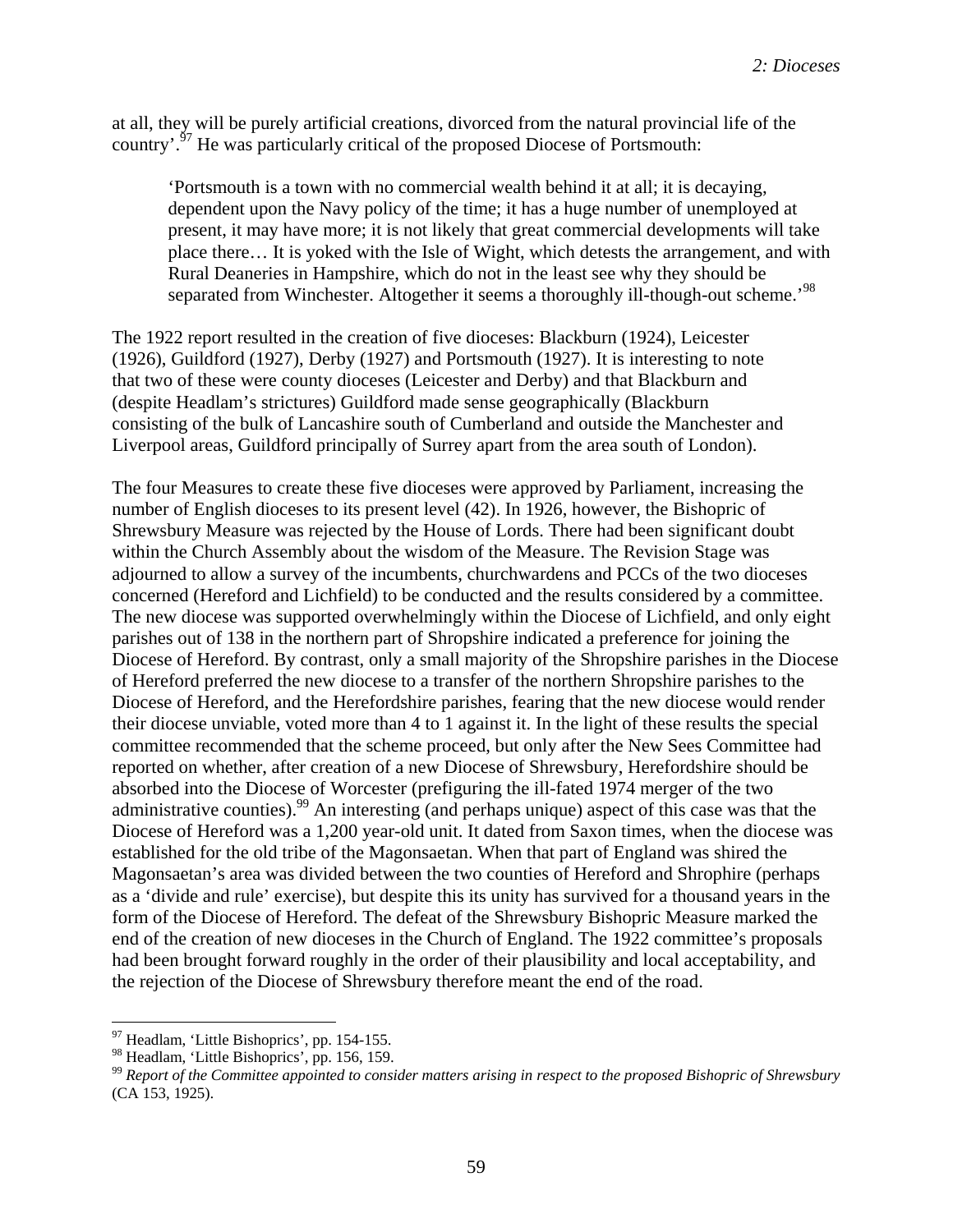# **Diocesan Sees of England founded up to 1542, grouped by date of inception**

### **Pre-Conquest Sees (11)**

**Canterbury** Bath and Wells (transferred to Bath in 1090; joint see 1245) Durham Exeter Hereford Lichfield (transferred to Chester in 1075; joint see with Coventry 1228) London Rochester Winchester **Worcester** York

### **Sees transferred 1066-1094 (4)**

Chichester (1075) Lincoln (1075) Salisbury (Old Sarum 1075, Salisbury 1219) Norwich (1094)

# **Twelfth-century sees (2)**

Ely (1109) Carlisle (1133)

### **Henrician sees (5)**

[17 pre-Reformation sees]

Chester (1541) Gloucester (1541) Peterborough (1541) [Bristol (1542; united with Gloucester, 1836-1897)] Oxford (1542)

[22 pre-19th century sees]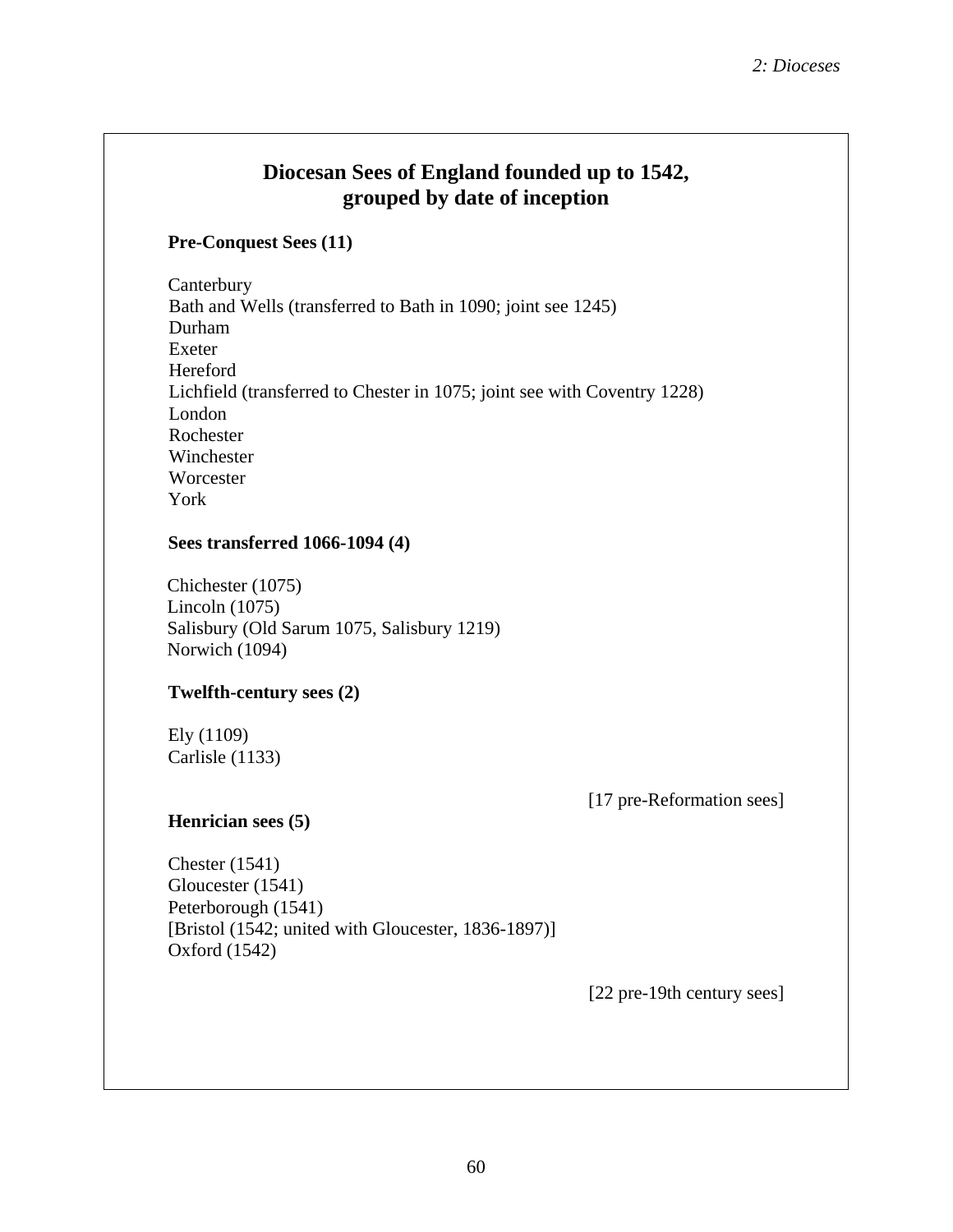# **Diocesan Sees of England founded in the nineteenth and twentieth centuries, grouped by date of inception**

#### **Sees founded by the Ecclesiastical Commissioners (1836-1847) (2)**

| 22. | Ripon (1836)      | Ecclesiastical Commissioners Act 1836 |
|-----|-------------------|---------------------------------------|
| 23. | Manchester (1847) | <b>Manchester Bishopric Act 1847</b>  |

#### **Late Victorian Sees (1877-1888) (6)**

| 24. | St Albans (1877) | <b>Bishopric of St Albans Act 1875</b> |
|-----|------------------|----------------------------------------|
| 25. | Truro (1877)     | <b>Bishopric of Truro Act 1876</b>     |
| 26. | Liverpool (1880) | <b>Bishoprics Act 1878</b>             |
| 27. | Newcastle (1882) | <b>Bishoprics Act 1878</b>             |
| 28. | Southwell (1884) | <b>Bishoprics Act 1878</b>             |
| 29. | Wakefield (1888) | <b>Bishoprics Act 1878</b>             |
|     |                  |                                        |

30. [A separate Diocese of Bristol was re-established in 1897: *Bishopric of Bristol Act 1884*]

#### **Sees founded in the first quarter of the twentieth century (1905-1927) (12)**

| 31.<br>32. | Birmingham (1905)<br>Southwark (1905)    | Southwark and Birmingham Bishoprics Act 1904<br>Southwark and Birmingham Bishoprics Act 1904 |
|------------|------------------------------------------|----------------------------------------------------------------------------------------------|
| 33.        | Chelmsford (1913)                        |                                                                                              |
| 34.        | St Edmundsbury<br>and Ipswich $(1913)$ ) | Bishoprics of Sheffield, Chelmsford,<br>and for the County of Suffolk Act 1913               |
| 35.        | Sheffield (1913)                         |                                                                                              |
| 36.        | Coventry (1918)                          | <b>Bishoprics of Bradford and Coventry Act 1918</b>                                          |
| 37.        | Bradford (1919)                          | <b>Bishoprics of Bradford and Coventry Act 1918</b>                                          |
| 38.        | Blackburn (1924)                         | <b>Bishopric of Blackburn Measure 1923</b>                                                   |
| 39.        | Leicester (1926)                         | <b>Bishopric of Leicester Measure 1925</b>                                                   |
| 40.        | Guildford (1927)                         | Diocese of Winchester (Division) Measure 1923                                                |
| 41.        | Derby (1927)                             | Diocese of Southwell (Division) Measure 1923                                                 |
| 42.        | Portsmouth (1927)                        | Diocese of Winchester (Division) Measure 1923                                                |

The only change to the diocesan and provincial structure of the Church of England in the midtwentieth century came in 1936 when, following the decoupling of Derbyshire from Nottinghamshire, the Diocese of Southwell was returned to the Province of York (from which it had been removed in 1839.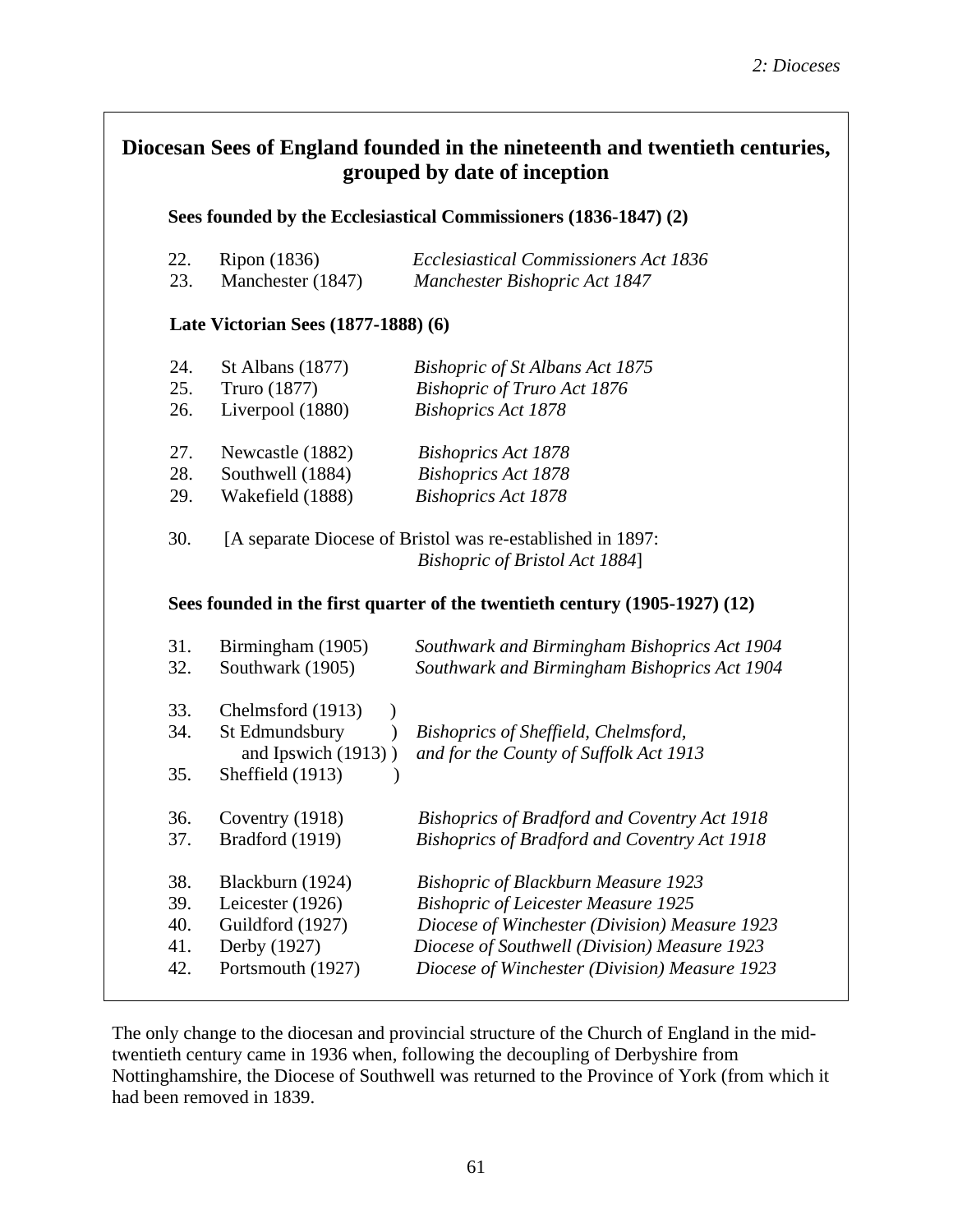# **The Genesis of the Dioceses Measure 1978 (1967-1978)**

In 1965 a commission was established by the Archbishop of Canterbury with the agreement of the diocesan bishops concerned, under the chairmanship of Sir John Arbuthnot, to look at the diocesan structure of South-East England. The main commission looked at the Diocese of London and its neighbours (Chelmsford, St Albans, Southwark and Rochester, plus Canterbury), while two sub-commissions considered the Diocese of Oxford and the Dioceses of Winchester, Portsmouth, Guildford and Chichester. The Commission was instructed to take as the minimum size for a diocese a population of 900,000 or a total of 200 incumbencies (counting benefices held in plurality as a single incumbency), though it was free to recommend exceptions and also to consider as an alternative smaller dioceses co-operating together. It was also to consider whether each diocese should, as far as possible, consist of a mixture of urban, suburban and rural areas.100

The Commission's report, *Diocesan Boundaries*, was published in 1967. In Chapter III it considered the optimum size of a diocese and identified a lack of general agreement within the Church of England about this. Views depended on how diocesan episcopacy was understood. Those who believed that a diocesan bishop as Father in God should spend a day a year in each parish and be in frequent contact with the clergy favoured small dioceses. Others thought it unnecessary for diocesan bishops to have such detailed involvement in the lives of their parishes. It was clear that smaller dioceses could only work if they shared administration and worked through joint bodies for certain purposes.<sup>101</sup> There was a related disagreement as to the desirability of suffragan bishops, considered in Chapter IV. There could only be one Father in God and for some the ideal was dioceses so small that suffragans would be unnecessary. The Commission, however, believed that in each diocese there should be a suffragan to whom episcopal powers could be delegated completely during the illness or absence of the bishop. The Commission noted the problems arising when a suffragan appointed by one diocesan continued in office despite the very different needs of his successor and recommended (as the Pilling Report *Talent and Calling* did forty years later) that more use should be made of the possibility of translating suffragans to other suffragan sees. It also argued that the archbishop of the province should be involved legally (and not just as a matter of practice and convention) in the nomination of suffragans.<sup>102</sup>

In Chapter V the Commission considered whether it was more important for dioceses to conform to county boundaries or to include a mixture of urban, suburban and rural parishes (which in London would have meant boundaries 'drawn radially, like slices of cake', from the centre out into the surrounding counties – as is the case with the Diocese of Southwark) and came down firmly in favour of adhering to civil boundaries, for a number of reasons, including the advantage of correspondence with local government units in matters such as education and the desirability of reflecting local senses of belonging: 'Much as co-operation and fellowship between areas of different character is desirable, it seems unlikely that in practice Wandsworth, for example, could be persuaded to look to Guildford as its spiritual centre, or Haringey to St Albans.' The

<sup>100</sup> *Diocesan Boundaries, being the Report of the Archbishop of Canterbury's Commission on the Organisation of the Church by Dioceses in London and the South-East of England, 1965/7* (CA 1653, 1967), pp. 9-10.<br><sup>101</sup> *Diocesan Boundaries*, pp. 14-16.<br><sup>102</sup> *Diocesan Boundaries*, pp. 17-20.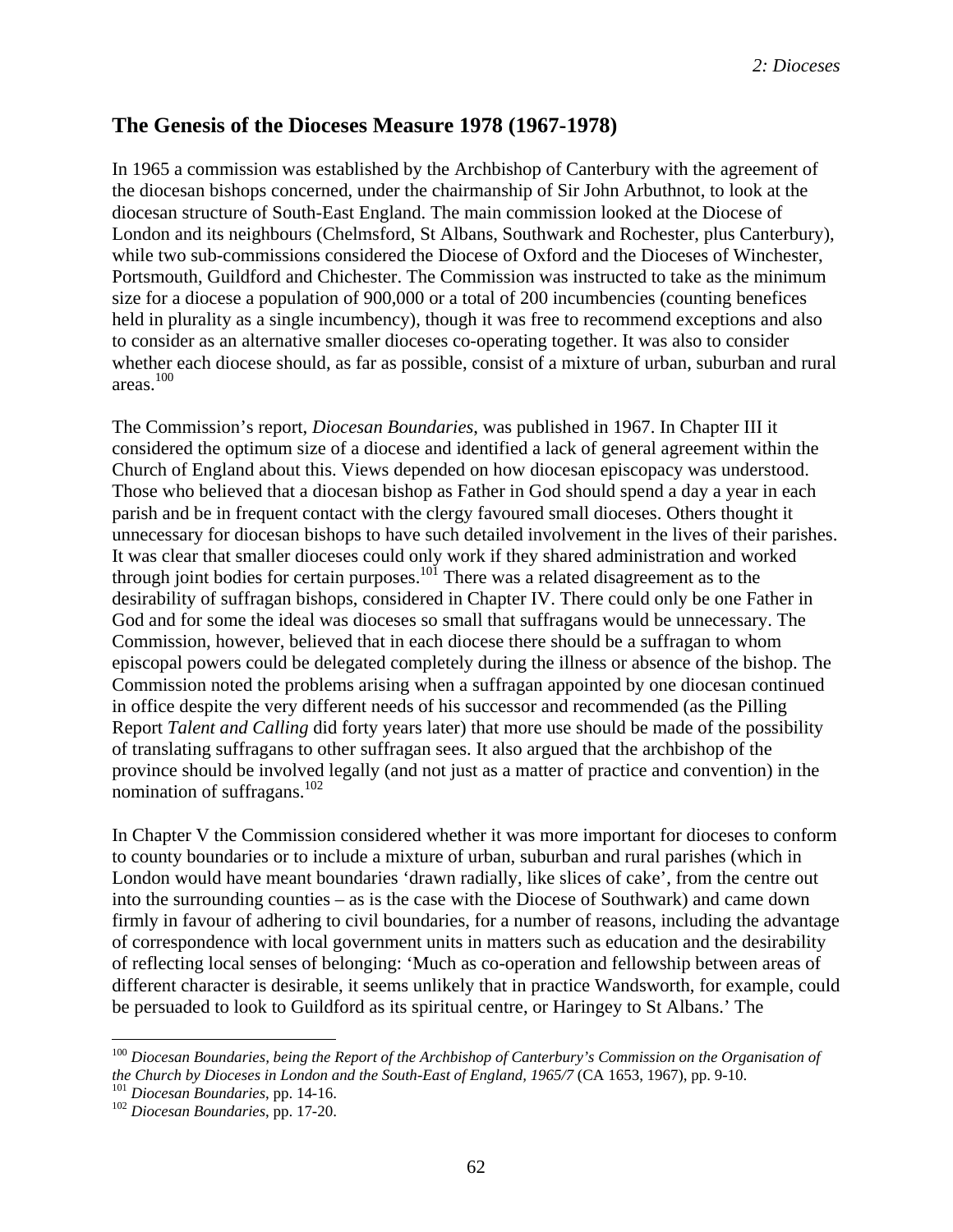Commission therefore recommended that diocesan boundaries should not cross the perimeter of the Greater London area.<sup>103</sup> The boundaries of other churches were also taken into account. The Commission noted that the Methodist Church consisted of societies not parishes, so that its boundaries could not be defined precisely on a map. At that time, Methodist districts were 'more extensive in area than either the existing or the proposed dioceses' and seemed 'more related to the geography of Methodism than to the general distribution of population, and take no account of county boundaries'.<sup>104</sup> The other main free churches did, however, have units corresponding with the Greater London area. The Roman Catholic dioceses in the South-East were each coterminous with one or more counties, and this was another reason for Anglican dioceses to be conformed to county boundaries.<sup>105</sup>

In the light of these considerations the Commission identified the following 'Guiding Principles':

- 'Pastoral considerations, bearing in mind the effective exercise of episcope..., should pre-dominate.'
- Units of organization should be financially viable.
- 'Economy should be exercised wherever this can be done without harm to the main purpose.'
- 'Existing diocesan boundaries should not be disturbed unless there are clear advantages.'
- 'People who regard themselves as a natural group in lay life should so far as possible be kept together in one diocese.'
- 'Great regard must be paid to ease of communication. Minutes, not miles, are the important factor today.'
- 'We pay considerable regard to local government boundaries, particularly those of counties and the new London Boroughs, because we feel that mutual loyalties strengthen both Church and State. No London Borough should be split between two dioceses.'
- 'We do not think that an admixture of suburban, urban and rural livings is essential.'
- The bishop of a new diocese should have his *cathedra* in a parish church, with the minimal staffing for which the Cathedrals Measure 1963 provided.
- Changes should facilitate co-operation with other churches.
- 'In considering any alteration in diocesan boundaries we have regard to the direction in which the area looks in its secular affairs and whether the alteration will make it easier or more difficult for the cathedral to be the centre of worship and diocesan life.<sup>'106</sup>

With these Guiding Principles in mind, the Commission proposed five dioceses for Greater London, roughly equal in terms of population:

• London (City, Westminster, Camden, Islington, Haringey, Enfield and Barnet) [effectively, the present Two Cities and Edmonton Areas, plus Islington from Stepney];

 $103$  Diocesan Boundaries, pp. 22-24.

<sup>&</sup>lt;sup>104</sup> *Diocesan Boundaries*, p. 31.<br><sup>105</sup> *Diocesan Boundaries*, pp. 31-34.<br><sup>106</sup> *Diocesan Boundaries*, pp. 35-36.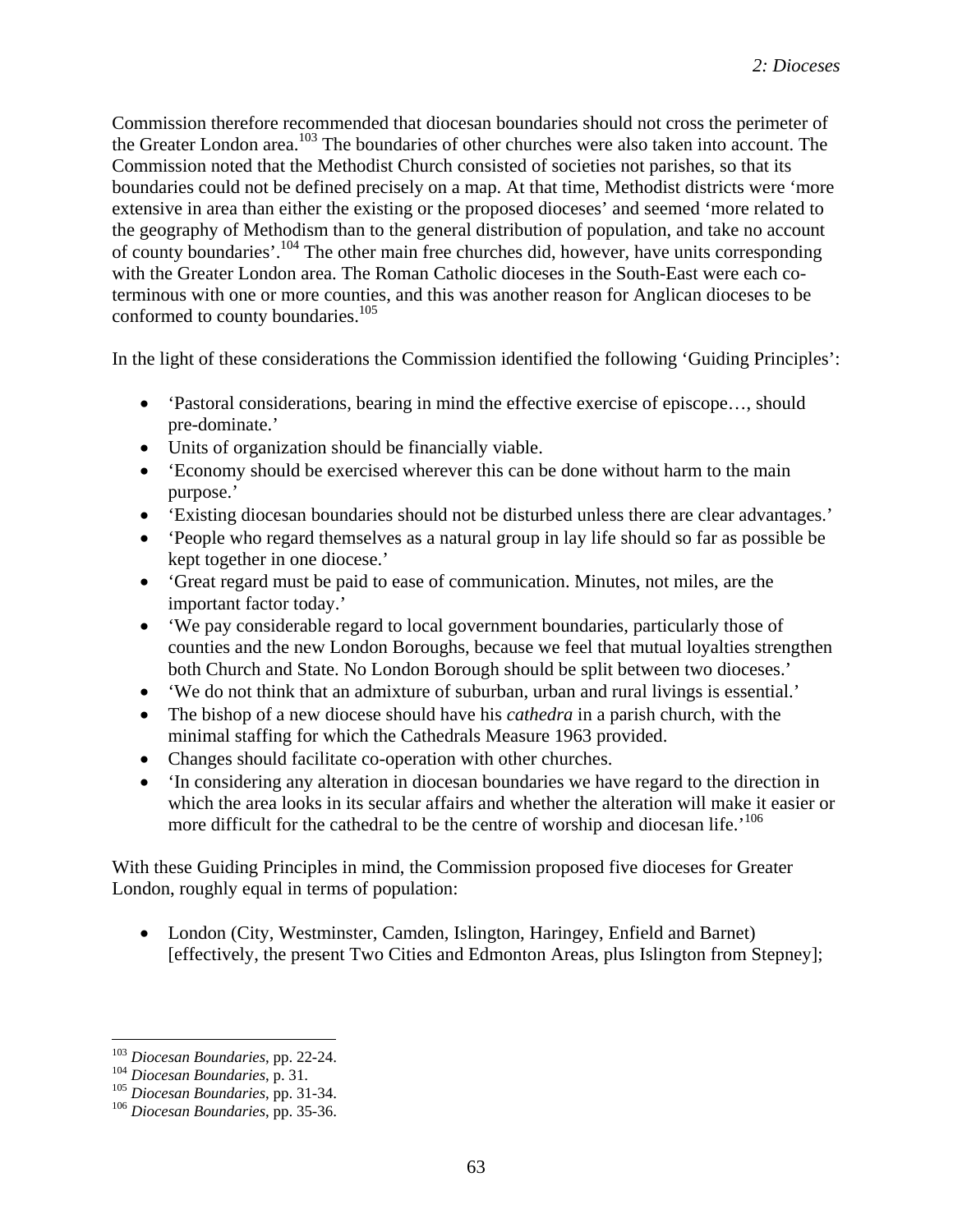- Barking (Tower Hamlets, Hackney, Waltham Forest, Newham, Barking, Redbridge and Havering) [ie the other two Stepney boroughs and the five boroughs in Chelmsford];
- Kensington (Kensington and Chelsea, Hammersmith, Hounslow, Brent, Ealing, Harrow and Hillingdon) [effectively the present Kensington and Willesden Areas, minus what is now Surrey north of the Thames];
- Southwark (Southwark, Lewisham, Greenwich, Bexley and Bromley) [ie the present Woolwich Area and the two boroughs in Rochester];
- Croydon (Richmond, Wandsworth, Kingston, Merton, Lambeth, Sutton and Croydon) [ie the present Kingston and Croydon areas, minus the Surrey part of Croydon]

The cathedrals would be: St Paul's, Southwark, Barking Parish Church, St Mary Abbots and Croydon Parish Church. Each diocese would have one suffragan and two archdeacons, though in most cases the suffragan would also be one of the archdeacons. (This would represent a reduction, since in 1967 five diocesans had part of the metropolitan area in their dioceses, five suffragans and nine archdeacons worked almost exclusively within it, and three suffragans and one archdeacon had some responsibilities within Greater London.) It was envisaged that much of the work would be shared between the dioceses, and there would be a college of bishops for the Greater London area, with a Regional Council chaired by the Bishop of London and a Regional Board of Finance (in addition to diocesan boards) to pay for shared services.<sup>107</sup>

In consequence of the removal of Bexley and Bromley from Rochester and in order to reduce the Archbishop of Canterbury's diocesan work, the Commission proposed to transfer from Canterbury to Rochester the Isle of Sheppey and the whole of the Maidstone rural district (currently split between the two dioceses). The See of Maidstone would go into abeyance, though a See of Ashford could be created if the Archbishop needed a suffragan to undertake special duties (for example, Bishop to the Forces). St Albans would lose its small area within Greater London but gain the small areas of Hertfordshire currently in the Diocese of London. Chelmsford would be viable as a diocese without its five London boroughs.<sup>108</sup>

The sub-commission for Surrey, Sussex, Hampshire and the Isle of Wight detected no general desire for division of the Diocese of Chichester, but recommended that Horsham become a second suffragan see. Guildford would gain Surrey north of the Thames from London and Surrey south of London from Southwark, while retaining its small areas of Hampshire. The subcommission considered but rejected adding part of Chichester (a diocese with a natural coherence) to Portsmouth, adding Southampton to Portsmouth (the cities being very different and Southampton being an important component of the Diocese of Winchester) and reintegrating Portsmouth into Winchester (a solution which would make Winchester too big and was not advocated by a substantial body of opinion). Continuance of the Diocese of Portsmouth was therefore recommended. The sub-commission also recommended that if county boundaries were changed so as to unite Bournemouth (Hants) with Poole (Dorset) – as happened in 1974 – that area should be transferred to the Diocese of Salisbury. Winchester, which currently had one

1

<sup>107</sup> *Diocesan Boundaries*, pp. 39-42, 76-79. <sup>108</sup> *Diocesan Boundaries*, pp. 43-46.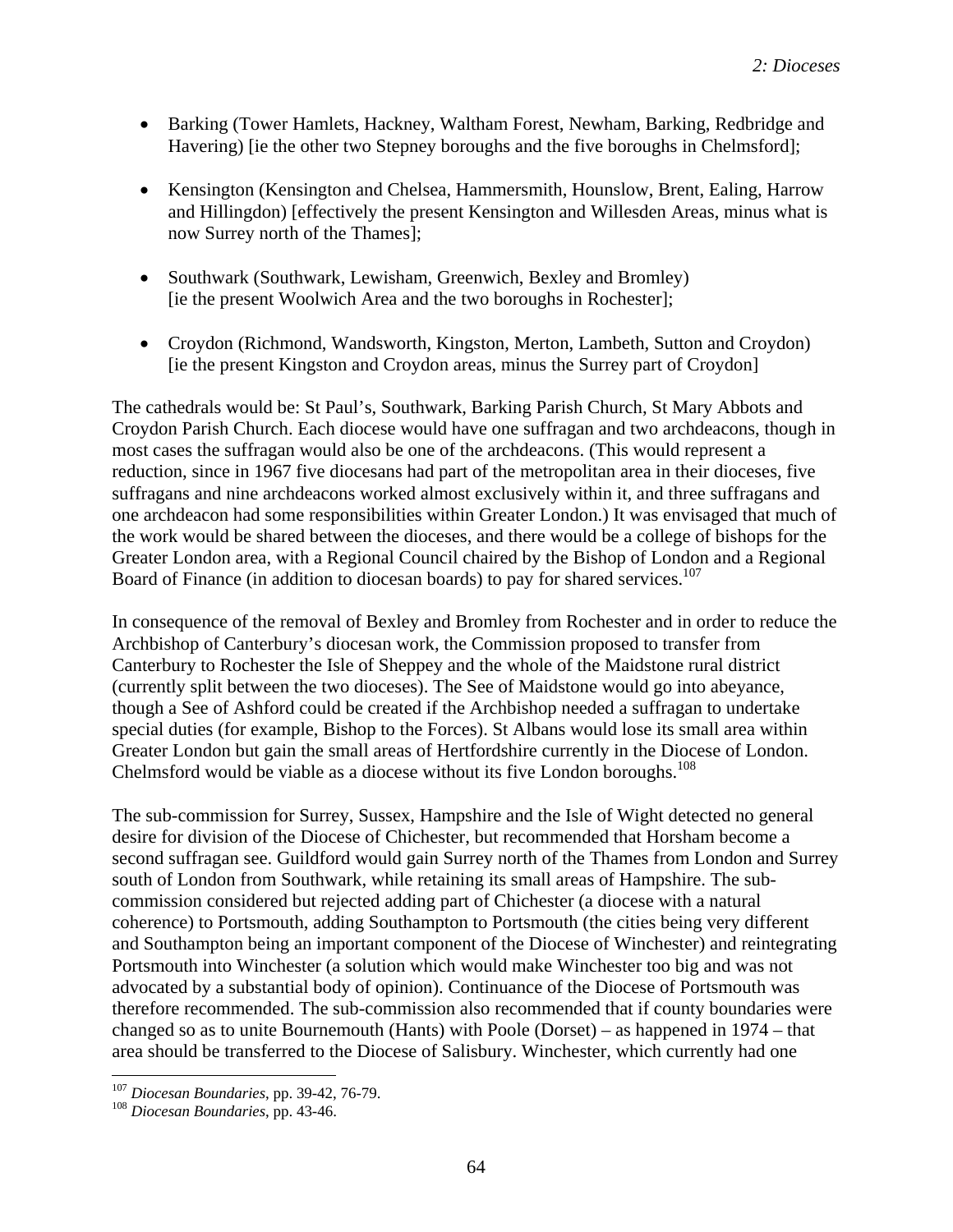suffragan and an active assistant bishop, should have two suffragans. Generally, it was recommended that diocesan boundaries should be rationalized so as to follow county boundaries where there were currently minor discrepancies.<sup>109</sup>

The other sub-commission recommended the division of the Diocese of Oxford into three county dioceses: Oxford (Oxfordshire), Reading (Berkshire) and Aylesbury (Buckinghamshire). A number of reasons for this were advanced, including the area, number of parishes and number of clergy and the fact that 'In large parts of Berkshire and Buckinghamshire there is no sense of belonging to the diocese of Oxford, and no real unity with it, or feeling of common purpose.' Combination of one or other of those counties with Oxfordshire was rejected, as were solutions involving the division of those counties. It was recommended that there should be shared administration and some joint boards and services between the three dioceses. Each diocese would have two archdeacons, one of whom would also be a suffragan bishop.<sup>110</sup>

Chapter XIII of the report offered a great deal of detail about the financial, administrative and staffing arrangements of the proposed new dioceses, while Chapter XIV showed how the South-East could be divided into smaller dioceses if that were preferred.

When the Church Assembly considered the report, debate was adjourned so that the Standing Committee could report on the issues it raised. In its report it commented that 'the financial implications of the proposals have been the subject of weighty criticism', but pointed out that the Commission's work had arisen partly from the need for more suffragan bishops and that 'If the Commission's proposals are not implemented these needs remain and to satisfy them will cost money.'<sup>111</sup>

In response to the report the Church Assembly commissioned three pieces of work:

- a Cathedrals and New Dioceses Committee was formed to prepare such legislation as the dioceses concerned might request and to prepare proposals for cathedrals for the new dioceses;
- the Standing Committee was asked to set up a committee to look at the London area and report on what proposals for it might be most generally acceptable;
- the Advisory Council on the Church's Ministry (ACCM) was asked to report on the relations between bishops, clergy and laity with a view to establishing the most appropriate size for dioceses and to consider further the alternative of small dioceses.

In 1969 the Cathedrals and New Dioceses Committee submitted its first report, which included initial proposals for what eventually became the Dioceses Measure 1978.<sup>112</sup> The report of the ACCM working party, Bishops and Dioceses, was published in 1971. It proposed different forms of episcopacy for different types of diocese:

<u>.</u>

<sup>&</sup>lt;sup>109</sup> Diocesan Boundaries, pp. 47-59.<br><sup>110</sup> Diocesan Boundaries, pp. 60-75.<br><sup>111</sup> Report by the Standing Committee on 'Diocesan Boundaries' (CA 1679, 1968), p. 2.<br><sup>112</sup> Report of the Cathedrals and New Dioceses Committee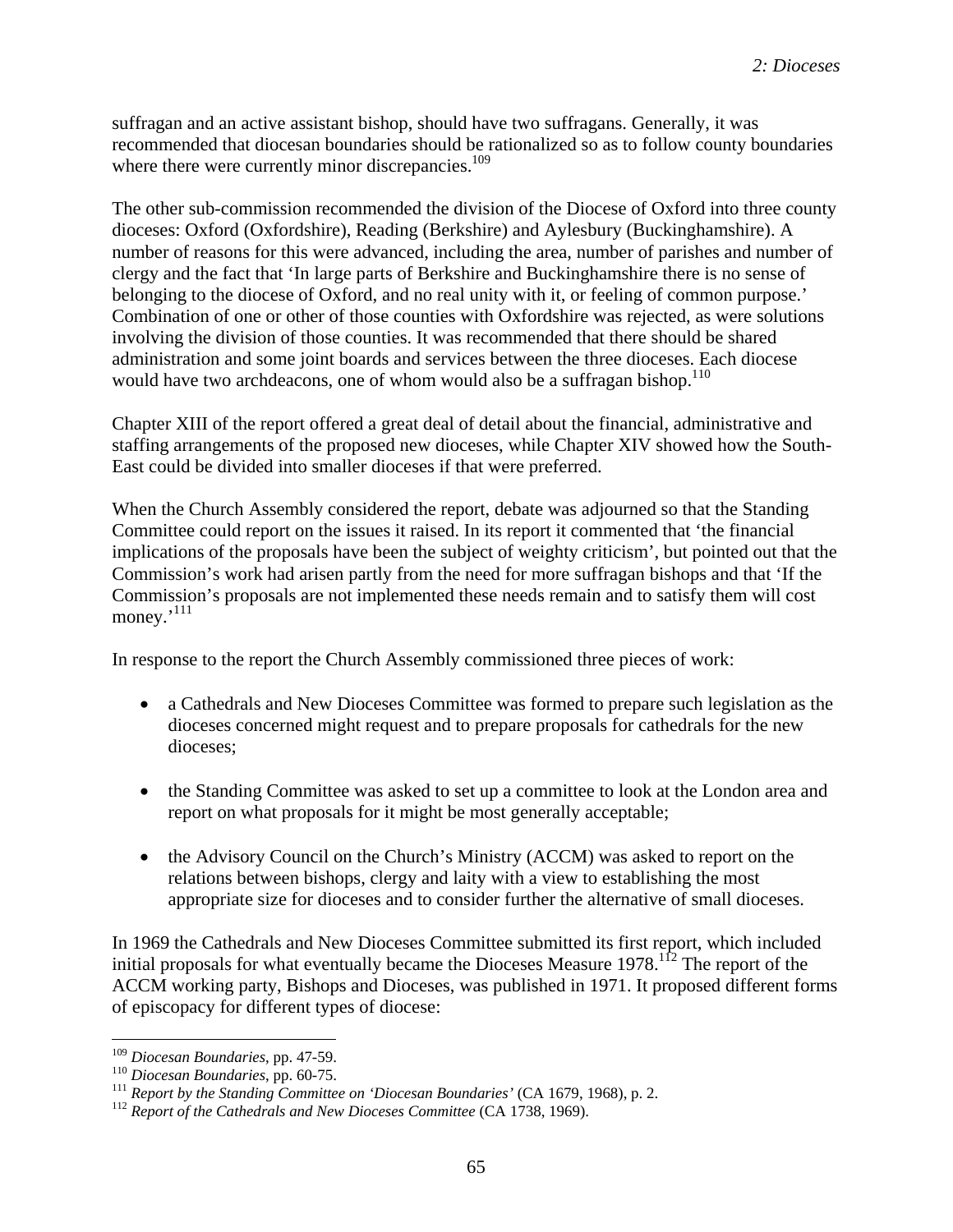- in the large urban areas, 'collegial episcopacy', in which a college of bishops would be (corporately) 'the bishop of the diocese';
- in many areas, small dioceses with a single bishop;
- in some rural areas, a 'team episcopate of bishop-archdeacons'.<sup>113</sup>

The Cathedrals and New Dioceses Committee then produced a report on this report, which raised questions about some of the practicalities involved.<sup>114</sup>

The Standing Committee of the new General Synod decided that the best way to respond to these three reports was to commission a fourth report from one of its members, Canon Paul Welsby, summarizing their proposals and comments formulating questions for the General Synod to engage with.115 His report, *Episcopacy in the Church of England*, was published in 1973. In Chapter II of the report Canon Welsby described the division of responsibilities between diocesans and suffragans in nine dioceses. In some, suffragan bishops already had informal responsibility for territorial areas (for example, in London the diocesan and four suffragans each acted as 'area bishops'). Chapter III looked at the nature of episcopacy and asked a number of questions about how the Church of England viewed various aspects of it. Chapter IV reviewed the proposals made in the recent series of reports for

- small dioceses without suffragans
- small dioceses, grouped regionally

1

- in large rural dioceses, suffragans with maximal powers, but with formal authority remaining with the diocesan, and
- for major conurbations a 'college of bishops' where authority would rest with the college rather than an individual diocesan.

To these he added, as a fifth possibility, the existing pattern in some dioceses of a diocesan with a single suffragan. Canon Welsby considered the comments made in response to these suggestions and their advantages and disadvantages, and asked (a) whether the General Synod favoured small dioceses (with or without shared administration) as a matter of policy, and (b) whether episcopal collegiality at the diocesan level was 'sound in theology and workable in practice'. Though generally even-handed in his approach, he was critical of the ACCM working party's theological arguments for its 'college of bishops' option as 'misleading and confusing' and the option itself as 'open to question on pragmatic grounds', since 'the idea that a group of bishops can reach the kind of consensus which could be regarded as that of "the bishop of the

<sup>&</sup>lt;sup>113</sup> Bishops and Dioceses (ACCM) The Report of the Ministry Committee Working Party on the Episcopate (GS 63, 1971), pp. 25-32.<br><sup>114</sup> Second Report of the Cathedrals and New Dioceses Committee (GS 79, 1972).<br><sup>115</sup> Episcopacy in the Church of England. A Consultative Document by Paul A Welsby (GS 167, 1973).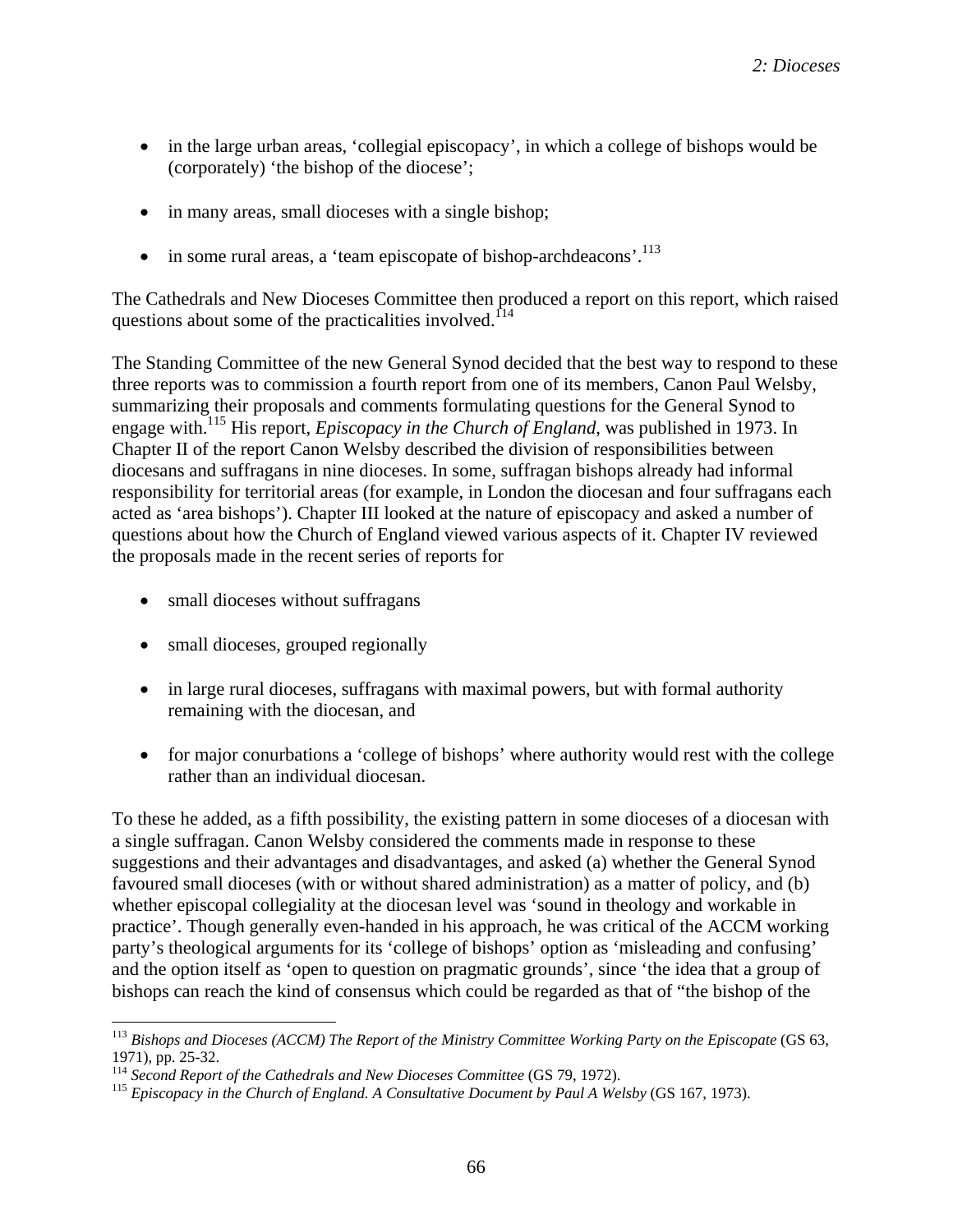diocese" ' was 'an unrealistic notion' and the description itself therefore 'a fiction, a misuse of terms'.116

In Chapter V Canon Welsby invited the General Synod to consider its own role in diocesan reorganization. He rejected a 'top-down' approach, pointing out that 'in the Church of England the chief unit of Church life above the level of the parish has always been the diocese rather than the province or the Church of England as such' and advancing a number of arguments of principle and also pragmatic reasons for leaving the initiative with the dioceses. On the other hand, he argued that

'There must be some co-ordination and supervision, for proposals made by dioceses must be judged in the light of the general good of the whole Church and local needs and enthusiasms must be balanced against that general good. The appropriate body to make such a judgment would be the General Synod.'

Indeed, proposals involving legal changes would necessarily involve the Synod, and this led into a reprise of the Cathedrals and New Dioceses Committee's proposals for a Measure, with comments and questions for the Synod.<sup>117</sup>

Chapters VI-VIII looked at legal questions concerning the commissions given to area and suffragan bishops, the appointment of bishops, and financial implications (including bishops' stipends, differentials and expenses). Chapter IX looked at the question of whether diocesan boundaries should change to match the then forthcoming creation of new counties and changes in county boundaries, and at the possibility of ecumenical consultation to work out 'common ecclesiastical boundaries'. Chapter X asked whether (regardless of whether a policy of 'small dioceses' was adopted) there should be regional groupings of dioceses for some administrative purposes. Finally, Chapter XI looked at the role of archdeacons and the desirability or otherwise of the same person being both suffragan bishop and archdeacon, and drew attention to the proposal of earlier reports (including the 1964 Howick Report *Crown Appointments* and the 1967 Morley Report *Partners in Ministry*, as well as the Arbuthnot Report) that 'translation from one suffragan see to another should become more common'.

Canon Welsby's report was debated by the General Synod in November 1973. The following June the Standing Committee published a report in which it drew conclusions from the debate:

'The broad conclusion which the Standing Committee draw from the debate… is that there is no one pattern of episcopal organisation to which the Church of England would wish to commit itself, to the exclusion of all others. In other words, the General Synod is content that there should be a variety of diocesan structures. But the pattern of episcopal oversight in the Church of England has changed considerably within even the last twenty years and is still changing: and there is an evident desire that the Church should be able to respond to these changes by removing obstacles to the delegation and sharing of episcopal oversight, and by enabling those dioceses which desire to do so to establish an "area" system on an experimental and, in due course, on a more permanent basis. To do

1

<sup>116</sup> *Episcopacy in the Church of England. A Consultative Document by Paul A Welsby* (GS 167, 1973), pp. 26-27. <sup>117</sup> *Episcopacy in the Church of England*, pp. 29-33.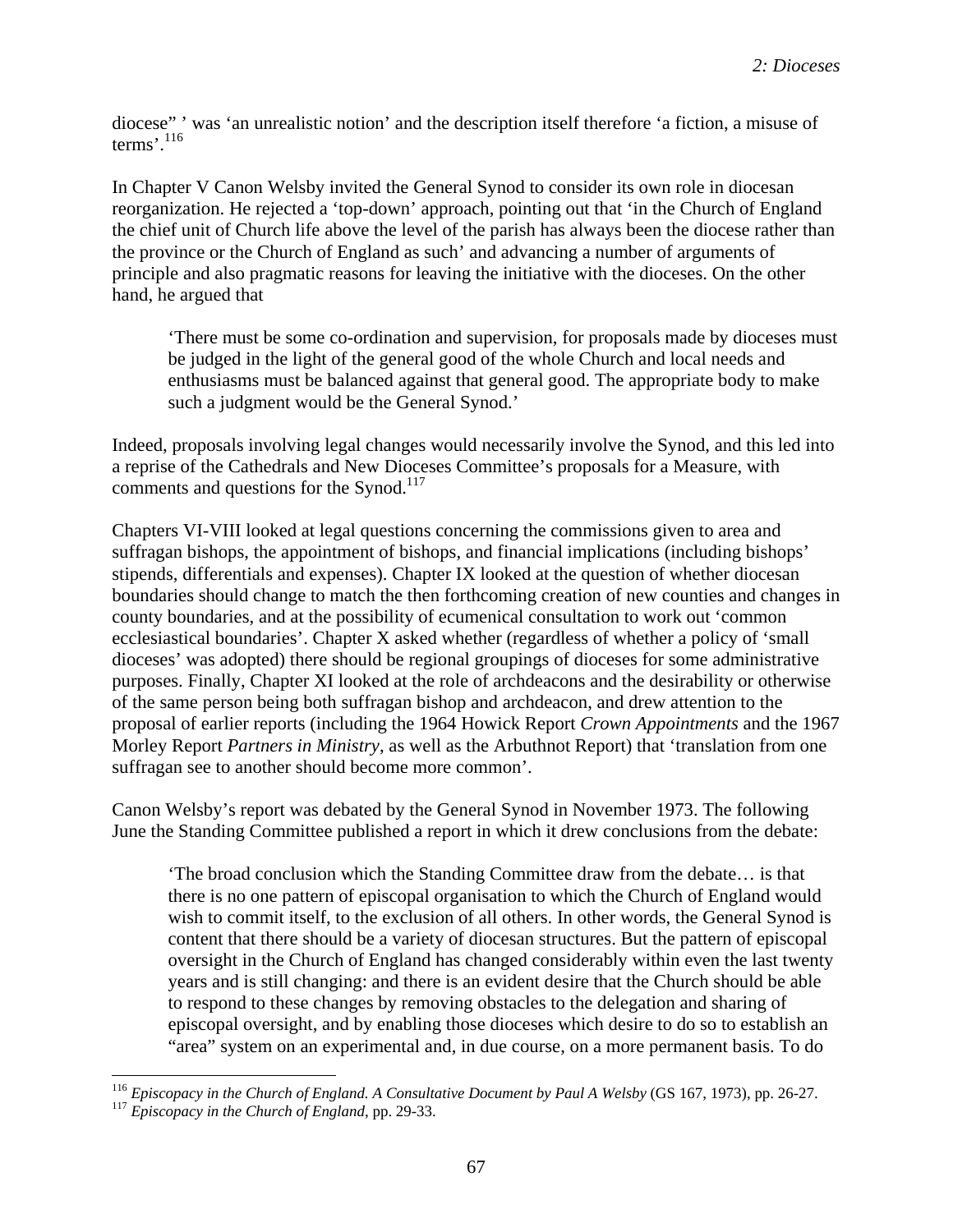this there must be legislation. Moreover, the General Synod ought to provide for the possibility that there might be need, at a future stage, for a complete reorganization of dioceses, to produce either smaller or larger units than we now have. Accordingly, the Church ought to equip itself with the machinery to create new dioceses or new groupings of dioceses without need for recourse to a Measure in each individual case.<sup>118</sup>

As to the role of central bodies in diocesan re-organization, the Standing Committee took the view that

'Many will feel that the diocese or dioceses concerned should ordinarily have the right of initiative in all matters affecting diocesan organisation, whether in matters affecting boundaries or in schemes for the sharing of episcopal oversight, although exceptionally it may be necessary for the General Synod, or some other central body, to take an initiative. But it seems right in all cases that the interest of the wider Church should be taken fully into account.<sup>119</sup>

The Standing Committee therefore recommended the drafting of a Measure. This would provide a mechanism whereby the dioceses concerned would make proposals for consideration by a central body which, if it approved them, would embody them in a scheme. The Standing Committee also suggested that the creation (or revival) of suffragan sees should be considered by the central body and require the approval of the General Synod.120 The eventual result was the Dioceses Measure 1978 which created the 1978-2008 Dioceses Commission..

In January 1975 the Standing Committee issued a supplementary report which addressed the issues covered by Chapters IX and X of Canon Welsby's report, regarding boundaries and regional groupings. The Standing Committee had consulted the diocesan bishops of the metropolitan counties created in 1974 and found that the bishops responsible were already cooperating in relating to them. It believed that it would be important to reconfigure episcopal areas, archdeaconries and deaneries to match the new districts as far as possible, but did not consider it urgently necessary to redraw diocesan boundaries to correspond with the new counties. It judged it unwise to press for change in the absence of a conviction on the ground in the areas concerned that change was necessary. Four further arguments for taking no action were advanced: dioceses matching the new metropolitan counties would lack the traditional mixture of urban, suburban and rural parishes; the new counties' boundaries might in any case be modified in the light of experience; the fact that the Roman Catholic and Methodist churches were not evenly distributed across the country meant that there was 'no future in any general attempt to standardize ecclesiastical boundaries, short of full organic union'; and at a time of 'turmoil'on the local government side of local partnerships it would not be helpful for the church side also to be subject to re-organization. The possibility of the question being revisited in due course was left open. With particular regard to Greater London, 'The Standing Committee's judgement is

<sup>118</sup> *Episcopacy. Follow-up of the debate on Canon Welsby's Consultative Document (GS 167): Report by the Standing Committee* (GS 214, 1974), p. 3. <sup>119</sup> *Episcopacy*, pp. 3-4. 120 *Episcopacy*, p. 4.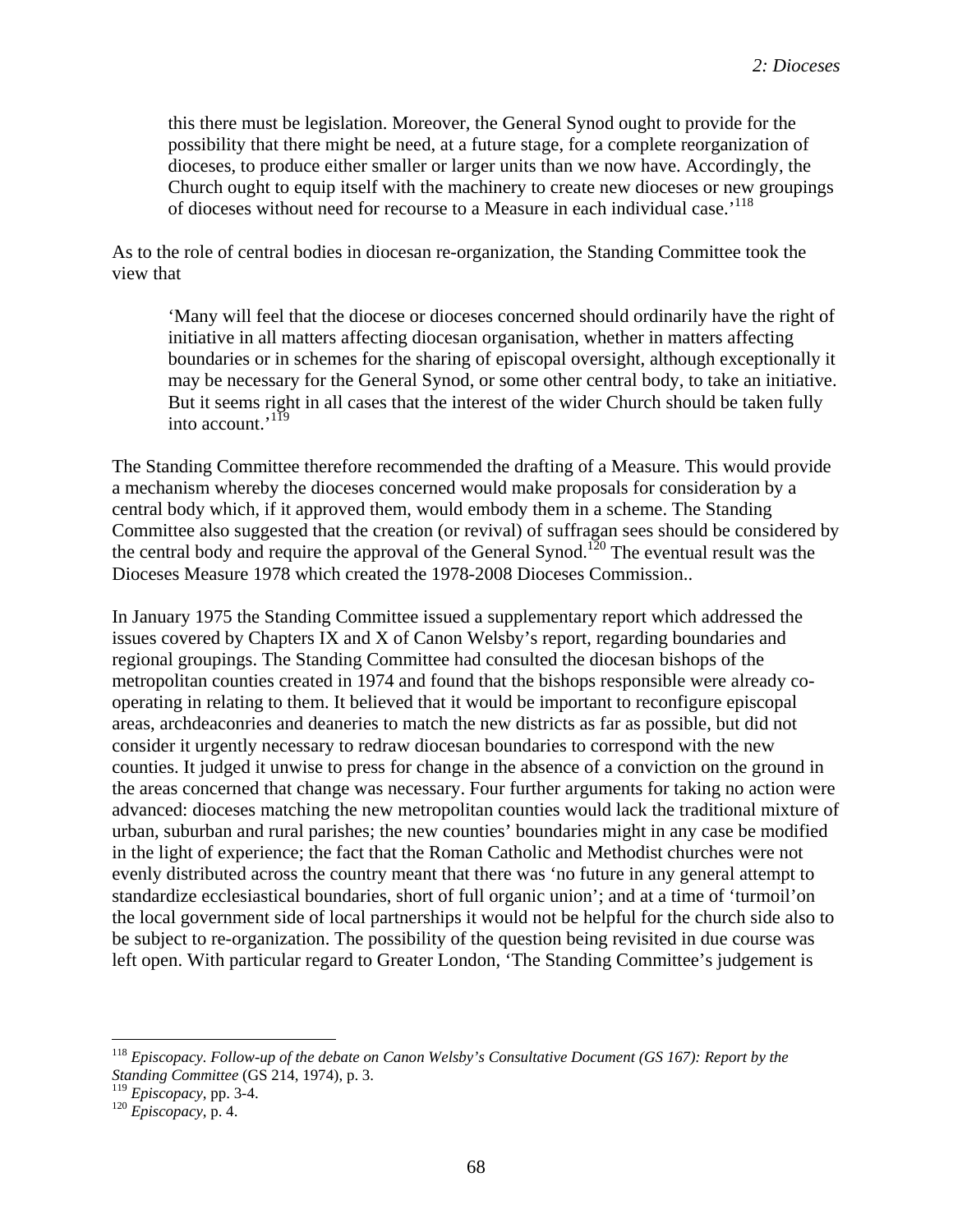that, at this stage, the initiative should remain with the bishops and dioceses concerned, and that it would be mistaken for the General Synod to try to force the pace.'121

The new Dioceses Commission was duly established in 1978. Reflections by David Hebblethwaite, who was Secretary of the Dioceses Commission for eighteen years of its thirtyyear life (from 1984 until 2002), will form Section 4 of this report. Since 1996 the Commission has met only in 1999 and 2001. During the last eight years there has been no business requiring a meeting.

<sup>121</sup> *Episcopacy in the Church of England: A Supplementary Report by the Standing Committee*  (GS 246, 1975).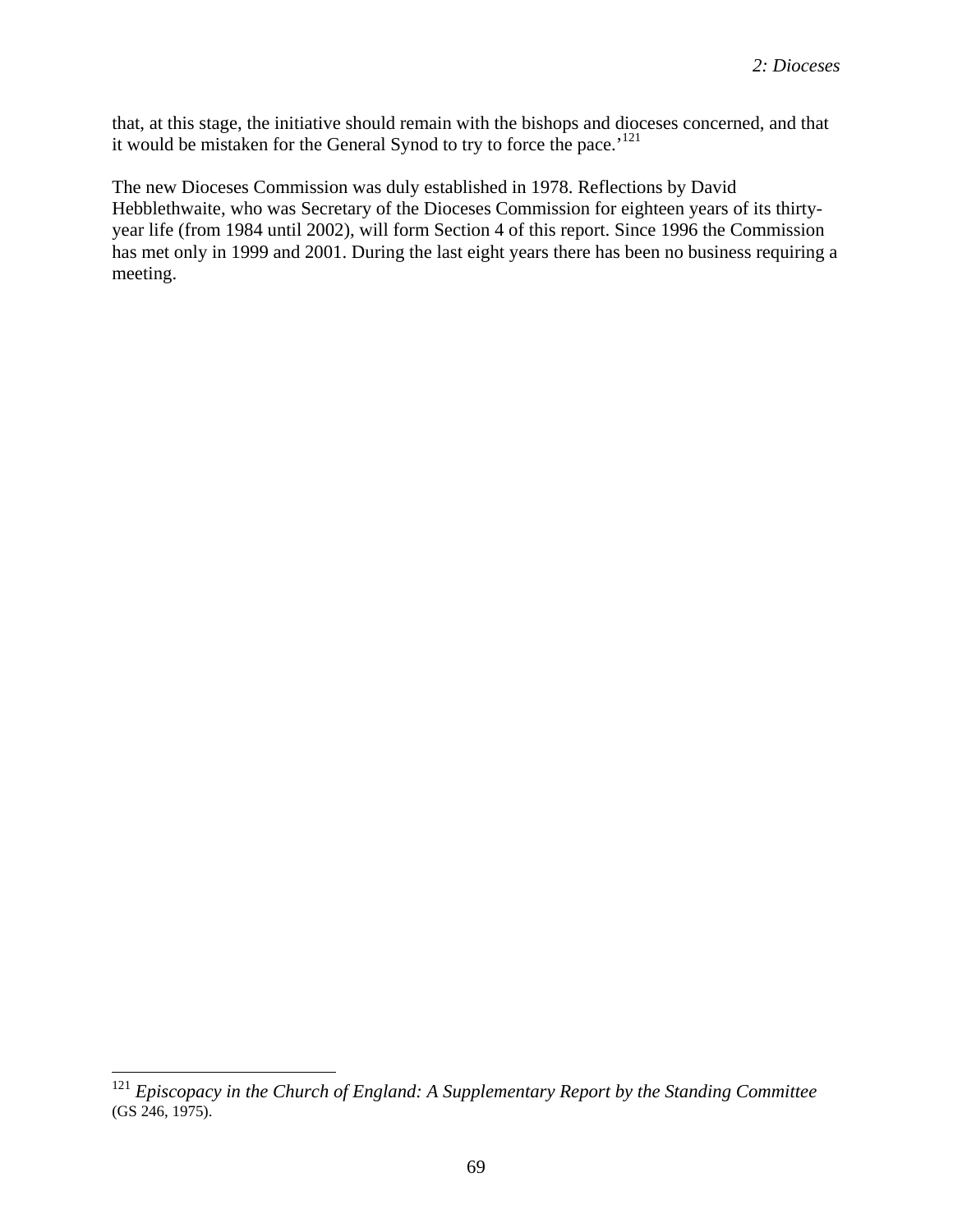*2: Dioceses*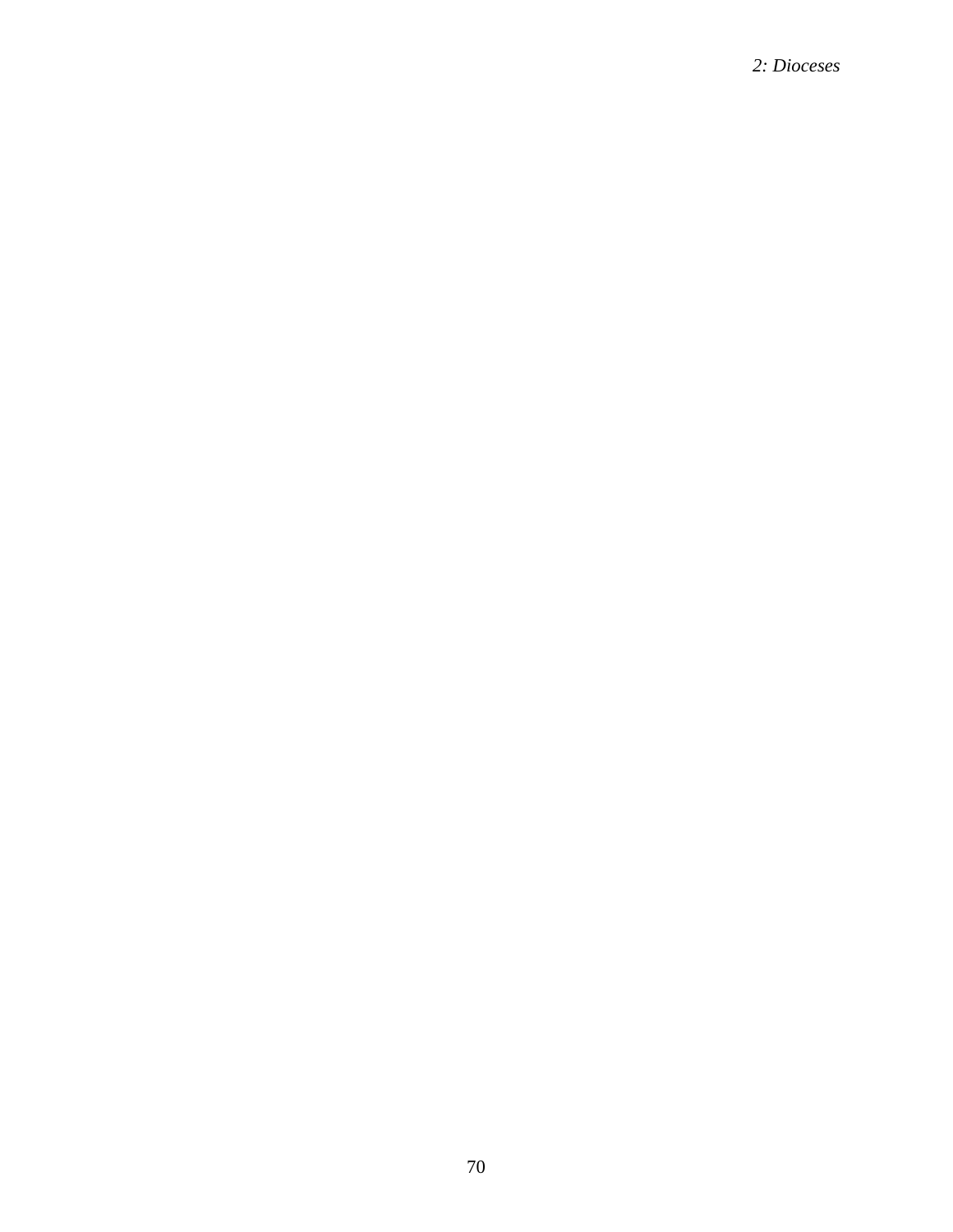## **3: Suffragan Bishoprics**

#### **Origins**

Before the Reformation, English diocesan bishops were commonly assisted by bishops who had been consecrated to sees '*in partibus infidelium*' (parts of the world which had been Christian but which were now under Muslim control and no longer had a Christian population).<sup>122</sup> The separation of the English Church from Rome meant that this was no longer possible. In order to respect the ancient tradition that a bishop cannot be consecrated for episcopal ministry in general but only to a specific see, the Suffragan Bishops Act 1534 provided that certain specified towns 'shall be taken and accepted for sees of bishops suffragan to be made in this realm'. 123 (The term 'suffragan' originally referred to diocesan bishops in relation to their metropolitan, but was now used additionally to refer to the bishops of such sees in relation to their diocesans.) The act provides that the diocesan bishop wishing to have a suffragan shall 'name and elect' two 'honest and discreet spiritual persons being learned and of good conversation' and present them to the King in a petition, requesting His Majesty 'to give to one such of the said two persons as shall please His Majesty such title, name, style and dignity of bishop of such of the sees … specified [in the act] as the King's Highness shall think most convenient for the same'. The King is empowered to give to one of two persons named in the bishop's petition 'the style, title and name of a bishop' of such of the sees as he thinks most convenient and expedient. (The reason for that phrase is that the see would not necessarily be situated within the diocese concerned – just as the sees *in partibus infidelium* had not been.)

Twelve suffragan bishops were appointed in the 1530s and one in 1545 following the death of the first Bishop of Dover that year. Only three suffragans were appointed during the reign of Elizabeth I: a Bishop of Nottingham in 1567 (translated to Carlisle in 1570), a Bishop of Dover in 1569 and a Bishop of Colchester in 1592. Only the latter lived on into the reign of James I, dying in 1608.<sup>124</sup> Thereafter, the office lapsed.

From the 1830s onwards, high churchmen and Tractarians called for the appointment of suffragan bishops. The leading ecclesiastical reformer, Bishop Blomfield of London, opposed this, however. In his 1838 Charge to his clergy he commented, 'The objections to appointing suffragans are so obvious, that I need not urge them in detail.<sup> $125$ </sup> Use was made instead of former colonial bishops as assistant bishops, but this was criticized as encouraging homesick bishops in the colonies to desert their posts. There was also a financial incentive for reviving suffragan bishoprics rather than creating new dioceses: suffragan bishoprics could be held with deaneries, canonries or benefices at negligible cost, whereas diocesan bishops cost over £4,000 a year. Finally, suffragan bishops could be appointed without dividing historic dioceses that represented natural (if overlarge) units. However, these considerations could be countered with others, both arguments of principle (concerning the nature of diocesan episcopacy) and practical considerations (for example, regarding the likely aspirations of suffragan bishops to succeed

1

<sup>122</sup> For a list of bishops 'in partibus' see E. B. Fryde, D. E. Greenaway, S. Porter and I. Roy (eds), *Handbook of British Chronology* (3rd edn: Cambridge, reprinted 2003), pp. 284-287.<br><sup>123</sup> In the quotations spelling, capitalization and punctuation have been modernized.<br><sup>124</sup> *Handbook of British Chronology*, pp. 287-288.<br><sup>125</sup> Blo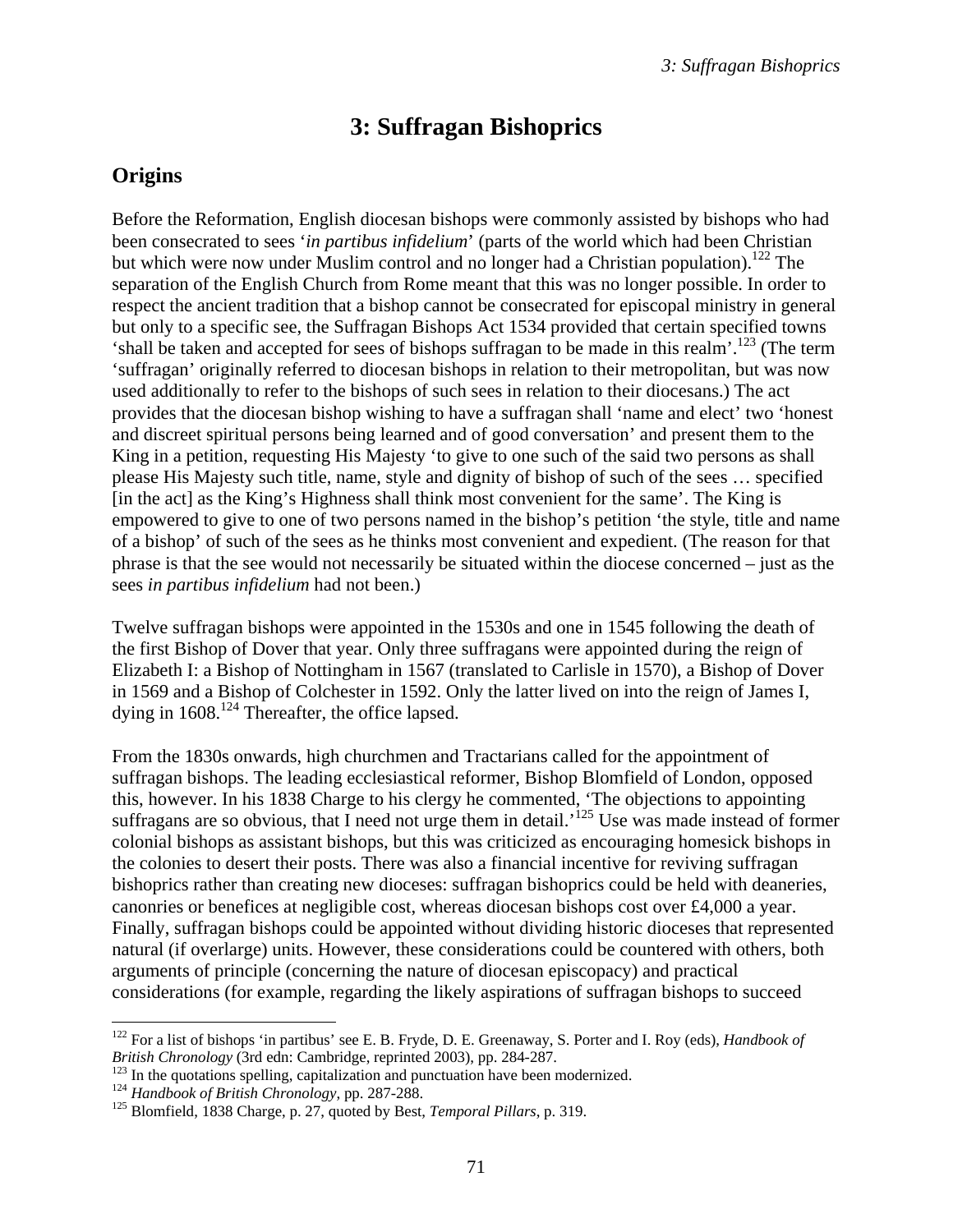their own or other diocesans).<sup>126</sup> In 1868 the Lower House of the Convocation of Canterbury resolved that the use of ex-colonial bishops as assistant bishops was to be deplored, both because it postponed reform and because it tended to encourage resignations from colonial sees.<sup>127</sup>

It was not the desirability of suffragan bishops but the unwillingness or inability of the government to agree to the creation of new diocesan sees that led to the revival of suffragan bishops from 1870. For political reasons, Gladstone's government did not feel able to accede to the growing calls for new dioceses. As a second best the bishops therefore proposed in 1869 that the government exercise its power to appoint suffragan bishops.<sup>128</sup> The government agreed (as this could be done without legislation) and in 1870 Bishops of Dover and Nottingham were appointed to assist the Archbishop of Canterbury and the Bishop of Lincoln in their respective dioceses. Though Gladstone publicly declared that the Crown was free to choose either of the two names proposed by the diocesan bishop, in practice the first-named candidate was invariably appointed – except in 1888 when the second candidate for a suffragan bishopric in the Diocese of Exeter (whom the bishop had not even informed of his nomination) was chosen in preference.

At first, the limited number of suffragan sees identified in the Suffragan Bishops Act caused difficulties. Some dioceses had no suffragan sees within their limits, and the Bishop of London's two suffragans, therefore, were the Bishop of Bedford and the Bishop of Marlborough. This difficulty was remedied by the Suffragans Nomination Act 1888, which permitted the addition by Order in Council of other sees to the list contained in the 1534 act. The Suffragan Bishops Act 1898 made it lawful to appoint as suffragan bishop a person already in episcopal orders. Section 6 of the Church of England (Legal Aid and Miscellaneous Provisions) Measure 1988 made it possible to change the name of an existing diocesan or suffragan see, and this was replaced by a comparable provision in the Dioceses, Pastoral and Mission Measure 2007, section 11.

#### **Growth in Numbers**

In his unpublished study of Walter Baddeley (Bishop of Whitby, 1947-1954, and Blackburn, 1954-1960), Anthony Hodgson has looked at the office of suffragan bishop during the century from 1870. In 1892 the Church of England Year Book listed 14 suffragan and 4 assistant bishops. In most cases, the post was 'funded' by the suffragan also holding a residentiary canonry or the incumbency of a wealthy living. (This was also true of most archdeacons: of the 78 archdeacons in 1892, 21 were residentiary canons and 51 were incumbents; only four held no other office.) Combination of a suffragan or assistant bishopric with an archdeaconry was also common: nine of the eighteen suffragan or assistant bishops were also archdeacons.

During the twentieth century the number of suffragan bishoprics increased, as documented by the table opposite. It needs to be borne in mind that no new dioceses were created after 1927, despite recommendations in 1922 and again in 1967 that the number of dioceses should be increased. This is clearly one of the reasons for the growth in the number of suffragan bishoprics during the sixty years from 1927 to 1987.

<sup>126</sup> Burns, *The Diocesan Revival in the Church of England*, pp. 193, 196, 203, 210-214. 127 Chadwick, *The Victorian Church*, 2, p. 344. 128 Marsh, *Victorian Church in Decline*, p. 101.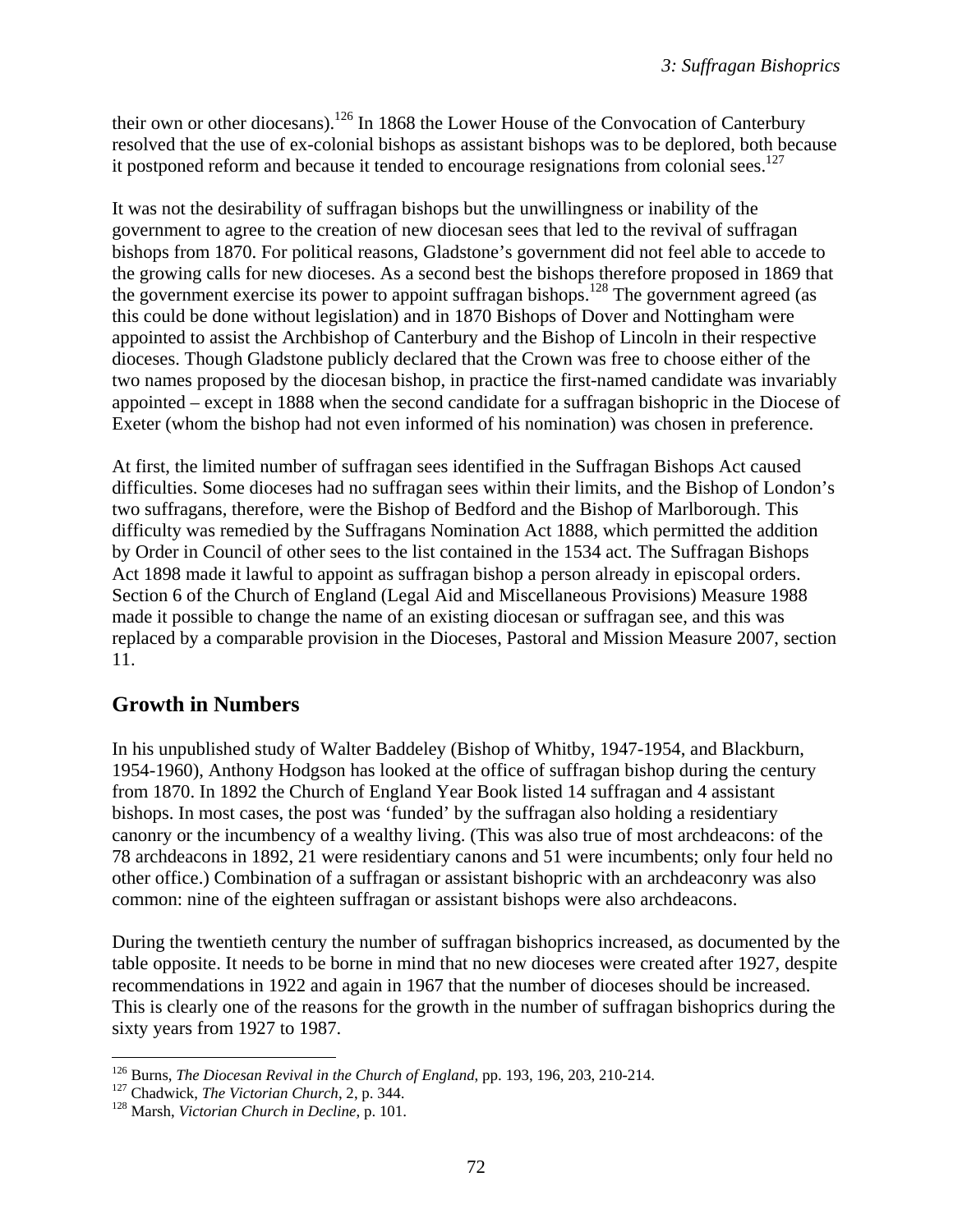| 1901      | 9  | ( <i>Episcopal Ministry</i> , p. $186^{\dagger}$ )                                                                                                                                                   |
|-----------|----|------------------------------------------------------------------------------------------------------------------------------------------------------------------------------------------------------|
| 1921      | 21 | (Episcopal Ministry, p. 186)                                                                                                                                                                         |
| 1928      | 26 | (Episcopacy and the Role of the Suffragan Bishop, p. 7)                                                                                                                                              |
| 1941      | 38 | (Episcopal Ministry, p. 186)                                                                                                                                                                         |
| 1947      | 41 | (Episcopacy and the Role of the Suffragan Bishop, p. 7)                                                                                                                                              |
| 1961      | 44 | (Episcopal Ministry, p. 186)                                                                                                                                                                         |
| 1966      | 49 | (Episcopal Ministry, p. 186)                                                                                                                                                                         |
| 1970      | 54 | (Bishops and Dioceses, p. 5)                                                                                                                                                                         |
| 1973      |    | Total number of suffragans and stipendiary assistants: $64$ <sup>7</sup><br>only three English dioceses had none.<br>( <i>Episcopacy in the Church of England</i> , p. 9)                            |
| 1974      | 59 | (Episcopal Ministry, p. 186)                                                                                                                                                                         |
| 1983      | 62 | plus two stipendiary assistant bishops                                                                                                                                                               |
|           |    | (Episcopacy and the Role of the Suffragan Bishop, p. 7)                                                                                                                                              |
| from 1987 | 64 | (following creation of the see of Brixworth)                                                                                                                                                         |
|           |    |                                                                                                                                                                                                      |
| from 1993 | 67 | including the three Provincial Episcopal Visitors<br>There is also a suffragan bishop in the Diocese in Europe<br>and there is currently a stipendiary assistant bishop in the Diocese of Newcastle. |

‡ Chandler, *The Church Commissioners in the Twentieth Century*, p. 187, gives different figures for 1972: 46 suffragans and 9 assistants, but these seem too low.

Caution is needed in counting only suffragan bishoprics rather than suffragans and full-time assistants together, since the latter have declined in number owing to a fall in the number of Englishmen returning to England having served as a bishop overseas. In some cases, a 'new' suffragan bishopric represented the replacement of a full-time assistant bishop with a suffragan. Excluding the Provincial Episcopal Visitors, the total number of suffragan bishops is 64, with just one stipendiary assistant bishop; in 1973 the total number of suffragans and stipendiary assistants was 64. Thus, though five suffragan sees were established under the Dioceses Measure 1978 between 1978 and 1987, apart from the PEVs the overall number of suffragans and stipendiary assistant bishops is now only one higher than it was in 1973, thirty-five years ago.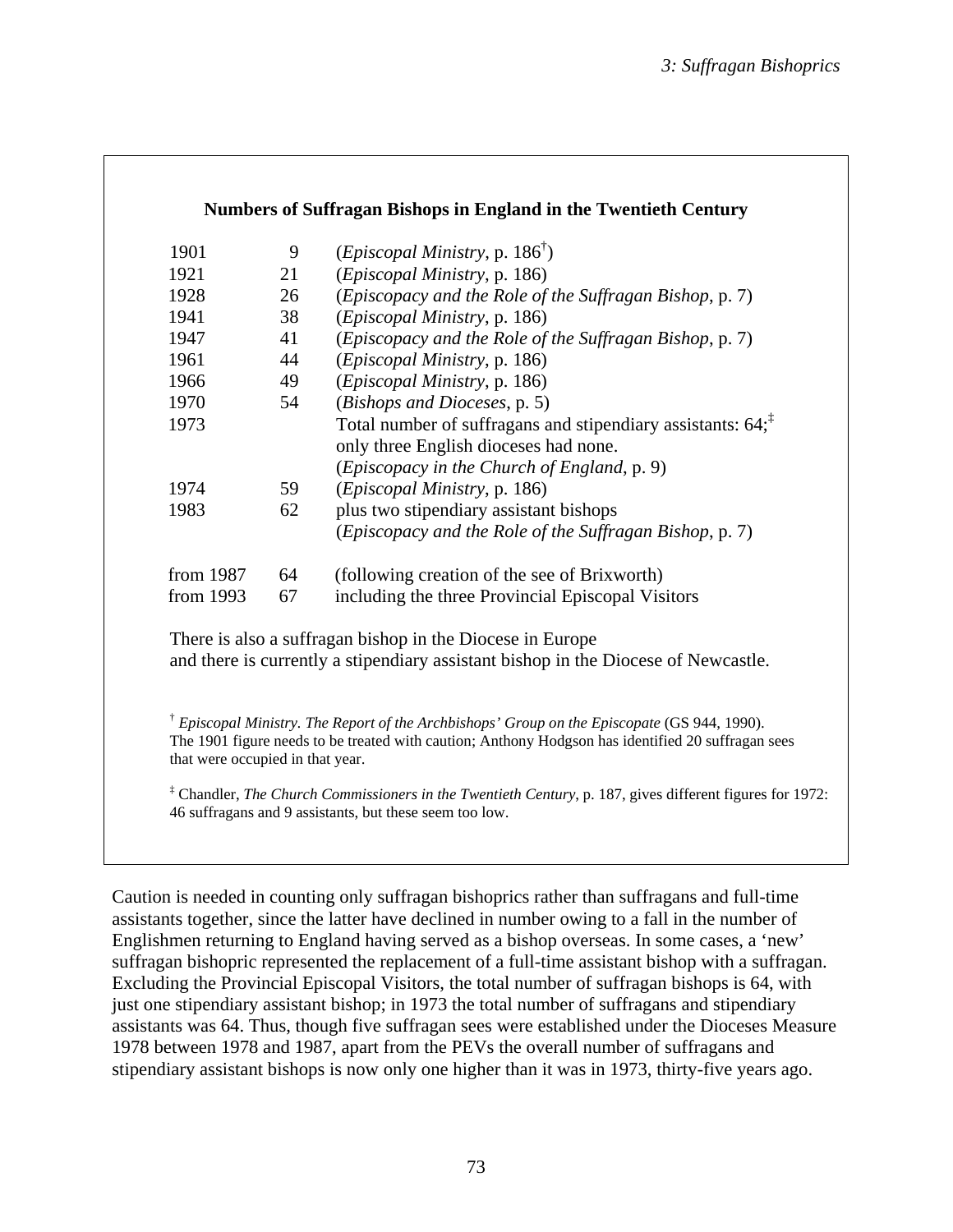## **Funding**

As indicated above, suffragan bishoprics were originally funded in most cases by being held together with a residentiary canonry or a parochial living. From 1943, however, the Church Commissioners were empowered to pay all or part of a suffragan bishop's stipend. In the midtwentieth century, the sources of funding of suffragan bishops' stipends were:

- other preferments not annexed to the see (62.5% of the total funding) – 13 archdeaconries, 11 canonries, 16 benefices;
- preferments legally annexed to suffragan sees;
- resources of diocesan sees;
- diocesan boards of funding and other diocesan bodies;
- the Church Commissioners;
- the City Parochial Charities Fund;
- a variety of trusts.<sup>129</sup>

The stipends of suffragan bishops varied greatly and unfairly. From 1 April 1956, therefore, a minimum stipend for all suffragan bishop was established, with a grants from the Commissioners towards the stipend of each and towards the costs of house rents, rates and repairs. In 1965 the Commissioners agreed a new plan to ensure that there would be at least one full-time episcopal assistant for every diocesan bishop. In time, the Commissioners' contribution towards the cost of suffragans increased from half to three-quarters of the cost of stipends and expenses, with assistant bishops costing them three-quarters as much as suffragans.130 Eventually, it was agreed that the Commissioners would pay the full cost of the stipends and working costs of suffragan bishops and those assistant bishops whom they agreed to fund, the Commissioners, while the dioceses would be responsible for their housing.

Increased funding by the Church Commissioners is likely to have played its part – together with the failure to create any new dioceses after 1927 and the decline in the availability of former overseas bishops for appointment as assistant bishops – in the growth in the number of suffragan bishoprics. It would seem that after 1978 the need for a report by the Dioceses Commission and approval by the General Synod played its part in first reducing and then halting that growth.

#### **The Role of the Suffragan Bishop**

As mentioned in Section 2 of this report, the role of the suffragan bishop was examined by a number of reports during the twentieth century. The following extract from the Pilling report *Talent and Calling*  $(2007)^{131}$  is also relevant:

 $\overline{a}$ 129 A. Chandler, *The Church Commissioners in the Twentieth Century. The Church Commissioners and the Politics*  of Reform, 1948-1998 (Woodbridge, 2006), p. 133.<br><sup>130</sup> Chandler, *The Church Commissioners in the Twentieth Century*, pp. 134, 184-185.<br><sup>131</sup> Talent and Calling. A review of the law and practice regarding appointments to t

*dean, archdeacon and residentiary canon* (GS 1650, 2007), pp. 43-46.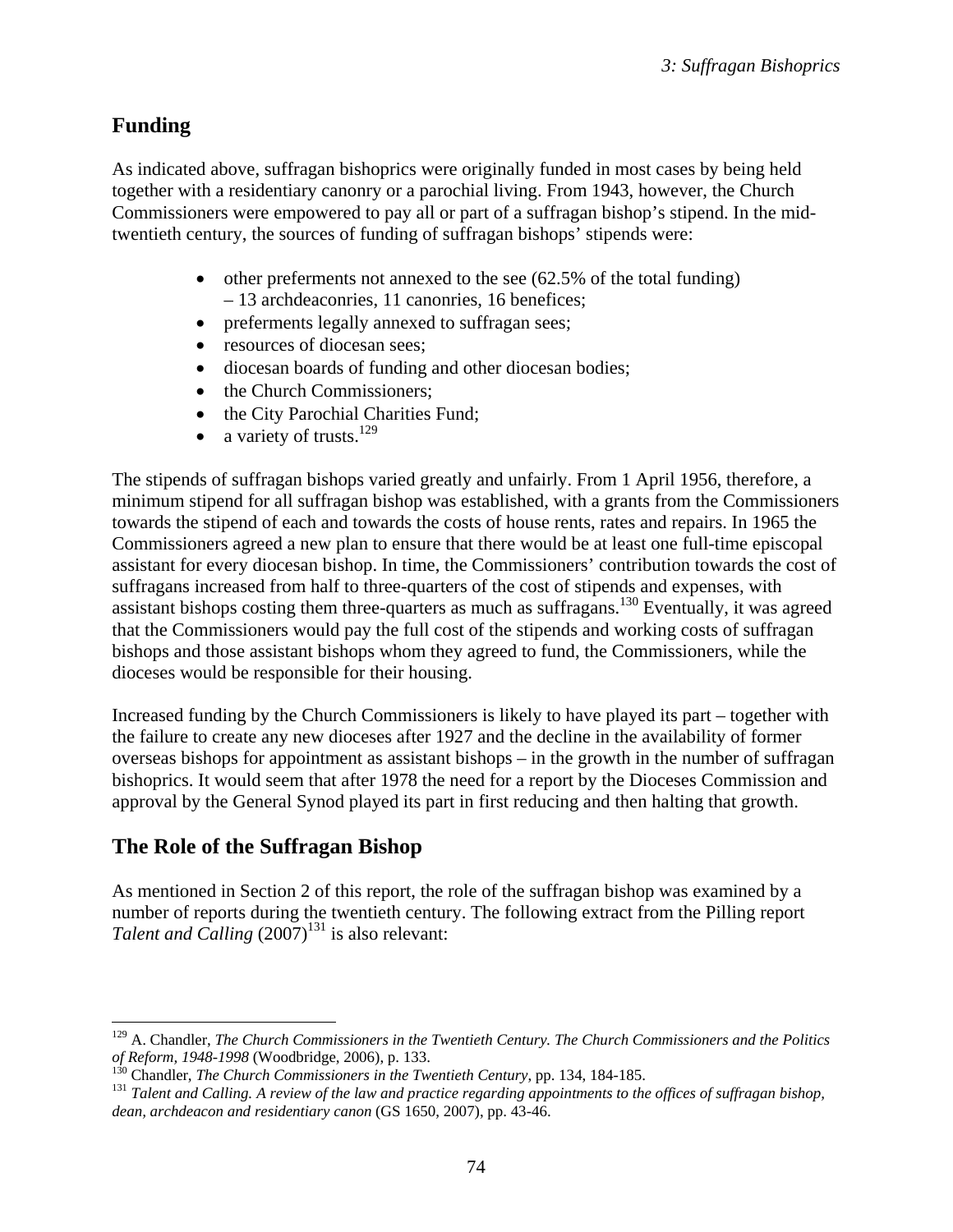- 5.1.3 The office of suffragan bishop is distinct from the other senior offices to which diocesan bishops appoint (archdeacon, dean and residentiary canon) not only in respect of the bishop's role in making the appointment but also in its nature.
- 5.2.1 One difference is that whereas the 'core' duties of archdeacons and (to some extent at least) deans and residentiary canons are laid down in canon and statute law, Canon C 20 ('Of Bishops Suffragan') merely says that a suffragan bishop is to do 'such things pertaining to the episcopal office as shall be delegated to him by the bishop of the diocese to whom he shall be suffragan' (para. 1), shall 'use, have, or execute only such jurisdiction or episcopal power or authority in any diocese as shall be licensed or limited to him to use, have, or execute by the bishop of the same' (para. 2) and shall reside in the diocese unless the bishop licenses him to live elsewhere (para. 3).
- 5.2.2 This means that the role of suffragan bishop varies considerably from diocese to diocese, and [where there is no area scheme under the Dioceses Measure  $1978^{132}$ ] may be changed by the diocesan bishop and especially by a new diocesan bishop.
- 5.2.3 Suffragan bishops may be said to fall into five different categories:

1

- suffragan bishops who give general episcopal assistance to the diocesan;
- suffragan bishops to whom the diocesan delegates responsibility for certain aspects of the life of the diocese;
- suffragan bishops to whom the diocesan delegates (informally or more formally) varying degrees of responsibility for geographical areas;
- suffragan bishops to whom oversight of geographical areas has been delegated by a scheme under the Dioceses Measure 1978;<sup>133</sup>
- the Provincial Episcopal Visitors appointed under the Episcopal Ministry Act of Synod 1993.

The only suffragan bishop who does not fall into one of these categories is the Bishop of Dover, to whom the Archbishop of Canterbury has delegated responsibility for day-today oversight of the Diocese of Canterbury as a whole (rather than just an area within it). [This delegation has been made by instrument rather than by means of an scheme under

<sup>&</sup>lt;sup>132</sup> [Under the Dioceses, Pastoral and Mission Measure 2007 the words in square brackets are no longer relevant. See the following footnote.]<br><sup>133</sup> The position on delegation of the diocesan bishop's functions to suffragan bishops is subject to section 13 of the

Dioceses, Pastoral and Mission Measure 2007. It replaces almost all the previous legislation on the subject, including that on area schemes, and gives the diocesan bishop power to delegate such of his functions as he thinks fit (with very few exceptions) to a suffragan (or assistant) bishop, either for the diocese as a whole or in relation to a particular area. In most cases the diocesan synod must approve the delegation, but the section does not require the consent of or consultation with any central church body. Existing area schemes will continue on a transitional basis, but the Measure gives the diocesan bishop power to revoke or amend them, subject to the approval of the diocesan synod.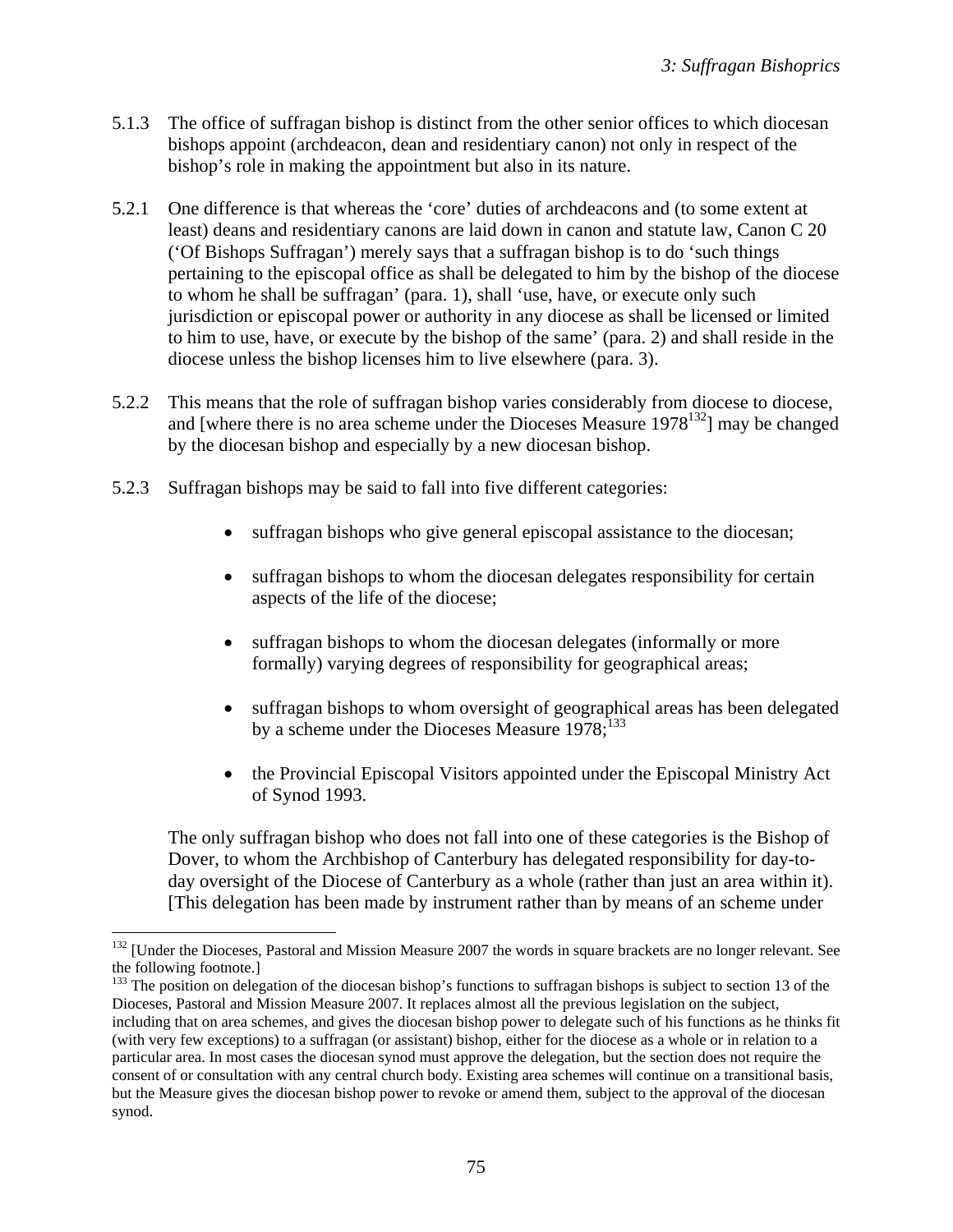the Dioceses Measure 1978 and therefore does not bind the Archbishop or his successors.]

5.2.4 There are at least two ways in which the role of suffragan bishops can be viewed.<sup>134</sup> Some emphasize the fact that legally all episcopal ministry in a diocese is exercised in virtue of powers delegated by the diocesan. On this view, the suffragan's ministry is an extension of that of the diocesan; the suffragan is involved in the diocesan's ministry and oversight, which is understood very personally. Others stress very much the suffragan's membership of a diocesan college of bishops, seeing episcopal ministry within the diocese as collegial. On this view the suffragan's ministry has its own independent basis in the ministry which is his by virtue of his ordination or consecration to the episcopate and his appointment to an episcopal see. The tendency to see the suffragan's ministry as an extension of that of the diocesan is likely to be greater where the suffragan's role is primarily one of giving general episcopal assistance to the diocesan. By contrast, the sense of an episcopal college within a diocese is likely to be greater where the suffragans are area bishops whose duties are defined by a scheme under the Dioceses Measure 1978.

1

<sup>134</sup> For a discussion of the issues, see *Episcopal Ministry: The Report of the Archbishops' Group on the Episcopate* (London, 1990), pp. 189-206: paras 423-469 and the House of Bishops Occasional Paper 'Suffragan Bishops' (GS Misc 733, 2004).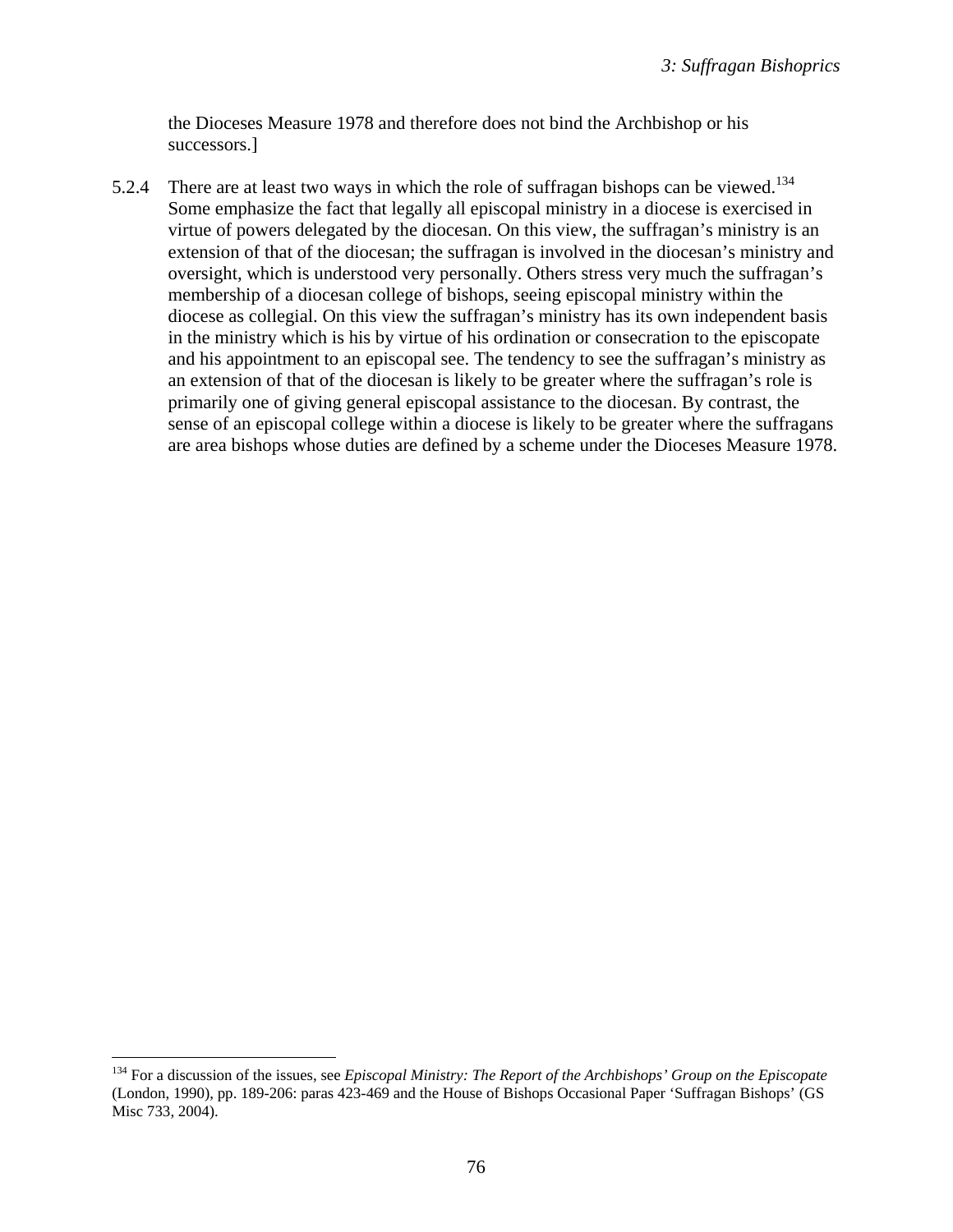## **4: The Dioceses Commission, 1978-2002**

#### **Some Reflections on the Formation of a New Dioceses Commission**

#### *by David Hebblethwaite*

- 1. The author's credentials to write on this topic are that he was Secretary to the 'old' Dioceses Commission from September 1984 to August 2002 – not the first Secretary (Keith Reading), but taking over while the initial membership under Sir William van Straubenzee was still in post. I worked with five Commissions under four chairmen. I then served as joint secretary (and later as consultant) to the working party which paved the way for the new Measure. $135$
- 2. The Dioceses Commission was the product of the Dioceses Measure 1978. It was a 'maimed' body from the outset in that it was bereft of any power to suggest proposals or to indicate areas in episcopal and diocesan organization that might benefit from review. Its function was to report (on behalf of the Church nationally) on proposals advanced by diocesan bishops for changes in diocesan boundaries, creation (or abolition) of dioceses (!), creation or revival of suffragan sees and approval of formally constituted area schemes.
- 3. It had two initial high profile achievements the London Area Scheme (1979) and the transfer of Croydon from Canterbury to Southwark (1984) – but in truth these had been largely designed in advance of the new Measure taking effect by the relevant diocesans (Ellison in London, and Stockwood and Coggan for Croydon – even though by the time it was implemented it was Bowlby and Runcie).<sup>136</sup> There followed a stream of other Area Schemes (Salisbury, Oxford, Chelmsford, Chichester, Southwark, Lichfield and Worcester<sup>137</sup>) and a trickle of further suffragans (Wolverhampton, Warwick, Ludlow, Bolton and Brixworth; and later – though quite exceptionally – Ebbsfleet, Richborough and a revived Beverley). There was also a prolonged attempt at a significant reshaping of diocesan boundaries in the West Midlands which rumbled on from the inception of the Measure (the suffragan sees of Warwick and Ludlow were a part of it) – through a major consultation exercise,<sup>138</sup> on a par with the 1960s report on diocesan structures in the South-East,<sup>139</sup> to the eventual outcome in the transfer of one deanery from Lichfield to Worcester in 1993.

<sup>1</sup> <sup>135</sup> *A Measure for Measures: In Mission and Ministry. Report of the Review of the Dioceses, Pastoral and related*

*Measures* (GS 1528, 2004).<br><sup>136</sup> See 'The Report by the Commission on the Church in Croydon' (1975) and *Diocesan Organisation in Greater*<br>*London. Report of the Archbishop's Commission* (1976).

 $^{137}$  The Worcester Area Scheme was an oddity best seen as part of the West Midlands exercise.<br> $^{138}$  See *Episcopal Care in the West Midlands. The Report of the West Midlands Bishops' Commission* (Bramcote,

Nottingham, 1987).

<sup>139</sup> *Diocesan Boundaries. Being the Report of the Archbishop of Canterbury's Commission on the Organisation of the Church by Dioceses in London and the South-East of England 1965/67* (CA 1653, 1967).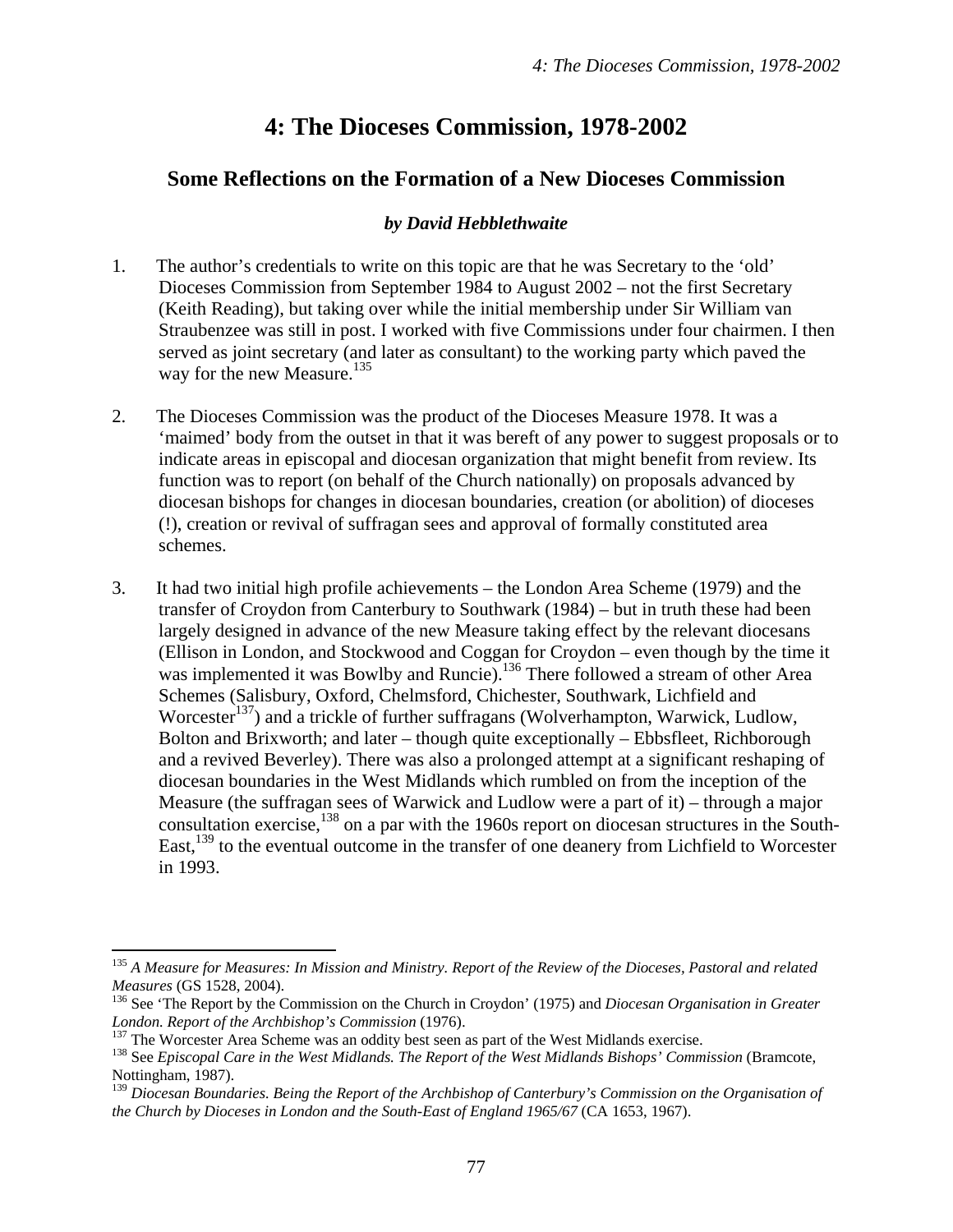- 4. The area schemes it processed fell into two distinct models. The London, Salisbury, Chichester and Oxford schemes retained geographical areas under the immediate pastoral oversight of the diocesan bishop (though only the London scheme gave the diocesan a sizeable area). The Lichfield, Southwark and Chelmsford schemes parcelled the whole diocese out to the care of suffragans, the diocesan retaining a 'general oversight'. The two models illustrate an unresolved tension between different styles of exercising episcopal ministry which are of wider ecclesiological significance. Are such schemes attempts to create what are in effect smaller dioceses without the administrative chore of doing so definitively or a mechanism for parcelling out the duties of episcopal assistants? Different diocesan bishops will, I suspect, always differ in their attitude to such matters (and no diocesan succeeding the bishop who first set up an area scheme was entirely comfortable with the model he inherited). A good many dioceses throughout the 1980s and 90s were known to be operating 'de facto' area schemes but steered well clear of setting them in the administrative straightjacket of a formal scheme (York, Manchester, Exeter, Norwich, Lincoln). It is, I judge, a wise change which has removed the formal establishment of such essentially internal administrative arrangements from the necessity of formal scrutiny at 'national' level.
- 5. The most high profile impetus for the Dioceses Measure 1978 was a perceived lack of any control over a proliferation of suffragan bishops – coupled with a growing trend towards these being full-time posts, rather than being linked with canonries or incumbencies. In truth there was no scrutiny other than a negotiation between the bishop concerned and the Crown (via Downing Street, which no doubt took soundings at Lambeth/Bishopthorpe). Among those concerned at this trend (no fewer than nineteen suffragan sees established or revived between 1945 and 1978) were the Church Commissioners, who were likely to incur added expense. There was, however, a determined lobby in the (then) new General Synod *not* to give the task of national scrutiny to the Church Commissioners, hence the establishment of an independent Commission (though bound in all cases to work closely with the Commissioners in producing a financial comment on whatever was being considered). The Commission laboured hard to bring critical scrutiny to bear on proposals for new suffragans – always pressing diocesans hard on questions of whether there really was need for their assistants to be episcopal, and the geographical and communications difficulties that might make oversight by the diocesan and existing suffragans difficult – but it was difficult to stand up to insistent diocesans who were increasingly being involved in active central church bodies and voluntary society initiatives. In any case, by 1979 few dioceses remained without have a suffragan so that refusal to agree a proposal could be characterized as 'unfair' and the move towards indigenous bishops in former overseas territories was causing the supply of assistant bishops retired from overseas to dry up. Nonetheless, by 1990 diocesan bishops were aware that the Dioceses Commission was no 'easy touch'. Its existence and delaying potential were openly resented in the House of Bishops, but since the Commission was an unavoidable obstacle to such proposals there were fewer of them and it had less and less to do in the 1990s.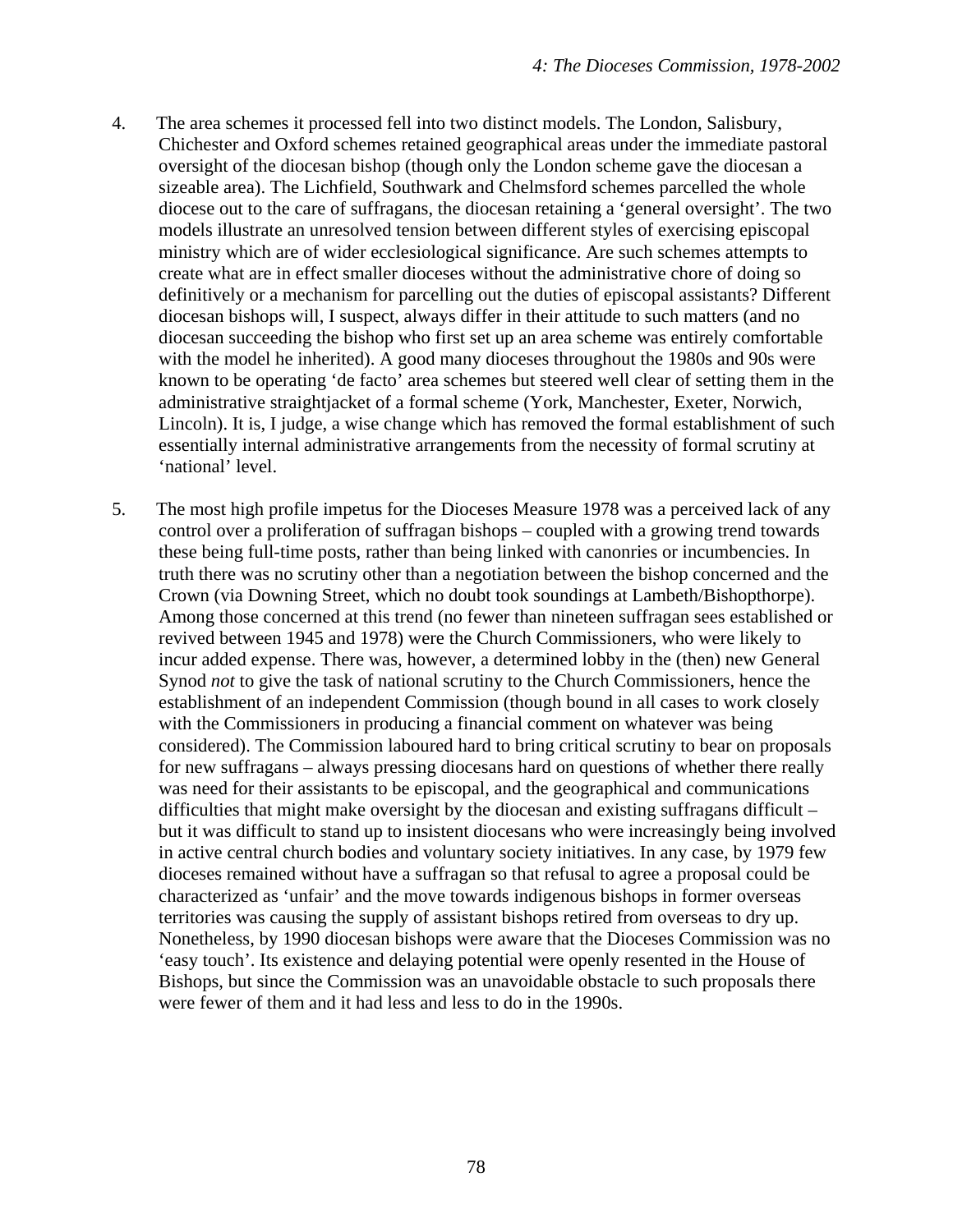- 6. The 'old' Commission made a number of reports to Synod. Two were entitled *Episcopacy*  and *The Role of the Suffragan Bishop*,<sup>140</sup> but the most substantial report came in 1990.<sup>141</sup> It is significant that although it touched on suffragan and area organization the main strand was the need for national scrutiny of proposals for boundary change (a subtext, also related to territoriality, was a need to hold together proposals for new episcopal posts and proposals for archdeaconries – no concern of the Dioceses Commission – which have been increasing in number at an even faster rate than suffragans). Just before the 1990 report the Commission had been involved in vetting proposals for a fourth suffragan for Chelmsford<sup>142</sup> and had (straining its powers to be involved to the utmost) vainly tried to explore the seeming insurmountability of the River Lea, being reluctant to sanction a new post to minister to Outer London boroughs without reference to the relatively small territory assigned to the Bishop of Stepney in London. That exercise greatly frustrated the Commission since the only way to promote any consideration of *diocesan* boundaries (as opposed to areas within a diocese) was if neighbouring diocesan bishops co-operated to bring forward proposals, and that had not happened since the Croydon transfer.
- 7. The climate (financial, ecclesiological and sociological) has changed since 1990 and it is a boon that the new Measure allows a new Commission to look at such issues without being asked to comment on already formulated proposals coming from diocesan bishops in post. That is not to say that the task will be easy. No national body can fully enter into issues of local loyalty and sentiment (the protracted consultations in the West Midlands proved that) and the radical and largely imposed changes in diocesan patterns of the 19th Century are no longer possible in an age when all must be consulted at every stage. It must, however, be right for a national body with a wider perspective at the very least to pose pertinent questions as to the continuing viability of the existing pattern of dioceses. The tension will undoubtedly continue between the 'ideal' early model of the small city-size dioceses of Italy and Gaul in the early centuries and the large, varied and viable fiefdoms of later centuries in Northern Europe (of which historically England is a part). The provisions for ensuring shared administration in the new Measure need to be used to minimize such tensions.
- 8. A final thought from experience of the 'old' Measure. The 1978 Measure devoted much attention to the need for diocesan and *cathedral* structures in any new diocese. When new dioceses proliferated in the second half of the nineteenth century up until 1928, there was little attention paid (after St Albans and Truro in 1877) to full cathedral establishments. Since the early 1930s (after the last crop of new dioceses) there has been increasing attention to standardizing the nature of cathedral establishments, and that – including the potential dismantling of cathedral establishments if they are no longer ideally located (Ripon, Southwell) – could be a powerful factor inhibiting flexibility in changing patterns of diocesan organization. Despite the lack of 'standardization' the sheer pressure of local sentiment led to immense work and effort on behalf of new cathedrals from 1880 onwards.

 $\overline{a}$  $140$  'Episcopacy and the Role of the Suffragan Bishop. A report by the Dioceses Commission' (GS 551, 1983); 'Episcopacy and the Role of the Suffragan Bishop. A second report by the Dioceses Commission' (GS 697, 1985).<br><sup>141</sup> 'The Dioceses Measure 1978: A Review. Report by the Dioceses Commission' (GS 925, 1990).<br><sup>142</sup> Although t

new archdeaconry was created.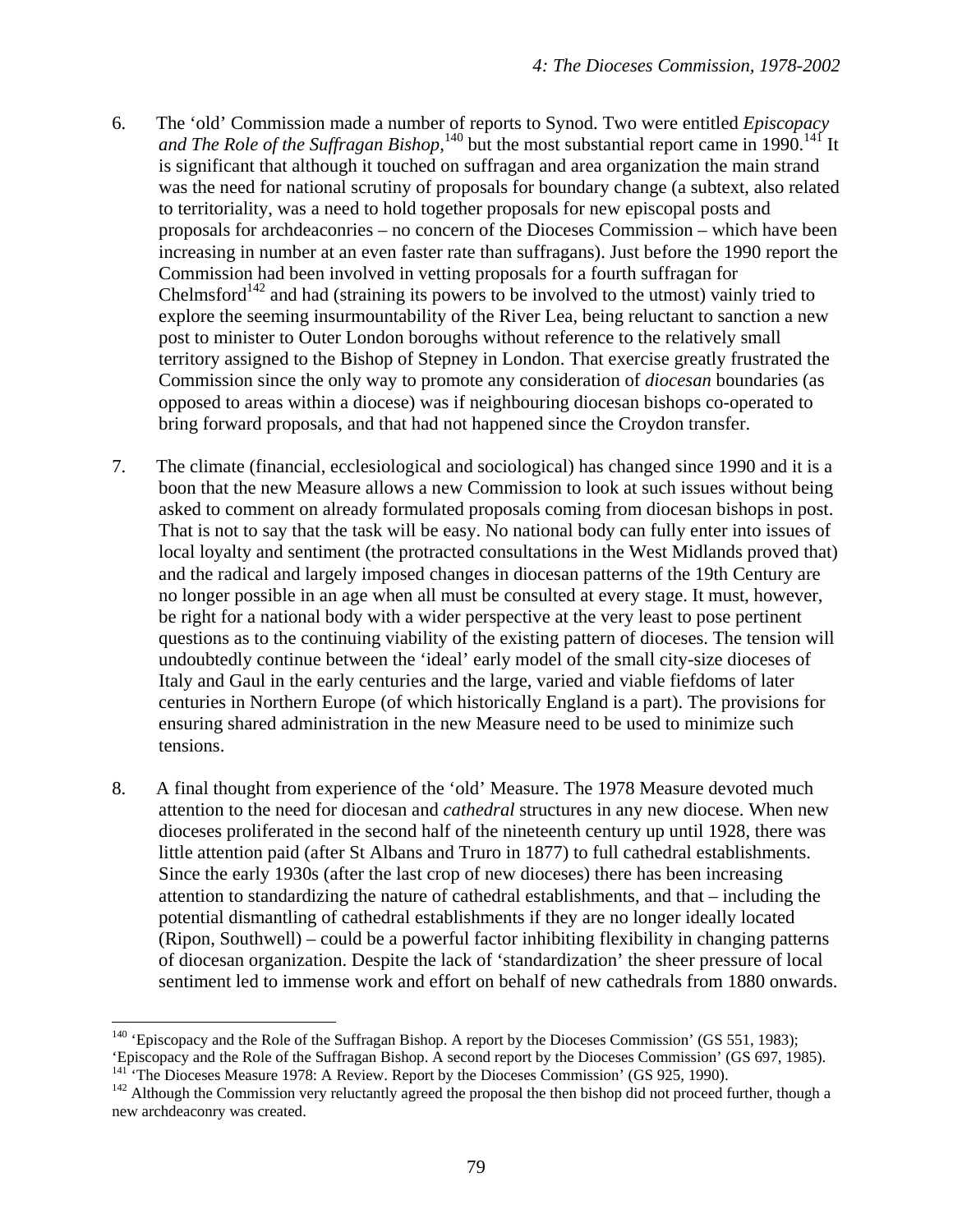Wherever any future bishop chooses to locate his cathedra will surely trigger equivalent effort, despite any exhortation to 'travel light' in structures. There needs to be careful thought about the location of the 'diocesan centres' in any reconfiguration: 'co-cathedrals' rather than 'pro-cathedrals' or 'ex cathedrals'.

9. These paragraphs are offered in some hope that the new arrangements might be better suited to their purpose than the old and to preserve the memory that the 'old' Commission was not as supine or as spineless as it was popularly supposed to have been. One thing is certain: any change in diocesan structures will be mired in controversy. My hope is that good ecclesiology, not economic pressure, will be the guiding principle for the future.

J. D. HEBBLETHWAITE *Secretary of the Dioceses Commission, 1984-2002* 

April 2008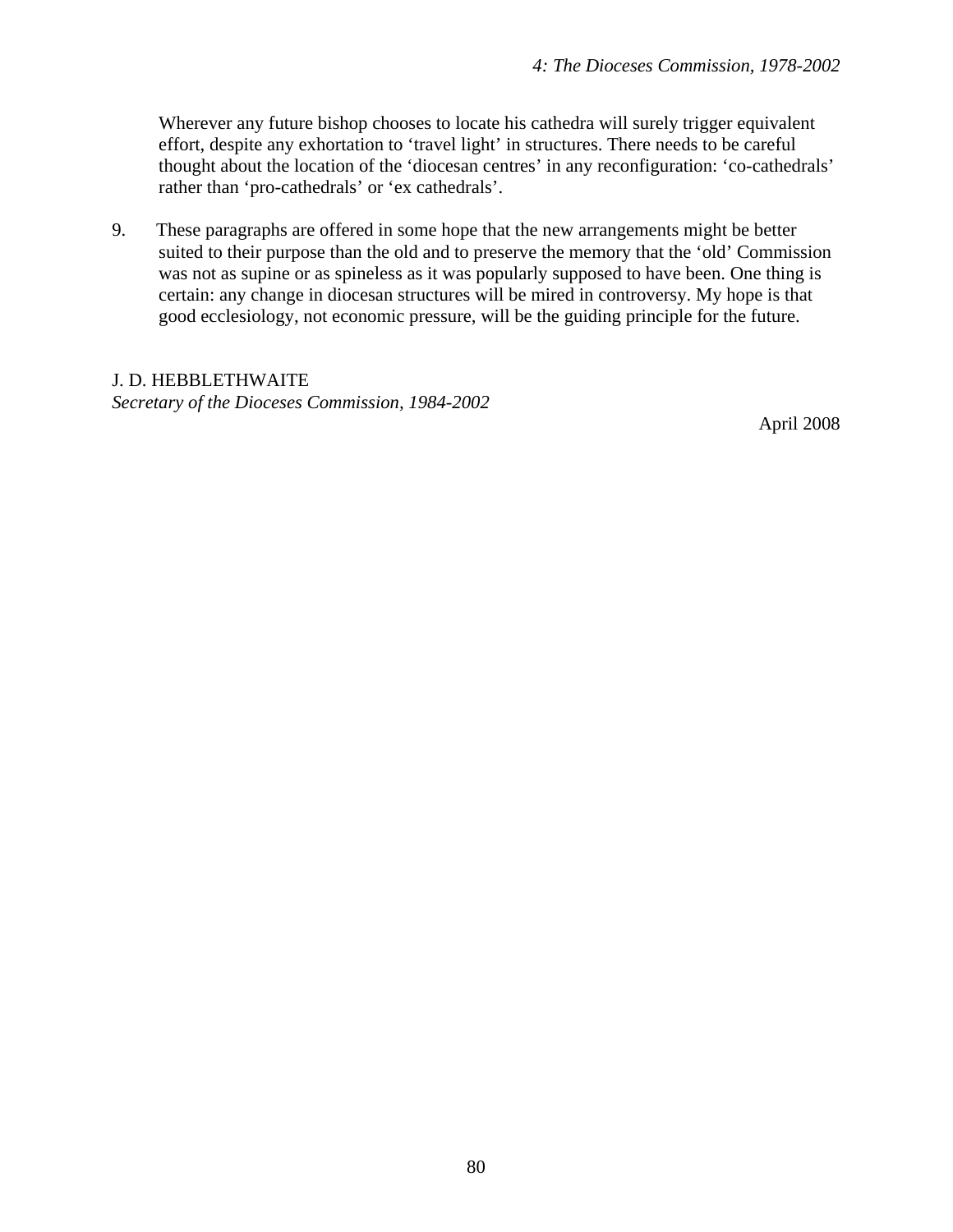## **Reports by the Dioceses Commission, 1978-2008**

#### **(a) General**

'Episcopacy and the Role of the Suffragan Bishop. A report by the Dioceses Commission' (GS 551, 1983)

'Episcopacy and the Role of the Suffragan Bishop. A second report by the Dioceses Commission' (GS 697, 1985)

'The Dioceses Measure 1978: A Review. Report by the Dioceses Commission' (GS 925, 1990)

#### **(b) Re-organization**

Transfer of Croydon Archdeaconry (GS 637A, 1984) Transfer of Himley Deanery (GS 1031, 1993)

#### **(c) Area Schemes**

London (GS 418, 1979) Salisbury (GS 489. 1981) Chelmsford (GS 597, 1983) Oxford (GS 658, 1984) Chichester (GS 662, 1984) Southwark (GS 978, 1991) Lichfield (GS 1029, 1992) Worcester (GS 1030, 1992); Worcester (recission of area scheme: GS 1445, 2002)

#### **(d) Suffragan Bishoprics**

Lichfield (GS 389, 1978) – Wolverhampton Coventry (GS 426, 1979) – Warwick Hereford (GS 446, 1980; GS446A, 1981) – Ludlow Manchester (GS 579, 1983) – Bolton Peterborough (GS 782, 1987) – Brixworth Provincial Episcopal Visitors (GS 1086, 1993) – Beverley, Ebbsfleet, Richborough *The report on the Chelmsford proposal mentioned in the text was never published since the Bishop did not pursue it. There were also unpublished reports on proposals from Leicester, Peterborough, Newcastle and Europe.* 

#### **(e) Annual Reports**

In addition to the reports listed above, attention is drawn to the succession of somewhat dry but, to the perceptive, interesting annual reports.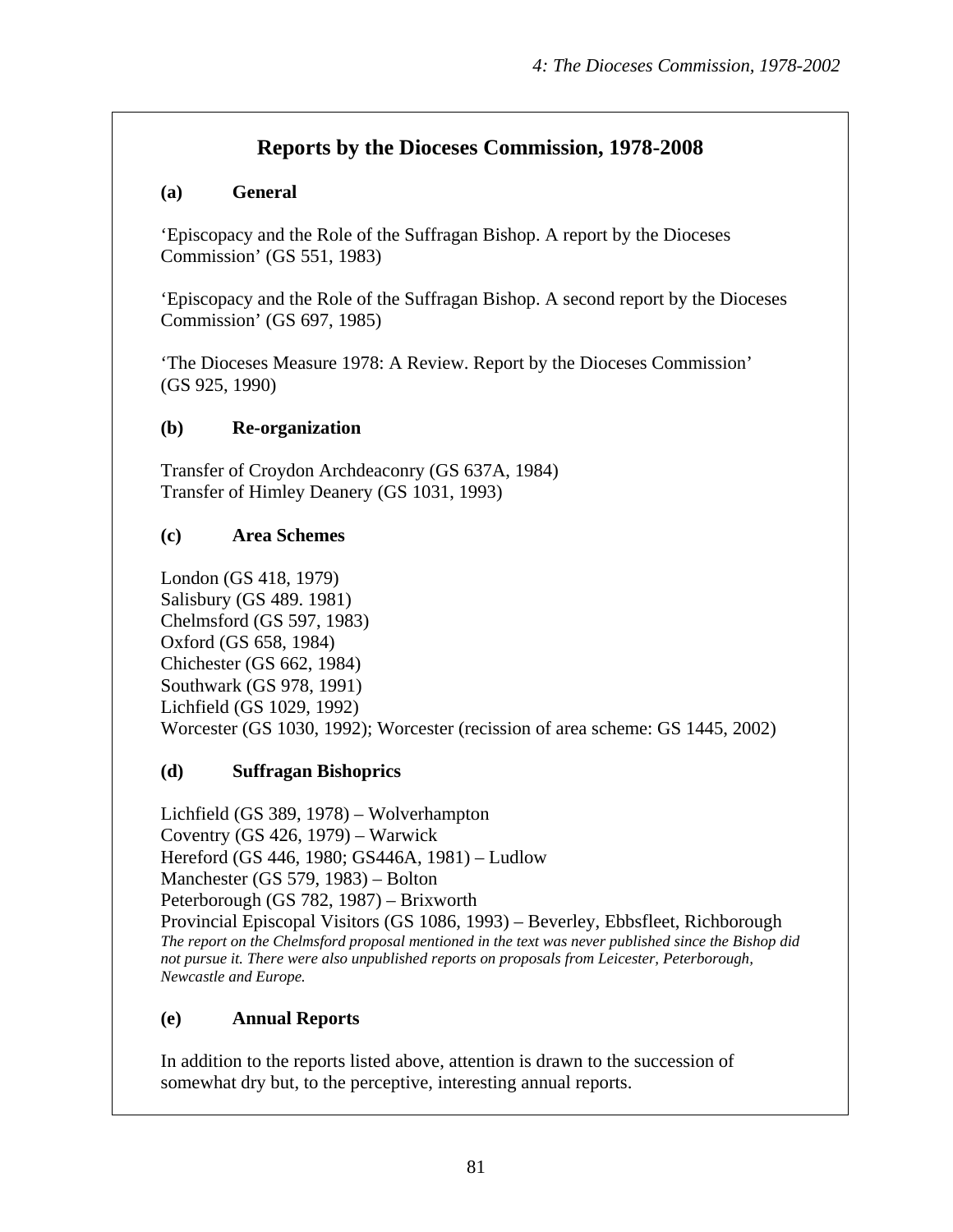# **5: Cathedrals: An Historical Note †**

1. Cathedrals have a diverse history which has strongly influenced the diversity in the roles and responsibilities of their deans (and provosts) and residentiary canons. This note aims to offer a (necessarily highly selective) overview of that history.

#### **Old Foundation Cathedrals**

- 2. Before the Reformation, the following nine English cathedrals were staffed by 'secular' clergy (i.e. clergy who were not members of religious orders): Chichester, Exeter, Hereford, Lichfield, Lincoln, London (St Paul's), Salisbury, Wells, York. These cathedrals survived the Reformation intact and came to be known as 'Cathedrals of the Old Foundation'.
- 3. The canons of Old Foundation cathedrals were also prebendaries i.e. their income came from individual endowments ('prebends'), consisting of lands and the right to collect rents, fees and tithes from parishes. The number of prebends ranged from 22 (Wells) to 58 (Lincoln). The chief dignitaries in each cathedral – the *quattuor personae*, 'cornerstones' of their spiritual and material fabric – were the dean, the precentor (who ranked next after the dean), the chancellor and the treasurer. Each of these commonly had a deputy (respectively, the sub-dean, the succentor, the vice-chancellor and the sacrist). Archdeacons were sometimes also prebendaries and commonly also had stalls in choir next to those of the great officers. A small number of the prebendaries (varying from four to eight, but generally six or seven) were designated as residentiary canons and required to reside at the cathedral for part of the year; these had a share in the common funds of the cathedral in addition to their individual prebends.<sup>143</sup>

## **Former Cathedral Priories**

- 4. The other ten pre-Reformation English cathedrals were monastic foundations cathedral priories. Nine of these were Benedictine priories and one (Carlisle) a priory of Augustinian canons. The priories were headed by a prior, with a sub-prior to perform his duties when he was absent (at Durham there was a third and at Canterbury and Winchester a third and a fourth prior). Responsibility for various aspects of the cathedral priory's life rested with up to twenty-five 'obedientiaries' including the sacristan or sacrist, precentor and receiver, and their assistants or subordinates such as the sub-sacrist and the succentor.<sup>144</sup>
- 5. Two of the cathedral priories Bath and Coventry were simply dissolved in 1539, since the Bishop of Bath and Wells and the Bishop of Coventry and Lichfield each had a second, secular cathedral (at Wells and Lichfield respectively), but in 1538 Norwich

<sup>†</sup> Reproduced from *Talent and Calling. A review of the law and practice regarding appointments to the offices of* suffragan bishop, dean, archdeacon and residentiary canon (GS 1650, 2007), Appendix IV.<br><sup>143</sup> S. Lehmberg, *English Cathedrals: A History* (London and New York, 2005), pp. 81-84.<br><sup>144</sup> Lemberg, *English Cathedrals*, pp. 92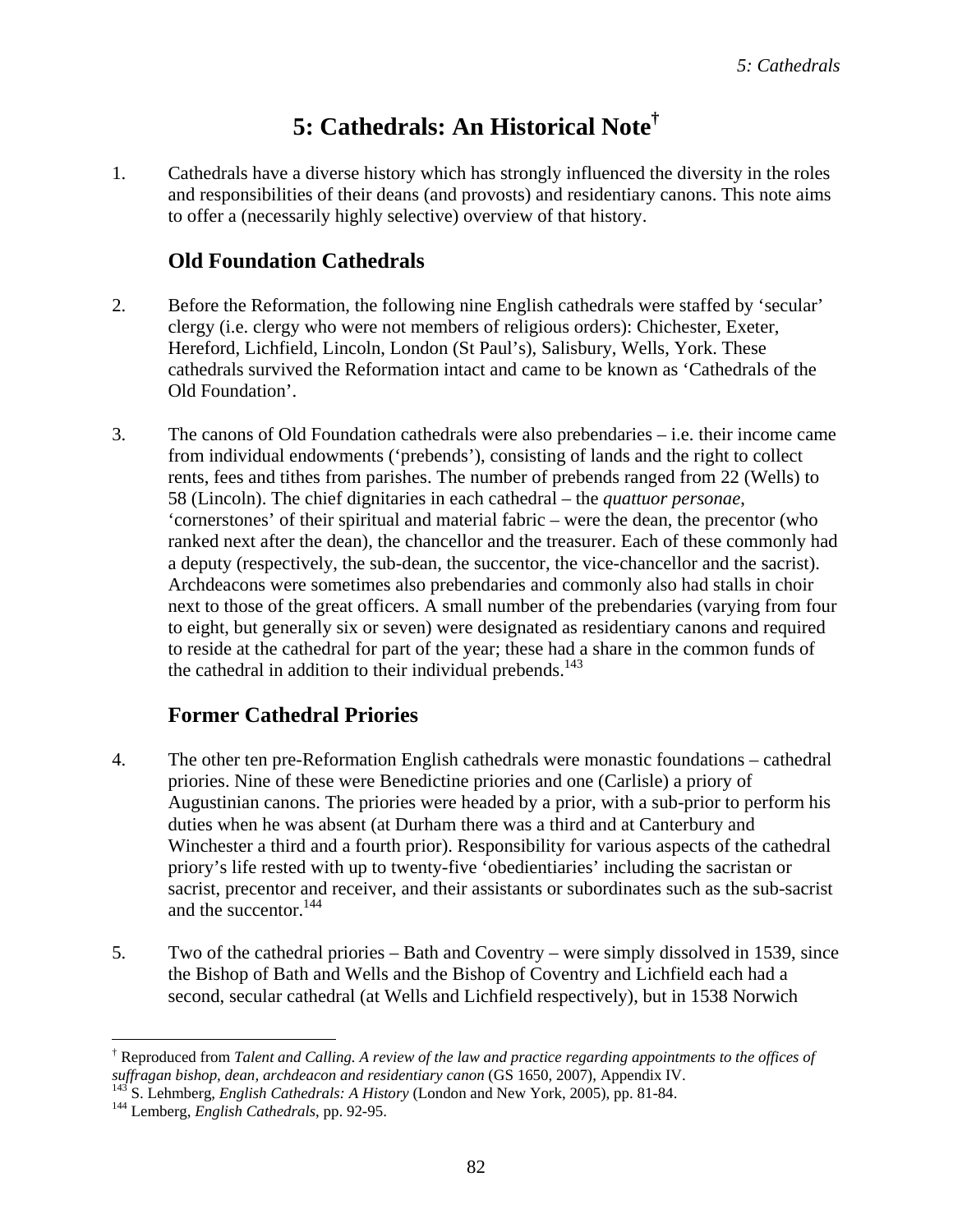Cathedral and 1541-2 the other seven were transformed into secular cathedrals: Canterbury, Carlisle, Durham, Ely, Norwich, Rochester, Winchester, Worcester.

#### **Other New Foundation Cathedrals**

- 6. Henry VIII also founded six new dioceses in 1540-2: Bristol, Chester, Gloucester, Oxford, Peterborough and Westminster (suppressed in 1550). Chester, Gloucester, Peterborough and Westminster had as their cathedrals former Benedictine abbeys which had been dissolved in 1539-40. Bristol Cathedral was a former Augustinian Abbey, dissolved in 1539. Osney Abbey, another Augustinian abbey, was replaced by Christ Church as the cathedral for Oxford in 1546.
- 7. The thirteen cathedrals founded or re-founded by Henry VIII are known as 'Cathedrals of the New Foundation'.

#### **The Reforms of 1840**

8. The Ecclesiastical Commissioners Act 1840 abolished non-residentiary prebends and limited the number of residentiary canons to eight (Christ Church, Oxford), six (Canterbury, Durham, Ely), five (Exeter and Winchester) or four (all other cathedrals). In some cases, these numbers were later further reduced.

#### **Modern Cathedrals: 1836-1877; Liverpool and Guildford Cathedrals**

- 9. The cathedrals of the two new dioceses founded in the first half of the nineteenth century were both already collegiate churches. The church of SS Peter and Wilfrid, Ripon, which had belonged to a house of Augustinian Canons until the dissolution of the monasteries, had been refounded as a collegiate church by James I in 1604. In 1836 it became the cathedral of the new diocese of Ripon, its dean and prebendaries becoming the first dean and chapter. The parish church of Manchester was a collegiate church from 1422. The college was dissolved in 1547 but refounded in 1578. In 1847 it became the cathedral of the new diocese of Manchester, its dean and prebendaries becoming the first dean and chapter. These two churches were both parish churches.
- 10. St Mary's, Truro was constituted as the cathedral for the new Diocese of Truro, founded in 1877, but in fact a new cathedral was built. This incorporated, as an additional sideaisle, the south aisle of St Mary's, which continued to be the parish church. A dean and chapter were created, though the Bishop of Truro was dean until 1960. Also in 1877 St Albans Abbey, which had become a parish church in 1553, became the cathedral for the new Diocese of St Albans. A deanery (but not a chapter) was erected by the Crown in 1900.
- 11. A new cathedral was also built for the Diocese of Liverpool, founded in 1880. As in Truro, the bishop initially acted as dean – in this case, until 1931. A third newly-built cathedral is that of Guildford, completed in 1961, when the first dean was appointed. As completely new buildings, Liverpool and Guildford Cathedrals are not parish churches.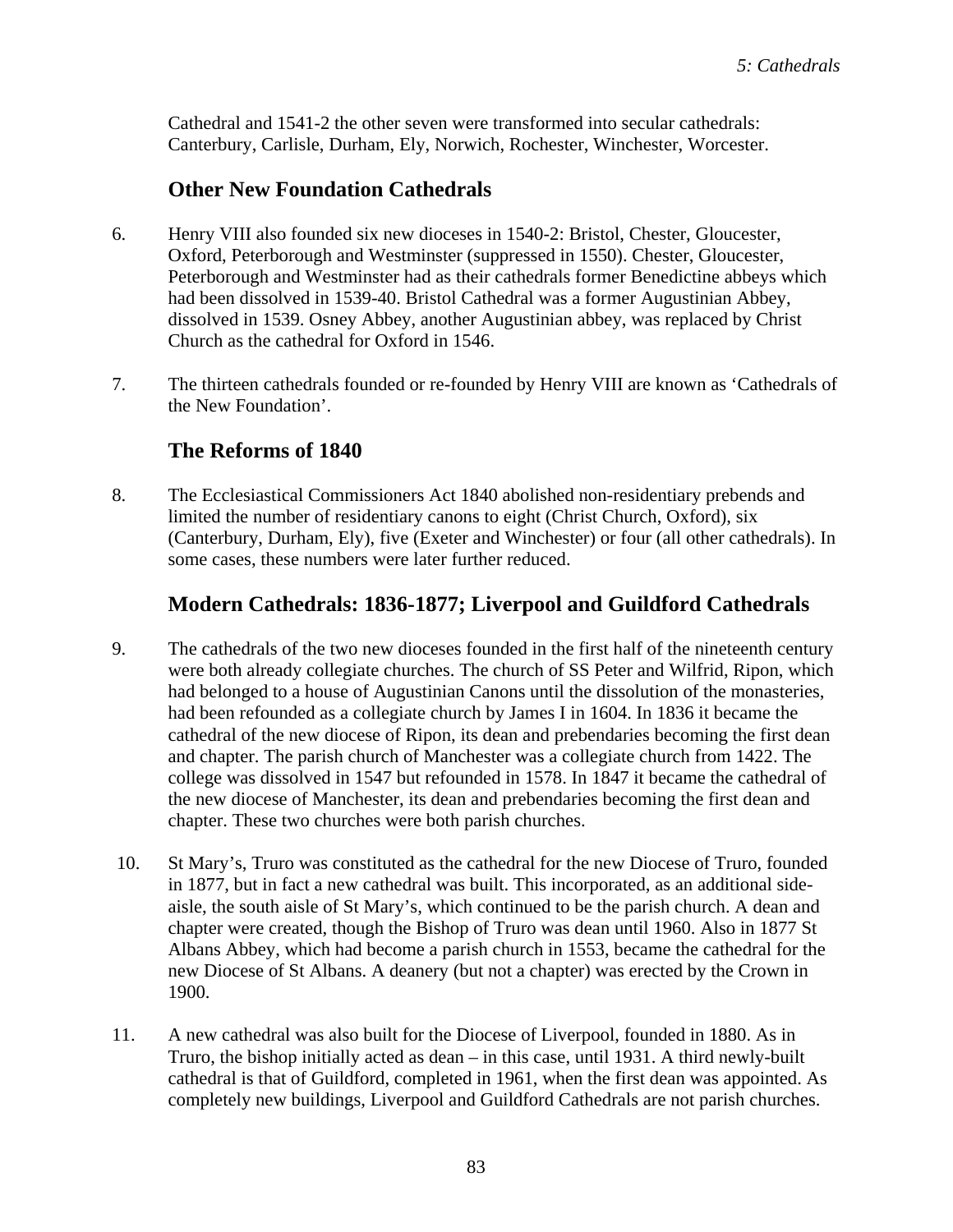#### **'The Parish Church Cathedrals'**

- 12. The other fourteen English cathedrals (all of them cathedrals of dioceses created in or after 1882) are commonly known as 'parish church cathedrals'. The Cathedral and Abbey Church of St Alban also fell within the definition of a 'parish church cathedral' in the Cathedrals Measure 1963 (now repealed), and falls within the corresponding provision in the Cathedrals Measure 1999, in that although it had both a dean and a chapter before the 1999 Measure it did not have a corporate body known as 'the dean and chapter'.
- 13. The description of these churches as 'parish church cathedrals' is misleading; on the one hand, not only St Albans but also the other cathedrals established between 1836 and 1877 – Manchester, Ripon and Truro – all have parishes, whereas, on the other hand, the Newcastle parish has no residents and eight of the other thirteen parishes have very small populations of less than 750 (in 1993: 10, 20, 72, 150, 250, 354, 456 and 637), the proportion of the regular congregation drawn from the parish being negligible in all cases but one.<sup>145</sup> However, these fourteen cathedrals continue to be distinct from the others in a way that is related to their status as parish churches, in that in each case the parish has an incumbent who is dean of the cathedral by virtue of being the incumbent of the parochial benefice.
- 14. The cathedrals concerned are: Newcastle (1882), Southwell (1884), Wakefield (1888), Southwark (1905), Birmingham (1905), Sheffield (1913), St Edmundsbury (1913), Chelmsford (1914), Coventry (1918), Bradford (1919), Blackburn (1926), Derby (1927), Leicester (1927), Portsmouth (1927).
- 15. Of these parish church cathedrals, Southwell Minster is perhaps the most distinctive historically speaking, in that it was a collegiate church, dissolved in 1540, re-founded in 1585 but again dissolved under the Ecclesiastical Commissioners Act 1841.
- 16. The *Report of the Cathedrals Commission* (1927) gives the following information about the clergy of the first ten 'parish church cathedrals' in  $1927$ :<sup>146</sup>

| Newcastle | four canons (the vicar, the archdeacon and two others)                                                                                  |
|-----------|-----------------------------------------------------------------------------------------------------------------------------------------|
| Southwell | rector and two curates                                                                                                                  |
| Wakefield | four canons (the vicar, two archdeacons and a canon missioner)                                                                          |
| Southwark | dean (the bishop) and six canons<br>(only the rector and diocesan missioner being stipendiary and only<br>the rector actually resident) |

<sup>145</sup> *Heritage and Renewal: The Report of the Archbishops' Commission on Cathedrals* (London, 1994), p. 59

<sup>(</sup>Bradford reported that 10% of its regular congregation was drawn from its parish population of 354).<br><sup>146</sup> Report of the Cathedrals Commission appointed in pursuance of a Resolution of the National Assembly of the *Church of England* (London, 1927), ii, 21-326.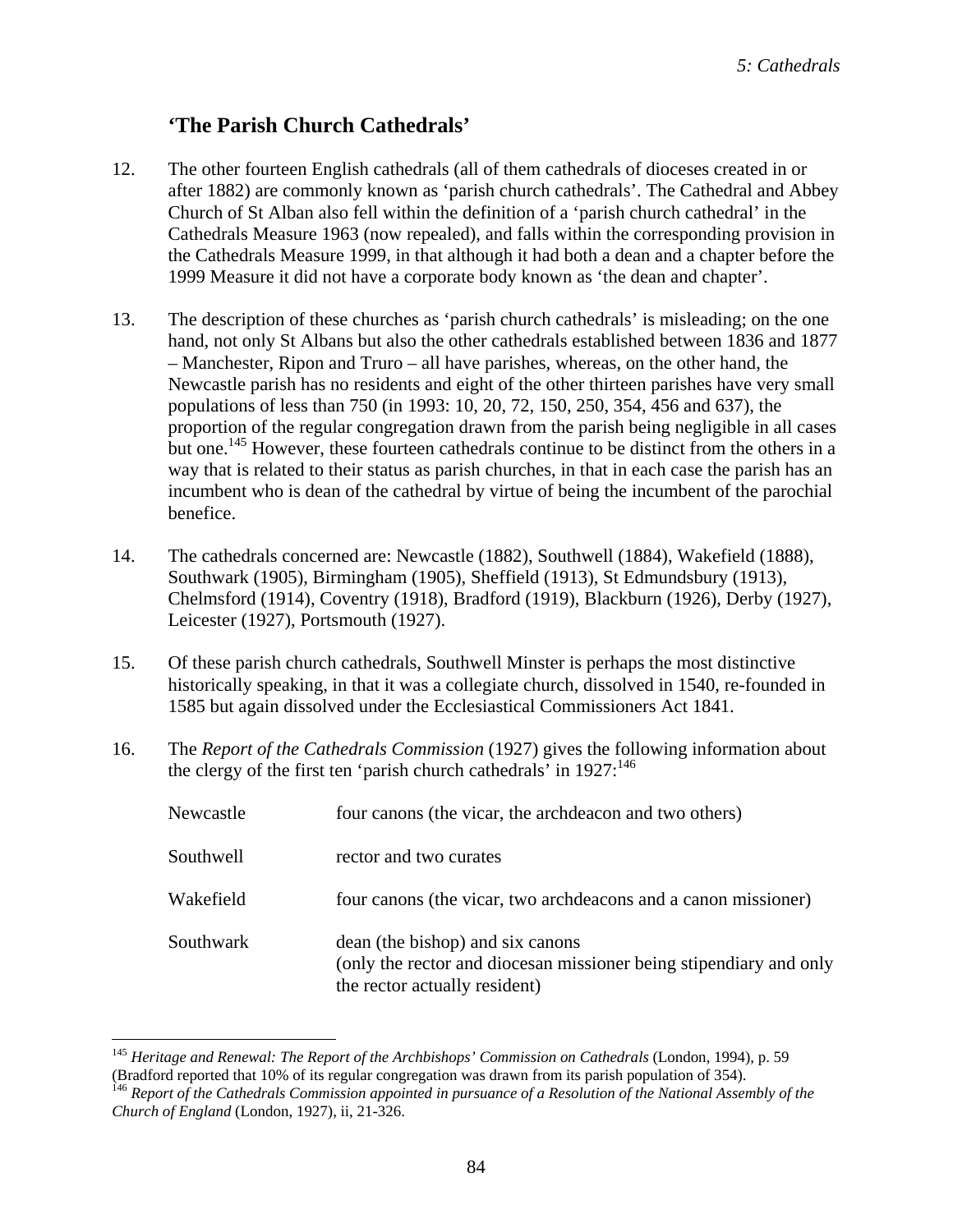| Birmingham       | acting dean (the rector, also assistant bishop)<br>and 24 honorary canons |
|------------------|---------------------------------------------------------------------------|
| <b>Sheffield</b> | vicar and two assistant clergy                                            |
| Bury St Edmunds  | vicar                                                                     |
| Chelmsford       | sub-dean (the rector) and three curates<br>(one called 'the precentor')   |
| Coventry         | dean (the bishop); sub-dean (the vicar) and 24 honorary canons            |
| <b>Bradford</b>  | vicar and two curates                                                     |

17. In 1927, therefore, most of these cathedrals were essentially run by an incumbent, supported by one or more assistant curates.

#### **The Cathedrals Measures**

- 18. Under the Cathedrals Measure 1931, constitutions were established and statutes made by 1942 for all cathedrals (except Christ Church, Oxford). In the case of parish church cathedrals, the establishment of a chapter was optional. In line with a recommendation of the Cathedrals Commission,<sup>147</sup> the Measure required that the incumbent of a parish church cathedral should be styled 'the Provost', whether or not there was a chapter).
- 19. Most of the Cathedrals Measure 1931 was replaced by the Cathedrals Measure 1963. This perpetuated the differences in the governance of 'dean and chapter' and 'parish church' cathedrals (all of which were now to have a chapter). It also provided that in each cathedral the holders of two residentiary canonries should be engaged exclusively on cathedral duties, though the constitution and statutes could provide for this to be reduced to one 'until such time as the bishop may determine after consultation with the administrative body'.

## **The Cathedrals Measure 1999**

20. The Cathedrals Measure 1999 resulted from the work of the Archbishops' Commission on Cathedrals, chaired by Lady Howe of Aberavon, which reported in 1994. This recommended that 'the distinction between "dean and chapter" and "parish church" cathedrals should be ended and a single broad system of governance for all cathedrals introduced, capable of flexible adaptation to suit local circumstances' and that the senior clergy member of all administrative chapters should in future be known as 'the dean'.<sup>148</sup>

<sup>147</sup> *Report of the Cathedrals Commission*, i, 43. 148 *Heritage and Renewal*, p. 179.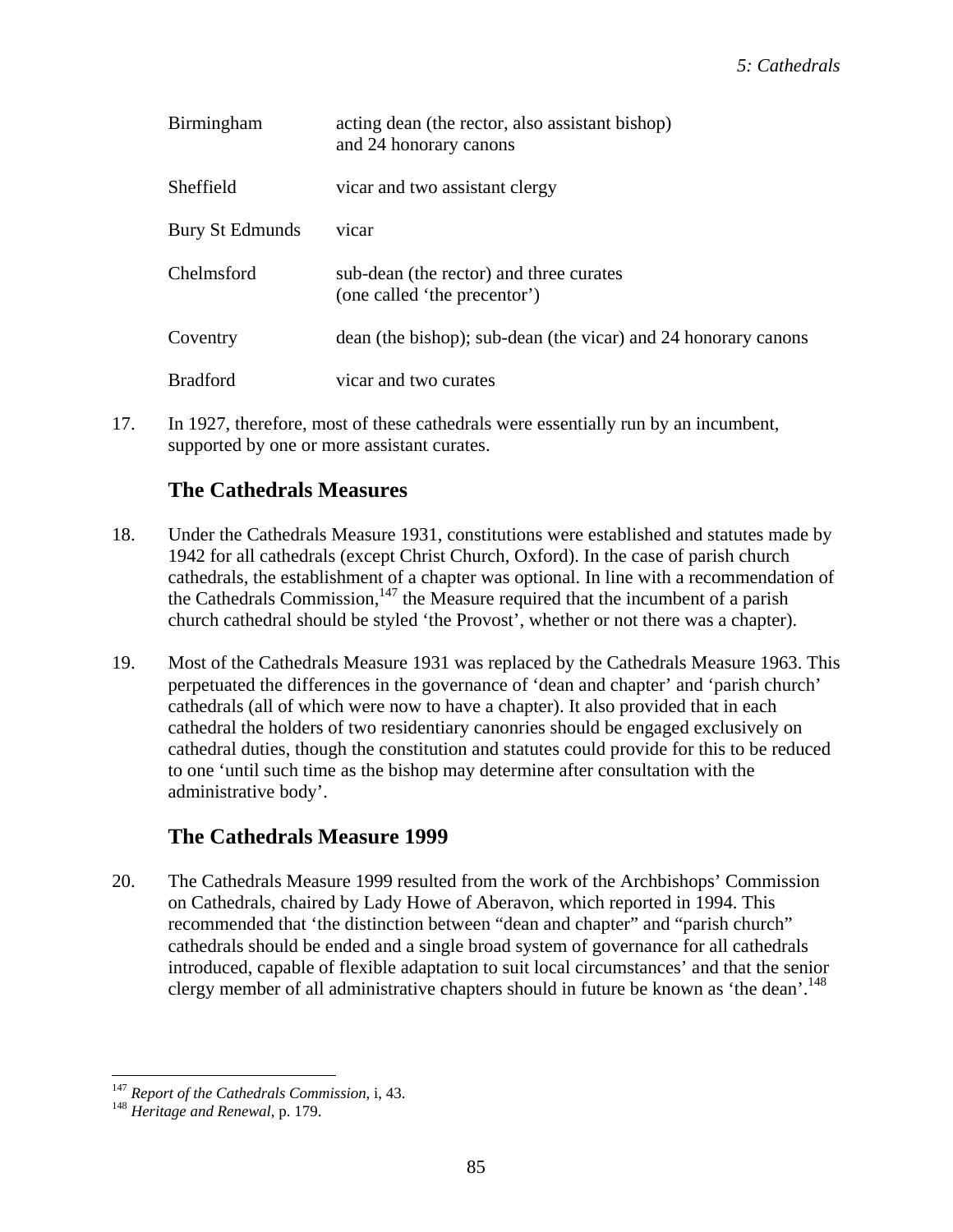- 21. The Measure applies to all English cathedrals (other than Christ Church, Oxford) without distinction and provides that 'the principal dignitary of the cathedral, next after the bishop, shall be known as the dean'. The effect of the Measure's provisions regarding deans was generally to increase the powers of the deans of the former 'dean and chapter' cathedrals; the dean is to have a casting vote in chapter meetings and 'as chairman of the Chapter to govern and direct on its behalf the life and work of the cathedral', and without his consent the cathedral's services cannot be altered, its budget settled or chapter decisions taken in his absence implemented. These powers are, however, less than those that were generally enjoyed by provosts (who, as indicated above, had – at least in the fairly recent past – been incumbents assisted by assistant curates). Where the parochial church councils of parish church cathedrals had not previously been abolished, they were abolished by the Measure.
- 22. Although there is now a common framework for the governance of all cathedrals, within that framework there remains scope for a significant degree of diversity. This makes it possible for many of the historic differences between the different types of cathedral to continue to exist. The Measure also provides that where the constitution of a cathedral provided for the appointment of a dean to be by Her Majesty, the constitution shall continue to so provide, but that in any other case the incumbent of the benefice which comprises the parish of which the cathedral is the parish church shall be the dean. It would therefore not be correct to say that the Measure completely removed the distinctions between the different types of cathedral.

## **Right of Appointment to Deaneries†**

23. The position regarding the right to appoint to deaneries may be summarized as follows. The Crown appoints the deans of all the cathedrals of dioceses founded before 1882, together with the Deans of Liverpool and Guildford (the only cathedrals of more recently founded dioceses which are not parish churches) – 28 deans in all.<sup>149</sup> The Bishop appoints the dean of twelve cathedrals which are parish churches, and the deans of two other parish church cathedrals, Bradford and Sheffield, are appointed by independent trustees.

 $\overline{a}$  $\dagger$  This section is adapted from *Talent and Calling*, sections 2.4 and 2.5.

<sup>&</sup>lt;sup>149</sup> Before the Reformation, deans were elected by the cathedral chapter, as were the priors of cathedral priories, though the chapter was required to elect the candidate nominated by the Crown. This system was retained by Henry VIII in the case of the Old Foundation cathedrals, but the deans of New Foundation cathedrals were appointed by Letters Patent. The Ecclesiastical Commissioners Act 1840 abolished the election of deans of Old Foundation cathedrals; in future, they too were to be appointed by Letters Patent.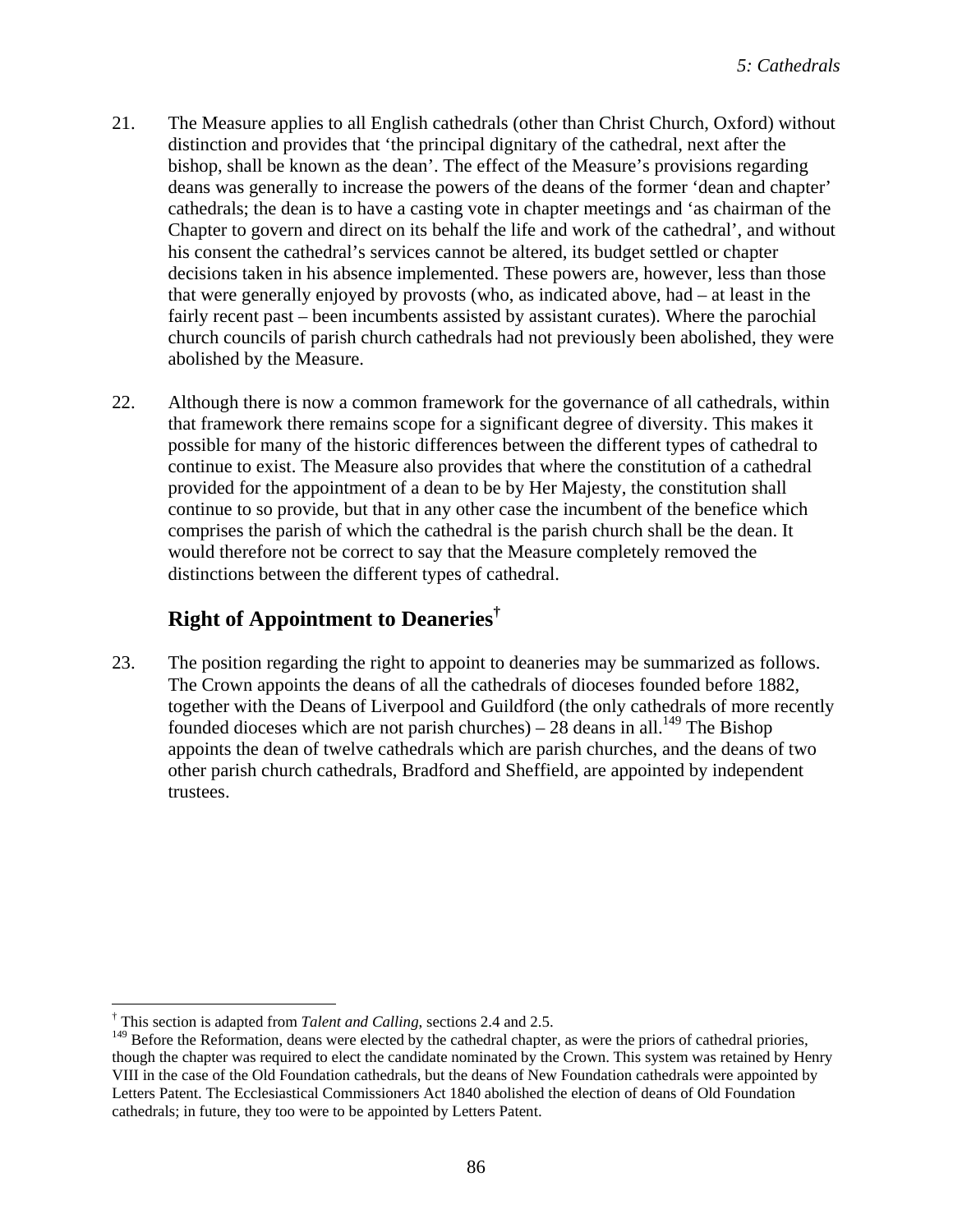#### **Cathedrals whose Deans are appointed by the Crown**

- 24. With regard to their origins, the cathedrals whose deans are appointed by the Crown may be grouped as follows:
	- Old Foundation cathedrals:

Chichester, Exeter, Hereford, Lichfield, Lincoln, London (St Paul's), Salisbury, Wells, York (9)

- New Foundation cathedrals which were formerly cathedral priories, re-founded as non-monastic cathedrals in 1538, 1541 or 1542: Canterbury, Carlisle, Durham, Ely, Norwich, Rochester, Winchester, Worcester (8)
- New Foundation cathedrals of dioceses established in 1541 or 1542: Bristol, Chester, Gloucester, Oxford, Peterborough (5)
- Cathedrals of dioceses founded between 1836 and 1877: Ripon, Manchester, Truro, St Albans (4)
- Modern non-parochial cathedrals: Liverpool, Guildford (2)

The Cathedrals Measure 1999 established a common framework for the governance of all cathedrals except Christ Church, Oxford (to which the Measure does not apply), but within that framework there remained scope for a significant degree of diversity. Some of the variations between the cathedrals reflect their different histories and traditions.

- 25. The Cathedrals Measure also requires that 'Where, immediately before the relevant date, the constitution of a cathedral provided for the appointment of the dean to be by Her Majesty the constitution shall continue so to provide.<sup>'150</sup>
- 26. None of the cathedrals founded before the nineteenth century is a parish church as such, though parts of several of them have at some time been used as parish churches, and in some there were small parish churches in the close. (The parish of St Mary-in-the-Marsh, Norwich, which covers the cathedral close, still exists, though without a separate parish church, and one of the residentiary canons of the cathedral is its priest-in-charge.)
- 27. Ripon and Manchester Cathedrals are parish churches and Truro Cathedral incorporates the south aisle of St Mary's parish church, which continues to be the parish church of St Mary's parish. The Deans of Ripon, Manchester and Truro are appointed as such by the Crown and are *ex officio* incumbents of the parochial benefices concerned, so that the provisions of the Patronage (Benefices) Measure 1986 do not apply to their appointments.

 $150$  Cathedrals Measure 1999, s. 9(2)(a).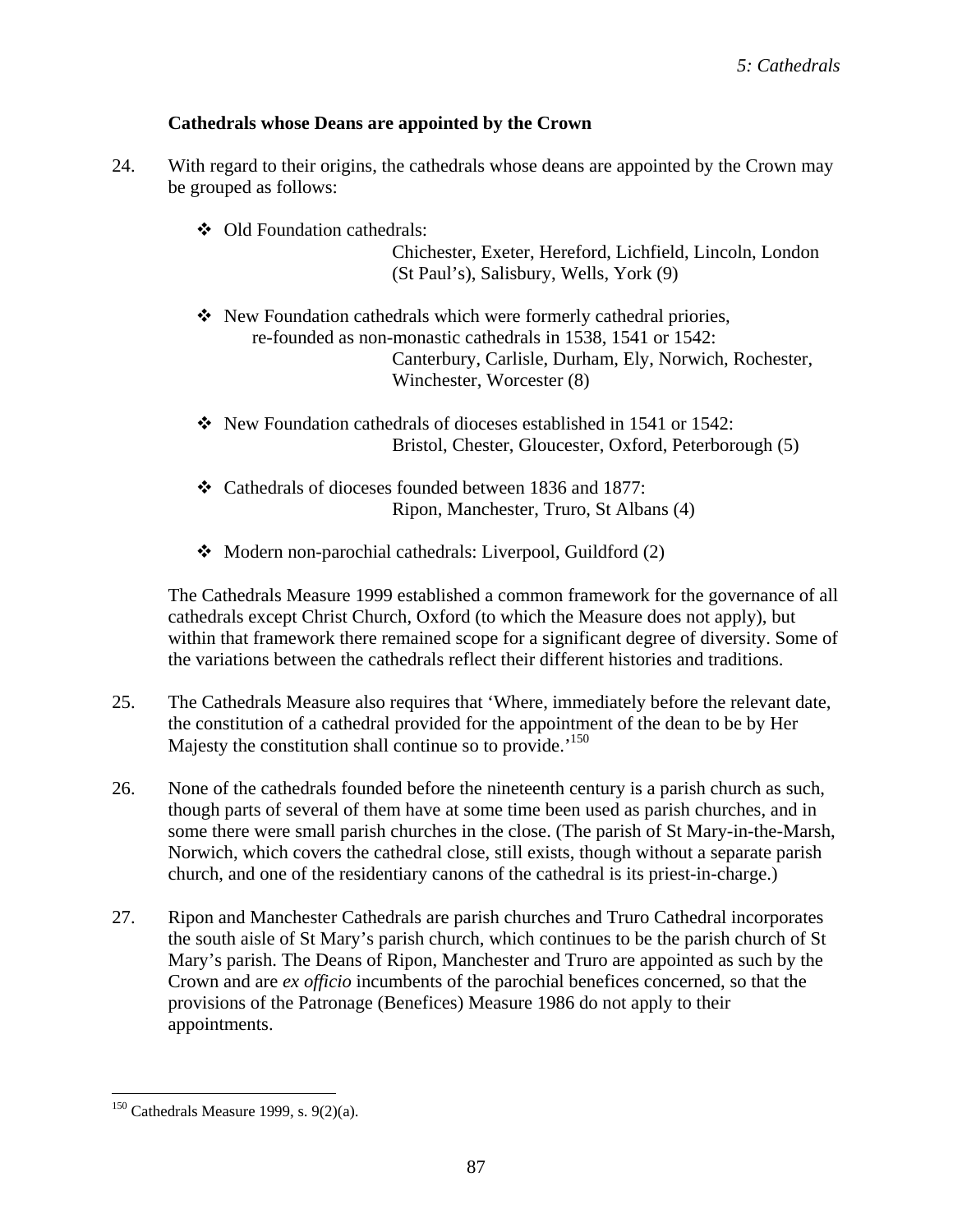28. The Constitution of St Albans Cathedral states that the rector of the ecclesiastical parish of the Abbey Church of St Alban is appointed by the bishop, and continues 'The offices of dean and rector may be held in plurality and have invariably been held by the same person.' The provisions of the Patronage (Benefices) Measure 1986 apply to the appointment of the rector by the bishop. Because before 1999 the Cathedral and Abbey Church of St Alban, though it had a dean, did not have 'a corporate body known as the dean and chapter', under Cathedrals Measure 1999 the functions of a parochial church council are exercised by the Chapter and accordingly the two 'parish representatives' are replaced by two lay members of the Chapter appointed by the Chapter.<sup>151</sup> The fact that the Crown and the bishop appoint to two offices that have invariably been held by the same person makes the appointment of the Dean of St Albans more of a joint undertaking than is formally the case with other deaneries.

#### **Cathedrals whose Deans are appointed by the Bishop or by independent Trustees**

- 29. Of the dioceses founded after from 1882 onwards, only Liverpool and Guildford have a cathedral purpose-built on a new site. In the other fourteen cases, an existing parish church became the cathedral. These cathedrals were commonly called 'parish church cathedrals'. That term is misleading, since (as indicated above) the cathedrals of the four dioceses founded between 1836 and 1877 are also either parish churches or (in the case of Truro) include a parish church.
- 30. However, there is a distinction between these fourteen cathedrals and the others in the way that their deans are appointed, and that distinction derives from their parochial status. In these fourteen cases, the incumbent of the cathedral benefice is appointed under the Patronage (Benefices) Measure 1986. The Cathedrals Measure 1999 requires that 'the constitution [of the cathedral] shall provide that the incumbent of the benefice which comprises the parish of which the cathedral is the parish church shall be the dean'.<sup>152</sup>
- 31. The bishop is the patron of the relevant benefice in the following twelve cases: Birmingham, Blackburn, Bury St Edmunds, Chelmsford, Coventry, Derby, Leicester, Newcastle, Portsmouth, Southwark, Southwell, Wakefield. This is either because the bishop of the diocese from which the new diocese was created was already the patron, or because the patronage was transferred to the bishop from a non-episcopal patron after the parish church became the diocesan cathedral.<sup>153</sup>
- 32. In the other two cases, the patrons are independent trustees: Simeon's Trustees in the case of Bradford and Simeon's Trustees and the Sheffield Church Burgesses Trust alternately in the case of Sheffield.

<sup>&</sup>lt;sup>151</sup> Cathedrals Measure 1999, s. 12.

<sup>&</sup>lt;sup>152</sup> Cathedrals Measure 1999, s. 9(2)(b).<br><sup>153</sup> The Bishop of Rochester purchased the advowson of St Saviour, Southwark in 1883, anticipating that it would in time become the cathedral for South London (Morrish, 'Parish Church Cathedrals, 1836-1931', p. 442). The patronage of St James, Bury St Edmunds, was transferred to the Bishop of St Edmundsbury and Ipswich (which became St Edmundsbury Cathedral in 1914) from a private patron in 1922. An exchange of advowsons in 19224 put the patronage of All Saints, Derby (which became Derby Cathedral in 1927) into the hands of the bishop, leaving Simeon's Trustees with St Werburgh's instead.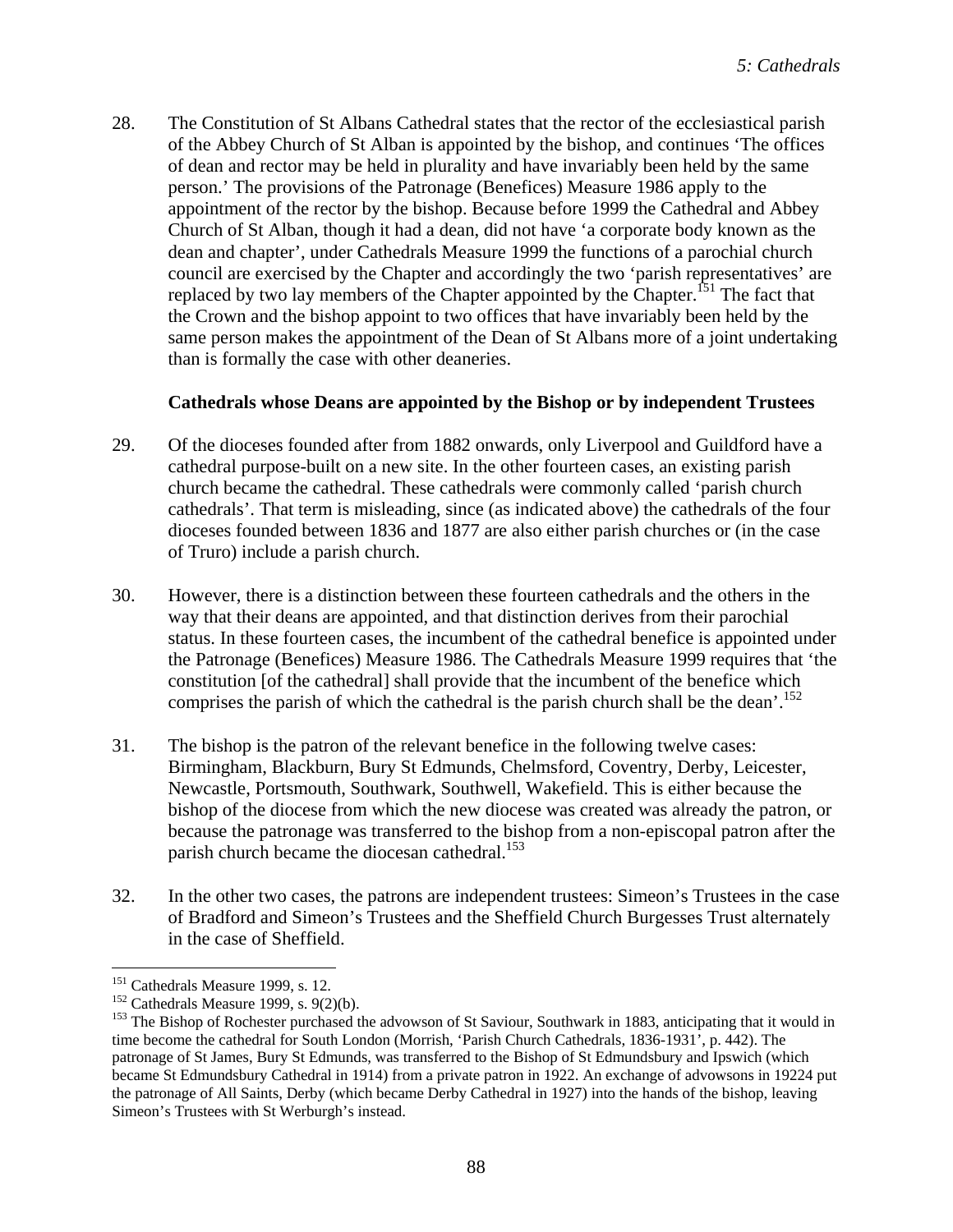- 33. Because the deans of these fourteen cathedrals are in fact the incumbents of the cathedral benefices who become dean by virtue of being the incumbent, their appointment is governed by the Patronage (Benefices) Measure 1986.<sup>154</sup> Under the Cathedrals Measure the functions of the PCC are exercised by the Chapter.
- 34. In the case of Bradford and Sheffield, where the bishop is not the patron, he additionally has limited powers under the Benefices Act 1898 and the Benefices Measure 1982 to refuse to institute for certain reasons set out in those statutes.<sup>155</sup>

<sup>&</sup>lt;sup>154</sup> For details of the process, see *Talent and Calling*, para. 2.5.5.<br><sup>155</sup> For details, see *Talent and Calling*, para. 2.5.6.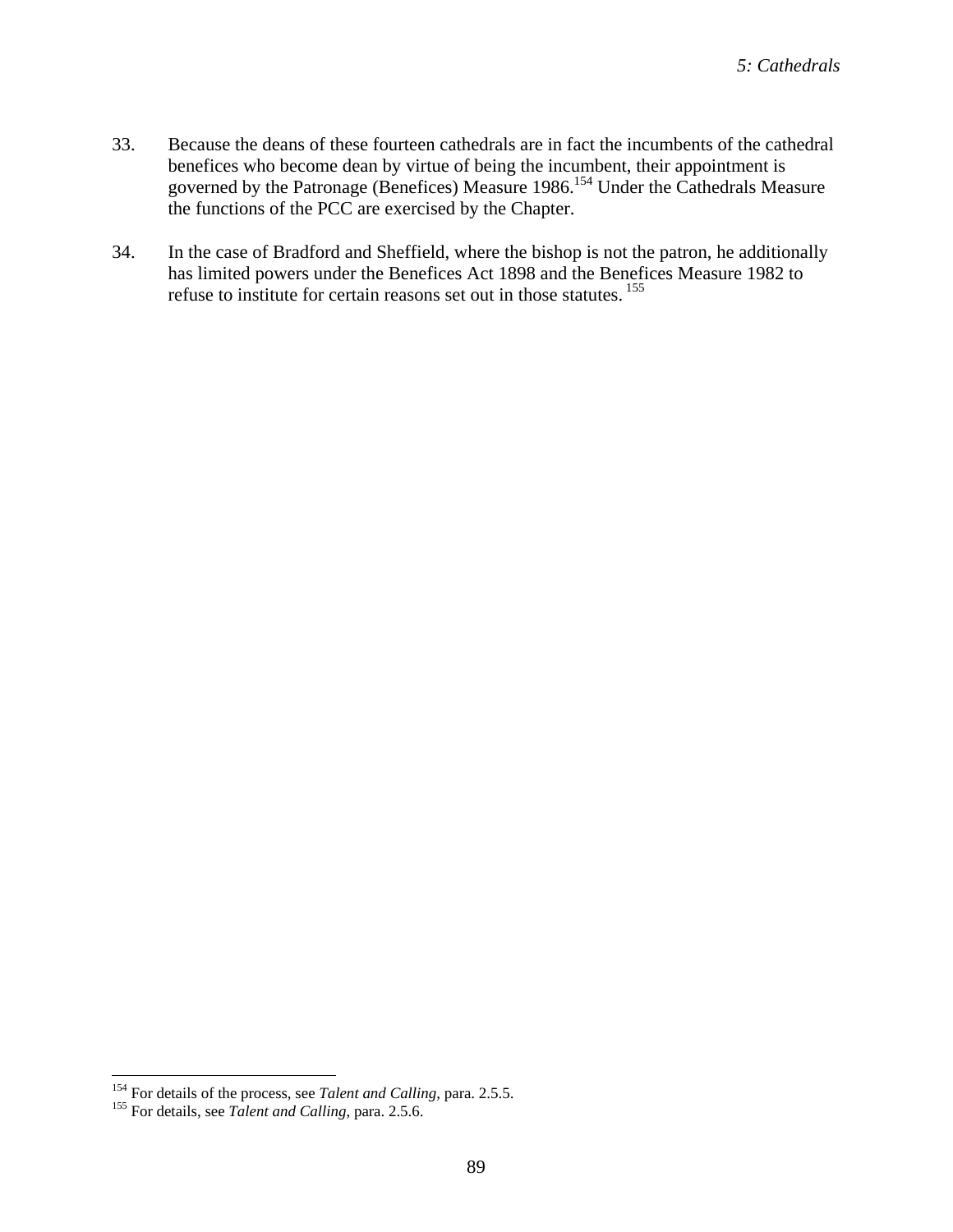# **Bibliography**

| anon.                                    | 'History of the Isle of Man and Diocese of Sodor and Man' (review<br>article), <i>British Critic</i> , 29 (1841), 173-200. |
|------------------------------------------|----------------------------------------------------------------------------------------------------------------------------|
| Barber, P.,                              | 'What is a Peculiar?', <i>Ecclesiastical Law Journal</i> , 3 (1993-1995), 299-<br>312.                                     |
| Best, G. F. A.,                          | Temporal Pillars: Queen Anne's Bounty, the Ecclesiastical                                                                  |
|                                          | Commissioners, and the Church of England (Cambridge, 1964).                                                                |
| Burns, A.,                               | The Diocesan Revival in the Church of England, c. 1800-1870 (Oxford,                                                       |
|                                          | 1999).                                                                                                                     |
| J. Cannon, J.,                           | Cathedral: The great English cathedrals and the world that made them                                                       |
|                                          | (London, 2007).                                                                                                            |
| Chadwick, W.O.,                          | The Victorian Church, vol. 1 (London, 1966), vol. 2 (London, 1970).                                                        |
| Chandler, A.,                            | The Church Commissioners in the Twentieth Century. The Church                                                              |
|                                          | Commissioners and the Politics of Reform, 1948-1998 (Woodbridge,<br>2006),                                                 |
| Chisholm, M.                             |                                                                                                                            |
| and G. Dench,                            | 'Community Identity: Literature Review and Analysis for Periodic                                                           |
|                                          | Electoral Reviews' (unpublished report for the Electoral Commission,                                                       |
|                                          | 2005).                                                                                                                     |
| Christopher, A. J.,                      | 'Bishops, dioceses and cathedrals: the changing territorial organization of                                                |
|                                          | the Church of England', GeoJournal, 67 (2006), 123-136.                                                                    |
| Fryde, E. B., D. E. Greenaway, S. Porter |                                                                                                                            |
| and I. Roy (eds),                        | Handbook of British Chronology (3rd edn: Cambridge, reprinted 2003),                                                       |
| Headlam, A. C.,                          | 'Little Bishoprics', Church Quarterly Review, 97 (1923), 146-163.                                                          |
| Hill, G.,                                | English Dioceses: A History of their Limits from the Earliest Times to the                                                 |
|                                          | Present Day (London, 1900).                                                                                                |
| Johnston, R., D. Rossiter                |                                                                                                                            |
| and C. Pattie,                           | "Far Too Elaborate About So Little": New Parliamentary Constituencies                                                      |
|                                          | for England', <i>Parliamentary Affairs</i> , 61 (2008), 4-30.                                                              |
| Lehmberg, S.,                            | English Cathedrals: A History (London and New York, 2005),                                                                 |
| Marsh, P. T.,                            | The Victorian Church in Decline. Archbishop Tait and the Church of                                                         |
|                                          | England, 1868-1882 (London, 1969).                                                                                         |
| Mayr-Harting, H.,                        | The Coming of Christianity to Anglo-Saxon England (London, 1972).                                                          |
| Morrish, P.S.,                           | 'The Manchester Clause', Church Quarterly, 1 (1968-9), 319-326.                                                            |
|                                          | 'County and Urban Dioceses: Nineteenth-century Discussion on                                                               |
|                                          | Ecclesiastical Geography', Journal of Ecclesiastical History, 26 (1975),                                                   |
|                                          | 279-300.                                                                                                                   |
|                                          | 'The Struggle to Create an Anglican Diocese of Birmingham', Journal of                                                     |
|                                          | Ecclesiastical History, 31 (1980), 59-88.                                                                                  |
|                                          | 'Leeds and the Dismemberment of the Diocese of Ripon', Publications of                                                     |
|                                          | <i>the Thoresby Society, second series, vol.</i> 4 (1994), 62-97.                                                          |
|                                          | 'Parish-Church Cathedrals, 1836-1931: Some Problems and their                                                              |
|                                          | Solution', Journal of Ecclesiastical History, 49 (1998), 434-464.                                                          |
| Ollard, S. L., G. Crosse and             |                                                                                                                            |

M. F. Bond (eds) *Dictionary of English Church History* (3rd edn: London, 1948).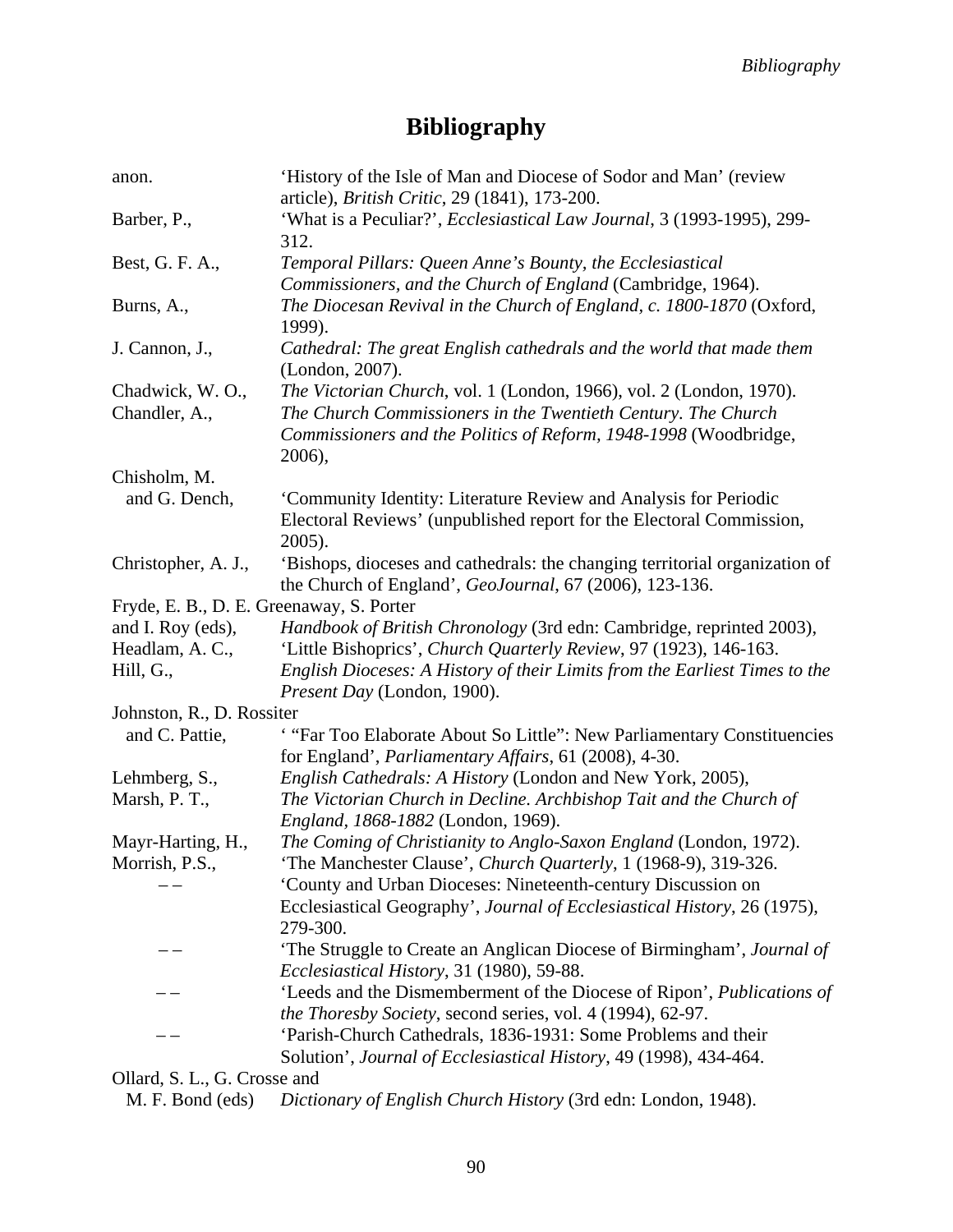| Patterson, M. W., | A History of the Church of England (2nd edn, new impression: London, |
|-------------------|----------------------------------------------------------------------|
|                   | 1914).                                                               |
| Poole, A.L.       | From Domesday Book to Magna Carta, 1087-1216 (2nd edn: Oxford,       |
|                   | 1955).                                                               |
| Stenton, F. M.    | Anglo-Saxon England (3rd edn: Oxford, 1971)                          |

#### **Reports**

'Report of the Committee of the Upper House on the Increase of the Episcopate', *York Journal of Convocation* (1908), Appendix, pp. xiv-xix.

*The Dioceses of the Province of Canterbury, being the first report of the committee appointed to consider the need for the formation of new dioceses and the adjustment of existing boundaries* (London: SPCK, 1915).

*Report of the Committee on New Sees and Provinces* (NA 53, 1922).

*Supplementary Report of the Committee on New Sees and Provinces* (NA 53A, 1922).

*Report of the Committee appointed to consider matters arising in respect to the proposed Bishopric of Shrewsbury* (CA 153, 1925).

*Report of the New Sees Committee on the proposal to unite the Diocese of Hereford (after the Bishopric of Shrewsbury has been formed) to the Diocese of Worcester* (CA 166, 1925).

*Report of the Cathedrals Commission appointed in pursuance of a Resolution of the National Assembly of the Church of England* (London, 1927).

*Diocesan Boundaries, being the Report of the Archbishop of Canterbury's Commission on the Organisation of the Church by Dioceses in London and the South-East of England, 1965/7* (CA 1653, 1967) [Chairman: Sir John Arbuthnot].

*Report by the Standing Committee on 'Diocesan Boundaries'* (CA 1679, 1968).

*Interim Report of the Cathedrals and New Dioceses Committee* (CA 1738, 1969).

*Bishops and Dioceses (ACCM) The Report of the Ministry Committee Working Party on the Episcopate* (GS 63, 1971) [Chairman: Bishop Bowles of Derby].

*Second Report of the Cathedrals and New Dioceses Committee* (GS 79, 1972).

*Episcopacy in the Church of England. A Consultative Document by Paul A Welsby* (GS 167, 1973).

*Episcopacy. Follow-up of the debate on Canon Welsby's Consultative Document (GS 167): Report by the Standing Committee* (GS 214, 1974).